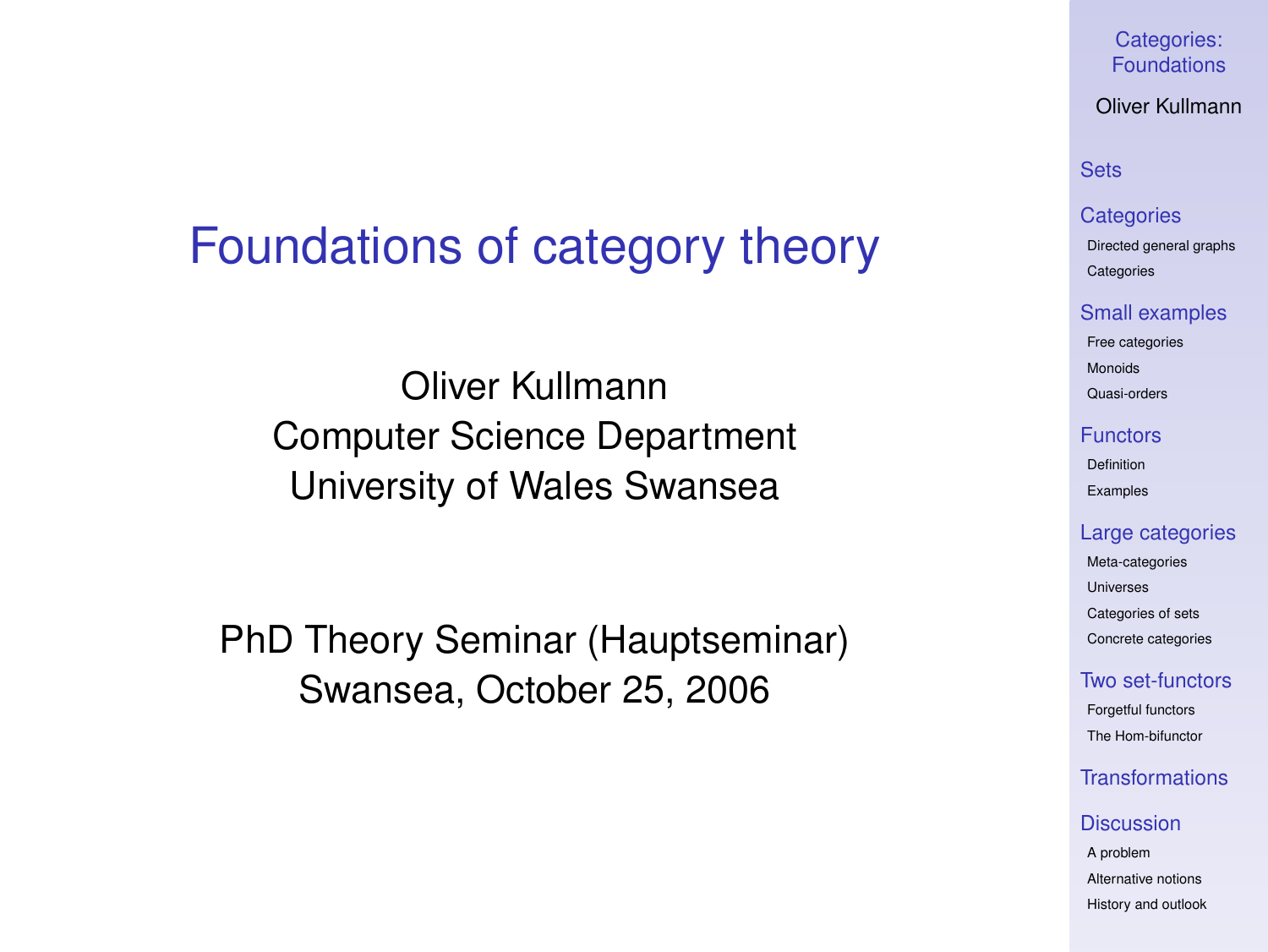# **Introduction**

- **1** We introduce the basic notions of category theory:
	- **1** categories
	- 2 functors
	- **3** natural transformations.
- <sup>2</sup> We introduce the main generic examples of categories:
	- $\bullet$  the small categories induced by directed graphs, monoids, and quasi-orders;
	- **2** the large category of sets (and variations);
	- **3** the category of categories;
	- **4** functor categories.
- <sup>3</sup> We introduce main examples of functors.
- <sup>4</sup> We discuss various attempts to formulate the notion of a category.

Categories: [Foundations](#page-0-0)

Oliver Kullmann

# [Sets](#page-3-0)

### **[Categories](#page-12-0)**

[Directed general graphs](#page-12-0) **[Categories](#page-17-0)** 

### [Small examples](#page-20-0)

[Free categories](#page-20-0) [Monoids](#page-21-0)

[Quasi-orders](#page-26-0)

### [Functors](#page-31-0)

[Definition](#page-31-0) [Examples](#page-35-0)

# [Large categories](#page-41-0)

[Meta-categories](#page-42-0) [Universes](#page-46-0) [Categories of sets](#page-49-0) [Concrete categories](#page-53-0)

# [Two set-functors](#page-58-0)

[Forgetful functors](#page-58-0) [The Hom-bifunctor](#page-67-0)

# [Transformations](#page-71-0)

### **[Discussion](#page-76-0)**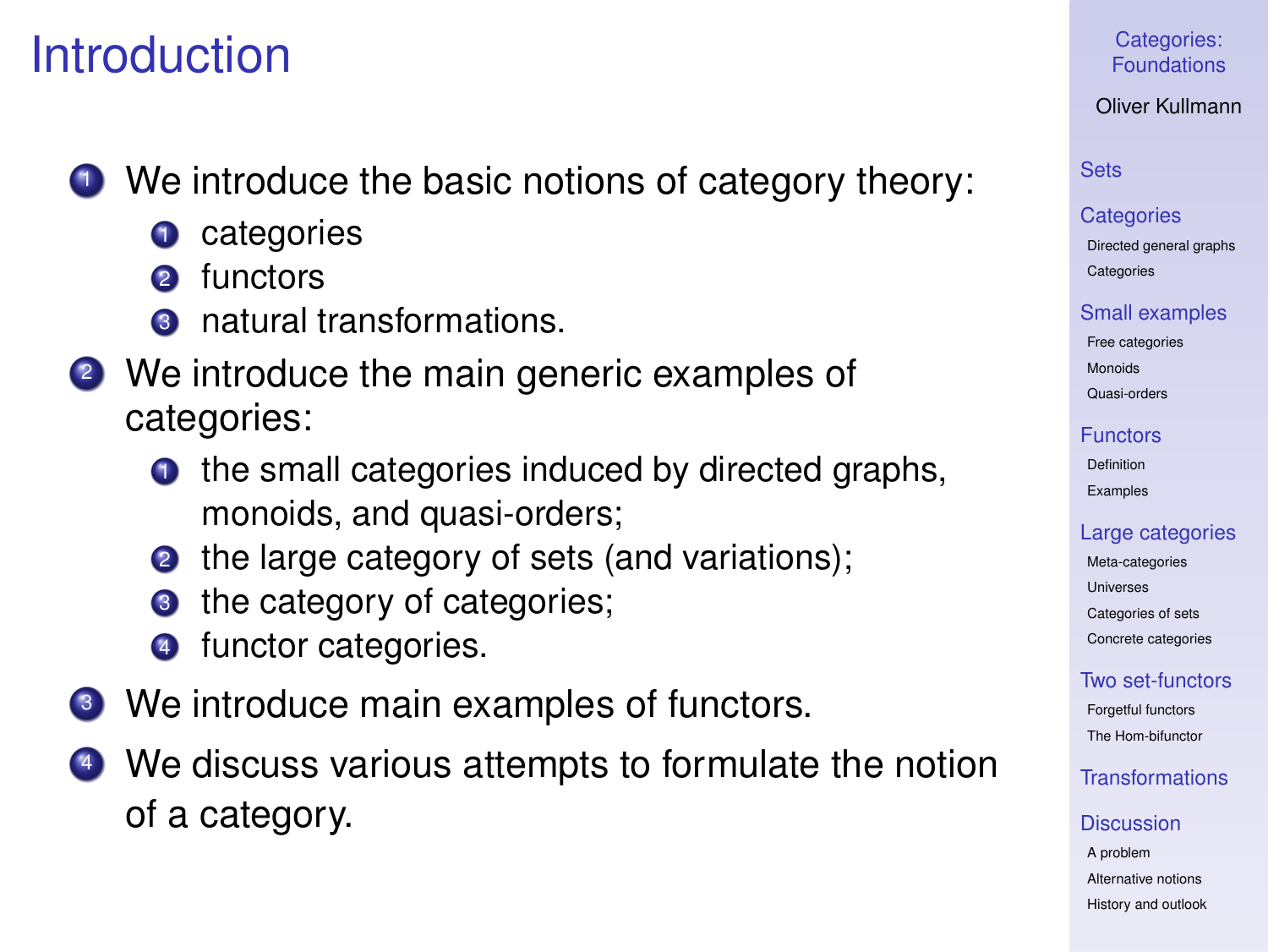# **Overview**

- [Relations, maps, products](#page-3-0)
- **[Categories](#page-12-0)**
- 
- 3 [Three constructions of "small categories"](#page-20-0)
- **[Functors](#page-31-0)**
- 5 [Large categories](#page-41-0)
- 
- [Two general set-valued functor constructions](#page-58-0)
- [Natural transformations](#page-71-0)



Categories: [Foundations](#page-0-0)

Oliver Kullmann

# **[Sets](#page-3-0)**

### **[Categories](#page-12-0)**

[Directed general graphs](#page-12-0) **[Categories](#page-17-0)** 

#### [Small examples](#page-20-0)

[Free categories](#page-20-0) [Monoids](#page-21-0) [Quasi-orders](#page-26-0)

#### [Functors](#page-31-0)

[Definition](#page-31-0) [Examples](#page-35-0)

### [Large categories](#page-41-0)

[Meta-categories](#page-42-0) [Universes](#page-46-0) [Categories of sets](#page-49-0) [Concrete categories](#page-53-0)

### [Two set-functors](#page-58-0)

[Forgetful functors](#page-58-0) [The Hom-bifunctor](#page-67-0)

# [Transformations](#page-71-0)

#### **[Discussion](#page-76-0)**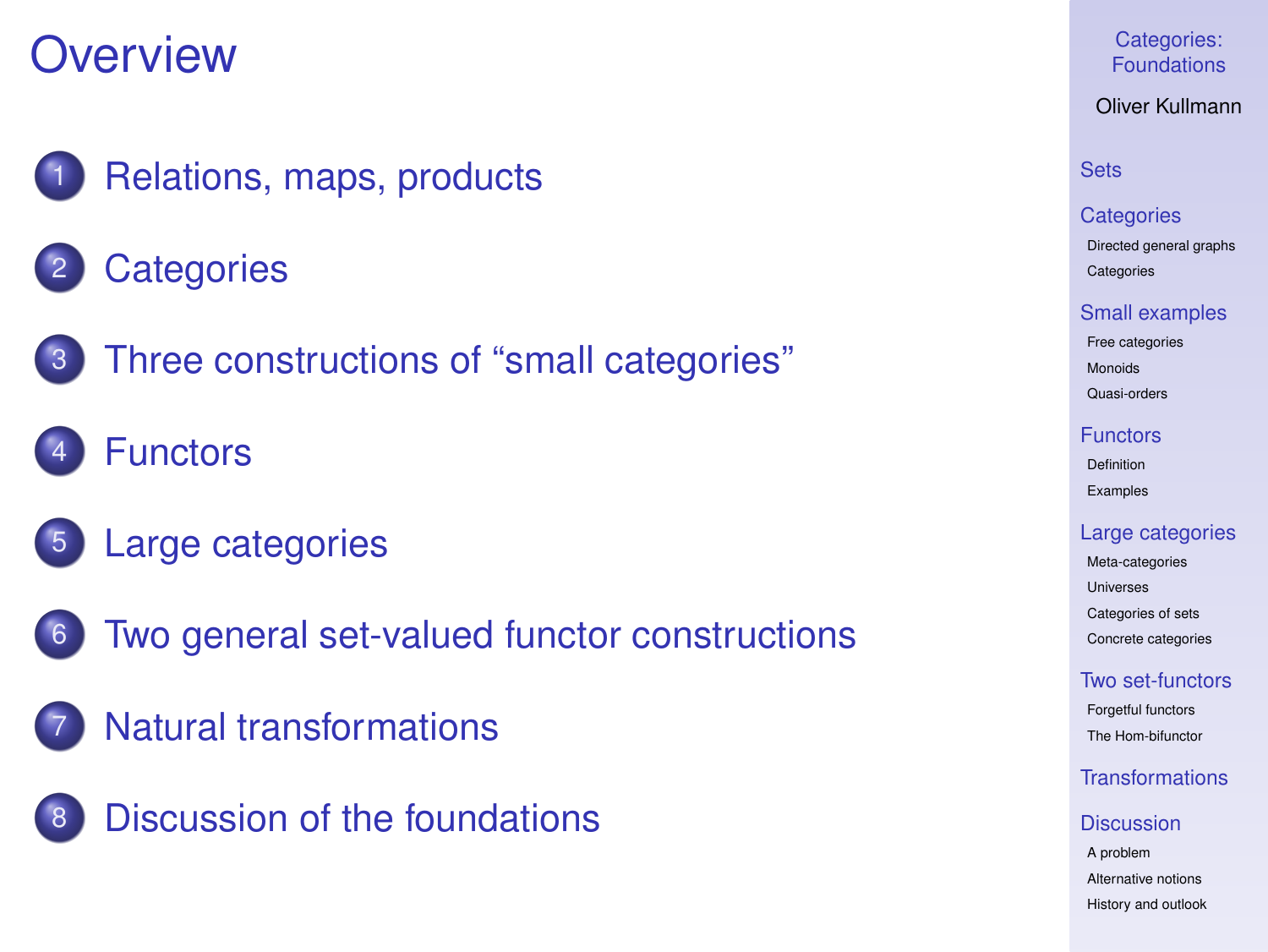# Set theory

- Set theory is the basis of modern mathematics and of all mathematical modelling.
- It is an "infinitely powerful scripting language" with only one type (namely sets) and one basic (specific) relation (namely element-ship "∈"); besides that we have the language of first order logic with equality.
- Set theory provides the basic implementations (while category theory is a more abstract layer).
- <span id="page-3-0"></span>• We have axioms to build new sets from given sets (by combination or selection), and the axiom of infinity guarantees the existence of an infinite set.

### Categories: [Foundations](#page-0-0)

### Oliver Kullmann

### **[Sets](#page-3-0)**

### **[Categories](#page-12-0)**

[Directed general graphs](#page-12-0) **[Categories](#page-17-0)** 

### [Small examples](#page-20-0)

[Free categories](#page-20-0) [Monoids](#page-21-0) [Quasi-orders](#page-26-0)

### [Functors](#page-31-0)

[Definition](#page-31-0) [Examples](#page-35-0)

### [Large categories](#page-41-0)

[Meta-categories](#page-42-0) [Universes](#page-46-0) [Categories of sets](#page-49-0) [Concrete categories](#page-53-0)

# [Two set-functors](#page-58-0)

[Forgetful functors](#page-58-0) [The Hom-bifunctor](#page-67-0)

# [Transformations](#page-71-0)

### **[Discussion](#page-76-0)**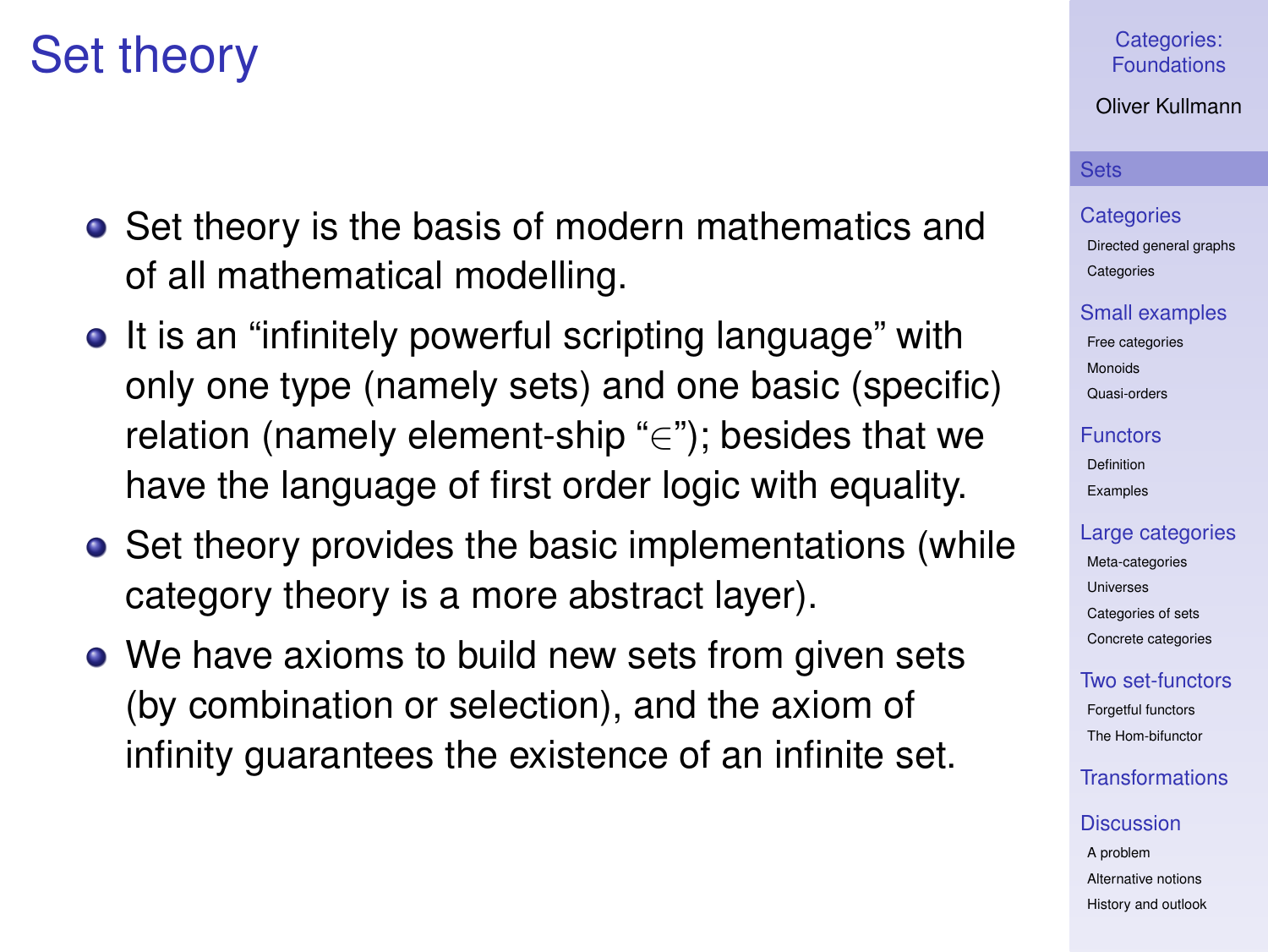# Relations

<sup>1</sup> In order to model relations, we need **ordered pairs**; for sets *x*, *y* let

 $(\mathbf{x}, \mathbf{y}) := \{ \{x\}, \{x, y\} \}.$ 

We have  $(x, y) = (x', y') \Leftrightarrow x = x' \wedge y = y'.$ 

- <sup>2</sup> A (binary) **relation** is a set of ordered pairs.
- <sup>3</sup> Let the **domain** and **range** of a relation *R* be defined by

**dom(***R***)** :=  $\{x | \exists y : (x, y) \in R\}$ **rg(***R***)** := {*y* | ∃ *x* : (*x*, *y*) ∈ *R*}.

4 Instead of " $(x, y) \in R$ " one often writes " $xRy$ ".

- <sup>5</sup> A relation *R* is
	- **D** left-unique if  $\forall x, x', y : xRy \land x'Ry \Rightarrow x = x'$
	- **2 right-unique** if  $\forall x, y, y' : xRy \land xRy' \Rightarrow y = y'.$

### Categories: [Foundations](#page-0-0)

Oliver Kullmann

### **[Sets](#page-3-0)**

### **[Categories](#page-12-0)**

[Directed general graphs](#page-12-0) **[Categories](#page-17-0)** 

### [Small examples](#page-20-0)

[Free categories](#page-20-0) [Monoids](#page-21-0) [Quasi-orders](#page-26-0)

### [Functors](#page-31-0)

[Definition](#page-31-0) [Examples](#page-35-0)

### [Large categories](#page-41-0)

[Meta-categories](#page-42-0) [Universes](#page-46-0) [Categories of sets](#page-49-0) [Concrete categories](#page-53-0)

### [Two set-functors](#page-58-0)

[Forgetful functors](#page-58-0) [The Hom-bifunctor](#page-67-0)

# [Transformations](#page-71-0)

### **[Discussion](#page-76-0)**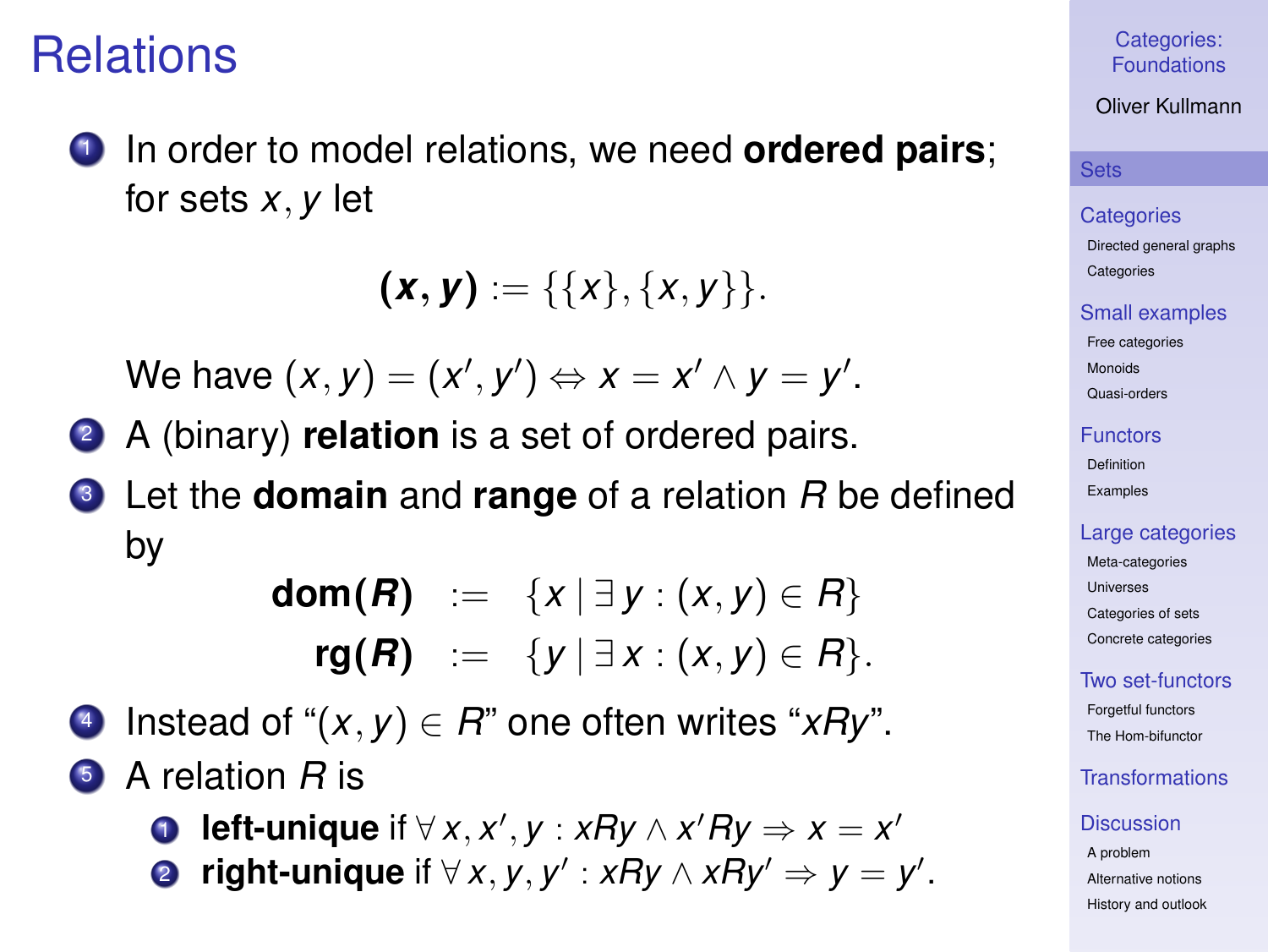# Maps

**1** A **map** is a right-unique relation.

2 *f* :  $A \rightarrow B$  if *f* a map with dom(*f*) = A and rg(*f*)  $\subseteq B$ .

Remarks:

- In the set-theoretical sense a "map" is just its "table" of argument-value relations.
- If we have  $f : A \rightarrow B$  and  $f : A' \rightarrow B'$ , then we have  $A = A'$ , but  $B, B'$  might be different.
- A map *f* in this sense is nothing else than a "family"  $(f_x)_{x \in \text{dom}(f)}$ :
	- The argument here is written as index.
	- The domain is written as outer index in the family specification.
- In the category-theoretical context we will later overload the notion of a map, so that also the "codomain" is specified.

### Categories: [Foundations](#page-0-0)

Oliver Kullmann

### **[Sets](#page-3-0)**

**[Categories](#page-12-0)** 

[Directed general graphs](#page-12-0) **[Categories](#page-17-0)** 

### [Small examples](#page-20-0)

[Free categories](#page-20-0) [Monoids](#page-21-0) [Quasi-orders](#page-26-0)

### [Functors](#page-31-0)

[Definition](#page-31-0) [Examples](#page-35-0)

# [Large categories](#page-41-0)

[Meta-categories](#page-42-0) [Universes](#page-46-0) [Categories of sets](#page-49-0) [Concrete categories](#page-53-0)

# [Two set-functors](#page-58-0)

[Forgetful functors](#page-58-0) [The Hom-bifunctor](#page-67-0)

# [Transformations](#page-71-0)

### **[Discussion](#page-76-0)**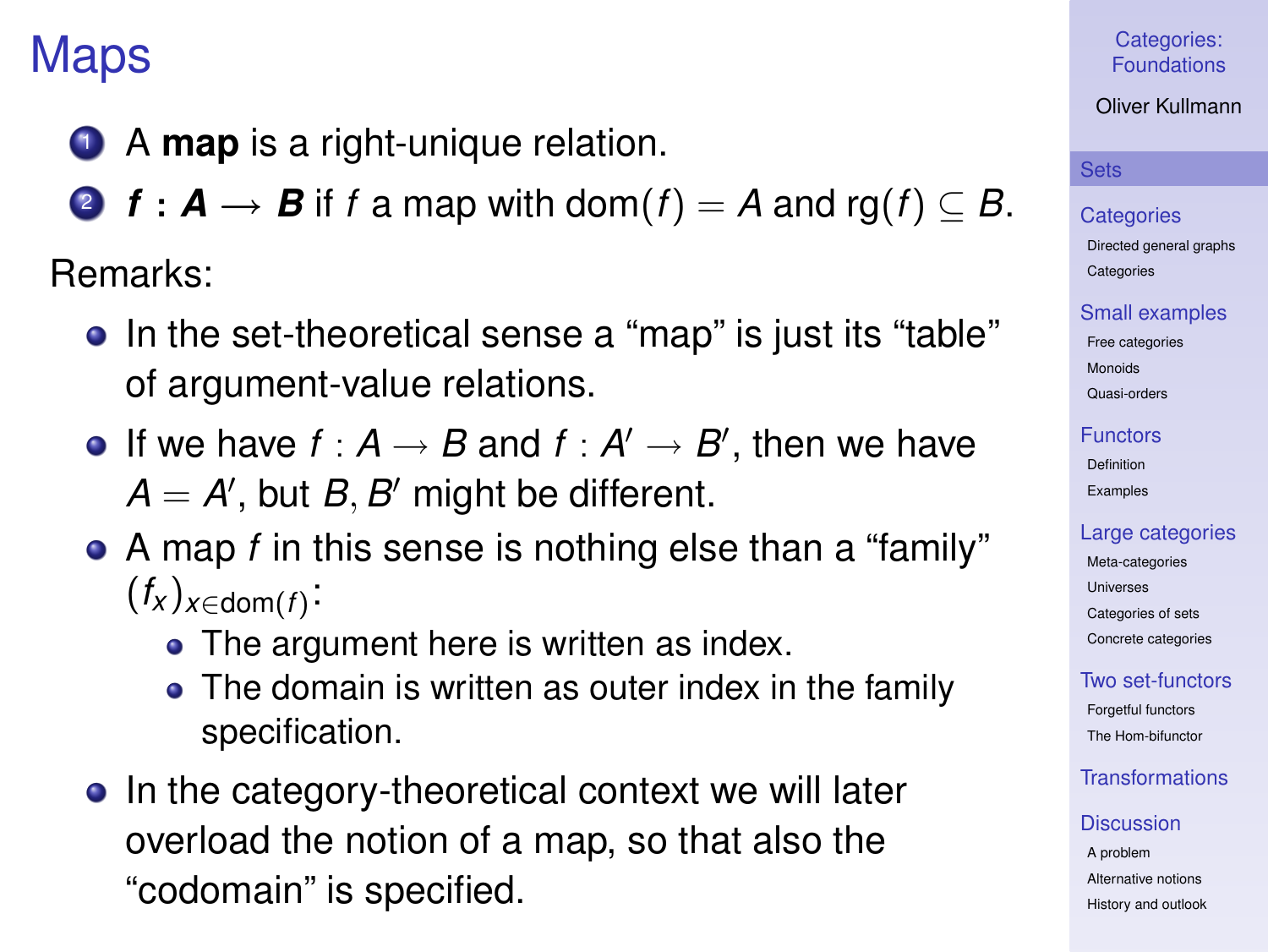# Composition of relations and maps

For relations *R*,*S* we define the **composition**

*S* ∘ *R* := {(*x*, *z*) | ∃ *y* : *xRy* ∧ *ySz* }.

We have dom( $S \circ R$ )  $\subset$  dom( $R$ ) and rg( $S \circ R$ )  $\subset$  rg( $S$ ).

Basic properties are:

• Composition of relations is associative, that is, for arbitrary relations  $R, R', R''$  we have

 $R'' \circ (R' \circ R) = (R'' \circ R') \circ R$ .

- Composition of maps yields again a map, that is, for maps  $f, g$  also  $g \circ f$  is a map.
- And if  $f : A \rightarrow B$  and  $g : B \rightarrow C$ , then  $g \circ f : A \rightarrow C$ .

Categories: [Foundations](#page-0-0)

Oliver Kullmann

### **[Sets](#page-3-0)**

### **[Categories](#page-12-0)**

[Directed general graphs](#page-12-0) **[Categories](#page-17-0)** 

### [Small examples](#page-20-0)

[Free categories](#page-20-0) [Monoids](#page-21-0) [Quasi-orders](#page-26-0)

### [Functors](#page-31-0)

[Definition](#page-31-0) [Examples](#page-35-0)

### [Large categories](#page-41-0)

[Meta-categories](#page-42-0) [Universes](#page-46-0) [Categories of sets](#page-49-0) [Concrete categories](#page-53-0)

### [Two set-functors](#page-58-0)

[Forgetful functors](#page-58-0) [The Hom-bifunctor](#page-67-0)

# [Transformations](#page-71-0)

# **[Discussion](#page-76-0)**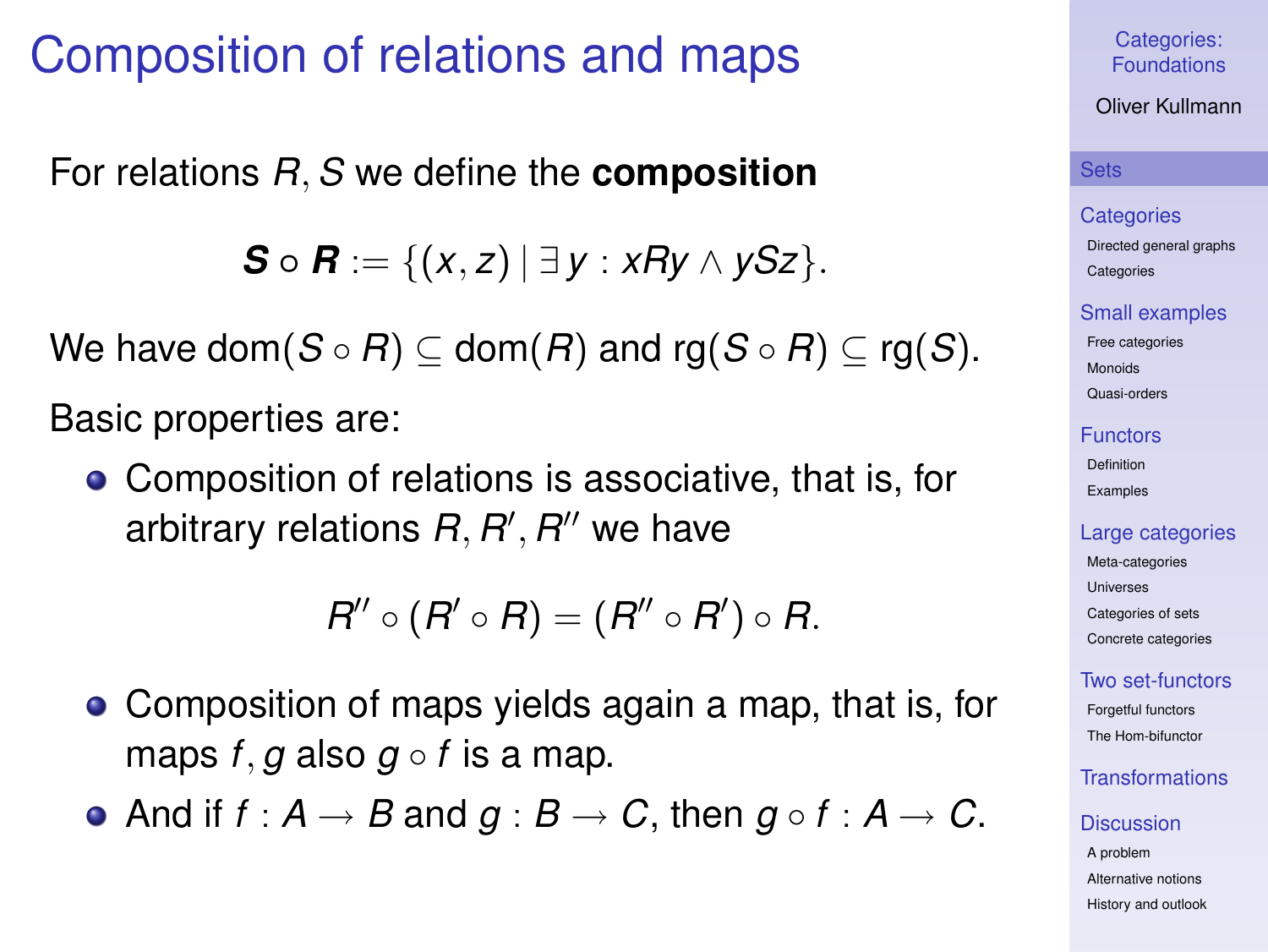# **Tuples**

We now define (ordered) *n*-tuples *t* for *n* ∈ N by induction:

- **1** Every set ("object") *x* is a 1-tuple  $t = (x) = x$ .
- <sup>2</sup> For *n* > 1 an *n*-tuple is a pair

 $t = (t', x),$ 

where  $t'$  is an  $(n - 1)$ -tuple, while  $x$  is a set ("object").

Thus the 2-tuples are exactly the (ordered) pairs. Without going into further details:

- Given an tuple *t* of length *n*, for  $i \in \{1, \ldots, n\}$  we can access the *i*-th component of *t* via *t<sup>i</sup>* .
- **•** Given *n* objects  $x_1, \ldots, x_n$ , we can create the *n*-tuple *t* =  $(x_1, ..., x_n)$  with  $t_i = x_i$  for  $i \in \{1, ..., n\}$ .

Categories: [Foundations](#page-0-0)

Oliver Kullmann

### **[Sets](#page-3-0)**

#### **[Categories](#page-12-0)**

[Directed general graphs](#page-12-0) **[Categories](#page-17-0)** 

### [Small examples](#page-20-0)

[Free categories](#page-20-0) [Monoids](#page-21-0) [Quasi-orders](#page-26-0)

### [Functors](#page-31-0)

[Definition](#page-31-0) [Examples](#page-35-0)

### [Large categories](#page-41-0)

[Meta-categories](#page-42-0) [Universes](#page-46-0) [Categories of sets](#page-49-0) [Concrete categories](#page-53-0)

# [Two set-functors](#page-58-0)

[Forgetful functors](#page-58-0) [The Hom-bifunctor](#page-67-0)

# [Transformations](#page-71-0)

### **[Discussion](#page-76-0)**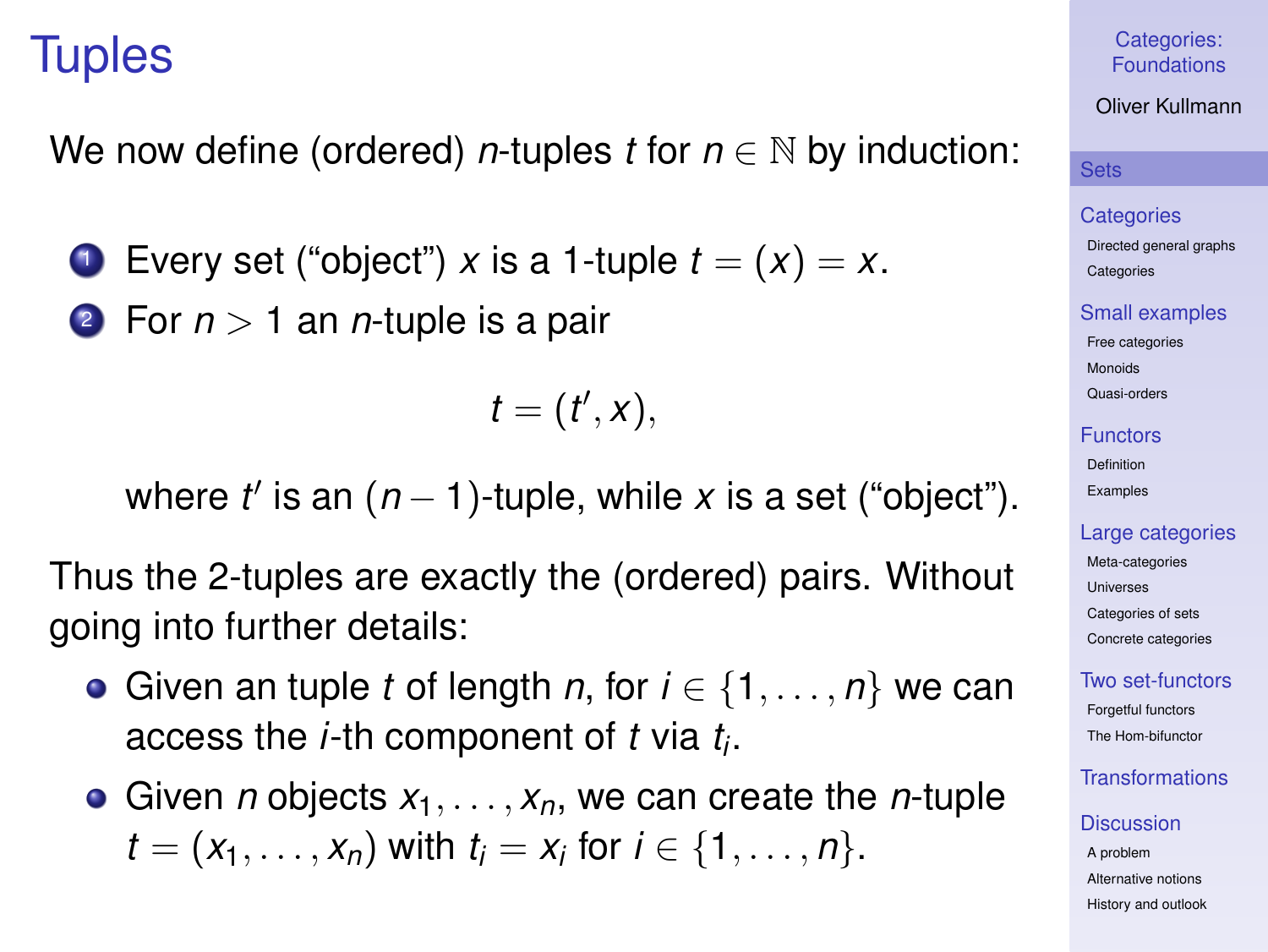# Cartesian products

For sets 
$$
A_1, \ldots, A_n, n \in \mathbb{N}
$$
:

$$
\mathbf{A}_1 \times \cdots \times \mathbf{A}_n :=
$$
  
 
$$
\{(a_1, \ldots, a_n) \mid \forall i \in \{1, \ldots, n\} : a_i \in A_i\}.
$$

For an arbitrary family (*Ai*)*i*∈*<sup>I</sup>* of sets we define a **choice function** as a map *f* with dom( $f$ ) = *I* such that  $∀ i ∈ I : f(i) ∈ A<sub>i</sub>$ .

Now

$$
\prod_{i\in I} A_i := \{f \mid f \text{ choice function for } (A_i)_{i\in I}\}.
$$

Note that the empty product  $(I = \emptyset)$  is  $\{\emptyset\}$ .

### Categories: [Foundations](#page-0-0)

### Oliver Kullmann

### **[Sets](#page-3-0)**

### **[Categories](#page-12-0)**

[Directed general graphs](#page-12-0) **[Categories](#page-17-0)** 

### [Small examples](#page-20-0)

[Free categories](#page-20-0) [Monoids](#page-21-0) [Quasi-orders](#page-26-0)

### [Functors](#page-31-0)

[Definition](#page-31-0) [Examples](#page-35-0)

### [Large categories](#page-41-0)

[Meta-categories](#page-42-0) [Universes](#page-46-0) [Categories of sets](#page-49-0) [Concrete categories](#page-53-0)

### [Two set-functors](#page-58-0)

[Forgetful functors](#page-58-0) [The Hom-bifunctor](#page-67-0)

# [Transformations](#page-71-0)

### **[Discussion](#page-76-0)**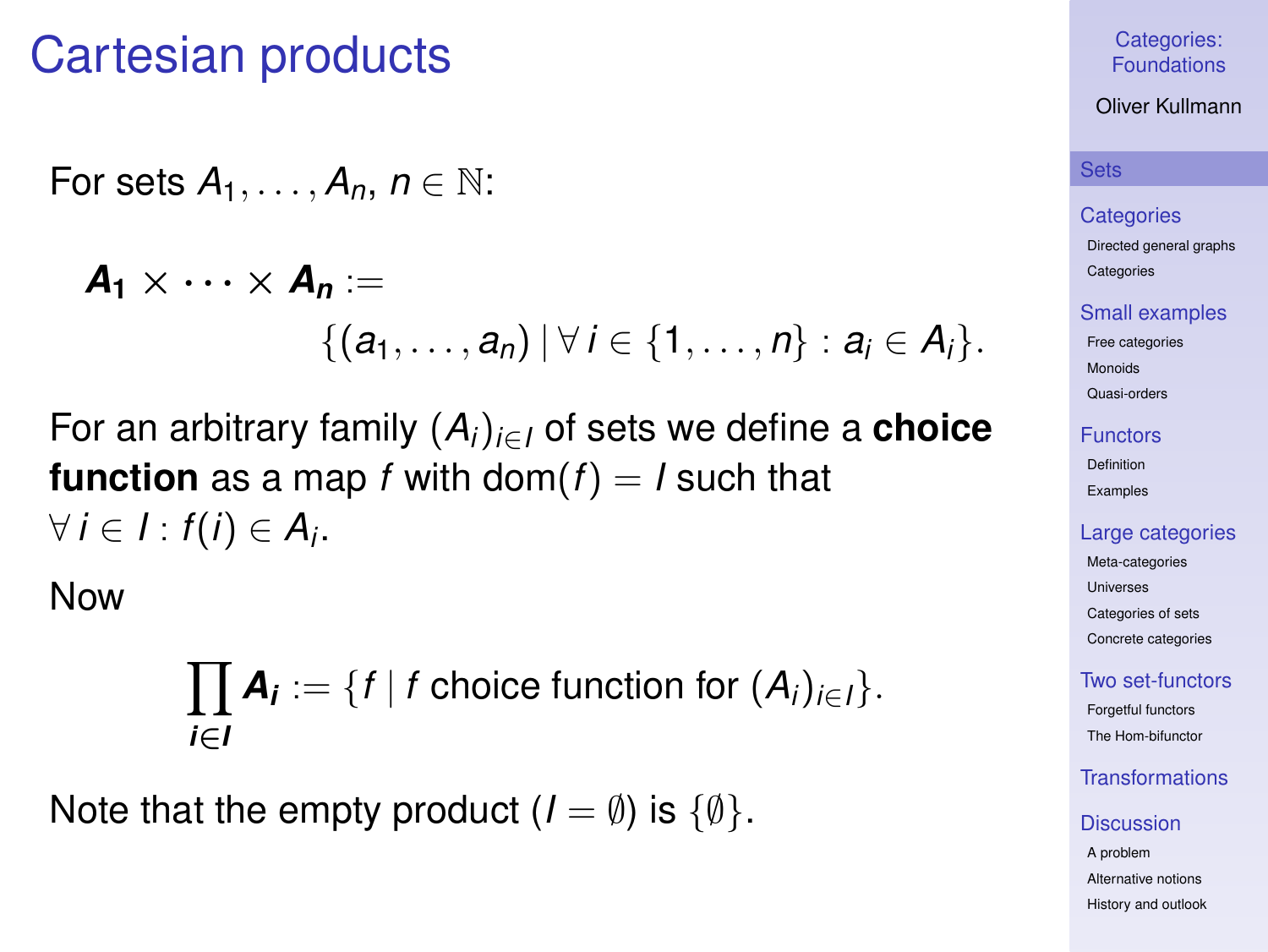# **Sequences**

Tuples other than pairs are of restricted use:

- $\bullet$  there is no empty tuple;
- 2 given an arbitrary tuple, we cannot recover its length;
- <sup>3</sup> we cannot mix tuples of different length.

To remove these restrictions, we define "(standardised) sequences":

- An **initial segment** of the set N of natural numbers is a subset  $I \subseteq \mathbb{N}$  such that with  $n \in I$  for every  $m \in \mathbb{N}$ with  $m < n$  we also have  $m \in I$ .
- A **(standardised) sequence** is a family with index set an initial segment of  $\mathbb N$ .
- A sequence is **finite** if the index set is finite, and then its **length** is the number of elements of the index set (equivalently for non-empty index sets, the largest element of the index set).

# Categories: [Foundations](#page-0-0)

Oliver Kullmann

### **[Sets](#page-3-0)**

### **[Categories](#page-12-0)**

[Directed general graphs](#page-12-0) **[Categories](#page-17-0)** 

### [Small examples](#page-20-0)

[Free categories](#page-20-0) [Monoids](#page-21-0) [Quasi-orders](#page-26-0)

### [Functors](#page-31-0)

[Definition](#page-31-0) [Examples](#page-35-0)

# [Large categories](#page-41-0)

[Meta-categories](#page-42-0) **[Universes](#page-46-0)** [Categories of sets](#page-49-0) [Concrete categories](#page-53-0)

# [Two set-functors](#page-58-0)

[Forgetful functors](#page-58-0) [The Hom-bifunctor](#page-67-0)

# [Transformations](#page-71-0)

### **[Discussion](#page-76-0)**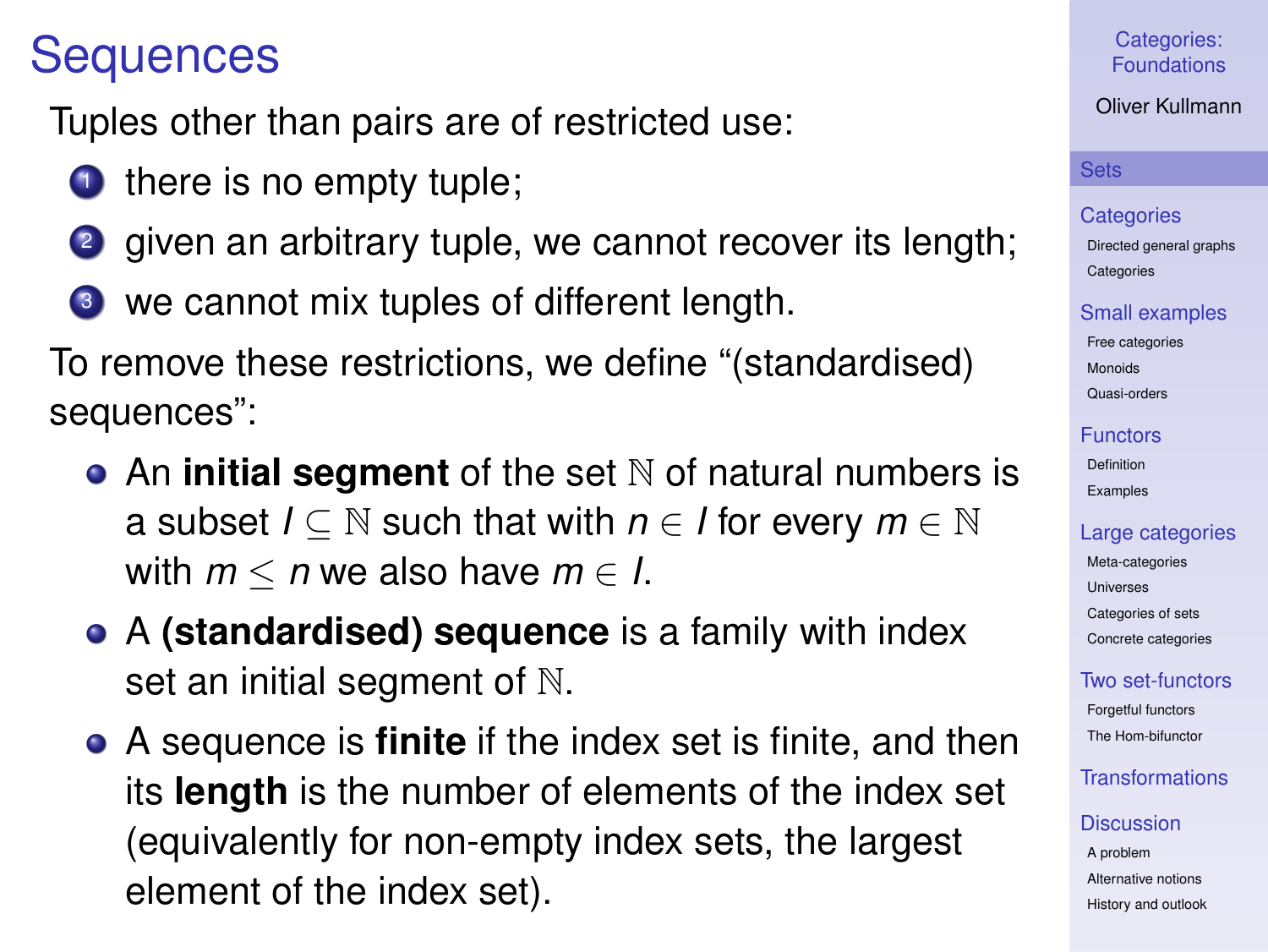# Concatenation of finite sequences

Given two finite sequences *a*, *b* of length  $m, n \in \mathbb{N}_0$ respectively, the **concatenation**

# $a \cup b$

is a finite sequences of length  $m + n$  given by

$$
(a \sqcup b)_i := \begin{cases} a_i & \text{if } i \leq m \\ b_{i-m} & \text{if } i > m \end{cases}
$$

for  $i \in \{1, \ldots, m+n\}$ . Main properties  $(a, b, c$  are finite sequences):

- **1** The empty sequence is the neutral element:  $\emptyset \cup \emptyset = a \cup \emptyset = a$ .
- 2 Concatenation is associative:  $a \sqcup (b \sqcup c) = (a \sqcup b) \sqcup c.$

Categories: [Foundations](#page-0-0)

Oliver Kullmann

### **[Sets](#page-3-0)**

### **[Categories](#page-12-0)**

[Directed general graphs](#page-12-0) **[Categories](#page-17-0)** 

### [Small examples](#page-20-0)

[Free categories](#page-20-0) [Monoids](#page-21-0)

[Quasi-orders](#page-26-0)

#### [Functors](#page-31-0)

[Definition](#page-31-0) [Examples](#page-35-0)

### [Large categories](#page-41-0)

[Meta-categories](#page-42-0) [Universes](#page-46-0) [Categories of sets](#page-49-0) [Concrete categories](#page-53-0)

### [Two set-functors](#page-58-0)

[Forgetful functors](#page-58-0) [The Hom-bifunctor](#page-67-0)

# [Transformations](#page-71-0)

### **[Discussion](#page-76-0)**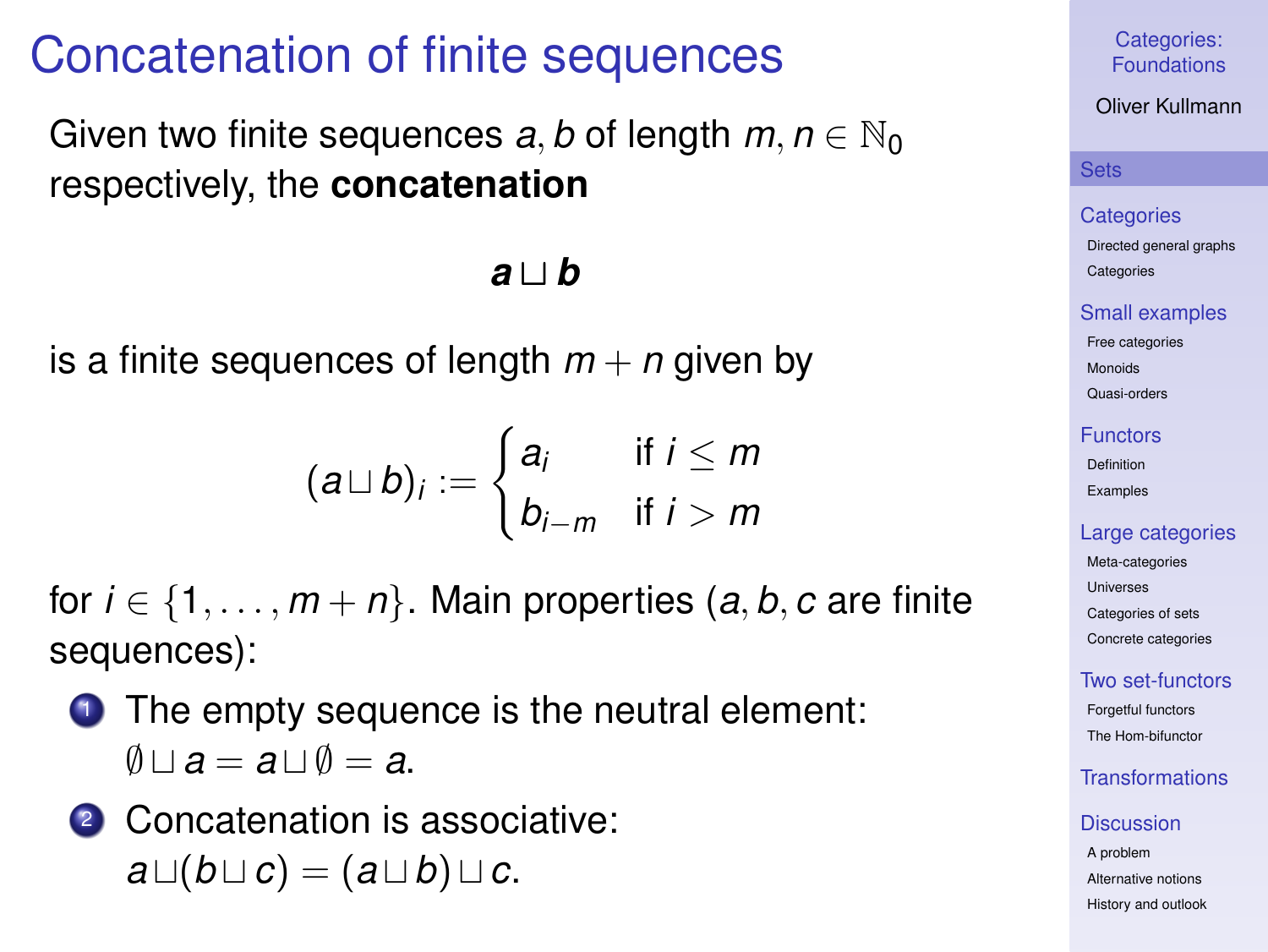# For further studies

In my opinion, every mathematician (this includes every theoretical computer scientist) should know the basic axioms, definitions and theorems of set theory.

As a thorough introduction into set theory as a foundation of mathematics I recommend:

Nicolas Bourbaki, Elements of Mathematics *Theory of Sets* Springer, 2004 ISBN 3-540-22525-0 softcover reprint of the English translation from 1968.

### Categories: [Foundations](#page-0-0)

### Oliver Kullmann

### **[Sets](#page-3-0)**

#### **[Categories](#page-12-0)**

[Directed general graphs](#page-12-0) **[Categories](#page-17-0)** 

### [Small examples](#page-20-0)

[Free categories](#page-20-0) [Monoids](#page-21-0) [Quasi-orders](#page-26-0)

#### [Functors](#page-31-0)

[Definition](#page-31-0) [Examples](#page-35-0)

### [Large categories](#page-41-0)

[Meta-categories](#page-42-0) [Universes](#page-46-0) [Categories of sets](#page-49-0) [Concrete categories](#page-53-0)

### [Two set-functors](#page-58-0)

[Forgetful functors](#page-58-0) [The Hom-bifunctor](#page-67-0)

# [Transformations](#page-71-0)

### **[Discussion](#page-76-0)**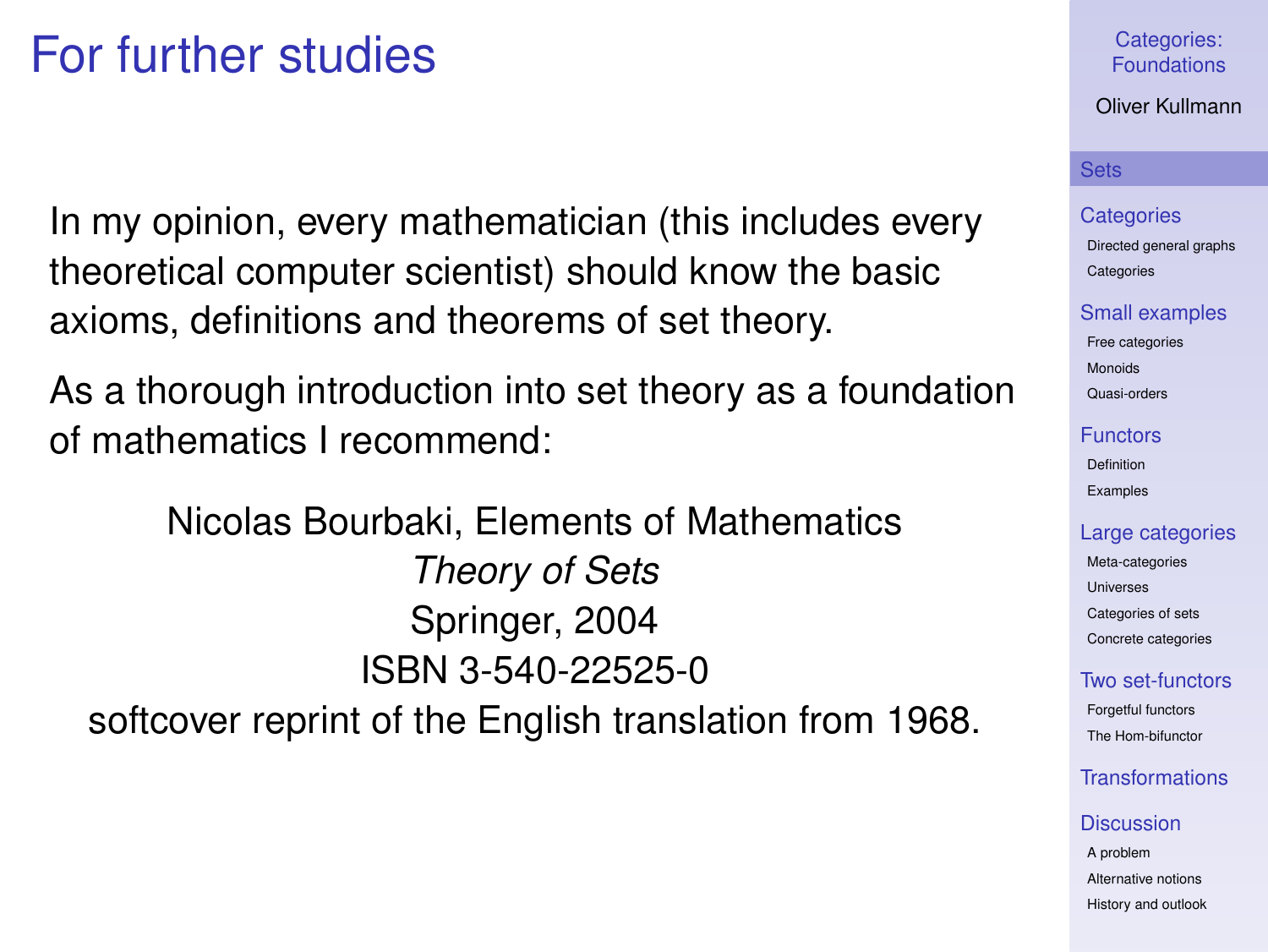# Directed general graphs

# A **directed general graph** (dgg) is a quadruple

- $G = (V, E, \text{src}, \text{trg})$  such that
	- **1** *V* is a set (the set of "vertices")
	- <sup>2</sup> *E* is a set (the set of "directed edges")
	- **3** src, trg :  $E \rightarrow V$  ("source" and "target" of edges).

Remarks:

- In other words, a dgg is a 2-sorted algebraic structure with sorts *V*,*E* and with two unary functions of type  $E \to V$ .
- $V(G) := V$ ,  $E(G) := E$ ,  $S(C(G)) := S(C, \text{trg}(G)) := \text{trg}$ .
- The simplest dgg is the null-dgg  $(\emptyset, \emptyset, \emptyset, \emptyset)$  (the unique dgg *G* with  $V(G) = \emptyset$ ).

<span id="page-12-0"></span>Directed general graphs according to the above definition are sometimes called "precategories".

# Categories: [Foundations](#page-0-0)

Oliver Kullmann

# **[Sets](#page-3-0)**

#### **[Categories](#page-12-0)**

[Directed general graphs](#page-12-0) **[Categories](#page-17-0)** 

### [Small examples](#page-20-0)

[Free categories](#page-20-0) [Monoids](#page-21-0)

[Quasi-orders](#page-26-0)

### [Functors](#page-31-0)

[Definition](#page-31-0) [Examples](#page-35-0)

# [Large categories](#page-41-0)

[Meta-categories](#page-42-0) [Universes](#page-46-0) [Categories of sets](#page-49-0) [Concrete categories](#page-53-0)

# [Two set-functors](#page-58-0)

[Forgetful functors](#page-58-0) [The Hom-bifunctor](#page-67-0)

# [Transformations](#page-71-0)

# **[Discussion](#page-76-0)**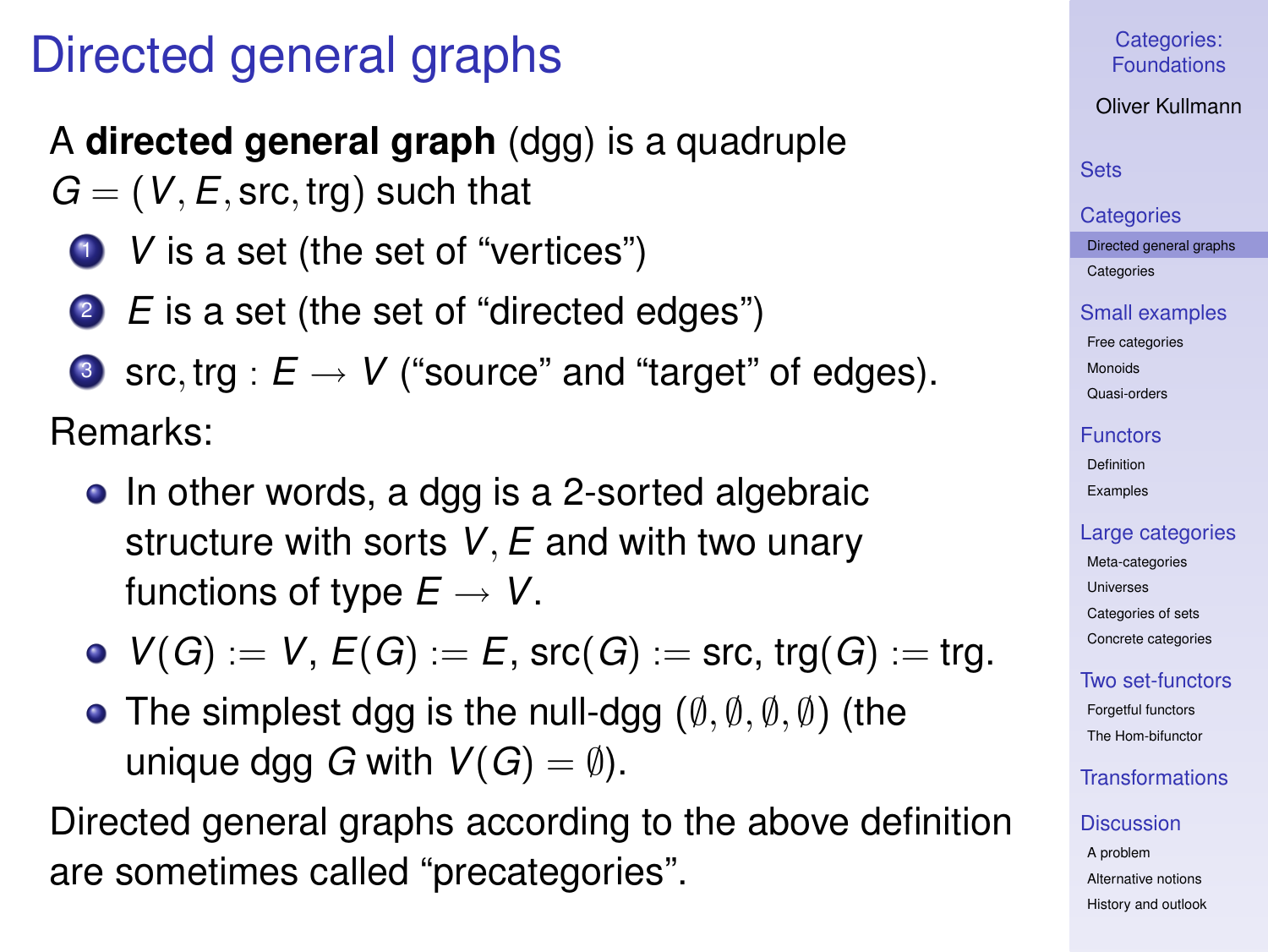# Remarks on the notion of directed graphs

Recall:

- $\bullet$  A directed graph is a pair  $(V, R)$ , where *R* is an irreflexive relation on *V* (i.e.,  $R \subseteq V^2$  with id $V$  ∩ $R = ∅$ ).
- <sup>2</sup> A **directed graph allowing loops** is a pair (*V*, *R*), where  $R$  is a relation on  $V$  (i.e.,  $R \subseteq V^2$ ).
- **3** A general directed graph is a triple  $(V, E, \gamma)$ , where *V*, *E* are sets and  $\gamma$  :  $E \rightarrow V^2$ .

Now for the notion of a "dgg" as defined above, the map  $\gamma$ is just split into its two components.

(Note that every map  $f: X \to Y \times Z$  corresponds 1-1 to pairs of maps  $(f_1, f_2)$  with  $f_1: X \rightarrow Y$  and  $f_2: X \rightarrow Z$  (this is the "universal property" of products(!)).)

Categories: [Foundations](#page-0-0)

Oliver Kullmann

### [Sets](#page-3-0)

#### **[Categories](#page-12-0)**

[Directed general graphs](#page-12-0) **[Categories](#page-17-0)** 

### [Small examples](#page-20-0)

[Free categories](#page-20-0) [Monoids](#page-21-0) [Quasi-orders](#page-26-0)

# [Functors](#page-31-0)

[Definition](#page-31-0) [Examples](#page-35-0)

# [Large categories](#page-41-0)

[Meta-categories](#page-42-0) [Universes](#page-46-0) [Categories of sets](#page-49-0) [Concrete categories](#page-53-0)

# [Two set-functors](#page-58-0)

[Forgetful functors](#page-58-0) [The Hom-bifunctor](#page-67-0)

# [Transformations](#page-71-0)

### **[Discussion](#page-76-0)**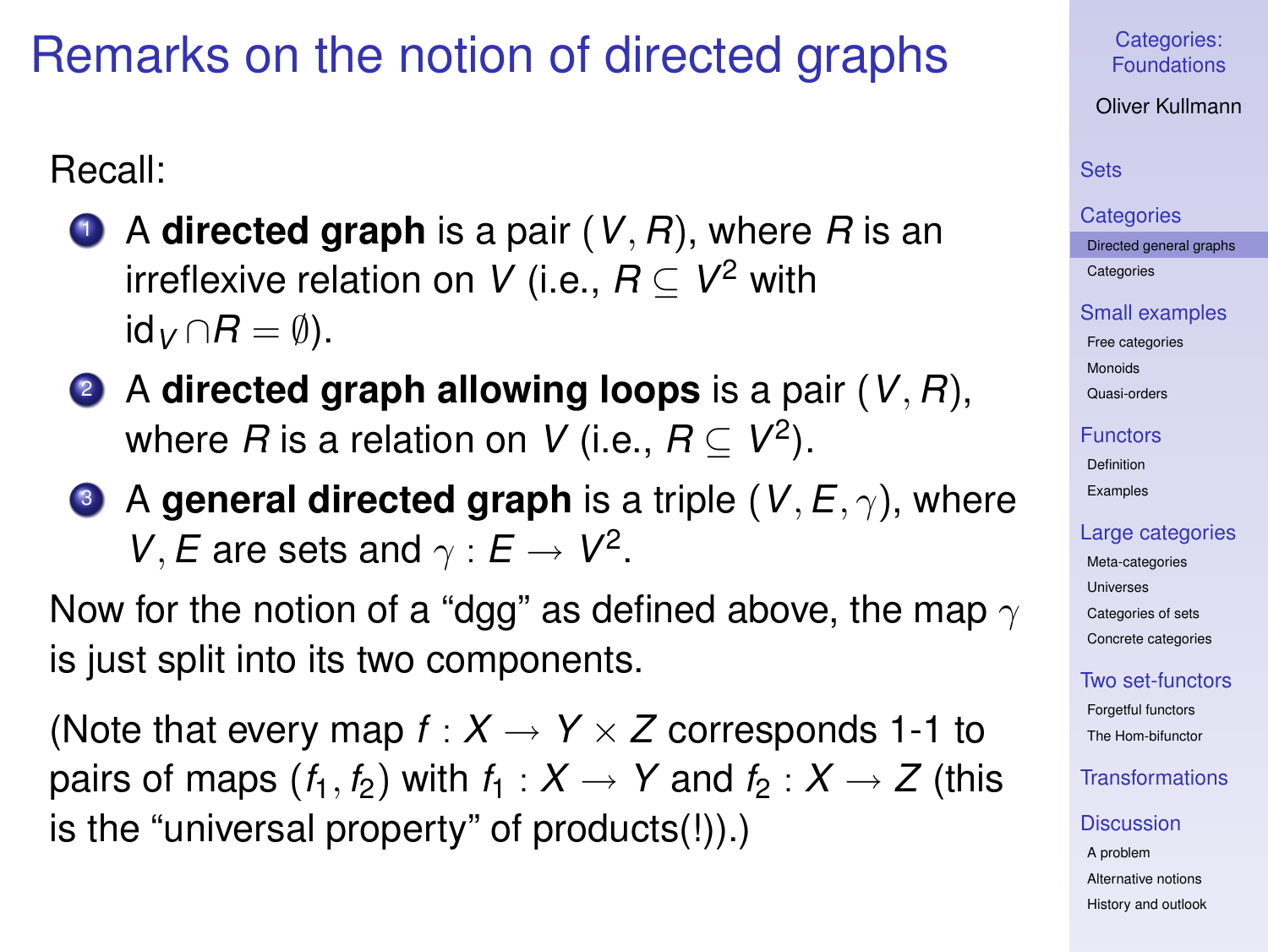# Notions from graph theory: Walks

A (finite) **walk** in a dgg *G* is a finite sequence

$$
W = v_0, e_1, v_1, e_2, v_2, \ldots, e_m, v_m
$$

for some  $m \in \mathbb{N}_0$ , vertices  $v_0, \ldots, v_m \in V(G)$  and edges  $e_1, \ldots, e_m \in E(G)$  such that

$$
\forall i \in \{1,\ldots,m\} : \mathsf{src}(e_i) = v_{i-1} \wedge \mathsf{trg}(e_i) = v_i.
$$

*m* is the **length** of *W*,  $src(W) = v_0$ ,  $trg(W) = v_m$ .

- **Concatenation** of walks W, W' is defined if  $trg(W) = src(W')$ , and is obtained from the concatenation of the sequences by removing the (repeated) start vertex from the second walk.
- **•** "Trails" and "paths" are more specialised notions:
	- For trails edges are not repeated,
	- while for paths edges and vertices are not repeated (except possibly of source and target of the walk).

### Categories: [Foundations](#page-0-0)

Oliver Kullmann

# **[Sets](#page-3-0)**

### **[Categories](#page-12-0)**

[Directed general graphs](#page-12-0) **[Categories](#page-17-0)** 

#### [Small examples](#page-20-0)

[Free categories](#page-20-0) [Monoids](#page-21-0) [Quasi-orders](#page-26-0)

# [Functors](#page-31-0)

[Definition](#page-31-0) [Examples](#page-35-0)

### [Large categories](#page-41-0)

[Meta-categories](#page-42-0) [Universes](#page-46-0) [Categories of sets](#page-49-0) [Concrete categories](#page-53-0)

### [Two set-functors](#page-58-0)

[Forgetful functors](#page-58-0) [The Hom-bifunctor](#page-67-0)

# [Transformations](#page-71-0)

### **[Discussion](#page-76-0)**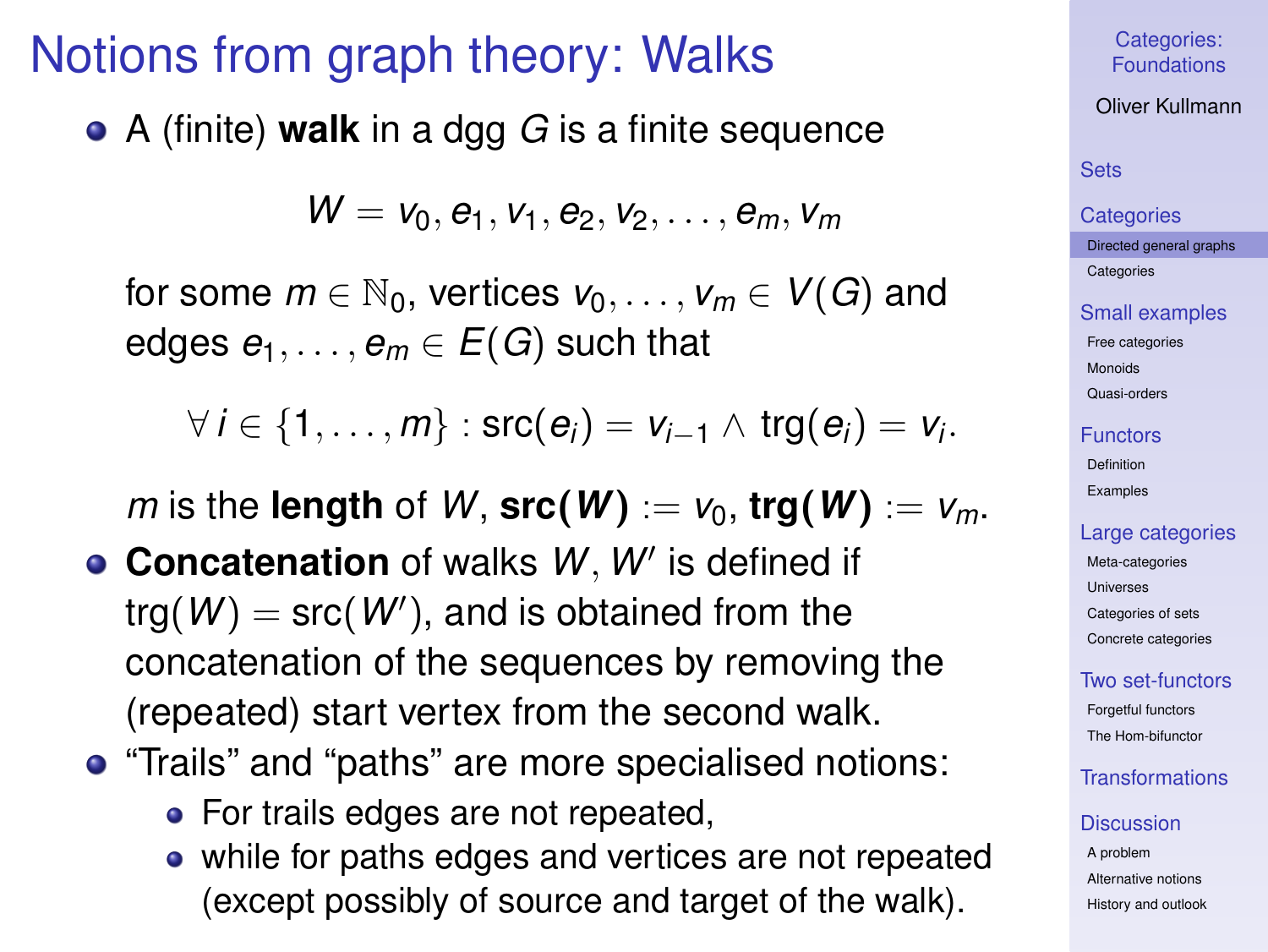# Stripped walks

A stripped walk W' is obtained from a walk W by removing the vertices if the length is not zero and converting it to a tuple.

That is, from the sequence  $W = v_0, e_1, v_1, e_2, v_2, \ldots, e_m, v_m$  for  $m \geq 1$  we obtain  $W' = (e_1, \ldots, e_m)$ , while for  $m = 0$  we obtain the 1-tuple  $(v_0)$ .

For  $k \in \mathbb{N}_0$  let  $W'_k(G)$  be the set of stripped walks of *G* of length *k*:

$$
W_0'(G)=V(G)
$$

2 
$$
W'_1(G) = E(G)
$$

$$
\bullet \quad W_2'(G) = \{ (e, e') \in E(G)^2 : \text{trg}(e) = \text{src}(e') \}.
$$

### Categories: [Foundations](#page-0-0)

### Oliver Kullmann

### [Sets](#page-3-0)

#### **[Categories](#page-12-0)**

[Directed general graphs](#page-12-0) **[Categories](#page-17-0)** 

#### [Small examples](#page-20-0)

[Free categories](#page-20-0) [Monoids](#page-21-0)

[Quasi-orders](#page-26-0)

#### [Functors](#page-31-0)

[Definition](#page-31-0) [Examples](#page-35-0)

### [Large categories](#page-41-0)

[Meta-categories](#page-42-0) [Universes](#page-46-0) [Categories of sets](#page-49-0) [Concrete categories](#page-53-0)

### [Two set-functors](#page-58-0)

[Forgetful functors](#page-58-0) [The Hom-bifunctor](#page-67-0)

# [Transformations](#page-71-0)

### **[Discussion](#page-76-0)**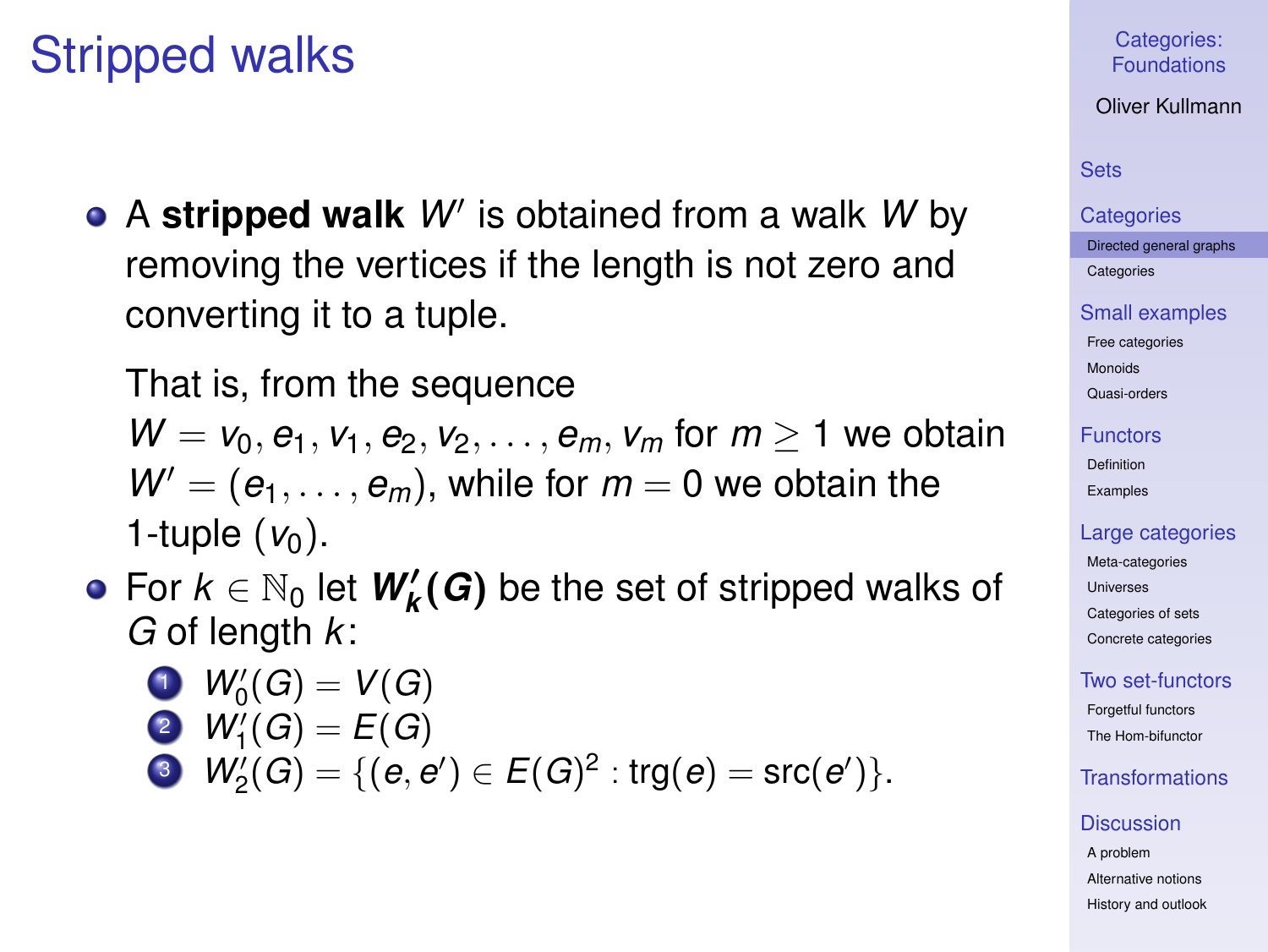# Subgraphs

Consider dgg's G and G':

- $\bullet$  *G'* is a **sub-dgg** of *G* if  $V(G') \subseteq V(G),$   $E(G') \subseteq E(G)$ and  $\operatorname{\sf src}(G') = \operatorname{\sf src}(G) \,|\, V(G')$  as well as  $trg(G') = trg(G) | V(G')$ .
- 2 *G*' is a **partial dgg** of *G* if *G'* is a sub-dgg of *G* with  $V(G') = V(G)$ .
- **3** *G*' is an **induced sub-dgg** of *G* if *G'* is a sub-dgg of *G* with  $∀$   $e ∈ E(G)$  : src $(G)(e)$ , trg $(G)(e) ∈ V(G')$   $⇒$  $e \in E(G')$ .

Thus induced sub-dgg's are obtained by (only) removing vertices, partial dgg's are obtained by (only) removing edges, and sub-dgg's are obtained by a combination of both processes.

Categories: [Foundations](#page-0-0)

Oliver Kullmann

# **[Sets](#page-3-0)**

#### **[Categories](#page-12-0)**

[Directed general graphs](#page-12-0) **[Categories](#page-17-0)** 

### [Small examples](#page-20-0)

[Free categories](#page-20-0) [Monoids](#page-21-0) [Quasi-orders](#page-26-0)

### [Functors](#page-31-0)

[Definition](#page-31-0) [Examples](#page-35-0)

### [Large categories](#page-41-0)

[Meta-categories](#page-42-0) [Universes](#page-46-0) [Categories of sets](#page-49-0) [Concrete categories](#page-53-0)

# [Two set-functors](#page-58-0)

[Forgetful functors](#page-58-0) [The Hom-bifunctor](#page-67-0)

# [Transformations](#page-71-0)

### **[Discussion](#page-76-0)**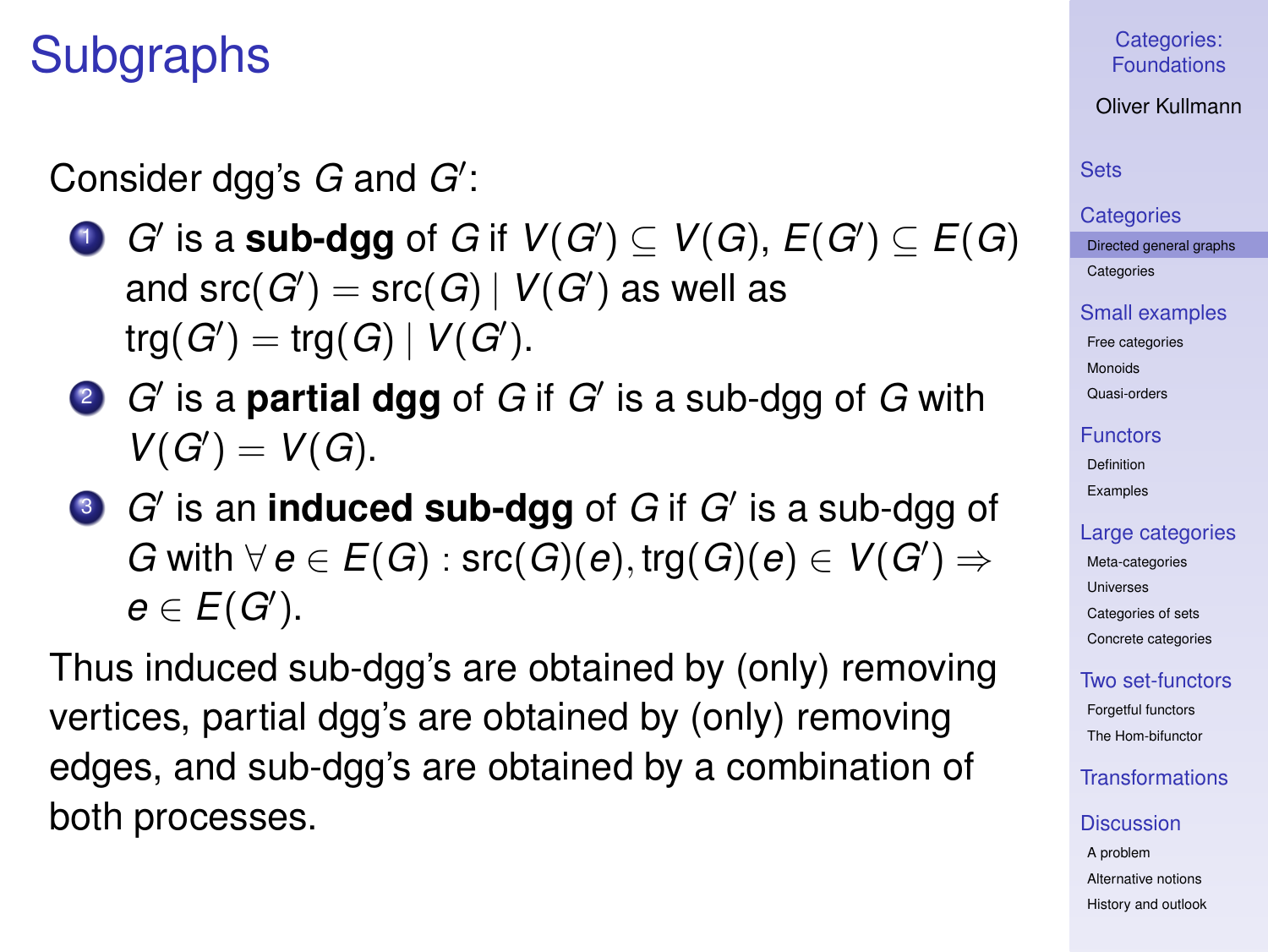# Definition of a category

A category  $\mathfrak C$  is a triple  $\mathfrak C = (G, \circ, id)$  such that

*G* is a directed general graph

$$
\bullet \, \circ : \mathit{W}_2'(G) \rightarrow \mathit{W}_1'(G)
$$

$$
\bullet \ \text{id}: V(G) \to E(G)
$$

fulfilling the following properties (using functional order for the infix-composition):

 $1$  For all  $f \in W'_2(G)$  we have  $\operatorname{src}(\circ(f)) = \operatorname{src}(f)$  and  $trg(\circ(f)) = trg(f)$ .

2 For all  $f \in W'_3(G)$  we have  $(f_3 \circ f_2) \circ f_1 = f_3 \circ (f_2 \circ f_1)$ .

- **3** For all  $X \in V(G)$  we have src( $\text{id}_X$ ) = trg( $\text{id}_X$ ) = X.
- <span id="page-17-0"></span>4 For all  $X \in V(G)$  and all  $f \in E(G)$  we have

• src
$$
(f)
$$
 =  $X \Rightarrow f \circ id_X = f$ ,

• trg $(f) = X \Rightarrow id_X \circ f = f$ .

Categories: [Foundations](#page-0-0)

Oliver Kullmann

# **[Sets](#page-3-0)**

### **[Categories](#page-12-0)** [Directed general graphs](#page-12-0) **[Categories](#page-17-0)**

[Small examples](#page-20-0)

[Free categories](#page-20-0) [Monoids](#page-21-0) [Quasi-orders](#page-26-0)

[Functors](#page-31-0)

[Definition](#page-31-0) [Examples](#page-35-0)

# [Large categories](#page-41-0)

[Meta-categories](#page-42-0) [Universes](#page-46-0) [Categories of sets](#page-49-0) [Concrete categories](#page-53-0)

[Two set-functors](#page-58-0)

[Forgetful functors](#page-58-0) [The Hom-bifunctor](#page-67-0)

# [Transformations](#page-71-0)

### **[Discussion](#page-76-0)**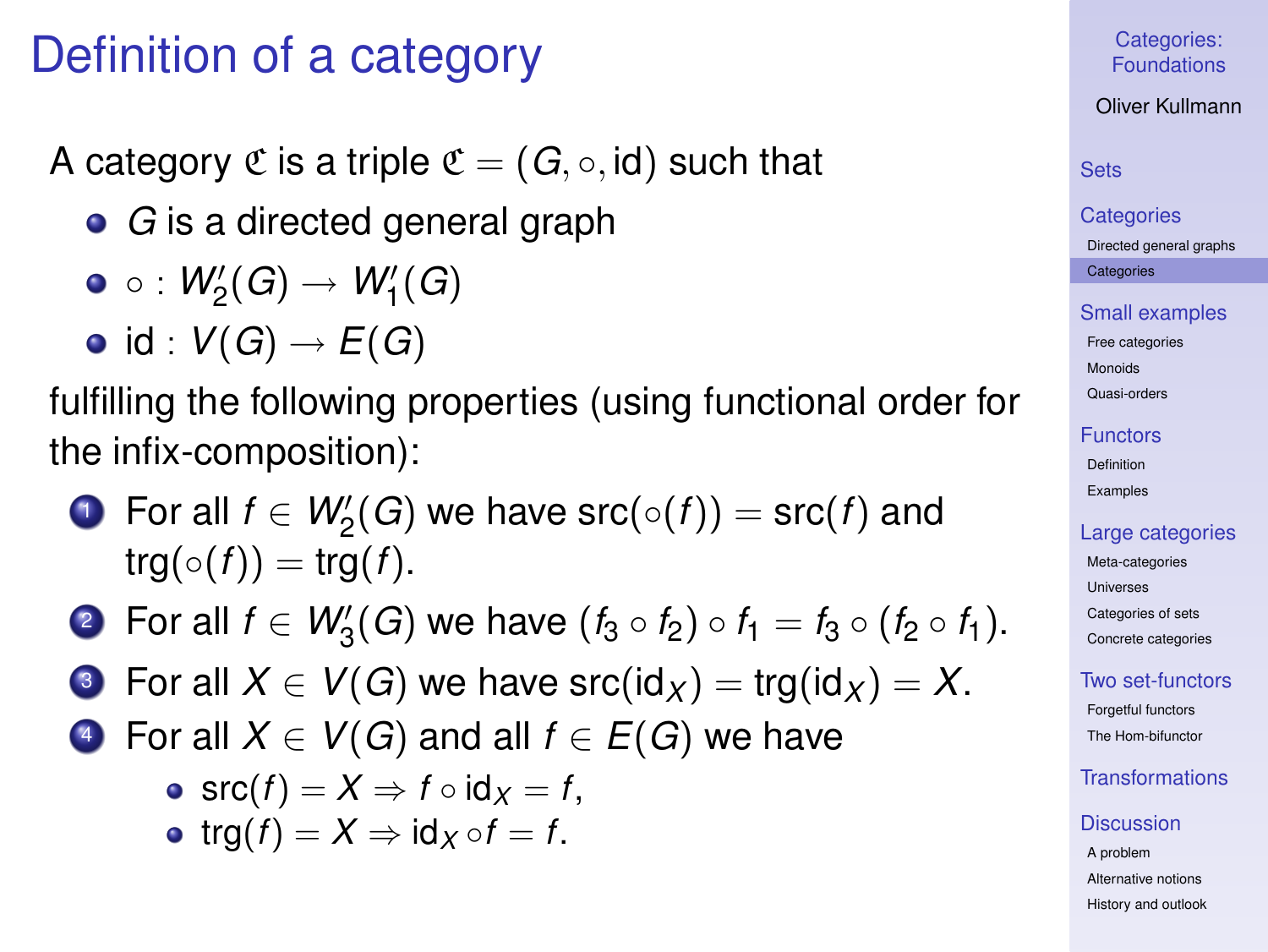# Further notations and our first category

# For a category  $\mathfrak{C} = (G, \circ, id)$ :

- $\bullet$  dgg $(\mathfrak{C}) := G$
- $\bullet$   $\circ \sigma := \circ$
- $id(\mathfrak{C}) := id$

and furthermore

- **Obj** $(\mathfrak{C}) := V(G)$  (the **set of objects**)
- Mor $(\mathfrak{C}) := E(G)$  (the set of morphisms)
- **dom** $_{\mathfrak{C}} :=$  src(*G*) (the **domain**)
- **cod** $_{\mathfrak{C}} := \text{trg}(G)$  (the **codomain**).

The simplest category is the empty category  $((\emptyset, \emptyset, \emptyset, \emptyset), \emptyset, \emptyset)$ , the unique category with empty object set.

Categories: [Foundations](#page-0-0)

Oliver Kullmann

# **[Sets](#page-3-0)**

### **[Categories](#page-12-0)** [Directed general graphs](#page-12-0) **[Categories](#page-17-0)**

[Small examples](#page-20-0)

[Free categories](#page-20-0) [Monoids](#page-21-0)

[Quasi-orders](#page-26-0)

### [Functors](#page-31-0)

[Definition](#page-31-0) [Examples](#page-35-0)

### [Large categories](#page-41-0)

[Meta-categories](#page-42-0) [Universes](#page-46-0) [Categories of sets](#page-49-0) [Concrete categories](#page-53-0)

# [Two set-functors](#page-58-0)

[Forgetful functors](#page-58-0) [The Hom-bifunctor](#page-67-0)

# [Transformations](#page-71-0)

### **[Discussion](#page-76-0)**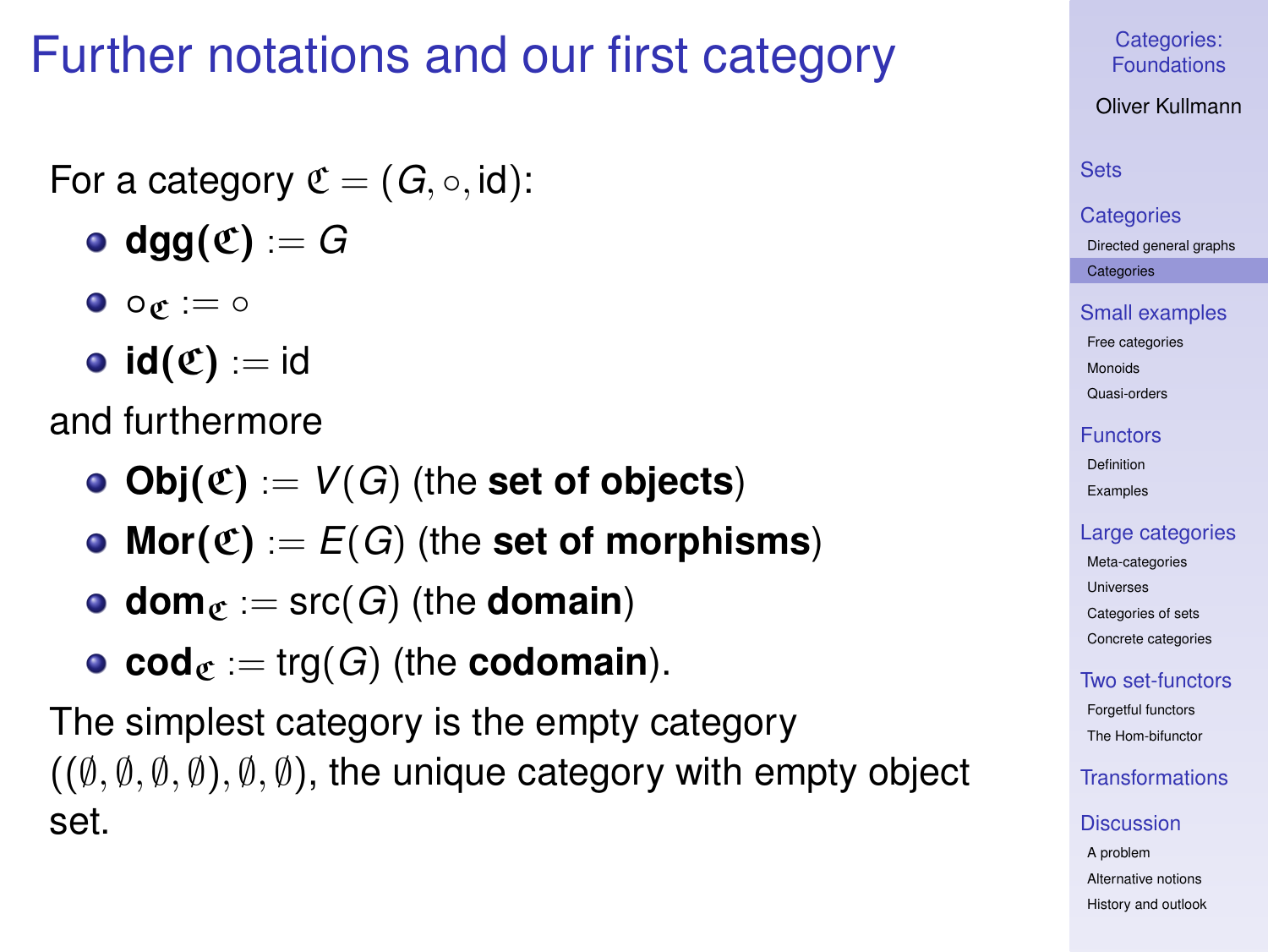# **Subcategories**

Consider categories  $\mathfrak{C}, \mathfrak{C}'$ :

- $\mathfrak{C}'$  is a **subcategory** of  $\mathfrak{C}$  if dgg( $\mathfrak{C}'$ ) is a sub-dgg of  $dqa(\mathfrak{C})$ , and the maps for composition and identities are obtained by restriction.
- $C'$  is a **partial category** of  $C$  if  $C'$  is a subcategory of  $\mathfrak C$  and dgg $(\mathfrak C')$  is a partial dgg of dgg $(\mathfrak C)$ .
- $C'$  is an **induced subcategory** (or a full subcategory) of  $\mathfrak C$  if  $\mathfrak C'$  is a subcategory of  $\mathfrak C$  and  $dg(g(\mathfrak{C}))$  is an induced sub-dgg of dgg $(\mathfrak{C})$ .

So partial categories have lost only morphisms, while full subcategories have lost only objects. (Subcategories in general may have lost both.)

# Categories: [Foundations](#page-0-0)

Oliver Kullmann

# **[Sets](#page-3-0)**

# **[Categories](#page-12-0)** [Directed general graphs](#page-12-0)

**[Categories](#page-17-0)** 

### [Small examples](#page-20-0)

[Free categories](#page-20-0) [Monoids](#page-21-0) [Quasi-orders](#page-26-0)

### [Functors](#page-31-0)

[Definition](#page-31-0) [Examples](#page-35-0)

### [Large categories](#page-41-0)

[Meta-categories](#page-42-0) **[Universes](#page-46-0)** [Categories of sets](#page-49-0) [Concrete categories](#page-53-0)

# [Two set-functors](#page-58-0)

[Forgetful functors](#page-58-0) [The Hom-bifunctor](#page-67-0)

# [Transformations](#page-71-0)

### **[Discussion](#page-76-0)**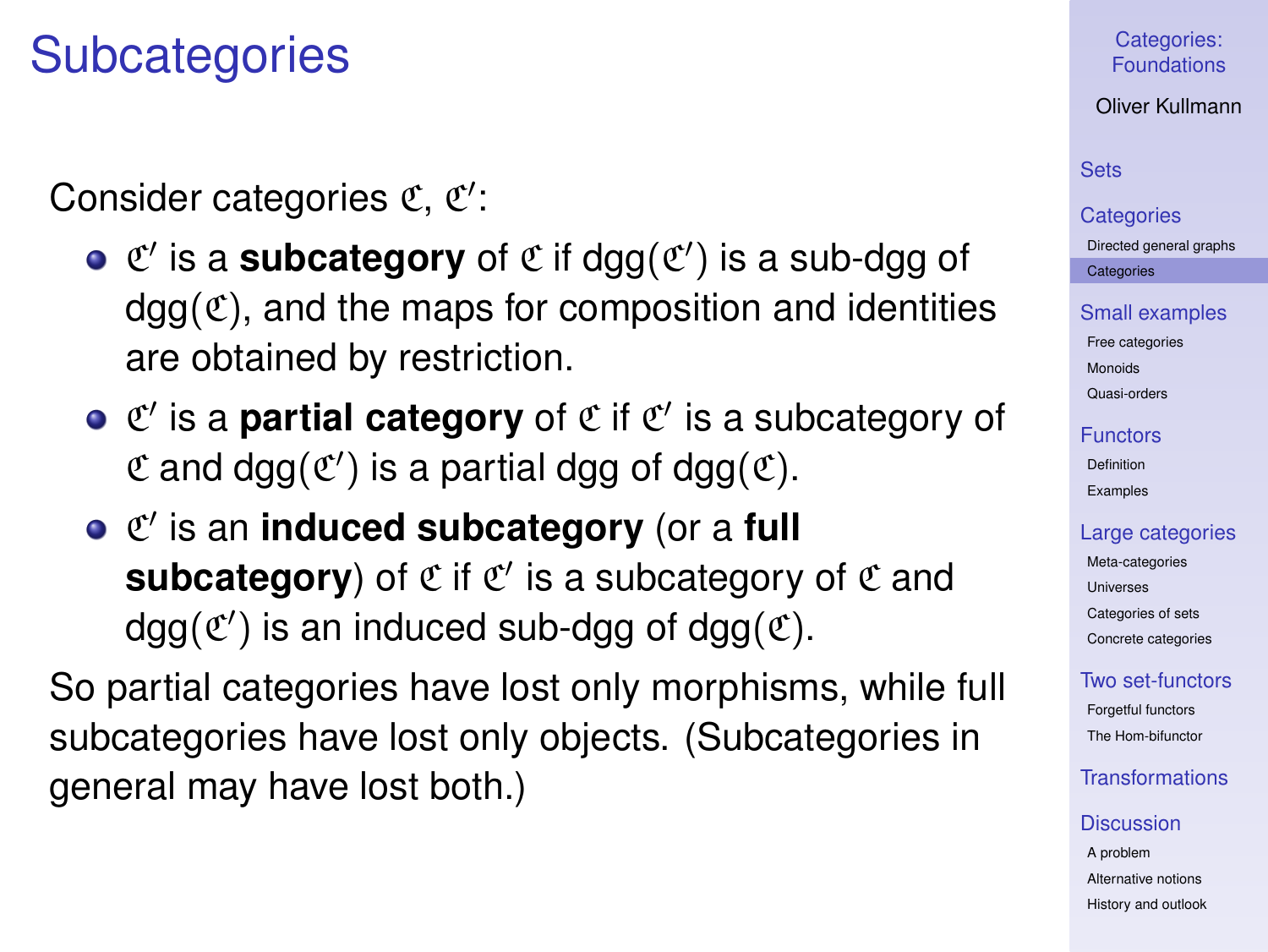# The free category generated by a dgg

Consider a dgg *G*. The **free category cat**(*G*) is the following category:

- **1** the object set is  $V(G)$ ;
- <sup>2</sup> the morphism set is the set of all walks in *G*;
- <sup>3</sup> domains and codomains are the sources and targets of walks;
- composition of morphisms is concatenation of walks;
- <span id="page-20-0"></span>the identity of an object  $X$  is the walk of length 0 starting at *X*.

Categories: [Foundations](#page-0-0)

Oliver Kullmann

# **[Sets](#page-3-0)**

#### **[Categories](#page-12-0)**

[Directed general graphs](#page-12-0) **[Categories](#page-17-0)** 

### [Small examples](#page-20-0)

[Free categories](#page-20-0)

[Monoids](#page-21-0)

[Quasi-orders](#page-26-0)

### [Functors](#page-31-0)

[Definition](#page-31-0) [Examples](#page-35-0)

### [Large categories](#page-41-0)

[Meta-categories](#page-42-0) [Universes](#page-46-0) [Categories of sets](#page-49-0) [Concrete categories](#page-53-0)

# [Two set-functors](#page-58-0)

[Forgetful functors](#page-58-0) [The Hom-bifunctor](#page-67-0)

# [Transformations](#page-71-0)

### **[Discussion](#page-76-0)**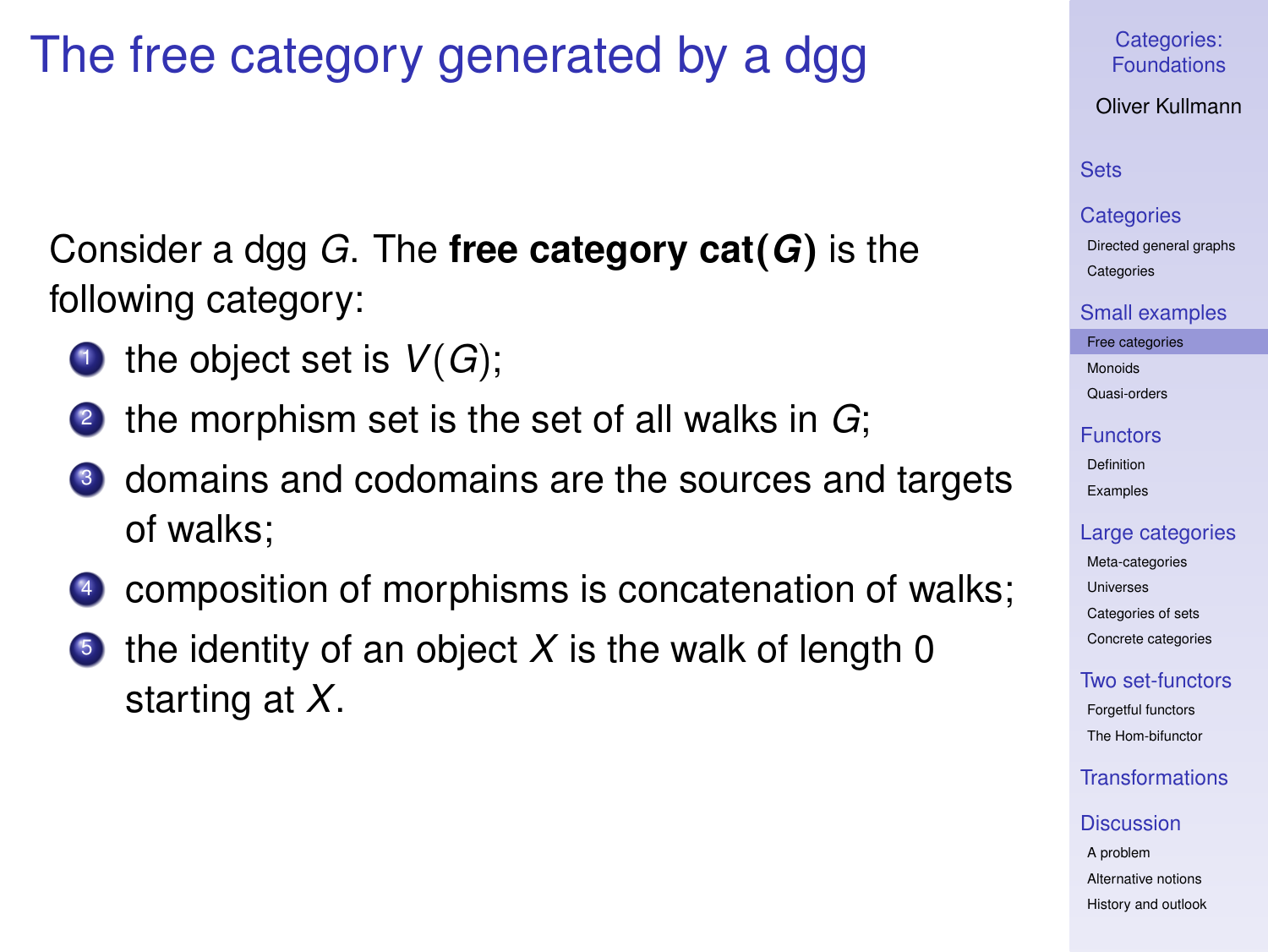# The notion of a monoid

- $\bullet$  A **groupoid** is a pair  $(V, \circ)$ , where V is a set and  $\circ$  :  $V^2 \to V$  an (internal) binary composition.
- A **semigroup** is a groupoid (*V*, ◦) such that composition is associative, that is

$$
\forall x, y, z \in V : x \circ (y \circ z) = (x \circ y) \circ z.
$$

An element *e* ∈ *V* of a groupoid (*V*, ◦) is **neutral** if

 $\forall x \in V : e \circ x = x \circ e = x$ .

<span id="page-21-0"></span>• A **monoid** is a triple  $(M, \circ, e)$  such that  $(M, \circ)$  is a semigroup with neutral element *e*.

Categories: [Foundations](#page-0-0)

Oliver Kullmann

# **[Sets](#page-3-0)**

### **[Categories](#page-12-0)**

[Directed general graphs](#page-12-0) **[Categories](#page-17-0)** 

#### [Small examples](#page-20-0)

[Free categories](#page-20-0)

[Monoids](#page-21-0)

[Quasi-orders](#page-26-0)

### [Functors](#page-31-0)

[Definition](#page-31-0) [Examples](#page-35-0)

### [Large categories](#page-41-0)

[Meta-categories](#page-42-0) [Universes](#page-46-0) [Categories of sets](#page-49-0) [Concrete categories](#page-53-0)

### [Two set-functors](#page-58-0)

[Forgetful functors](#page-58-0) [The Hom-bifunctor](#page-67-0)

# [Transformations](#page-71-0)

#### **[Discussion](#page-76-0)**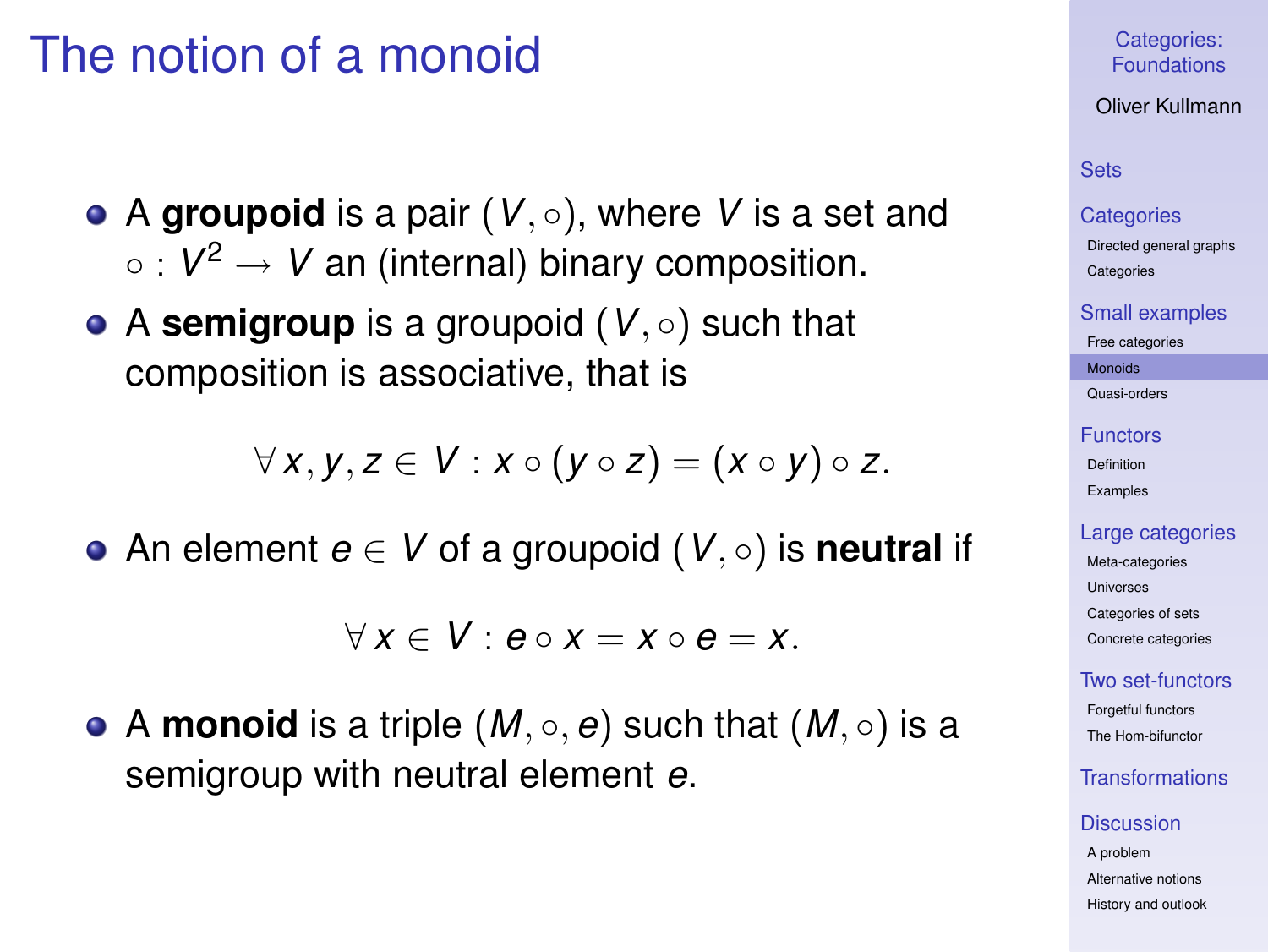# The word monoid

For an arbitrary set *A* let *A* <sup>∗</sup> denote the set of finite sequences in *A*:

- *A* ∗ together with concatenation of sequences as composition and the empty sequence as neutral element is a monoid, called
	- the **word monoid** over the alphabet *A*, or
	- the **free monoid** generated by *A*.

● Consider the dgg *G<sub>A</sub>* with the single vertex 0 and the edge-set *A* (these directed edges are then all loops): The free category cat(*GA*) is basically the same as the free monoid *A* ∗ .

What does "basically the same" mean here?

### Categories: [Foundations](#page-0-0)

Oliver Kullmann

# **[Sets](#page-3-0)**

### **[Categories](#page-12-0)**

[Directed general graphs](#page-12-0) **[Categories](#page-17-0)** 

### [Small examples](#page-20-0)

[Free categories](#page-20-0)

[Monoids](#page-21-0)

[Quasi-orders](#page-26-0)

### [Functors](#page-31-0)

[Definition](#page-31-0) [Examples](#page-35-0)

### [Large categories](#page-41-0)

[Meta-categories](#page-42-0) [Universes](#page-46-0) [Categories of sets](#page-49-0) [Concrete categories](#page-53-0)

# [Two set-functors](#page-58-0)

[Forgetful functors](#page-58-0) [The Hom-bifunctor](#page-67-0)

# [Transformations](#page-71-0)

#### **[Discussion](#page-76-0)**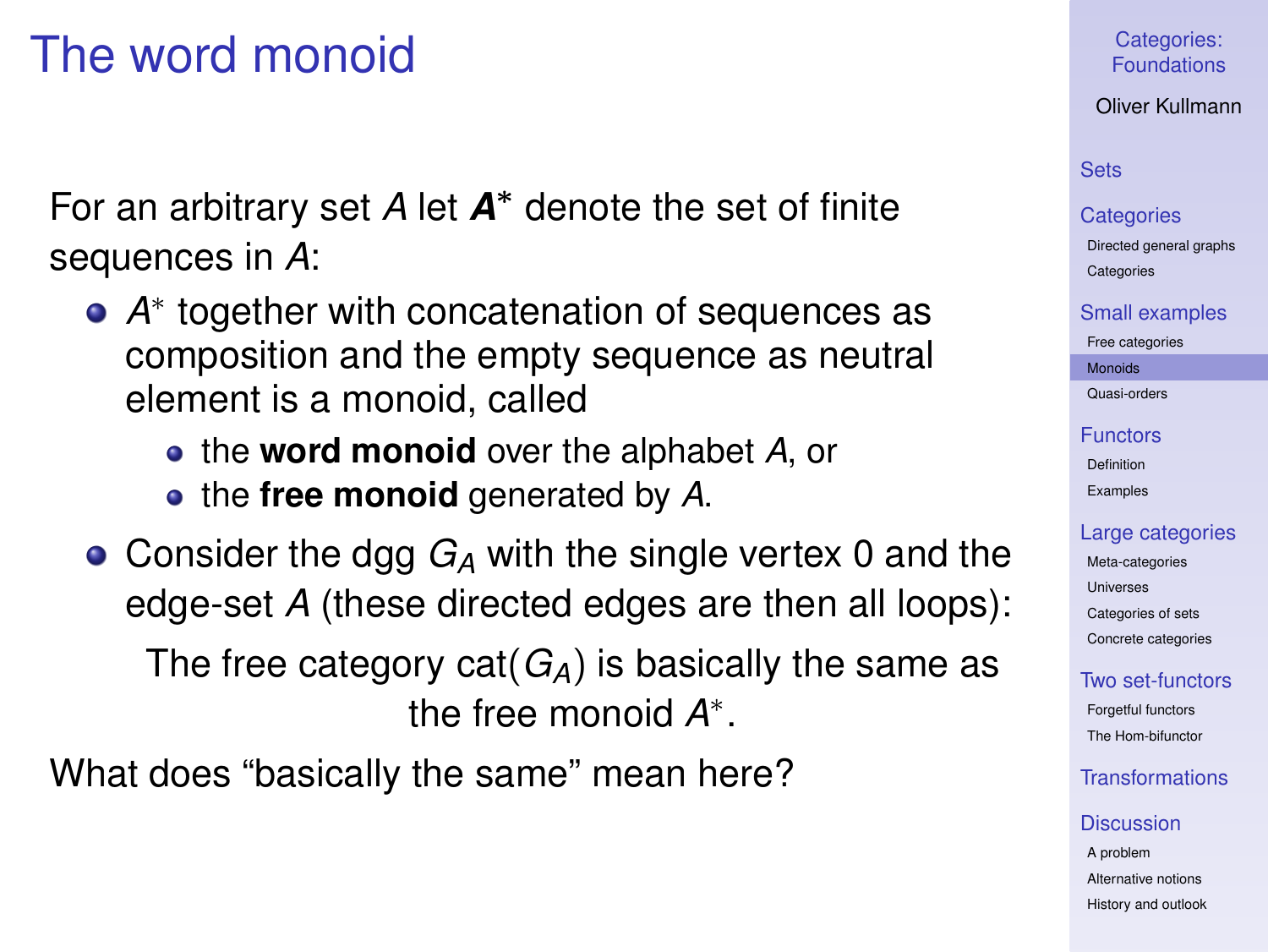# The endomorphism monoid

Consider a category C.

- **1** An **endomorphism** in  $\mathfrak{C}$  is a morphism *f* in  $\mathfrak{C}$  with  $dom(f) = cod(f)$ .
- <sup>2</sup> Obviously the composition of two endomorphisms is again an endomorphism, and the identity morphisms are endomorphisms.
- **3** Consider an object X in C. The set

**End<sub>C</sub>(***X***)** := {*f* ∈ Mor(C) : dom(*f*) = cod(*f*) = *X*}

of endomorphisms of *X* is naturally equipped with a monoid structure:

- **1** The composition of End $(X)$  is  $\circ_{\mathfrak{C}}$  | End $(X)^2$ .
- **2** The neutral element of  $End(X)$  is  $id_X$ .

(Remark: End(*X*) has the **automorphism group** Aut(*X*) has sub-group. More in Talk 2.)

Categories: [Foundations](#page-0-0)

Oliver Kullmann

# [Sets](#page-3-0)

### **[Categories](#page-12-0)**

[Directed general graphs](#page-12-0) **[Categories](#page-17-0)** 

### [Small examples](#page-20-0)

[Free categories](#page-20-0)

[Monoids](#page-21-0)

[Quasi-orders](#page-26-0)

### [Functors](#page-31-0)

[Definition](#page-31-0) [Examples](#page-35-0)

# [Large categories](#page-41-0)

[Meta-categories](#page-42-0) [Universes](#page-46-0) [Categories of sets](#page-49-0) [Concrete categories](#page-53-0)

# [Two set-functors](#page-58-0)

[Forgetful functors](#page-58-0) [The Hom-bifunctor](#page-67-0)

# [Transformations](#page-71-0)

# **[Discussion](#page-76-0)**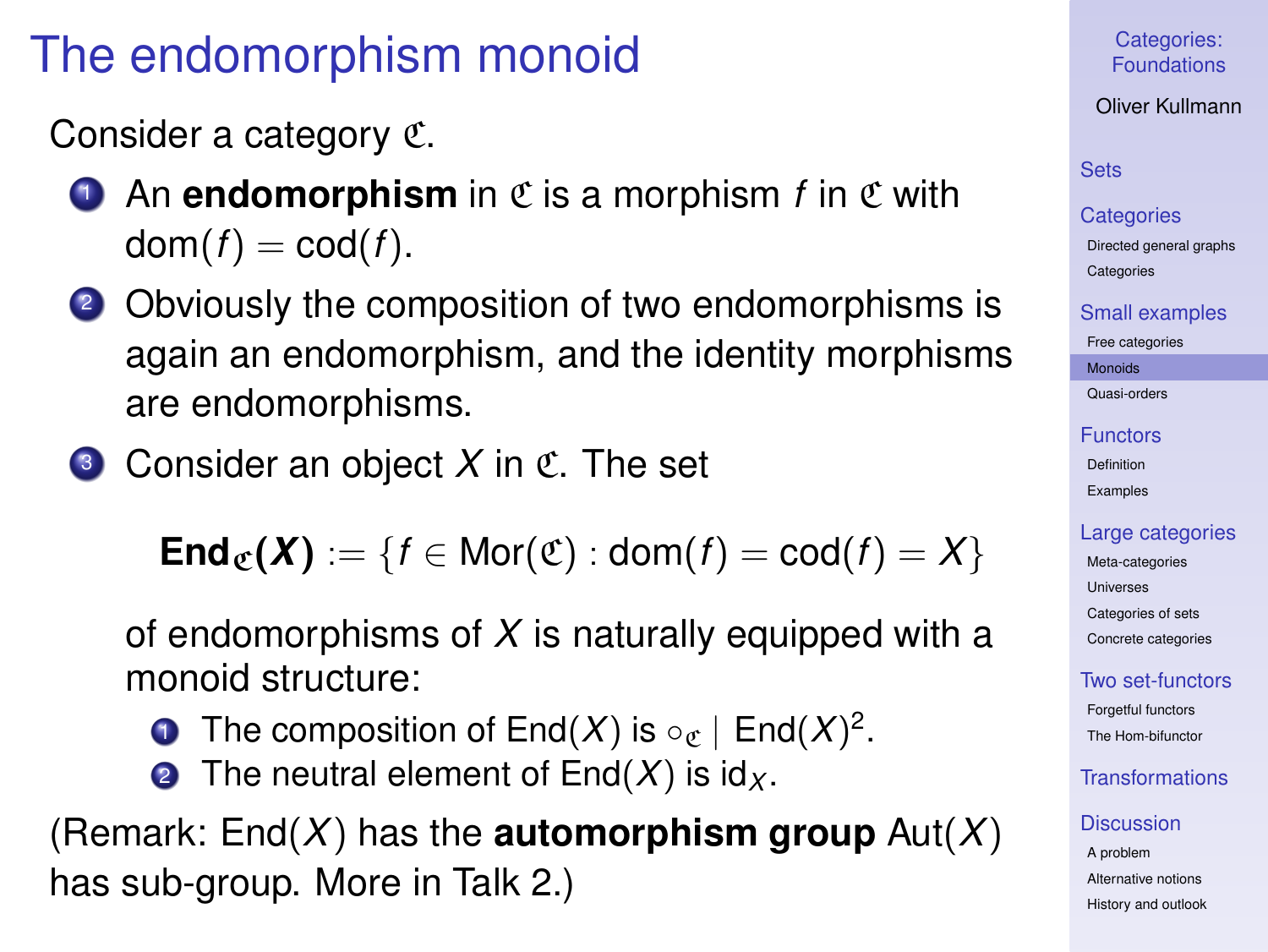# First answer

We said that dgg $(G_A)$  is "essentially the same" as  $A^*$ :

Now we see, that actually the monoid A<sup>\*</sup> is identical to the endomorphism monoid in dgg(*GA*) of the one (and only) object.

Since there is nothing else in dgg(*GA*), "essentially the same" seems to be justified.

Now aren't in general one-object categories and monoids essentially the same?!

### Categories: [Foundations](#page-0-0)

Oliver Kullmann

# **[Sets](#page-3-0)**

### **[Categories](#page-12-0)**

[Directed general graphs](#page-12-0) **[Categories](#page-17-0)** 

### [Small examples](#page-20-0)

[Free categories](#page-20-0)

[Monoids](#page-21-0)

[Quasi-orders](#page-26-0)

#### [Functors](#page-31-0)

[Definition](#page-31-0) [Examples](#page-35-0)

### [Large categories](#page-41-0)

[Meta-categories](#page-42-0) [Universes](#page-46-0) [Categories of sets](#page-49-0) [Concrete categories](#page-53-0)

### [Two set-functors](#page-58-0)

[Forgetful functors](#page-58-0) [The Hom-bifunctor](#page-67-0)

# [Transformations](#page-71-0)

### **[Discussion](#page-76-0)**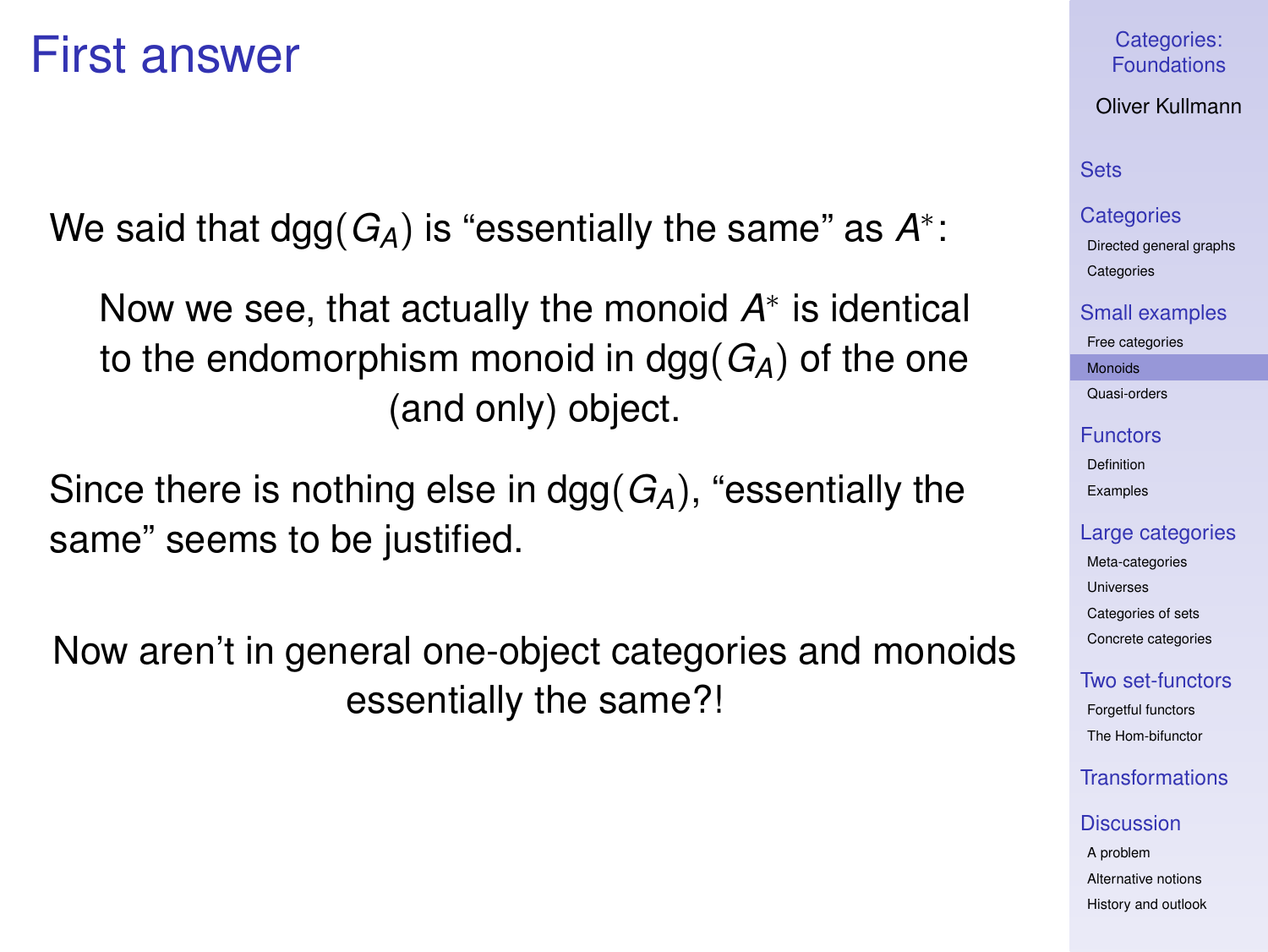# Categories with one object

• Monoid  $M = (M, \circ, e)$  yields a category cat(M):

- the object set is the (singleton) set  $\{\emptyset\}$ ;
- the morphism set is M;
- since there is only one object, domains and codomains are always this object;
- the composition is the composition of the monoid;
- the identity of the single object is *e*.
- Given a category  $\mathfrak C$  with  $Obj(\mathfrak C)=\{X\}$ , we obtain a monoid (*M*, ◦, *e*) via
	- $M := \text{Mor}(\mathfrak{C});$

$$
\bullet\ \circ := \circ_{\mathfrak{C}},
$$

$$
\bullet \ \ e := \mathsf{id}(\mathfrak{C})(X).
$$

The two constructions are "nearly" inverse to each other (only by going from the one-object category to the monoid and back we lose the (single) object). Thus one-object categories and monoids are "essentially" the same.

# Categories: [Foundations](#page-0-0)

### Oliver Kullmann

# **[Sets](#page-3-0)**

### **[Categories](#page-12-0)**

[Directed general graphs](#page-12-0) **[Categories](#page-17-0)** 

### [Small examples](#page-20-0)

[Free categories](#page-20-0)

[Monoids](#page-21-0)

[Quasi-orders](#page-26-0)

### [Functors](#page-31-0)

[Definition](#page-31-0) [Examples](#page-35-0)

### [Large categories](#page-41-0)

[Meta-categories](#page-42-0) [Universes](#page-46-0) [Categories of sets](#page-49-0) [Concrete categories](#page-53-0)

# [Two set-functors](#page-58-0)

[Forgetful functors](#page-58-0) [The Hom-bifunctor](#page-67-0)

# **[Transformations](#page-71-0)**

### **[Discussion](#page-76-0)**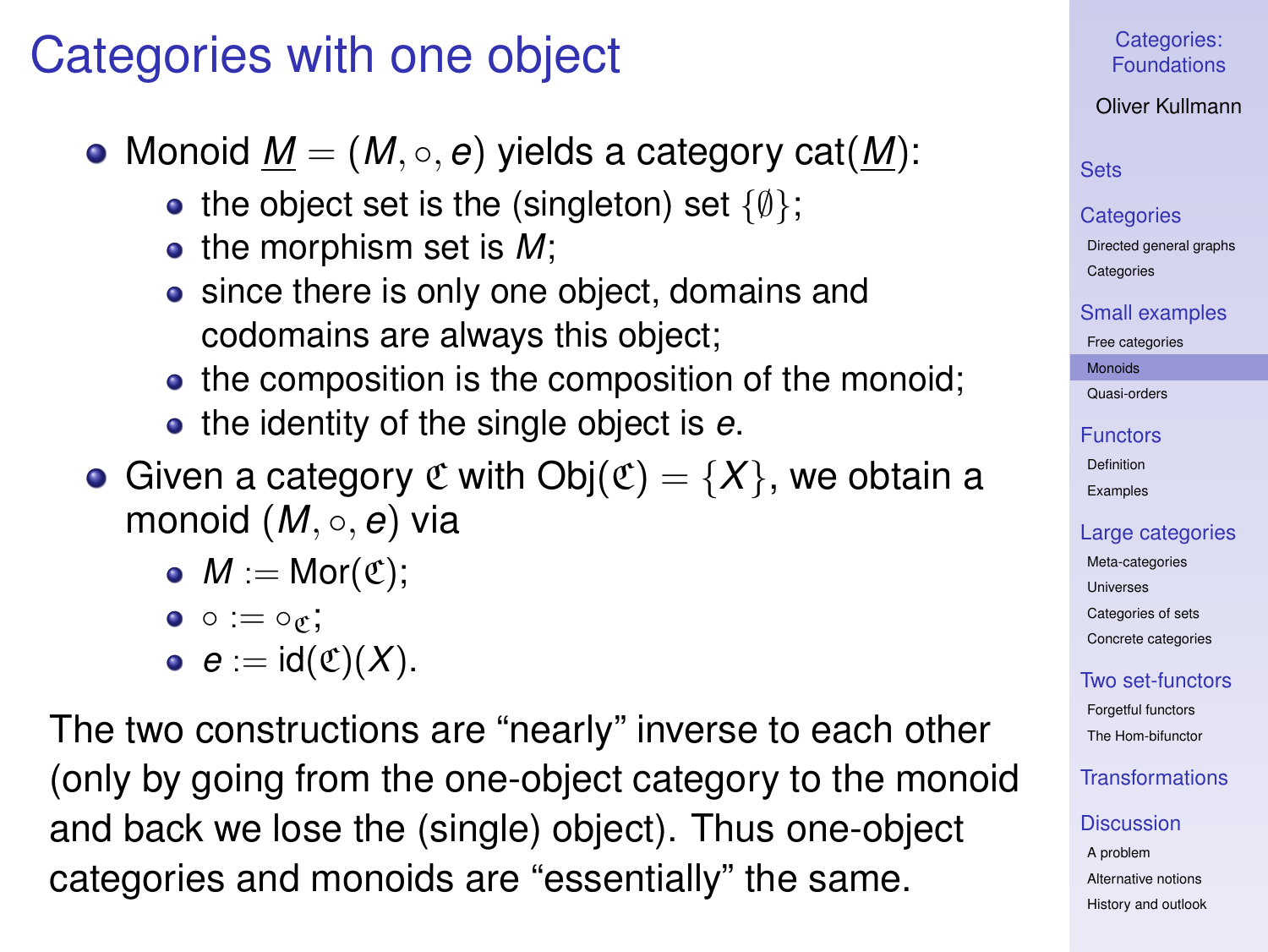# The notion of a quasi-order

A relation *R* is called

- **transitive** if ∀ *x*, *y*, *z* : *xRy* ∧ *yRz* ⇒ *xRz*
- **symmetric** if ∀ *x*, *y* : *xRy* ⇒ *yRx*

**• antisymmetric** if  $\forall$  *x*, *y* : *xRy* ∧ *yRx*  $\Rightarrow$  *x* = *y*.

A relation *R* **on** a set *X* is a relation with  $dom(R)$ , rg $(R) \subset X$ . A relation *R* on *X* is called

**reflexive** if ∀ *x* ∈ *X* : *xRx*

**total** if ∀ *x*, *y* ∈ *X* : *xRy* ∨ *yRx*.

A relation *R* on a set *X* is a

- **quasi-order** if *R* is reflexive and transitive
- **partial order** if *R* is an antisymmetric quasi-order
- <span id="page-26-0"></span>**.** linear order if *R* is a total partial order.

### Categories: [Foundations](#page-0-0)

Oliver Kullmann

# **[Sets](#page-3-0)**

### **[Categories](#page-12-0)**

[Directed general graphs](#page-12-0) **[Categories](#page-17-0)** 

### [Small examples](#page-20-0)

[Free categories](#page-20-0)

[Monoids](#page-21-0)

[Quasi-orders](#page-26-0)

### [Functors](#page-31-0)

[Definition](#page-31-0) [Examples](#page-35-0)

# [Large categories](#page-41-0)

[Meta-categories](#page-42-0) [Universes](#page-46-0) [Categories of sets](#page-49-0) [Concrete categories](#page-53-0)

# [Two set-functors](#page-58-0)

[Forgetful functors](#page-58-0) [The Hom-bifunctor](#page-67-0)

# [Transformations](#page-71-0)

### **[Discussion](#page-76-0)**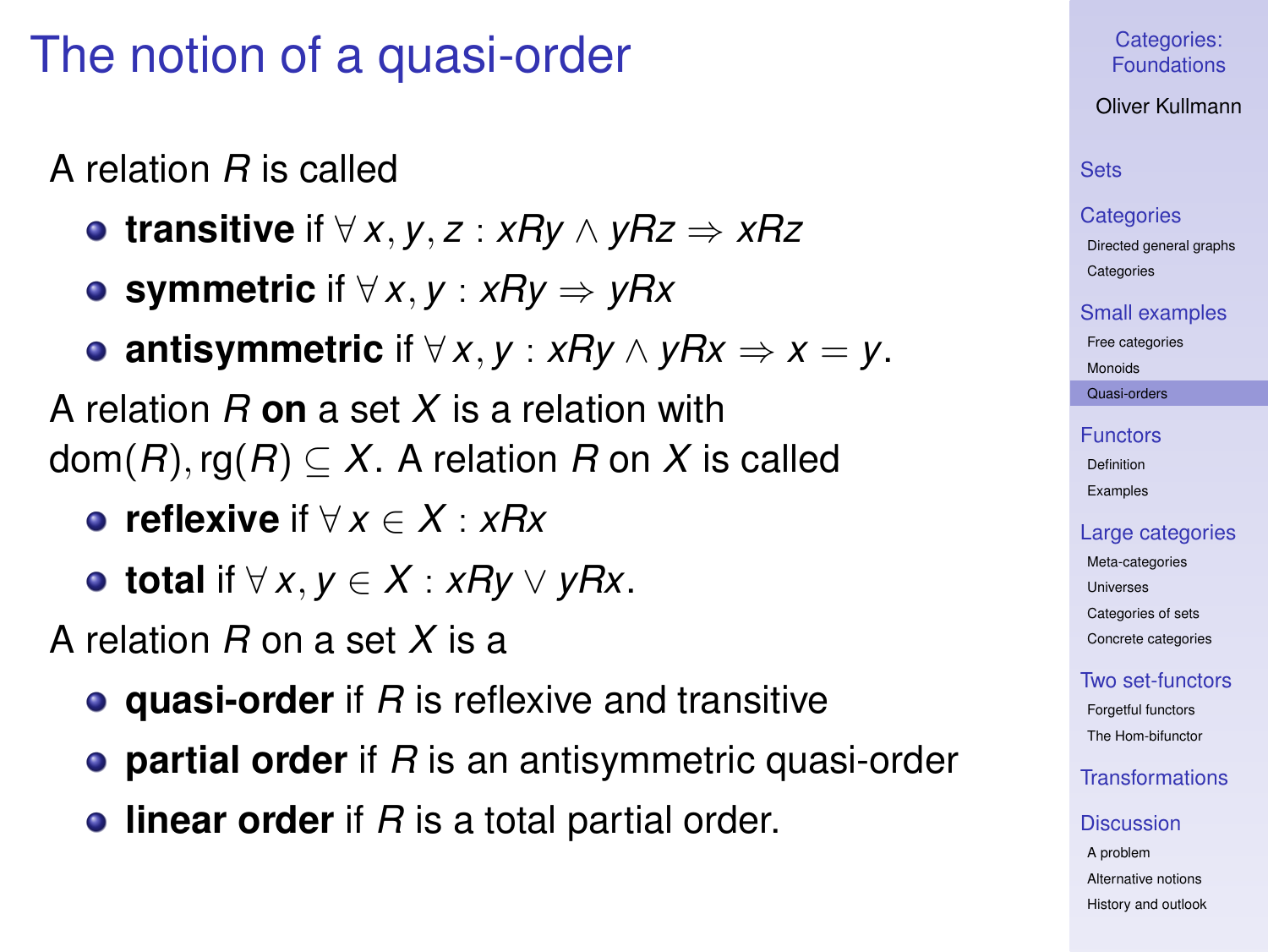# Quasi-ordered sets

A pair (*X*, *R*) with *R* a quasi-order, partial order or linear order is respectively a **quasi-ordered**, **partial ordered** or **linearly ordered set** ("qoset", "poset", "loset").

Quasi-orders are often denoted by "<".

Using  $id_X := \{(x, x) : x \in X\}$  for the identity map on the set *X*, we have for every partial order *R* on *X*

$$
id_X\subseteq R\subseteq X^2,
$$

where

- $\bullet$   $(X, id_X)$  is the **discrete order** for X (any two (different) elements are incomparable)
- $(X, X^2)$  is the **indiscrete order** for X (any two elements are equivalent).

Categories: [Foundations](#page-0-0)

Oliver Kullmann

# **[Sets](#page-3-0)**

### **[Categories](#page-12-0)**

[Directed general graphs](#page-12-0) **[Categories](#page-17-0)** 

### [Small examples](#page-20-0)

[Free categories](#page-20-0)

[Monoids](#page-21-0)

[Quasi-orders](#page-26-0)

### [Functors](#page-31-0) [Definition](#page-31-0)

[Examples](#page-35-0)

### [Large categories](#page-41-0)

[Meta-categories](#page-42-0) [Universes](#page-46-0) [Categories of sets](#page-49-0) [Concrete categories](#page-53-0)

# [Two set-functors](#page-58-0)

[Forgetful functors](#page-58-0) [The Hom-bifunctor](#page-67-0)

# [Transformations](#page-71-0)

### **[Discussion](#page-76-0)**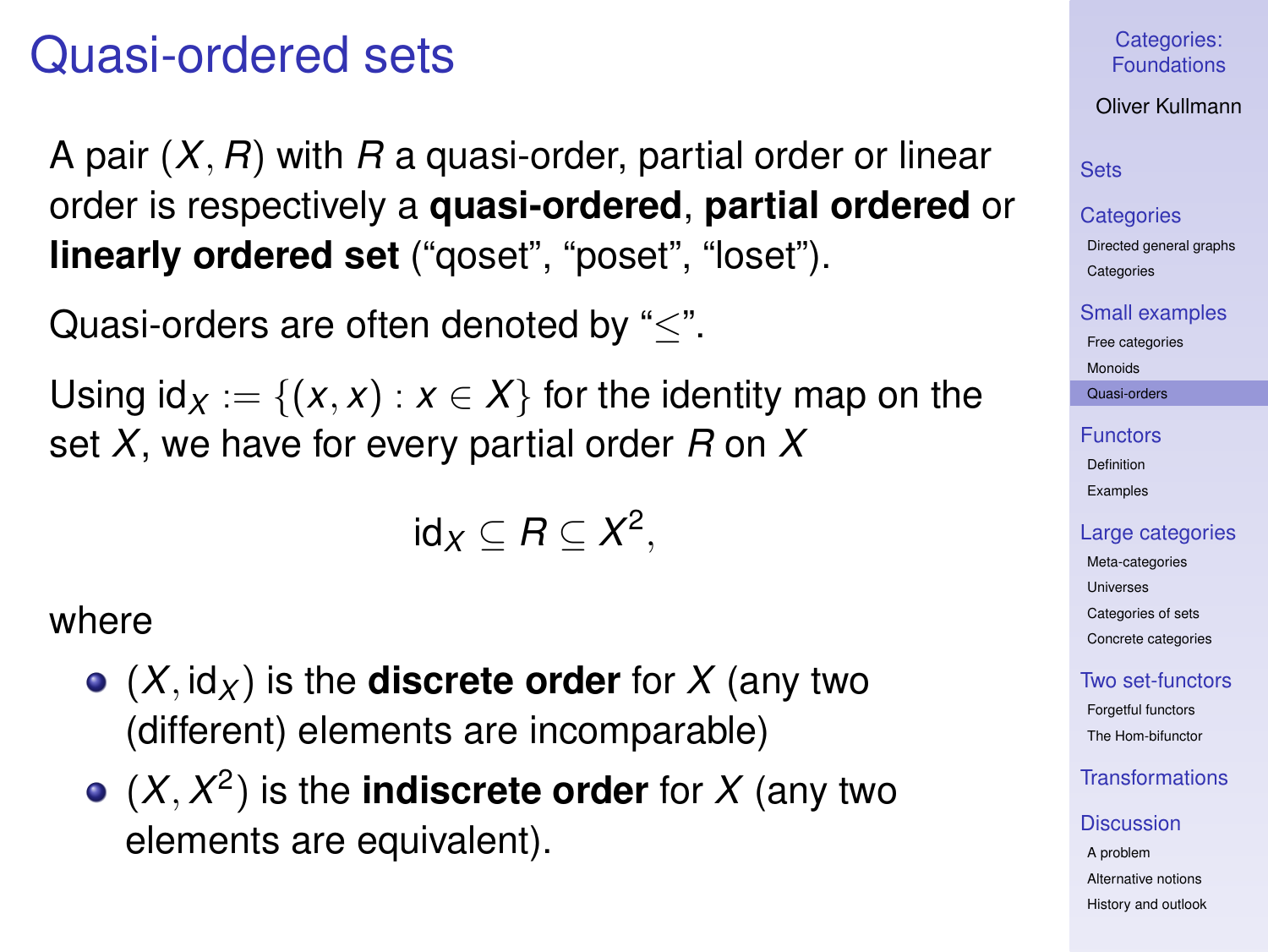# Preordered categories

A category  $\mathfrak C$  is called **preordered** if for all  $X, Y \in Ob_i(\mathfrak C)$ there is at most one morphisms from *X* to *Y*.

- Given a quasi-ordered set  $X = (X, \leq)$ , we obtain a preordered category cat(*X*) via
	- $\bullet$  the object set is X;
	- the morphism set is  $\leq$ ;
	- for a morphism  $f = (x, y)$  we set dom( $f$ ) := x and  $\operatorname{cod}(f) := v$ ;
	- the composition of morphisms  $(x, y)$  and  $(y, z)$  is  $(x, z)$ ;
	- $\bullet$  the identity of object *x* is  $(x, x)$ .
- $\bullet$  Given any category  $\mathfrak{C}$ , we obtain a quasi-ordered set  $qos(\mathfrak{C}) := (Obj(\mathfrak{C}), <)$  by

*X* ≤ *Y*  $\Leftrightarrow$  ∃*f* ∈ Mor( $\mathfrak{C}$ ) : dom(*f*) = *X* ∧ cod(*f*) = *Y*.

Categories: [Foundations](#page-0-0)

Oliver Kullmann

**[Sets](#page-3-0)** 

### **[Categories](#page-12-0)**

[Directed general graphs](#page-12-0) **[Categories](#page-17-0)** 

[Small examples](#page-20-0)

[Free categories](#page-20-0)

[Monoids](#page-21-0)

[Quasi-orders](#page-26-0)

### [Functors](#page-31-0) [Definition](#page-31-0)

[Examples](#page-35-0)

# [Large categories](#page-41-0)

[Meta-categories](#page-42-0) **[Universes](#page-46-0)** [Categories of sets](#page-49-0) [Concrete categories](#page-53-0)

[Two set-functors](#page-58-0)

[Forgetful functors](#page-58-0) [The Hom-bifunctor](#page-67-0)

# [Transformations](#page-71-0)

**[Discussion](#page-76-0)**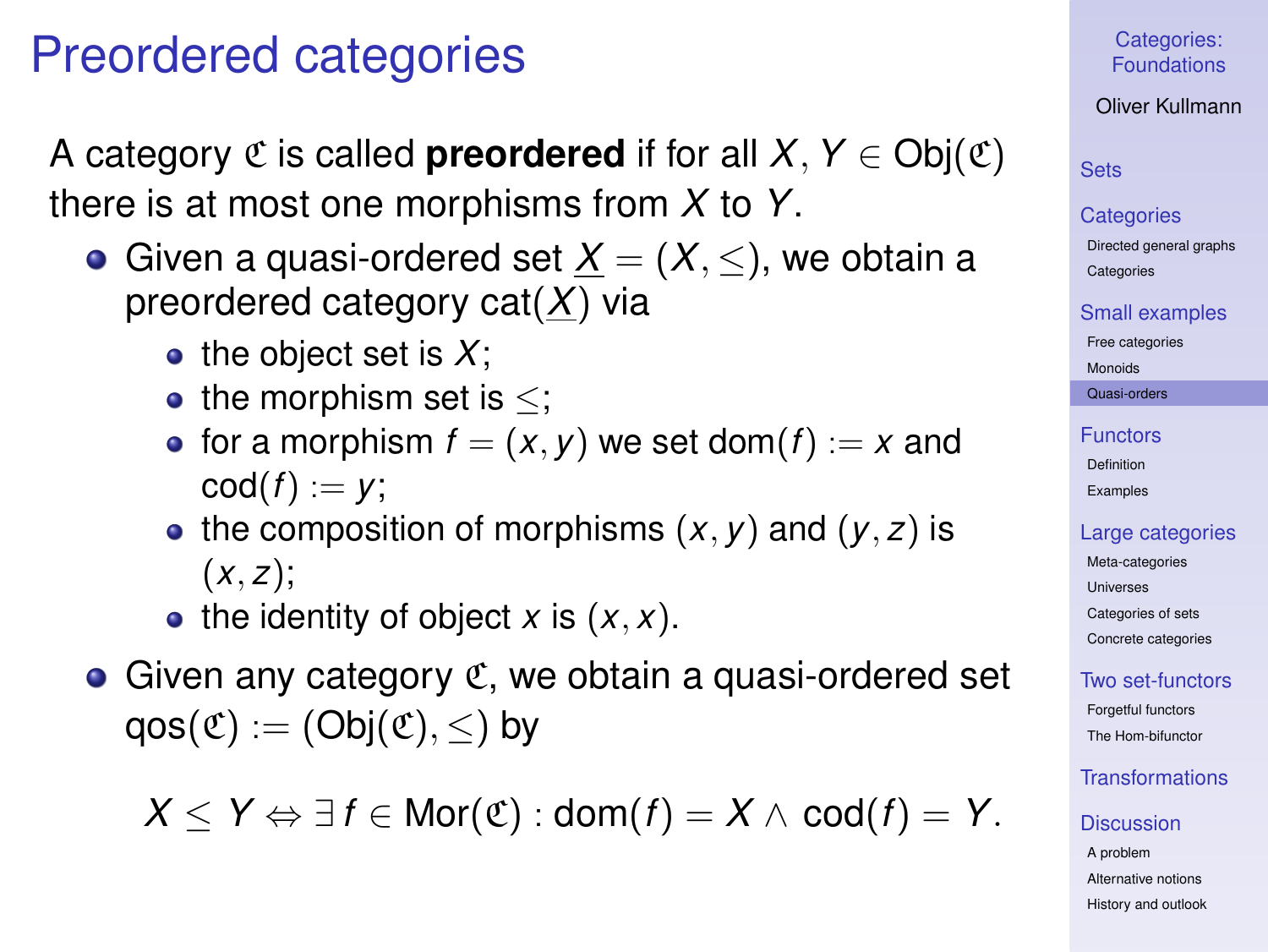# Again "essentially" the same

Preordered categories and quasi-ordered sets are "essentially" the same in the following sense:

- <sup>1</sup> Given a quasi-ordered set *X* we have  $qos(cat(X)) = X$ .
- $\bullet$  Given a preordered category  $\mathfrak{C}$ , the category  $cat(qos(\mathfrak{C}))$  is the same as  $\mathfrak{C}$  except of that the morphism names have been lost.

Special preordered categories are **discrete categories**, which have no morphisms except of the identity morphisms:

- Discrete categories correspond to discrete orders.
- Discrete categories can be thought of just as (bare) sets.

# Categories: [Foundations](#page-0-0)

Oliver Kullmann

### **[Sets](#page-3-0)**

### **[Categories](#page-12-0)**

[Directed general graphs](#page-12-0) **[Categories](#page-17-0)** 

### [Small examples](#page-20-0)

[Free categories](#page-20-0)

[Monoids](#page-21-0)

[Quasi-orders](#page-26-0)

### [Functors](#page-31-0) [Definition](#page-31-0) [Examples](#page-35-0)

### [Large categories](#page-41-0)

[Meta-categories](#page-42-0) [Universes](#page-46-0) [Categories of sets](#page-49-0) [Concrete categories](#page-53-0)

# [Two set-functors](#page-58-0)

[Forgetful functors](#page-58-0) [The Hom-bifunctor](#page-67-0)

# [Transformations](#page-71-0)

### **[Discussion](#page-76-0)**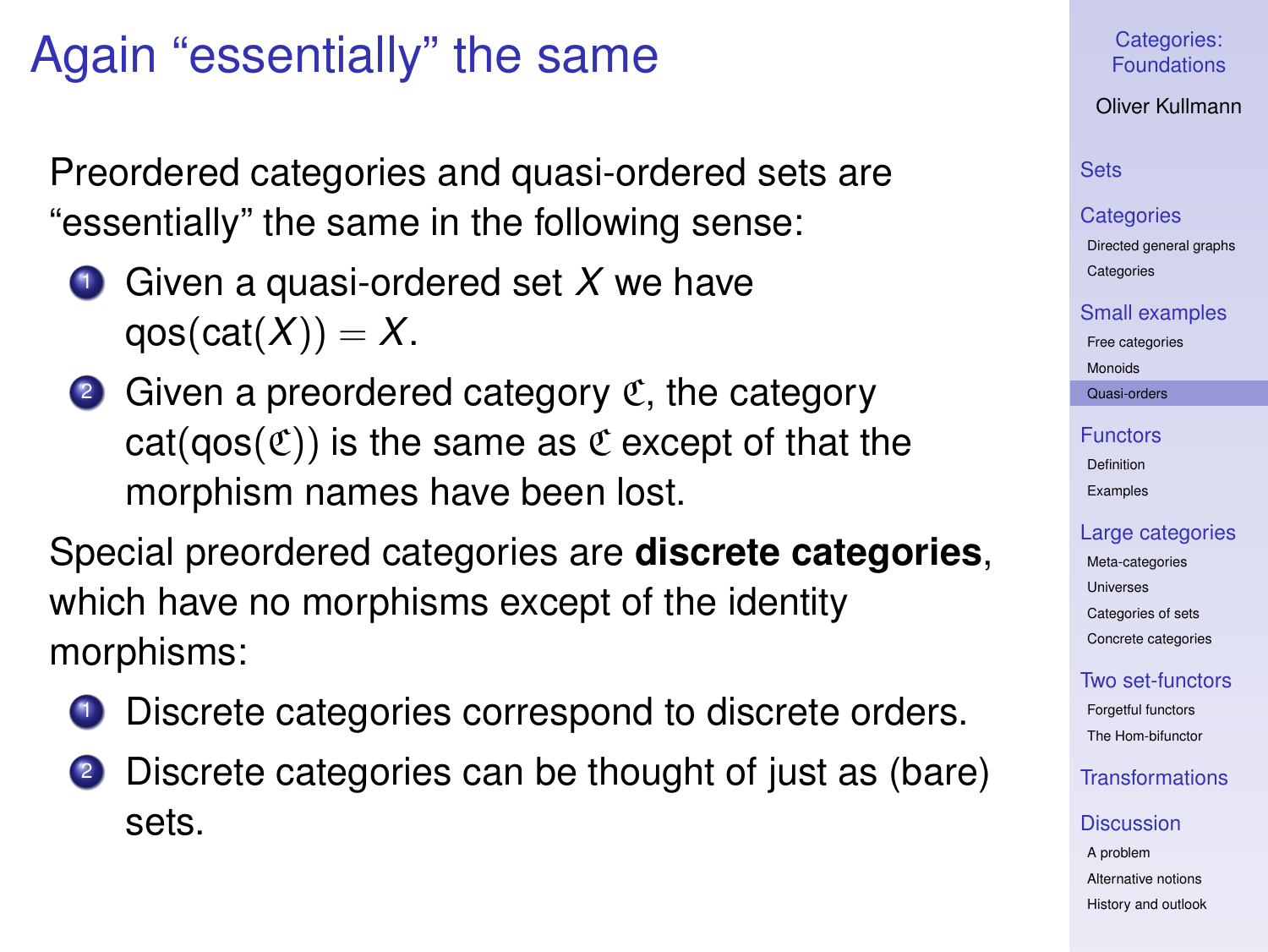# **Refinements**

As preordered categories correspond to qosets, we have furthermore:

- **1** Posets correspond to preordered categories, where the existence of a morphism from X to Y for  $X \neq Y$ excludes the existence of a morphism from *Y* to *X* (such categories might be called "ordered categories").
- 2 Losets correspond to preordered categories, where for two different objects *X*,*Y* either there is a morphism from *X* to *Y* or a morphism from *Y* to *X* (but not both; such categories might be called "linearly ordered categories").

Since discrete orders are posets, discrete categories are the extreme cases of ordered categories.

### Categories: [Foundations](#page-0-0)

Oliver Kullmann

# **[Sets](#page-3-0)**

### **[Categories](#page-12-0)**

[Directed general graphs](#page-12-0) **[Categories](#page-17-0)** 

### [Small examples](#page-20-0)

[Free categories](#page-20-0)

[Monoids](#page-21-0)

[Quasi-orders](#page-26-0)

### [Functors](#page-31-0) [Definition](#page-31-0) [Examples](#page-35-0)

### [Large categories](#page-41-0)

[Meta-categories](#page-42-0) [Universes](#page-46-0) [Categories of sets](#page-49-0) [Concrete categories](#page-53-0)

# [Two set-functors](#page-58-0)

[Forgetful functors](#page-58-0) [The Hom-bifunctor](#page-67-0)

# [Transformations](#page-71-0)

### **[Discussion](#page-76-0)**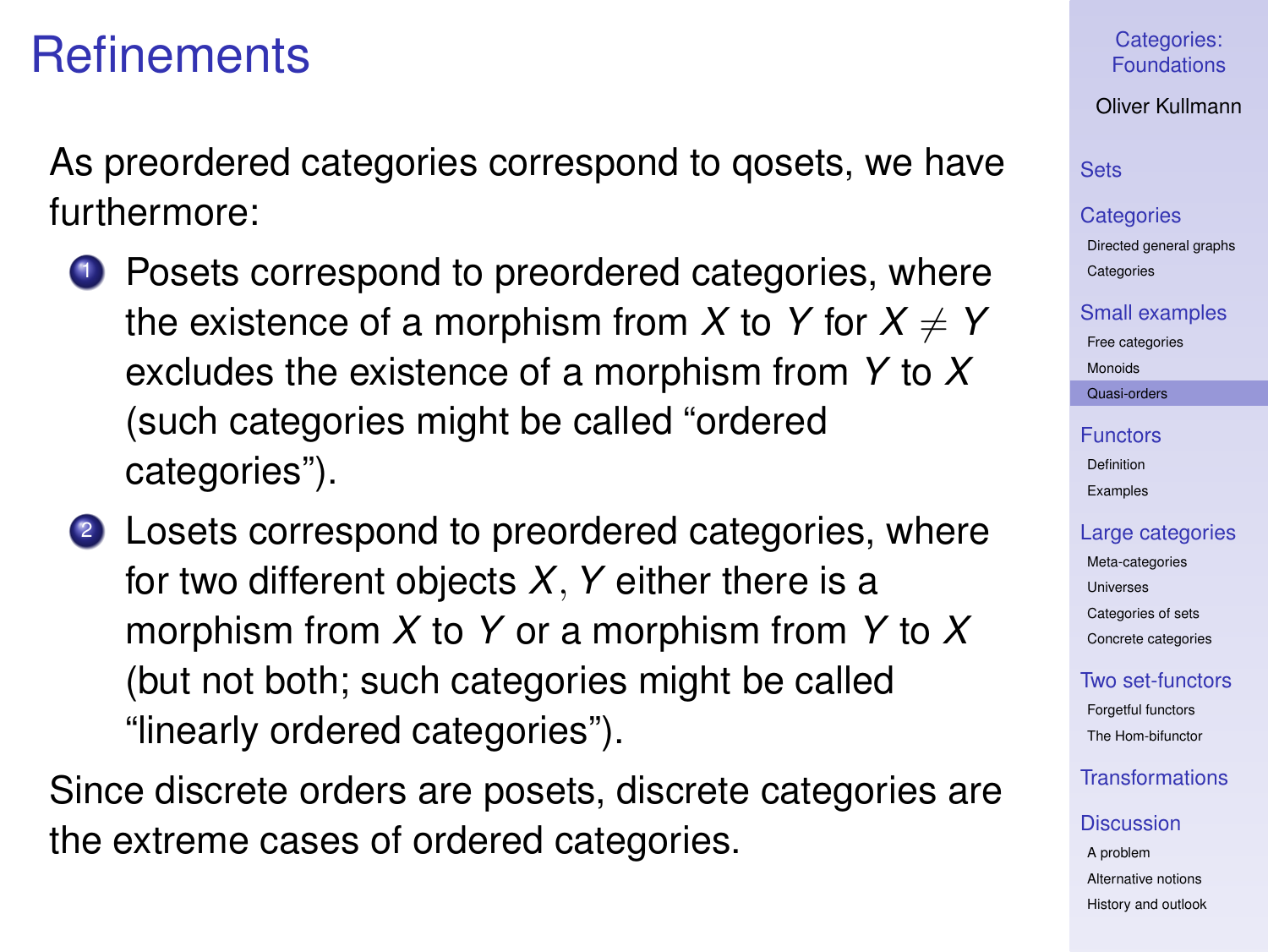# Morphisms for directed general graphs

Since dgg's are (multi-sorted) algebraic structures, we inherit a natural notion of homomorphisms from (universal) algebra:

For dgg's  $\bm{G} = (\bm{V}, \bm{E}, \alpha, \beta)$  and  $\bm{G}' = (\bm{V}', \bm{E}', \alpha', \beta')$  a **homomorphism**  $f: G \to G'$  from  $G$  to  $G'$  is a pair  $f = (f_V, f_F)$  of maps

$$
f_V: V \to V', \quad f_E: E \to E',
$$

such that for all  $e \in E$  we have

 $f_V(\alpha(e)) = \alpha'(f_E(e))$  $f_V(\beta(e)) = \beta'(f_E(e)).$ 

<span id="page-31-0"></span>We call  $f_V$  the "vertex-map" of f, and  $f_F$  the "edge-map".

Categories: [Foundations](#page-0-0)

Oliver Kullmann

# **[Sets](#page-3-0)**

#### **[Categories](#page-12-0)**

[Directed general graphs](#page-12-0) **[Categories](#page-17-0)** 

### [Small examples](#page-20-0)

[Free categories](#page-20-0)

[Monoids](#page-21-0)

[Quasi-orders](#page-26-0)

#### [Functors](#page-31-0)

[Definition](#page-31-0)

[Examples](#page-35-0)

### [Large categories](#page-41-0)

[Meta-categories](#page-42-0) [Universes](#page-46-0) [Categories of sets](#page-49-0) [Concrete categories](#page-53-0)

[Two set-functors](#page-58-0)

[Forgetful functors](#page-58-0) [The Hom-bifunctor](#page-67-0)

# [Transformations](#page-71-0)

### **[Discussion](#page-76-0)**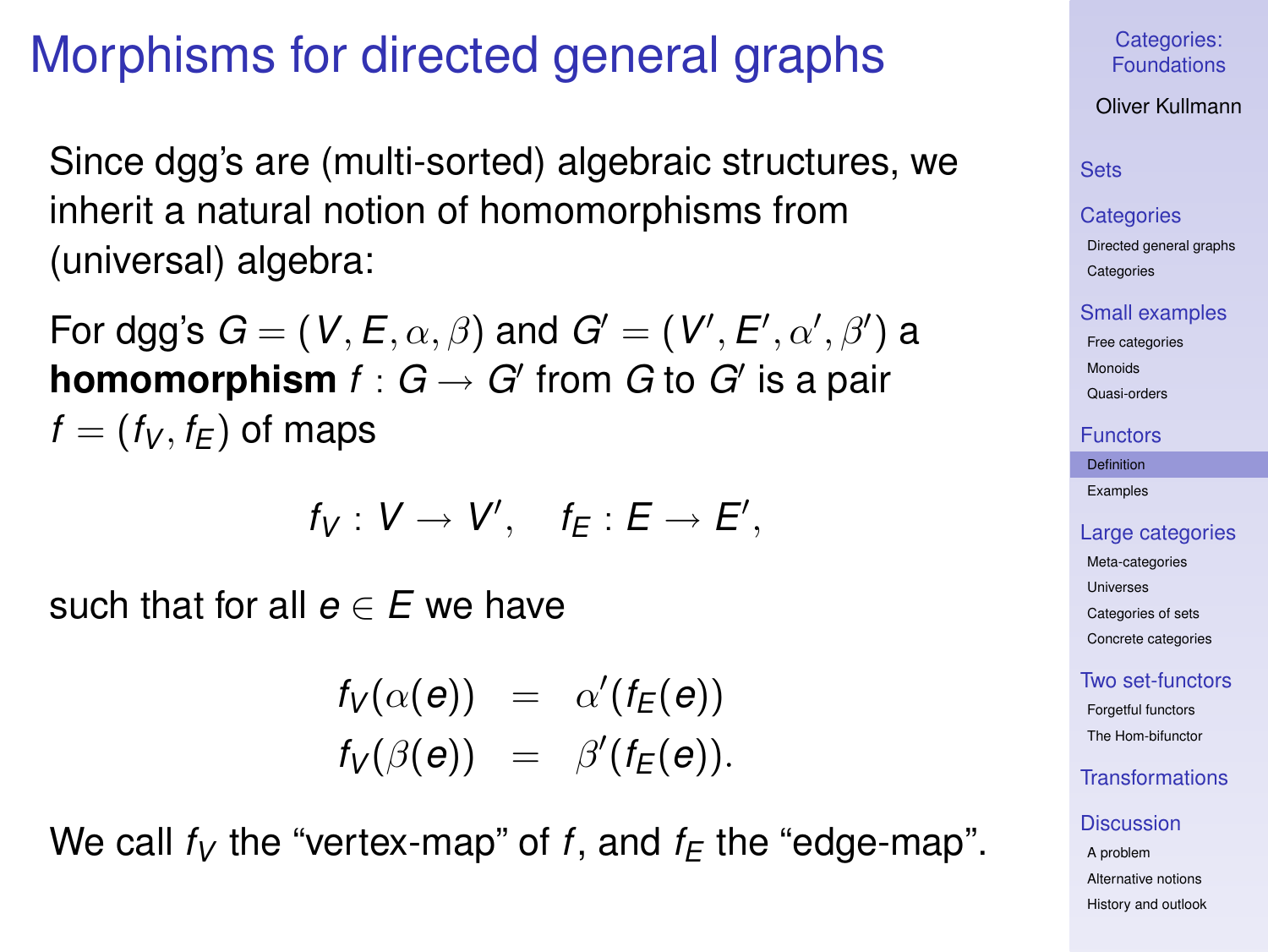# Basic properties of graph homomorphisms

- **1** For a dgg *G* we have  $\text{id}_G : G \to G$  for  $\mathsf{id}_G := (\mathsf{id}_{V(G)}, \mathsf{id}_{E(G)})$ .
- 2 If  $f : G \to G'$  and  $g : G' \to G''$ , then  $g \circ f : G \to G''$ for  $g \circ f := (g_V \circ f_V, g_F \circ f_F)$ .

If  $f: G \to G'$ , and for some  $x \in V(G) \cup E(G)$  it is clear from the context whether it is a vertex or an edge of *G*, then we just write " $f(x)$ " for the application of the vertex-map resp. the edge-map associated with *f*.

### Categories: [Foundations](#page-0-0)

Oliver Kullmann

# **[Sets](#page-3-0)**

#### **[Categories](#page-12-0)**

[Directed general graphs](#page-12-0) **[Categories](#page-17-0)** 

#### [Small examples](#page-20-0)

[Free categories](#page-20-0)

[Monoids](#page-21-0)

[Quasi-orders](#page-26-0)

### [Functors](#page-31-0)

[Definition](#page-31-0)

[Examples](#page-35-0)

### [Large categories](#page-41-0)

[Meta-categories](#page-42-0) [Universes](#page-46-0) [Categories of sets](#page-49-0) [Concrete categories](#page-53-0)

### [Two set-functors](#page-58-0)

[Forgetful functors](#page-58-0) [The Hom-bifunctor](#page-67-0)

# [Transformations](#page-71-0)

#### **[Discussion](#page-76-0)**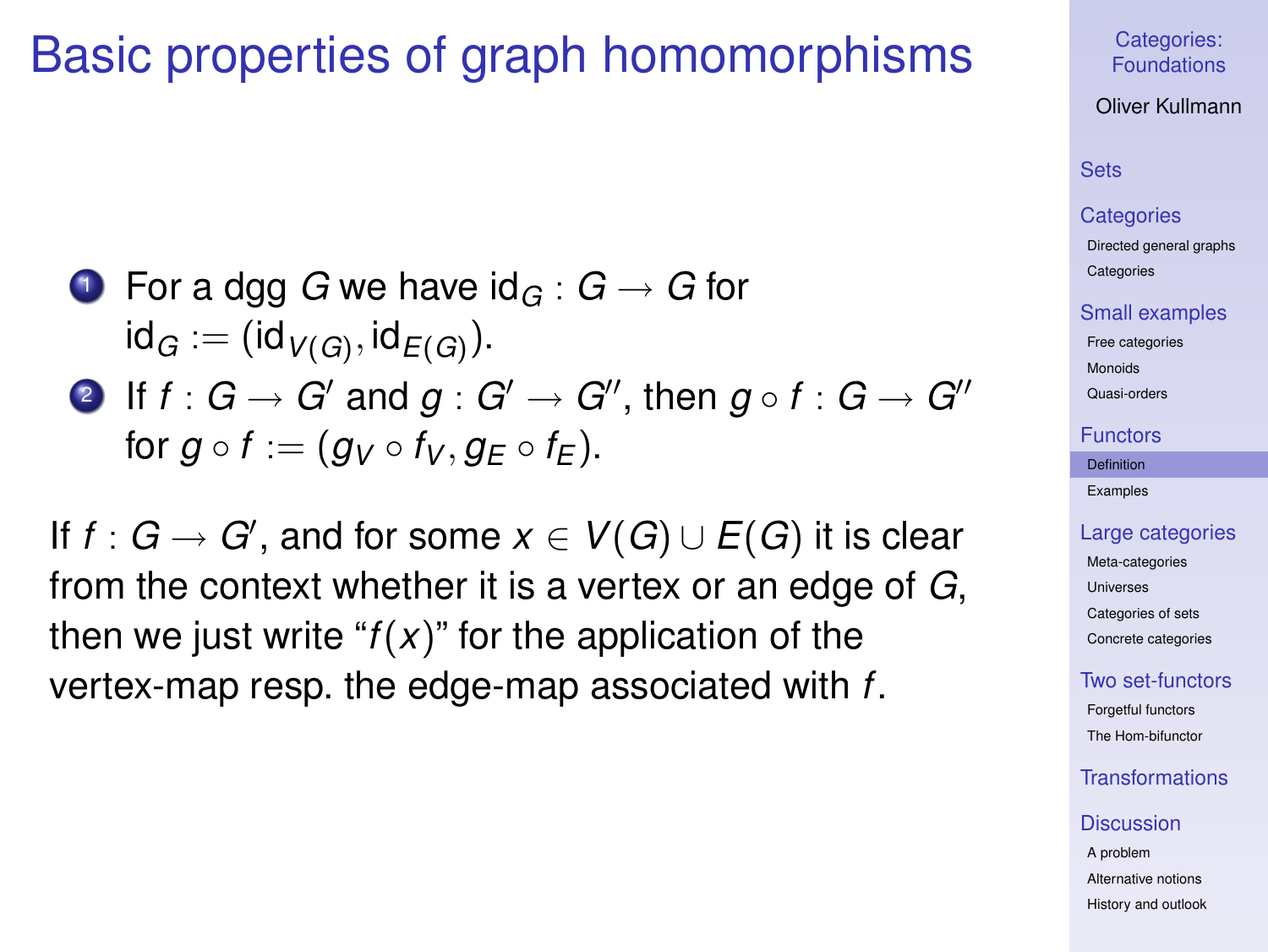# Remarks: In NP

Graph homomorphisms (typically for finite or countable graphs) have received steadily growing attention in graph theory, constraint satisfaction theory and complexity theory, since the question whether there exists a homomorphisms  $f:G\to G'$  for some fixed  $G'$ generalises the **graph colouring problem** (and is itself NP-complete for "most G'").

Thus graph homomorphisms seem to have a distinctively different flavour than morphisms in algebra and topology, where never the mere existence of a morphism is the fundamental problem (but only question about the existence of *special* morphisms like embeddings or isomorphisms). Accordingly the study of the category of graphs has a "combinatorial flavour".

Categories: [Foundations](#page-0-0)

Oliver Kullmann

# **[Sets](#page-3-0)**

### **[Categories](#page-12-0)**

[Directed general graphs](#page-12-0) **[Categories](#page-17-0)** 

### [Small examples](#page-20-0)

[Free categories](#page-20-0) [Monoids](#page-21-0)

[Quasi-orders](#page-26-0)

### [Functors](#page-31-0)

[Definition](#page-31-0)

[Examples](#page-35-0)

### [Large categories](#page-41-0)

[Meta-categories](#page-42-0) [Universes](#page-46-0) [Categories of sets](#page-49-0) [Concrete categories](#page-53-0)

### [Two set-functors](#page-58-0)

[Forgetful functors](#page-58-0) [The Hom-bifunctor](#page-67-0)

# [Transformations](#page-71-0)

### **[Discussion](#page-76-0)**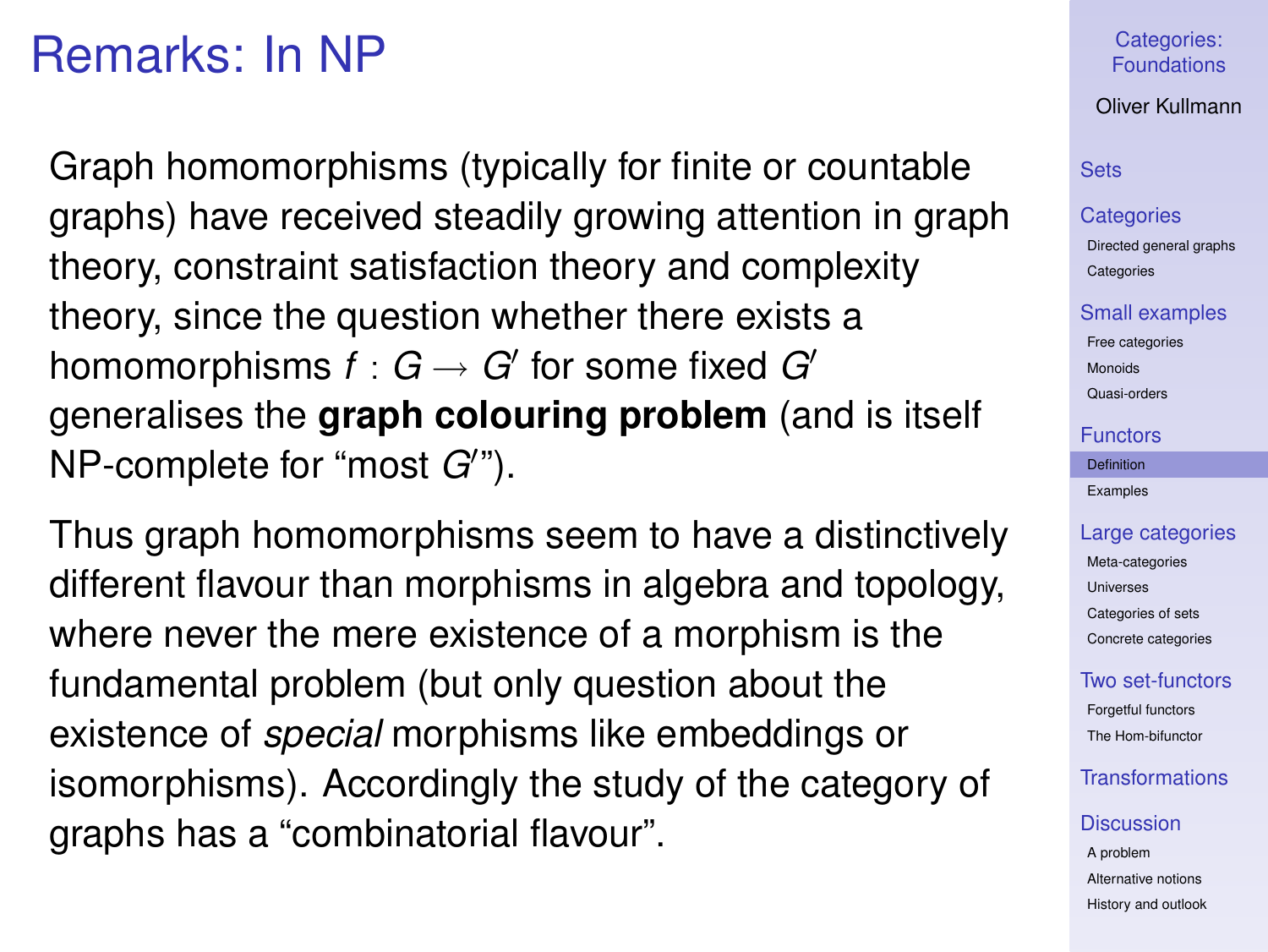# Definition of a functor

A **functor**  $F: \mathfrak{C} \to \mathfrak{D}$  from a category  $\mathfrak{C}$  to a category  $\mathfrak{D}$  is a dgg-homomorphism  $F : \text{dga}(\mathfrak{C}) \to \text{dga}(\mathfrak{D})$  such that

 $\mathbf{D}$  for all  $X \in \mathsf{Obj}(\mathfrak{C})$  we have  $\mathcal{F}(\mathsf{id}(\mathfrak{C})_X) = \mathsf{id}(\mathfrak{D})_{\mathcal{F}(X)};$ 

• for all 
$$
(f, g) \in W'_2(\mathfrak{C})
$$
 we have  
 $F(g \circ_{\mathfrak{C}} f) = F(g) \circ_{\mathfrak{D}} F(f)$ .

The vertex-map of *F* is now called the "object-map", and the edge-map the "morphism-map".

The two basic properties of functors are (using categories  $(\mathfrak{C}, \mathfrak{D}, \mathfrak{E})$ :

- id $_{\mathfrak{C}}$  is a functor from  $\mathfrak{C}$  to  $\mathfrak{C}$ , where id $_{\mathfrak{C}}:=\mathsf{id}_{\mathsf{dgg}(\mathfrak{C})}.$
- **•** If  $F: \mathfrak{C} \to \mathfrak{D}$  and  $G: \mathfrak{D} \to \mathfrak{C}$ , then  $G \circ F: \mathfrak{C} \to \mathfrak{C}$ .

### Categories: [Foundations](#page-0-0)

# Oliver Kullmann

### [Sets](#page-3-0)

### **[Categories](#page-12-0)**

[Directed general graphs](#page-12-0) **[Categories](#page-17-0)** 

### [Small examples](#page-20-0)

[Free categories](#page-20-0)

[Monoids](#page-21-0)

# [Quasi-orders](#page-26-0)

### [Functors](#page-31-0)

[Definition](#page-31-0)

[Examples](#page-35-0)

### [Large categories](#page-41-0)

[Meta-categories](#page-42-0) [Universes](#page-46-0) [Categories of sets](#page-49-0) [Concrete categories](#page-53-0)

# [Two set-functors](#page-58-0)

[Forgetful functors](#page-58-0) [The Hom-bifunctor](#page-67-0)

# [Transformations](#page-71-0)

### **[Discussion](#page-76-0)**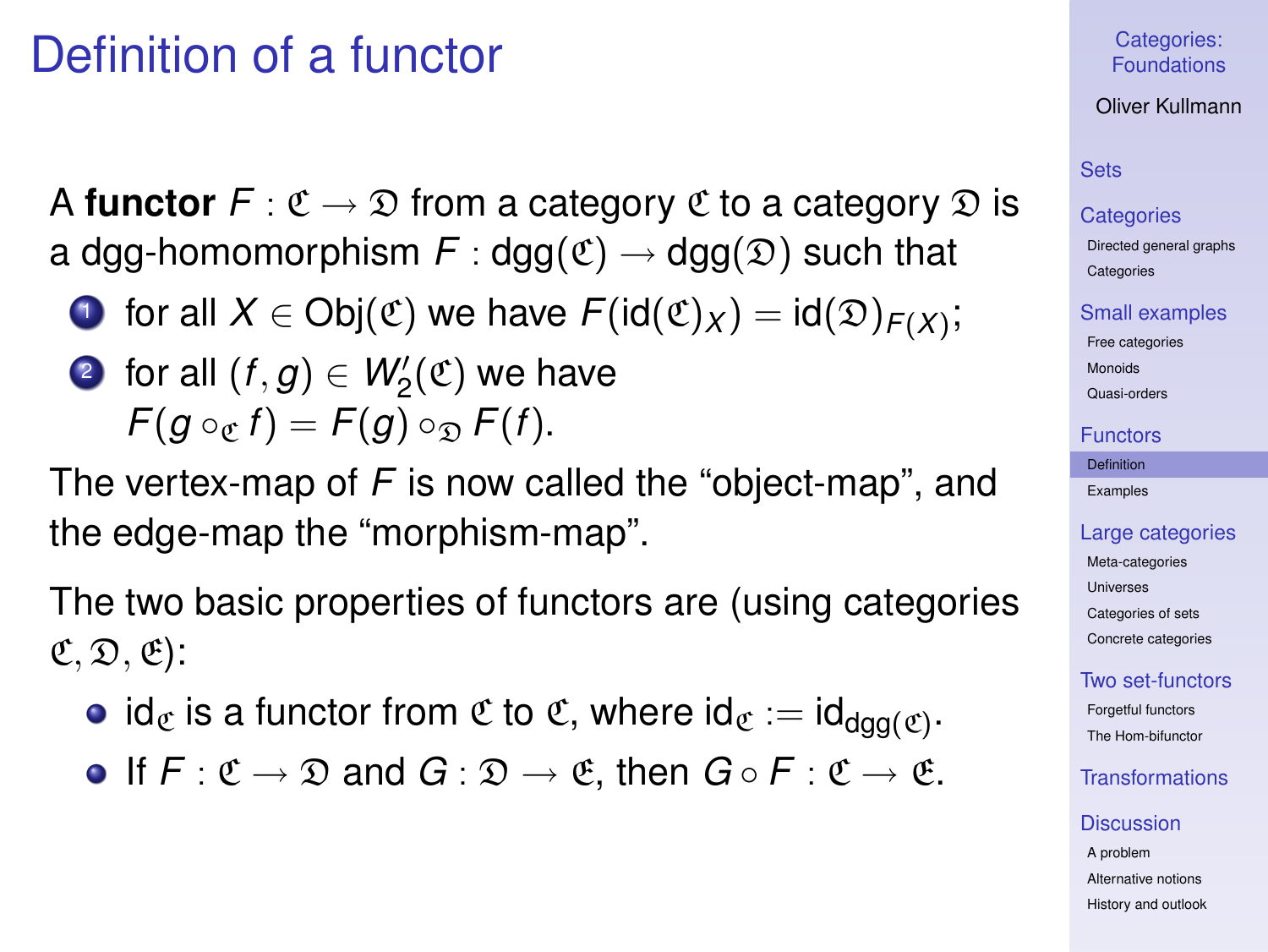# Graph homomorphisms yield functors

Consider dgg's  $G, G'$  and a homomorphism  $f: G \rightarrow G'.$ We obtain a functor

```
cat(f) : cat(G) \rightarrow cat(G')
```
between the associated free categories as follows:

- The object-map of cat(*f*) is the same as the vertex-map of *f*.
- For a morphism of cat(*G*), that is, a walk  $v_0, \ldots, e_m, v_m$  in *G*, we define

$$
cat(f)(v_0,\ldots,e_m,v_m):=f(v_0),\ldots,f(e_m),f(v_m)
$$

<span id="page-35-0"></span>(yielding a walk in  $G'$ , that is, a morphism of  $cat(G')$ ).

Categories: [Foundations](#page-0-0)

Oliver Kullmann

[Sets](#page-3-0)

**[Categories](#page-12-0)** 

[Directed general graphs](#page-12-0) **[Categories](#page-17-0)** 

[Small examples](#page-20-0)

[Free categories](#page-20-0) [Monoids](#page-21-0)

[Quasi-orders](#page-26-0)

[Functors](#page-31-0)

[Definition](#page-31-0)

[Examples](#page-35-0)

[Large categories](#page-41-0)

[Meta-categories](#page-42-0) [Universes](#page-46-0) [Categories of sets](#page-49-0) [Concrete categories](#page-53-0)

[Two set-functors](#page-58-0)

[Forgetful functors](#page-58-0) [The Hom-bifunctor](#page-67-0)

[Transformations](#page-71-0)

**[Discussion](#page-76-0)** [A problem](#page-76-0)

[Alternative notions](#page-83-0) [History and outlook](#page-96-0)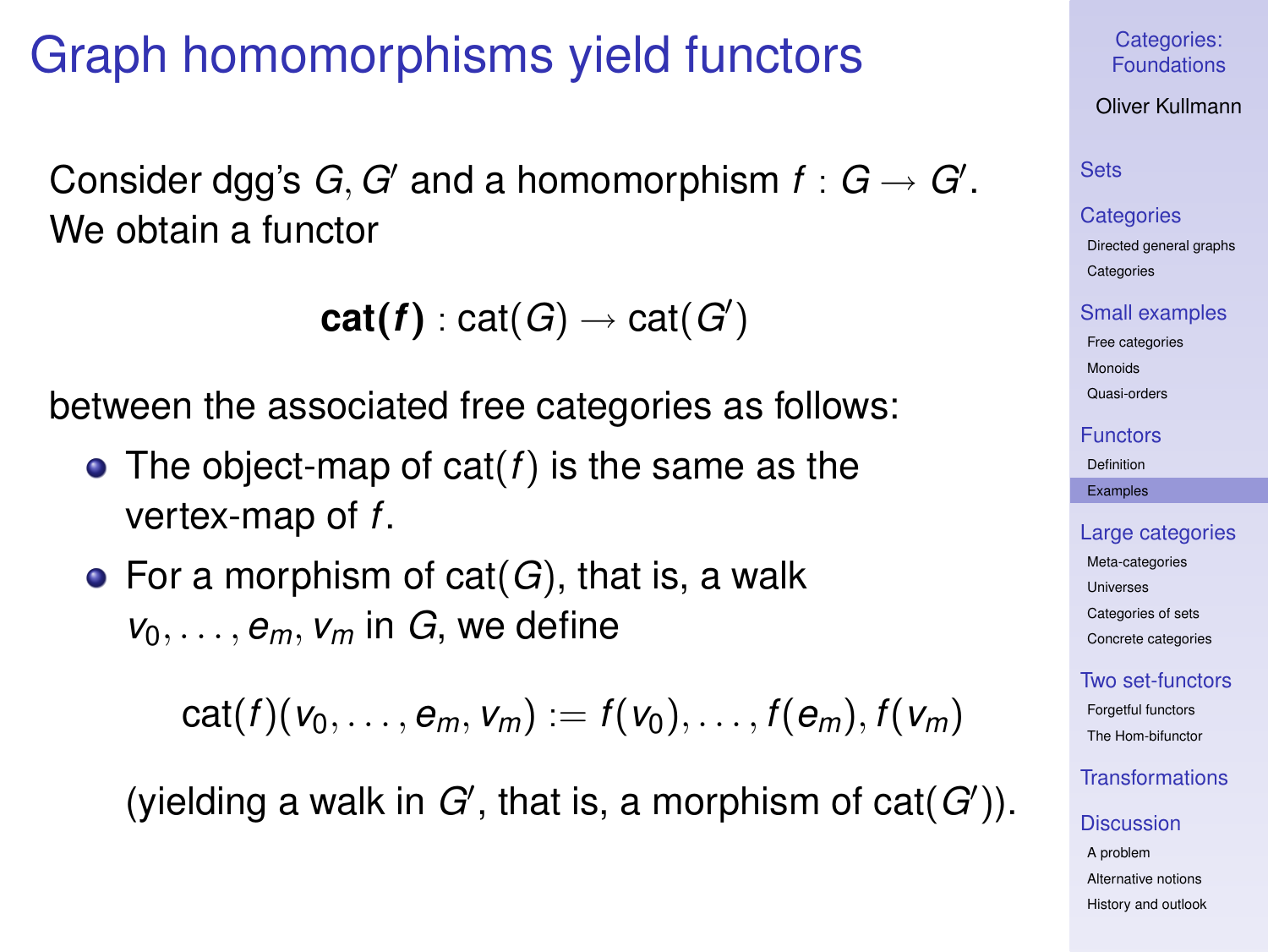## Monoid-homomorphisms

Given monoids (*M*, ◦, *e*), (*M'*, ◦', *e'*), a **homomorphism**  $f:(M,\circ ,{\bm e})\rightarrow (M',\circ ',{\bm e}')$  is a map  $f:M\rightarrow M'$  such that

$$
f(e) = e'
$$
  

$$
f(x \circ y) = f(x) \circ' f(y)
$$

for all  $x, y \in M$ .

We see that homomorphisms between monoids are "essentially" the same as functors between one-object-categories.

### Categories: [Foundations](#page-0-0)

Oliver Kullmann

## **[Sets](#page-3-0)**

#### **[Categories](#page-12-0)**

[Directed general graphs](#page-12-0) **[Categories](#page-17-0)** 

#### [Small examples](#page-20-0)

[Free categories](#page-20-0)

[Monoids](#page-21-0)

[Quasi-orders](#page-26-0)

#### [Functors](#page-31-0)

[Definition](#page-31-0)

[Examples](#page-35-0)

#### [Large categories](#page-41-0)

[Meta-categories](#page-42-0) [Universes](#page-46-0) [Categories of sets](#page-49-0) [Concrete categories](#page-53-0)

### [Two set-functors](#page-58-0)

[Forgetful functors](#page-58-0) [The Hom-bifunctor](#page-67-0)

## [Transformations](#page-71-0)

#### **[Discussion](#page-76-0)**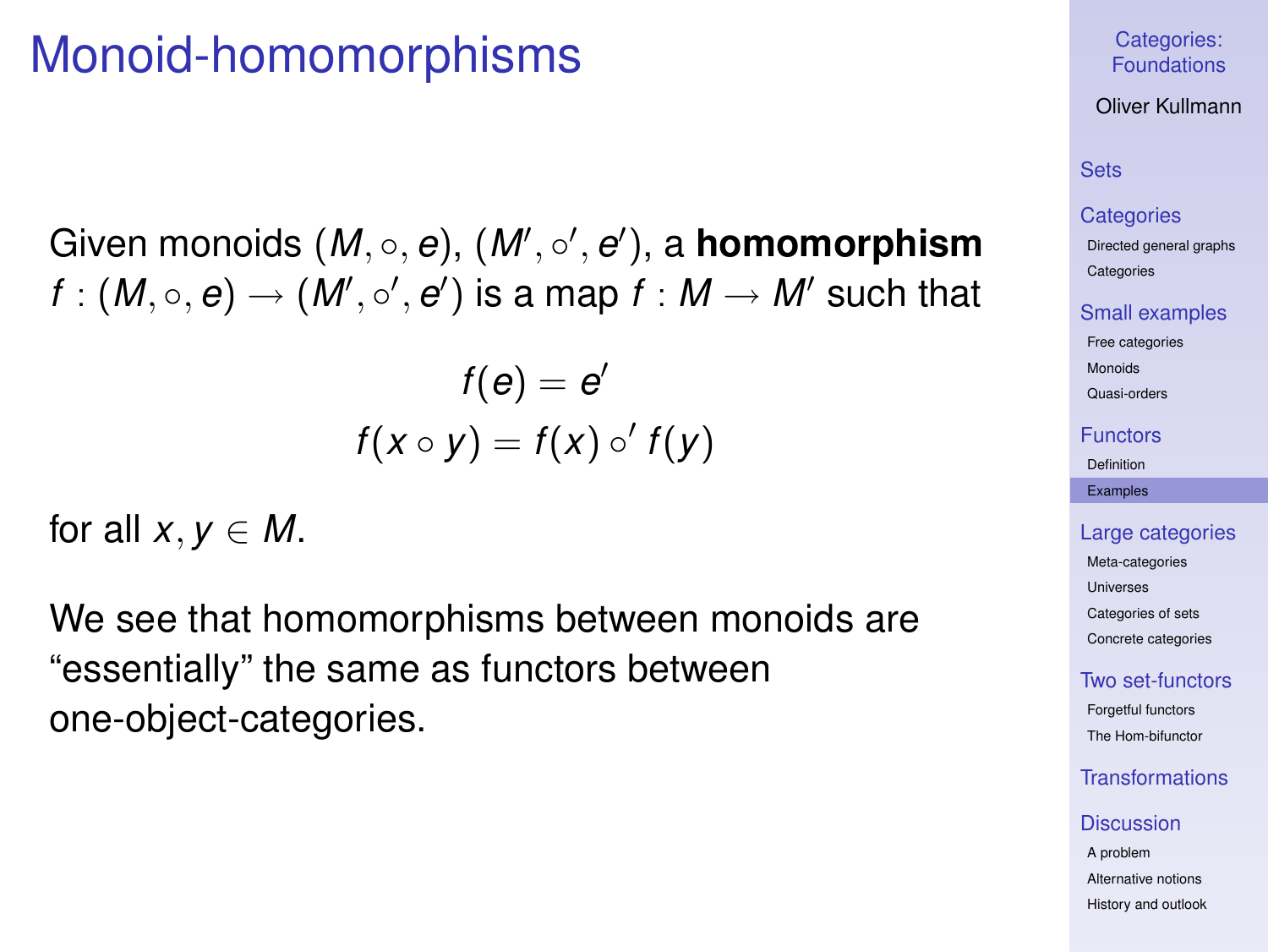## Monoid-homomorphisms continued

More precisely:

Given a homomorphism  $f : (M, \circ, e) \to (M', \circ', e'),$ we obtain a functor

$$
\mathsf{cat}(f):\mathsf{cat}((\mathit{M},\circ,e))\rightarrow \mathsf{cat}((\mathit{M}',\circ',e'))
$$

by using *f* for the morphism-map of cat(*f*), while there is only one object-map.

 $\bullet$  Given a functor from one one-object category  $\mathfrak C$  to another one-object category  $\mathcal{D}$ , the morphism-map is a homomorphism of the associated monoids.

### Categories: [Foundations](#page-0-0)

Oliver Kullmann

## **[Sets](#page-3-0)**

### **[Categories](#page-12-0)**

[Directed general graphs](#page-12-0) **[Categories](#page-17-0)** 

#### [Small examples](#page-20-0)

[Free categories](#page-20-0)

[Monoids](#page-21-0)

[Quasi-orders](#page-26-0)

#### [Functors](#page-31-0)

[Definition](#page-31-0)

[Examples](#page-35-0)

### [Large categories](#page-41-0) [Meta-categories](#page-42-0) [Universes](#page-46-0) [Categories of sets](#page-49-0) [Concrete categories](#page-53-0)

[Two set-functors](#page-58-0)

[Forgetful functors](#page-58-0) [The Hom-bifunctor](#page-67-0)

## [Transformations](#page-71-0)

#### **[Discussion](#page-76-0)**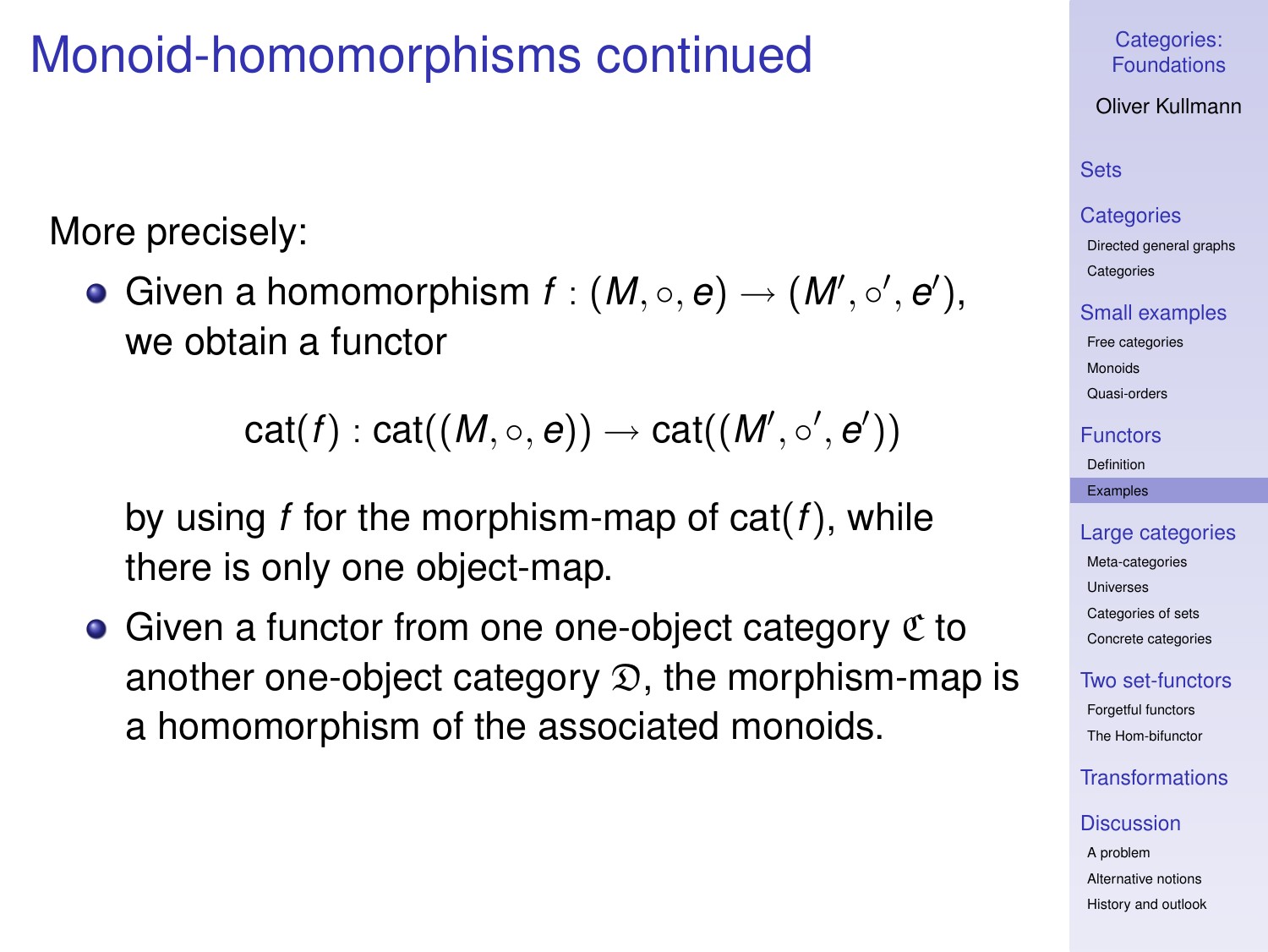## Order-homomorphisms

Given qosets (*M*, ≤), (*M'*, ≤'), a **homomorphism**  $f:(\mathit{M},\leq)\rightarrow(\mathit{M}',\leq')$  is a map  $f:\mathit{M}\rightarrow\mathit{M}'$  such that

 $x \leq y \Rightarrow f(x) \leq' f(y)$ 

for all  $x, y \in M$ .

We see that homomorphisms between qosets are "essentially" the same as functors between preordered categories.

#### Categories: [Foundations](#page-0-0)

Oliver Kullmann

## **[Sets](#page-3-0)**

#### **[Categories](#page-12-0)**

[Directed general graphs](#page-12-0) **[Categories](#page-17-0)** 

#### [Small examples](#page-20-0)

[Free categories](#page-20-0)

[Monoids](#page-21-0)

[Quasi-orders](#page-26-0)

#### [Functors](#page-31-0)

[Definition](#page-31-0)

#### [Examples](#page-35-0)

#### [Large categories](#page-41-0)

[Meta-categories](#page-42-0) [Universes](#page-46-0) [Categories of sets](#page-49-0) [Concrete categories](#page-53-0)

#### [Two set-functors](#page-58-0)

[Forgetful functors](#page-58-0) [The Hom-bifunctor](#page-67-0)

## [Transformations](#page-71-0)

#### **[Discussion](#page-76-0)**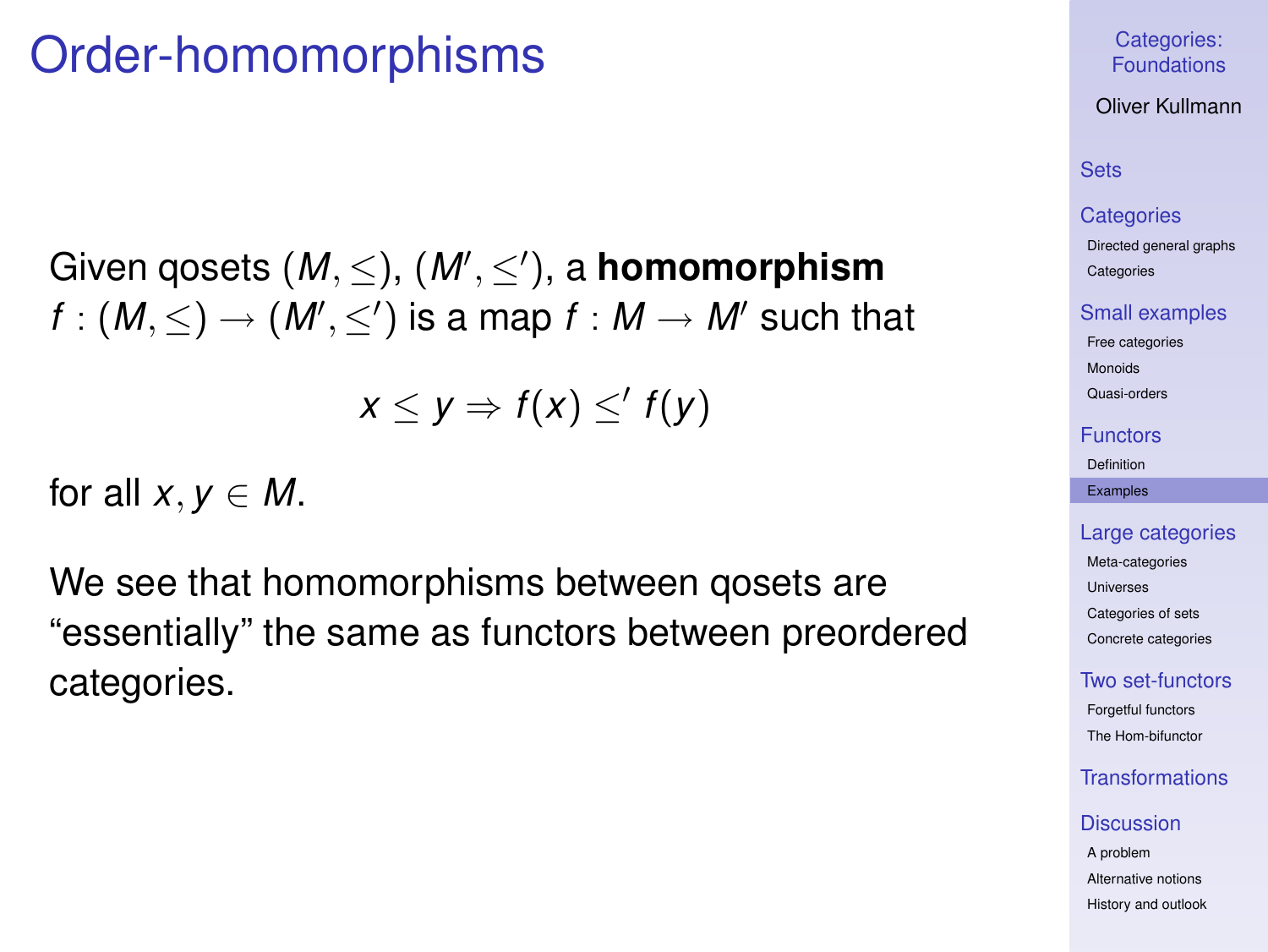# Order-homomorphisms continued

More precisely:

Given a homomorphism  $f:(M,\leq)\to (M',\leq')$ , we obtain a functor

$$
\mathsf{cat}(f):\mathsf{cat}((M,\leq))\to\mathsf{cat}((M',\leq'))
$$

by using *f* for the object-map of cat(*F*), while for a morphism of cat( $(M, \leq)$ ), that is, a pair  $(x, y) \in \leq$ , we define  $f((x, y)) := (f(x), f(y)).$ 

• Given a functor  $F : \mathfrak{C} \to \mathfrak{D}$  between (arbitrary) categories, we obtain a homomorphism

 $qos(F)$ :  $qos(\mathfrak{C}) \rightarrow qos(\mathfrak{C})$ 

by taking the object-map of *F*.

Categories: [Foundations](#page-0-0)

Oliver Kullmann

## **[Sets](#page-3-0)**

#### **[Categories](#page-12-0)**

[Directed general graphs](#page-12-0) **[Categories](#page-17-0)** 

#### [Small examples](#page-20-0)

[Free categories](#page-20-0)

[Monoids](#page-21-0) [Quasi-orders](#page-26-0)

### [Functors](#page-31-0)

[Definition](#page-31-0)

[Examples](#page-35-0)

#### [Large categories](#page-41-0)

[Meta-categories](#page-42-0) [Universes](#page-46-0) [Categories of sets](#page-49-0) [Concrete categories](#page-53-0)

### [Two set-functors](#page-58-0)

[Forgetful functors](#page-58-0) [The Hom-bifunctor](#page-67-0)

## [Transformations](#page-71-0)

#### **[Discussion](#page-76-0)**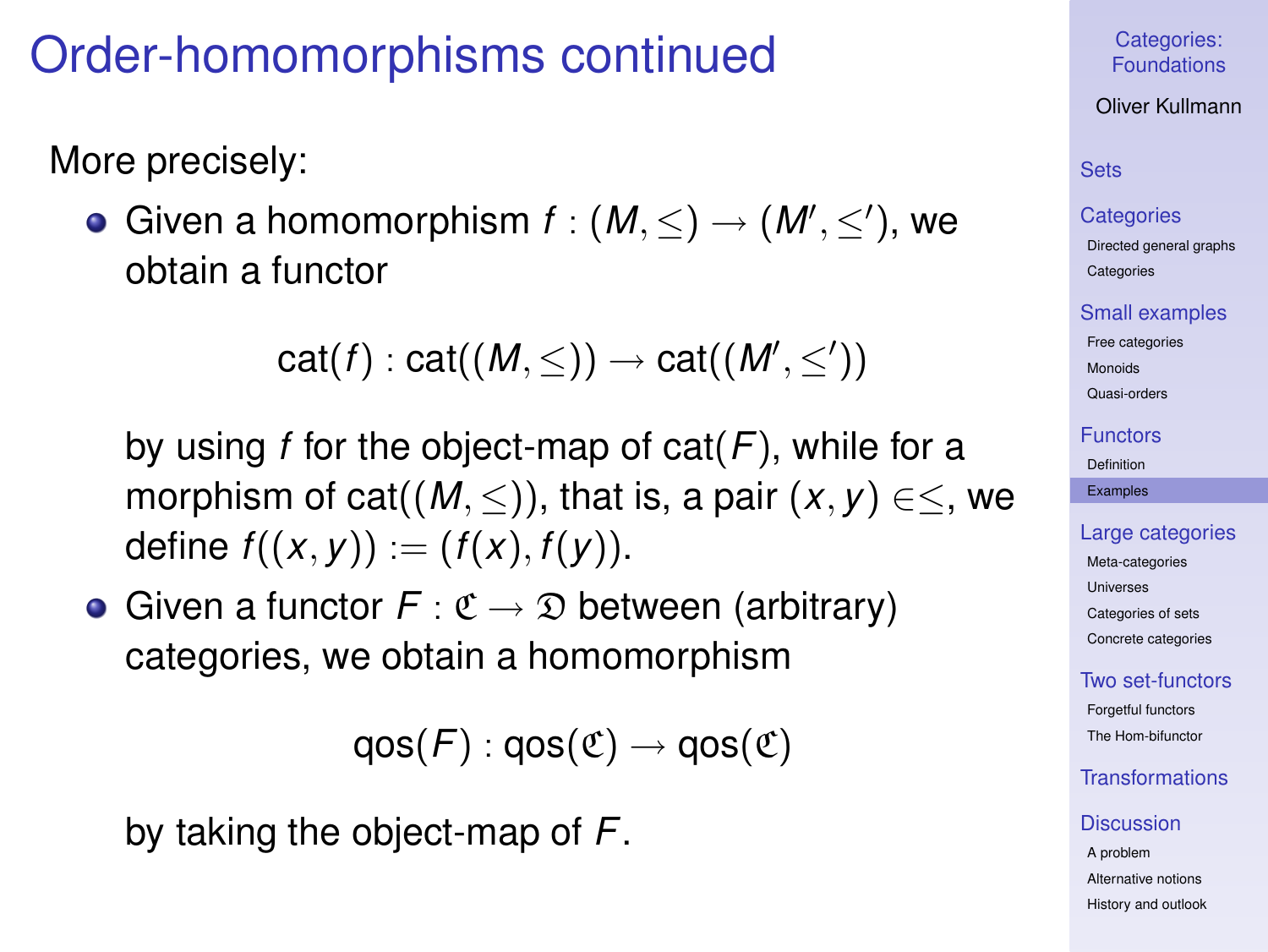## Why is everything so small??

Yet we have seen

- $\bullet$  the empty category
- 2 free categories (from dgg's)
- <sup>3</sup> one-object categories (aka monoids)
- <sup>4</sup> "thin categories" (preordered categories, aka quasi-ordered sets).

Furthermore

- $\bullet$  we lifted graph homomorphisms to functors between free categories
- <sup>2</sup> interpreted functors between one-object categories as monoid-homomorphisms
- **3** interpreted functors between preordered categories as quasi-ordered-set-homomorphisms.

Is that everything?!? Now we are grown up, ready to leave our small categories, and hungry to conquer the large categories.

## Categories: [Foundations](#page-0-0)

## Oliver Kullmann

## **[Sets](#page-3-0)**

#### **[Categories](#page-12-0)**

[Directed general graphs](#page-12-0) **[Categories](#page-17-0)** 

#### [Small examples](#page-20-0)

[Free categories](#page-20-0)

[Monoids](#page-21-0)

[Quasi-orders](#page-26-0)

#### [Functors](#page-31-0)

[Definition](#page-31-0)

#### [Examples](#page-35-0)

## [Large categories](#page-41-0)

[Meta-categories](#page-42-0) **[Universes](#page-46-0)** [Categories of sets](#page-49-0) [Concrete categories](#page-53-0)

## [Two set-functors](#page-58-0)

[Forgetful functors](#page-58-0) [The Hom-bifunctor](#page-67-0)

## [Transformations](#page-71-0)

### **[Discussion](#page-76-0)**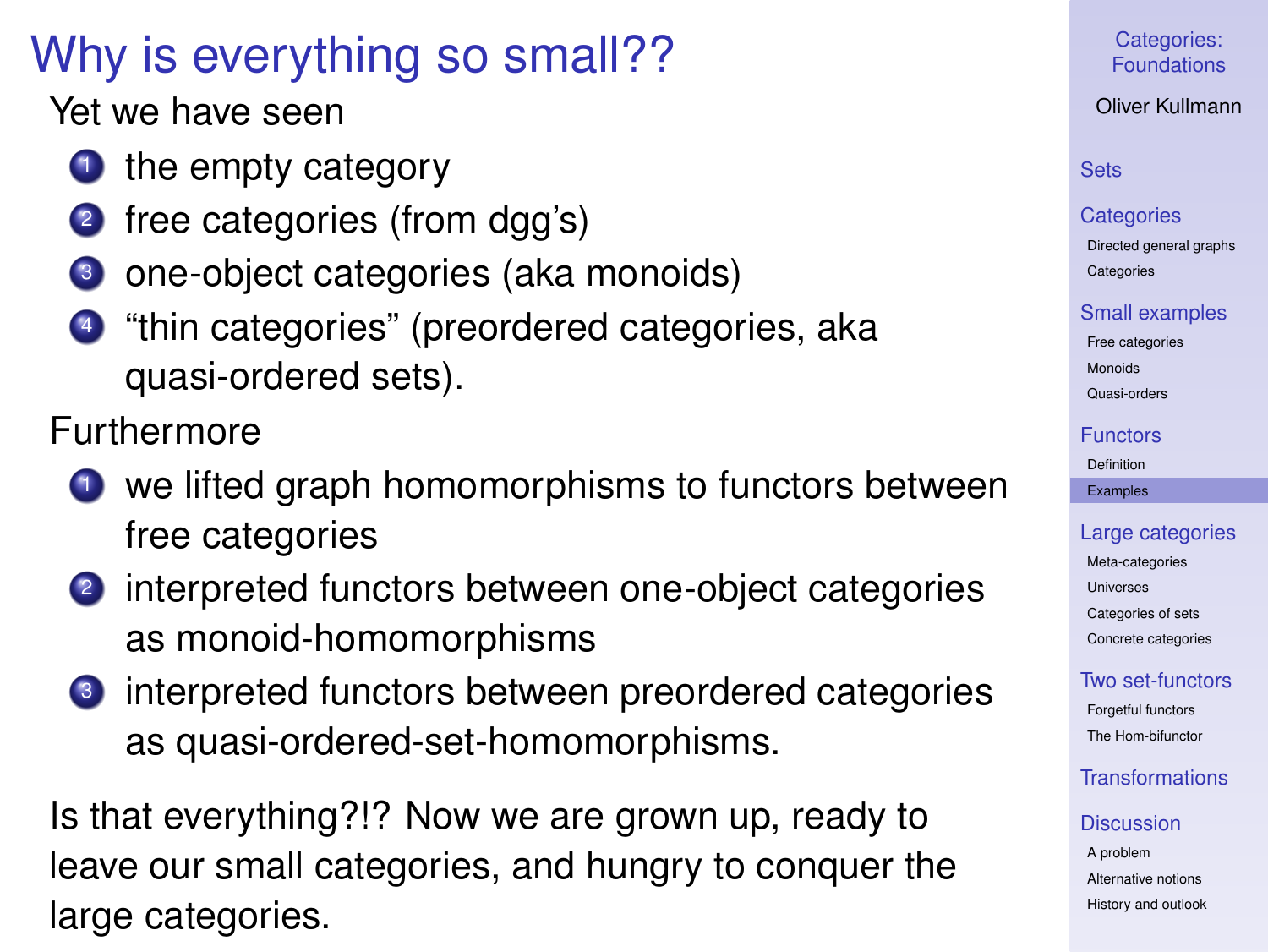## No universal sets

By Russell's paradox we get

∀ *x* ∃ *y* : *y* ∈/ *x*.

By variation on this principle, there is

- no set of all sets
- no set of all finite sets
- no set of all monoids
- no set of all gosets

<span id="page-41-0"></span>and so on. We solve this problem by first modelling such "large categories" by "meta-categories", and in a second step we restrict meta-categories to appropriate "very large sets".

Categories: [Foundations](#page-0-0)

Oliver Kullmann

## **[Sets](#page-3-0)**

#### **[Categories](#page-12-0)**

[Directed general graphs](#page-12-0) **[Categories](#page-17-0)** 

#### [Small examples](#page-20-0)

[Free categories](#page-20-0) [Monoids](#page-21-0)

[Quasi-orders](#page-26-0)

#### [Functors](#page-31-0)

[Definition](#page-31-0) [Examples](#page-35-0)

### [Large categories](#page-41-0)

[Meta-categories](#page-42-0) [Universes](#page-46-0) [Categories of sets](#page-49-0) [Concrete categories](#page-53-0)

### [Two set-functors](#page-58-0)

[Forgetful functors](#page-58-0) [The Hom-bifunctor](#page-67-0)

## [Transformations](#page-71-0)

#### **[Discussion](#page-76-0)**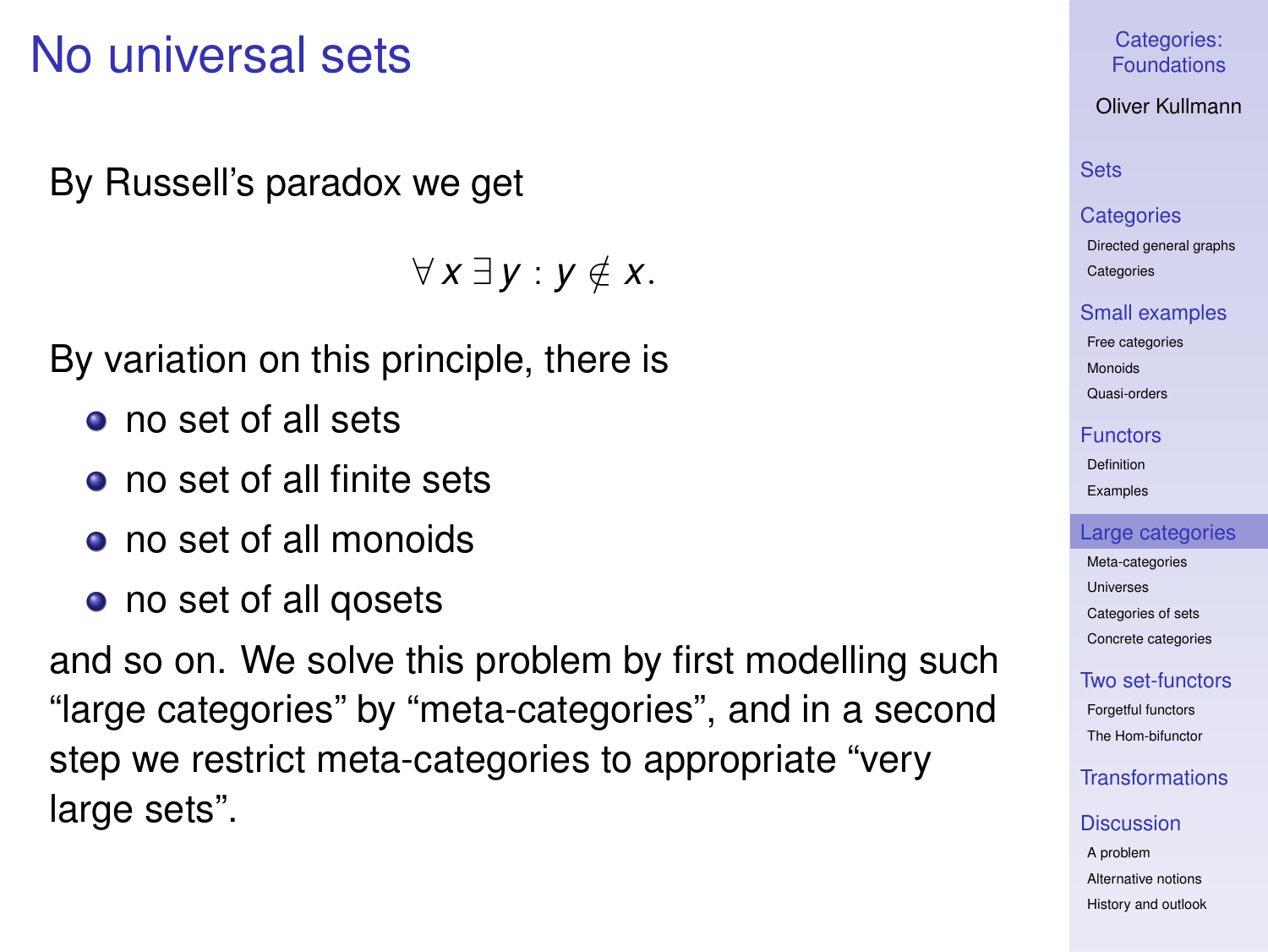## Predicates and operations

We need the following *meta-concepts*:

- An *n***-ary predicate** for *n* ∈ N is a formula  $P(x_1, \ldots, x_n)$  of set theory.
- <span id="page-42-0"></span>• An *n*-ary operation for  $n \in \mathbb{N}$  is an  $(n + 1)$ -ary predicate  $O(x_1, \ldots, x_n, v)$  such that ∀ *x*1, . . . , *x<sup>n</sup>* ∃! *y* : *O*(*x*1, . . . , *xn*, *y*) is a valid sentence of set theory;  $O(x_1, \ldots, x_n)$  is used as abbreviation for this unique *y*.

Categories: [Foundations](#page-0-0)

Oliver Kullmann

## **[Sets](#page-3-0)**

#### **[Categories](#page-12-0)**

[Directed general graphs](#page-12-0) **[Categories](#page-17-0)** 

#### [Small examples](#page-20-0)

[Free categories](#page-20-0) [Monoids](#page-21-0)

[Quasi-orders](#page-26-0)

#### [Functors](#page-31-0)

[Definition](#page-31-0) [Examples](#page-35-0)

#### [Large categories](#page-41-0)

[Meta-categories](#page-42-0) [Universes](#page-46-0) [Categories of sets](#page-49-0) [Concrete categories](#page-53-0)

#### [Two set-functors](#page-58-0)

[Forgetful functors](#page-58-0) [The Hom-bifunctor](#page-67-0)

## [Transformations](#page-71-0)

#### **[Discussion](#page-76-0)**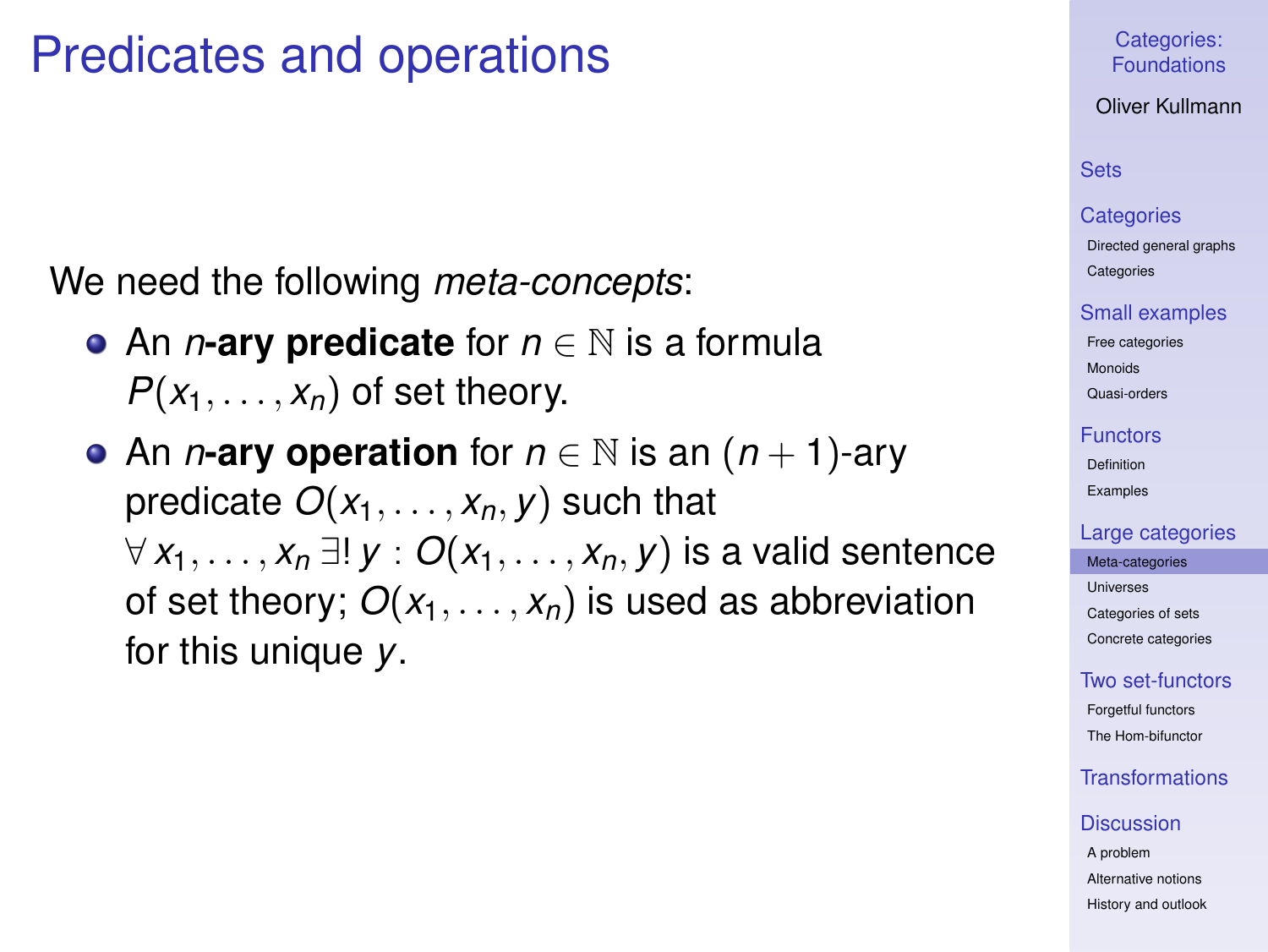## The notion of meta-categories

A **meta-category** is a sixtuple (*O*, *M*, *d*, *c*, *C*, *i*) (at the meta-level), where *O*, *M* are unary predicates, *C* is a binary operation and *d*, *c*, *i* are unary operations such that

(i) 
$$
\forall f : M(f) \rightarrow O(d(f)) \land O(c(f))
$$
  
\n(ii)  $\forall f, g : M(f) \land M(g) \land c(f) = d(g) \rightarrow M(C(f,g)) \land d(C(f,g)) = d(f) \land c(C(f,g)) = c(g)$   
\n(iii)  $\forall x : M(I(x)) \land d(I(x)) = c(I(x)) = x$   
\n(iv)  $\forall f, g, h : M(f) \land M(g) \land M(h) \land$   
\n $c(f) = d(g) \land c(g) = d(h) \rightarrow$   
\n $C(f, C(g, h)) = C(C(f, g), h)$   
\n(v)  $\forall x, f, g : M(f) \land M(g) \land O(x) \land$   
\n $d(f) = x \land c(g) = x \rightarrow$   
\n $C(i(x), f) = f \land C(g, i(x)) = g.$ 

#### Categories: [Foundations](#page-0-0)

#### Oliver Kullmann

## **[Sets](#page-3-0)**

#### **[Categories](#page-12-0)**

[Directed general graphs](#page-12-0) **[Categories](#page-17-0)** 

#### [Small examples](#page-20-0)

[Free categories](#page-20-0)

[Monoids](#page-21-0)

[Quasi-orders](#page-26-0)

#### **[Functors](#page-31-0)**

[Definition](#page-31-0) [Examples](#page-35-0)

#### [Large categories](#page-41-0)

[Meta-categories](#page-42-0) [Universes](#page-46-0) [Categories of sets](#page-49-0)

[Concrete categories](#page-53-0)

### [Two set-functors](#page-58-0)

[Forgetful functors](#page-58-0) [The Hom-bifunctor](#page-67-0)

## **[Transformations](#page-71-0)**

#### **[Discussion](#page-76-0)**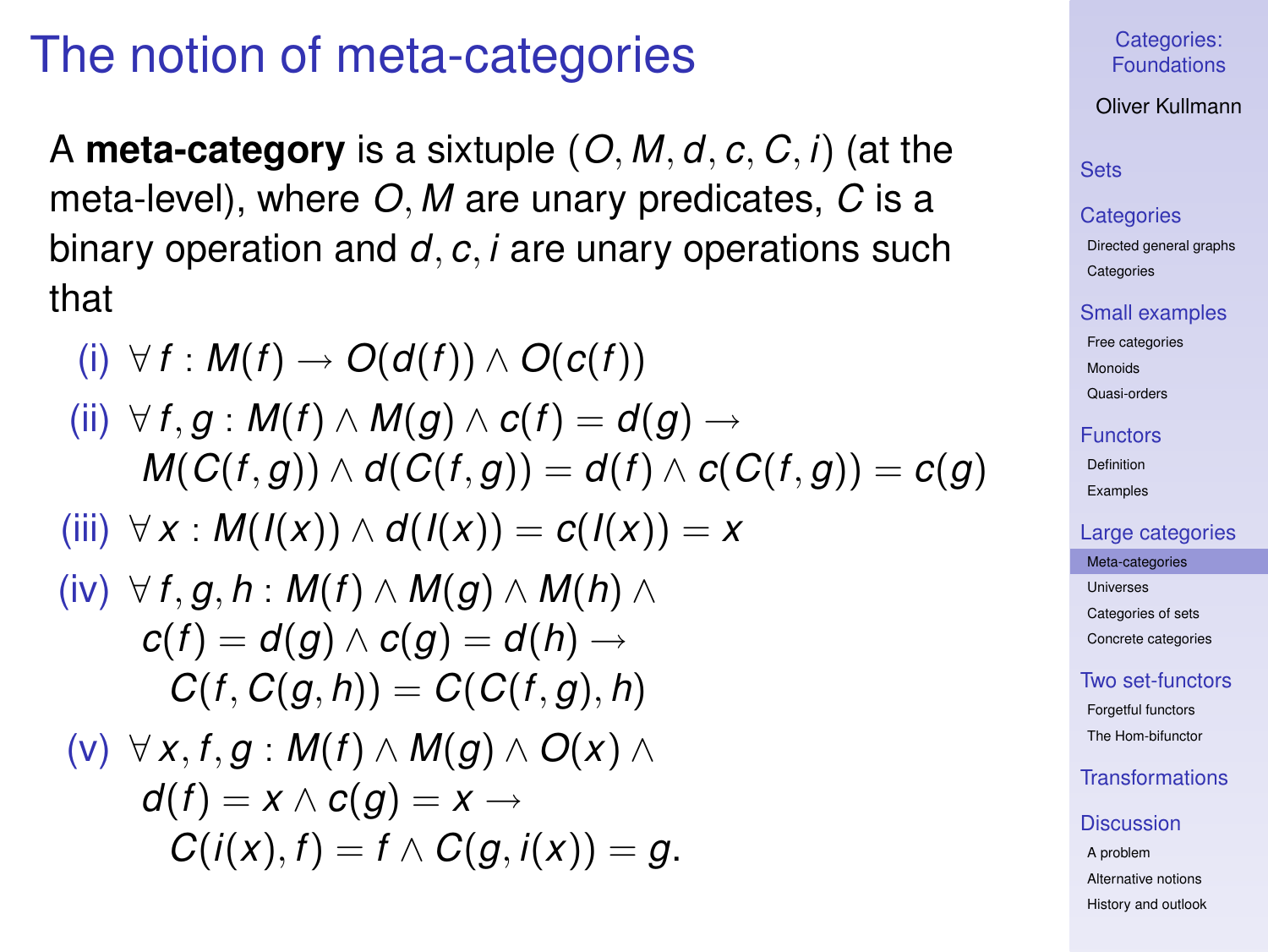## Fitting into sets

A meta-category  $(O, M, d, c, C, i)$  fits into a set  $U$  if

 $\forall$  *f* : *M*(*f*) ∧ *d*(*f*) ∈ U ∧ *c*(*f*) ∈ U → *f* ∈ U

is true.

If now (*O*, *M*, *d*, *c*, *C*, *i*) fits into U, then the **induced category**  $(O, M, d, c, C, i)$ <sub>U</sub> is given as follows:

- 1 the object set is the set of  $x \in \mathbb{U}$  with  $O(x)$ ;
- the morphism set is the set of  $f$  with  $M(f)$  such that *d*(*f*) and *c*(*f*) are in the object set;
- <sup>3</sup> domain, codomain, composition and identity are the respective operations restricted to the resp. stripped sets of walks (the *replacement scheme* of set theory guarantees that we get four maps in this way).

Categories: [Foundations](#page-0-0)

Oliver Kullmann

## **[Sets](#page-3-0)**

#### **[Categories](#page-12-0)**

[Directed general graphs](#page-12-0) **[Categories](#page-17-0)** 

#### [Small examples](#page-20-0)

[Free categories](#page-20-0) [Monoids](#page-21-0)

[Quasi-orders](#page-26-0)

#### [Functors](#page-31-0)

[Definition](#page-31-0) [Examples](#page-35-0)

#### [Large categories](#page-41-0)

[Meta-categories](#page-42-0) [Universes](#page-46-0) [Categories of sets](#page-49-0) [Concrete categories](#page-53-0)

## [Two set-functors](#page-58-0)

[Forgetful functors](#page-58-0) [The Hom-bifunctor](#page-67-0)

## [Transformations](#page-71-0)

#### **[Discussion](#page-76-0)**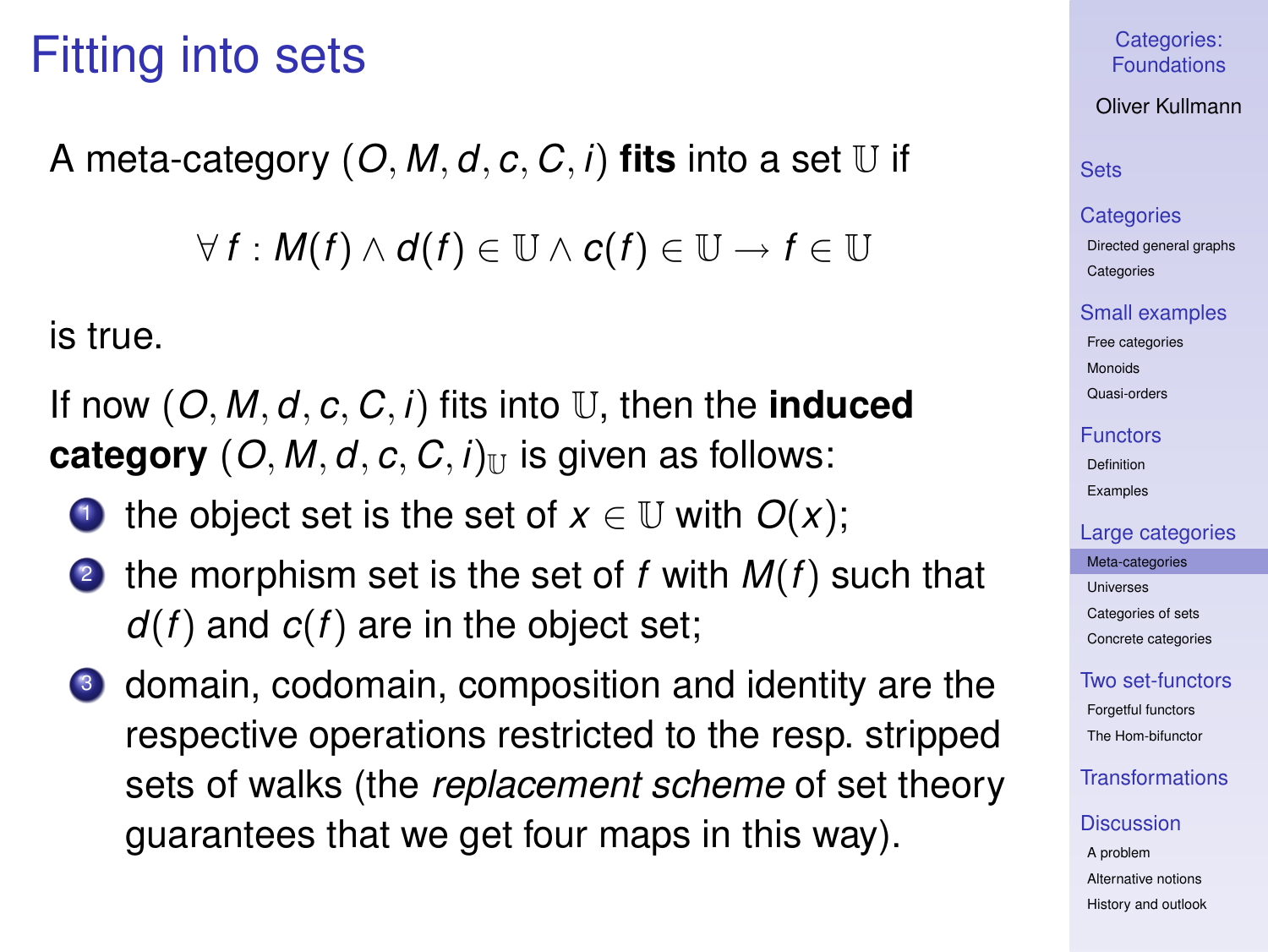## What size?

Every meta-category fits into the empty set. This is quite reassuring. However we already know the resulting category.

We are looking for sets  $U$  such that

- $\bullet$  the meta-category "naturally" fits into U
- and the resulting category does not "really" depend on  $II$

In other words,  $U$  should be large enough

- $\bullet$  such that all interesting objects are in it,
- 2 and by normal means we cannot get out of it.

The notion of a "(set theoretic) universe" offers a good (universal(!)) solution for this problem.

### Categories: [Foundations](#page-0-0)

## Oliver Kullmann

## **[Sets](#page-3-0)**

#### **[Categories](#page-12-0)**

[Directed general graphs](#page-12-0) **[Categories](#page-17-0)** 

#### [Small examples](#page-20-0)

[Free categories](#page-20-0) [Monoids](#page-21-0) [Quasi-orders](#page-26-0)

#### [Functors](#page-31-0)

[Definition](#page-31-0) [Examples](#page-35-0)

#### [Large categories](#page-41-0)

[Meta-categories](#page-42-0) [Universes](#page-46-0) [Categories of sets](#page-49-0) [Concrete categories](#page-53-0)

## [Two set-functors](#page-58-0)

[Forgetful functors](#page-58-0) [The Hom-bifunctor](#page-67-0)

## [Transformations](#page-71-0)

#### **[Discussion](#page-76-0)**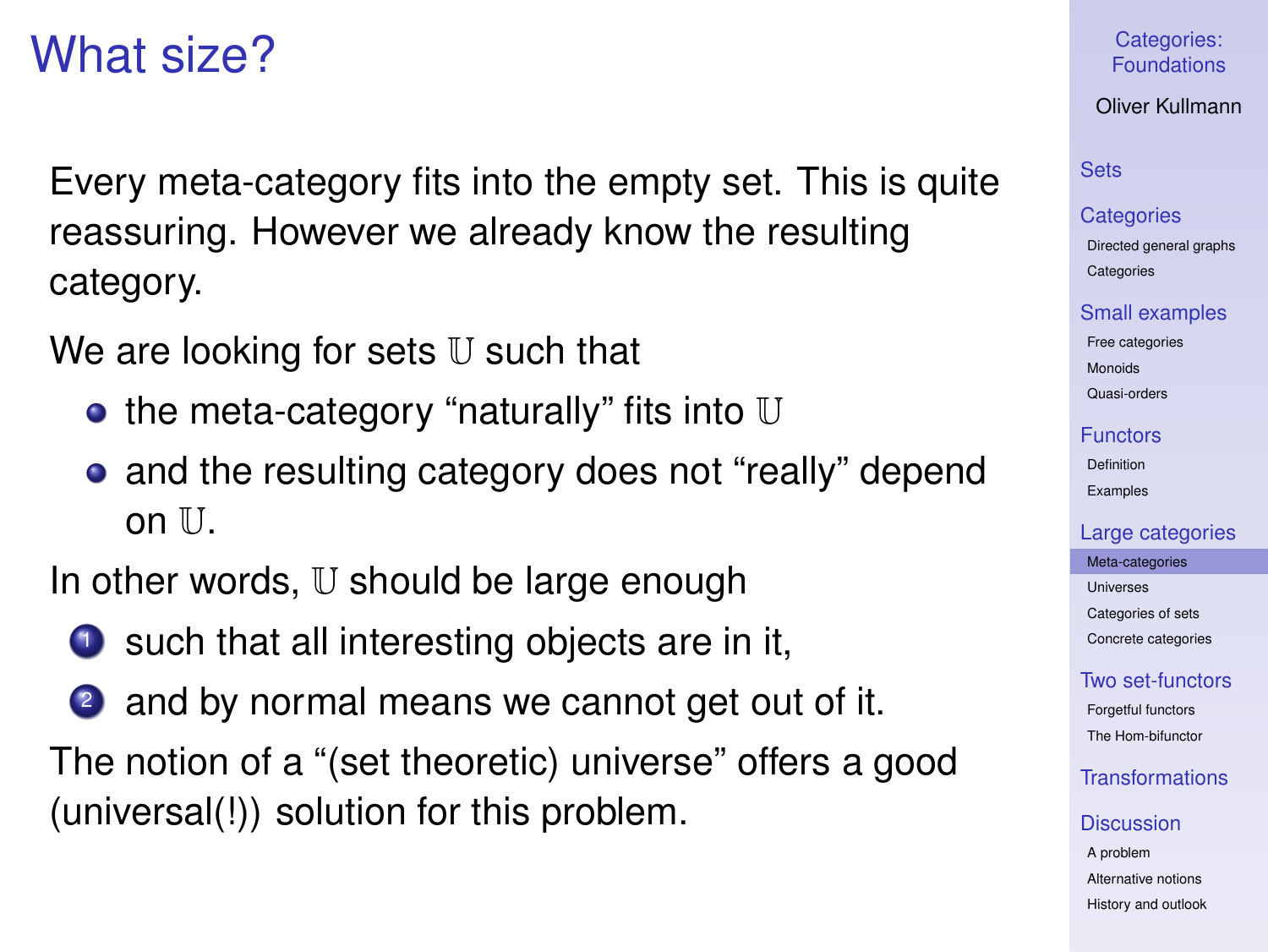# The notion of a set-theoretical universe

Set theory for us (and for the moment) means ZFC (Zermelo-Fraenkel with the axiom of choice). A **universe** now is a set U which itself yields a model of ZFC.

More specifically, a set  $U$  is a universe iff the following (not independent) conditions are fulfilled:

<span id="page-46-0"></span>(i) 
$$
\forall x \in \mathbb{U} \forall y : (y \in x \lor y \subseteq x) \rightarrow y \in \mathbb{U}
$$
  
\n(ii)  $\forall x, y \in \mathbb{U} : \{x, y\} \in \mathbb{U}$   
\n(iii)  $\forall f : A \rightarrow B : A, B \in \mathbb{U} \rightarrow f \in \mathbb{U}$   
\n(iv)  $\forall A, B \in \mathbb{U} \forall f : A \rightarrow B : \bigcup_{a \in A} f(a), \prod_{a \in A} f(a) \in \mathbb{U}$   
\n(v)  $\forall A \in \mathbb{U} : \mathbb{P}(A) \in \mathbb{U}$   
\n(vi) There exists an infinite set in  $\mathbb{U}$ .  
\n(Recall:  $\mathbb{P}(A) = \{T : T \subseteq A\}$  and  
\n $\bigcup_{a \in A} f(a) = \{x \mid \exists a \in A : x \in f(a)\}$ .)

Categories: [Foundations](#page-0-0)

Oliver Kullmann

## **[Sets](#page-3-0)**

### **[Categories](#page-12-0)**

[Directed general graphs](#page-12-0) **[Categories](#page-17-0)** 

#### [Small examples](#page-20-0)

[Free categories](#page-20-0) [Monoids](#page-21-0)

[Quasi-orders](#page-26-0)

#### [Functors](#page-31-0)

[Definition](#page-31-0) [Examples](#page-35-0)

### [Large categories](#page-41-0)

[Meta-categories](#page-42-0)

[Universes](#page-46-0)

[Categories of sets](#page-49-0) [Concrete categories](#page-53-0)

## [Two set-functors](#page-58-0)

[Forgetful functors](#page-58-0) [The Hom-bifunctor](#page-67-0)

## [Transformations](#page-71-0)

#### **[Discussion](#page-76-0)**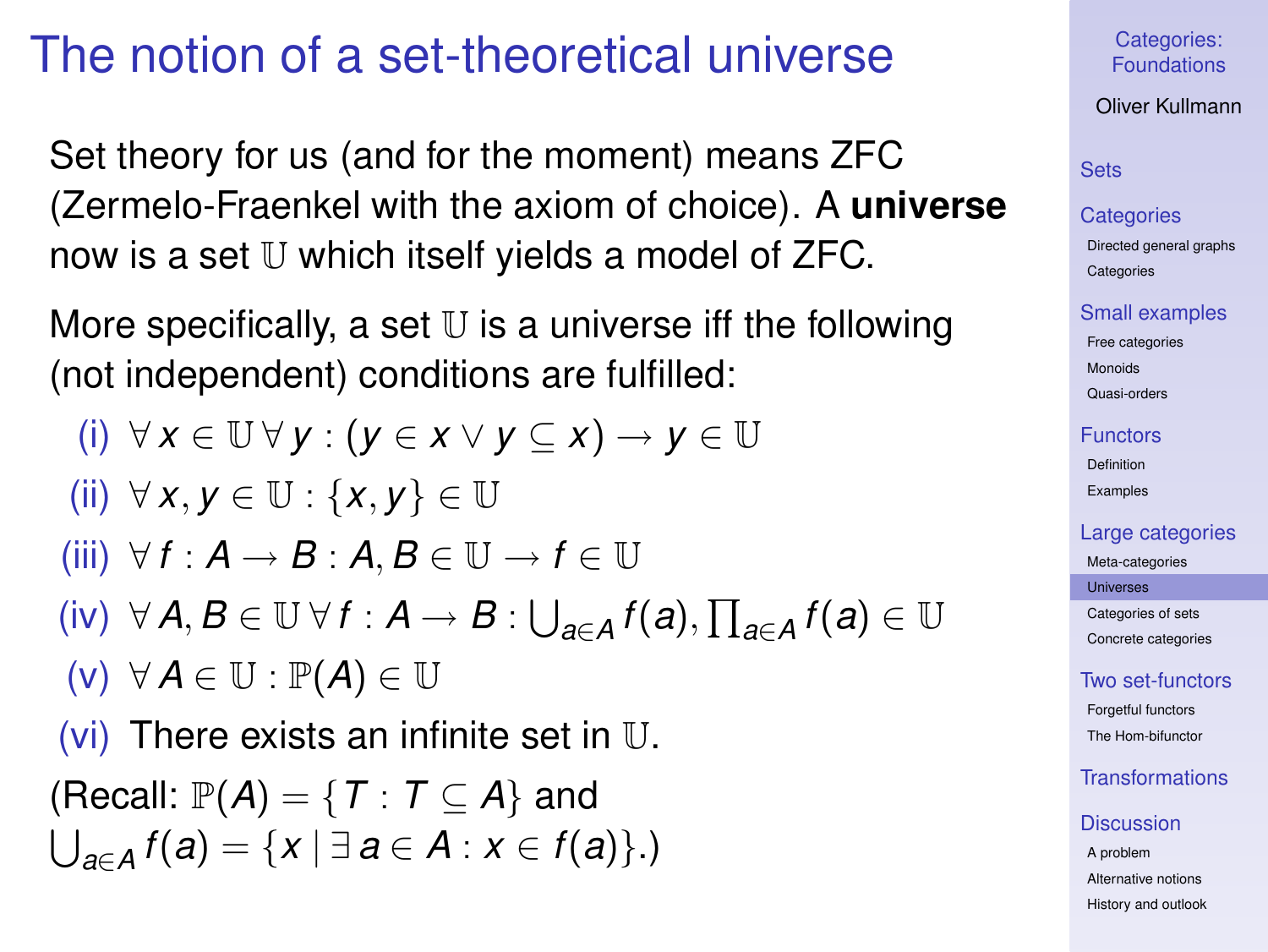## The universes axiom

We consider **ZFCU** as the appropriate foundations of mathematics, which adds the (strong) universes axiom to ZFC:

For every set x there exists a universe U with  $x \in U$ .

(This axiom is equivalent to some axiom for inaccessible cardinals; unfortunately I don't have a good source for this yet.)

By the universes axiom for every set *x* there is a unique smallest (w.r.t. subsumption) universe U containing *x*, which we call **the universe of** *x*.

(Note that  $\{U\} \notin U$ , though  $\{U\}$  just contains one element.)

### Categories: [Foundations](#page-0-0)

## Oliver Kullmann

#### **[Sets](#page-3-0)**

#### **[Categories](#page-12-0)**

[Directed general graphs](#page-12-0) **[Categories](#page-17-0)** 

#### [Small examples](#page-20-0)

[Free categories](#page-20-0) [Monoids](#page-21-0) [Quasi-orders](#page-26-0)

#### [Functors](#page-31-0)

[Definition](#page-31-0) [Examples](#page-35-0)

#### [Large categories](#page-41-0)

[Meta-categories](#page-42-0)

[Universes](#page-46-0)

[Categories of sets](#page-49-0) [Concrete categories](#page-53-0)

### [Two set-functors](#page-58-0)

[Forgetful functors](#page-58-0) [The Hom-bifunctor](#page-67-0)

## [Transformations](#page-71-0)

#### **[Discussion](#page-76-0)**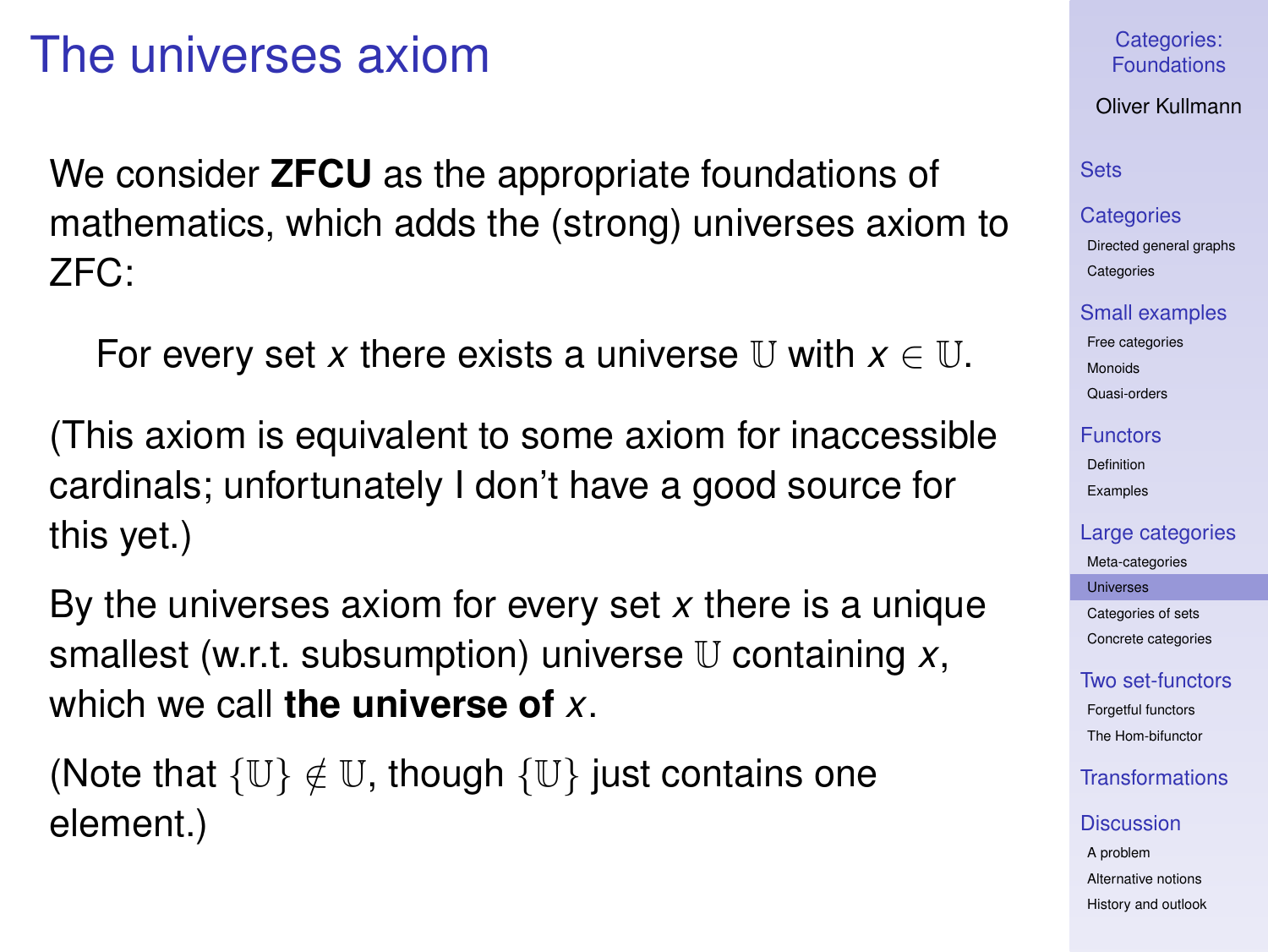## Universes-fitting

We call a meta-category **universes-fitting** if it fits into every universe:

- I'm not aware of any (useful) category which is not universes-fitting.
- I'm not aware of literature here, but it should be possible to prove, that for universes-fitting meta-categories the size of the universe does not "really matter" for the induced category.

A universe represents a closed world (it is the closure of some set under "all" set-theoretic operations):

- **1** When speaking of the category of "all sets" or "all categories", we are not really interested in "really all", but in a formation which is stable under all reasonable operations.
- <sup>2</sup> Every external category of "really all sets" or "really all categories" can be modelled by just choosing an appropriate universe.

## Categories: [Foundations](#page-0-0)

## Oliver Kullmann

## **[Sets](#page-3-0)**

#### **[Categories](#page-12-0)**

[Directed general graphs](#page-12-0) **[Categories](#page-17-0)** 

### [Small examples](#page-20-0)

[Free categories](#page-20-0) [Monoids](#page-21-0) [Quasi-orders](#page-26-0)

## [Functors](#page-31-0)

[Definition](#page-31-0) [Examples](#page-35-0)

#### [Large categories](#page-41-0)

[Meta-categories](#page-42-0)

[Universes](#page-46-0)

[Categories of sets](#page-49-0) [Concrete categories](#page-53-0)

## [Two set-functors](#page-58-0)

[Forgetful functors](#page-58-0) [The Hom-bifunctor](#page-67-0)

## [Transformations](#page-71-0)

### **[Discussion](#page-76-0)**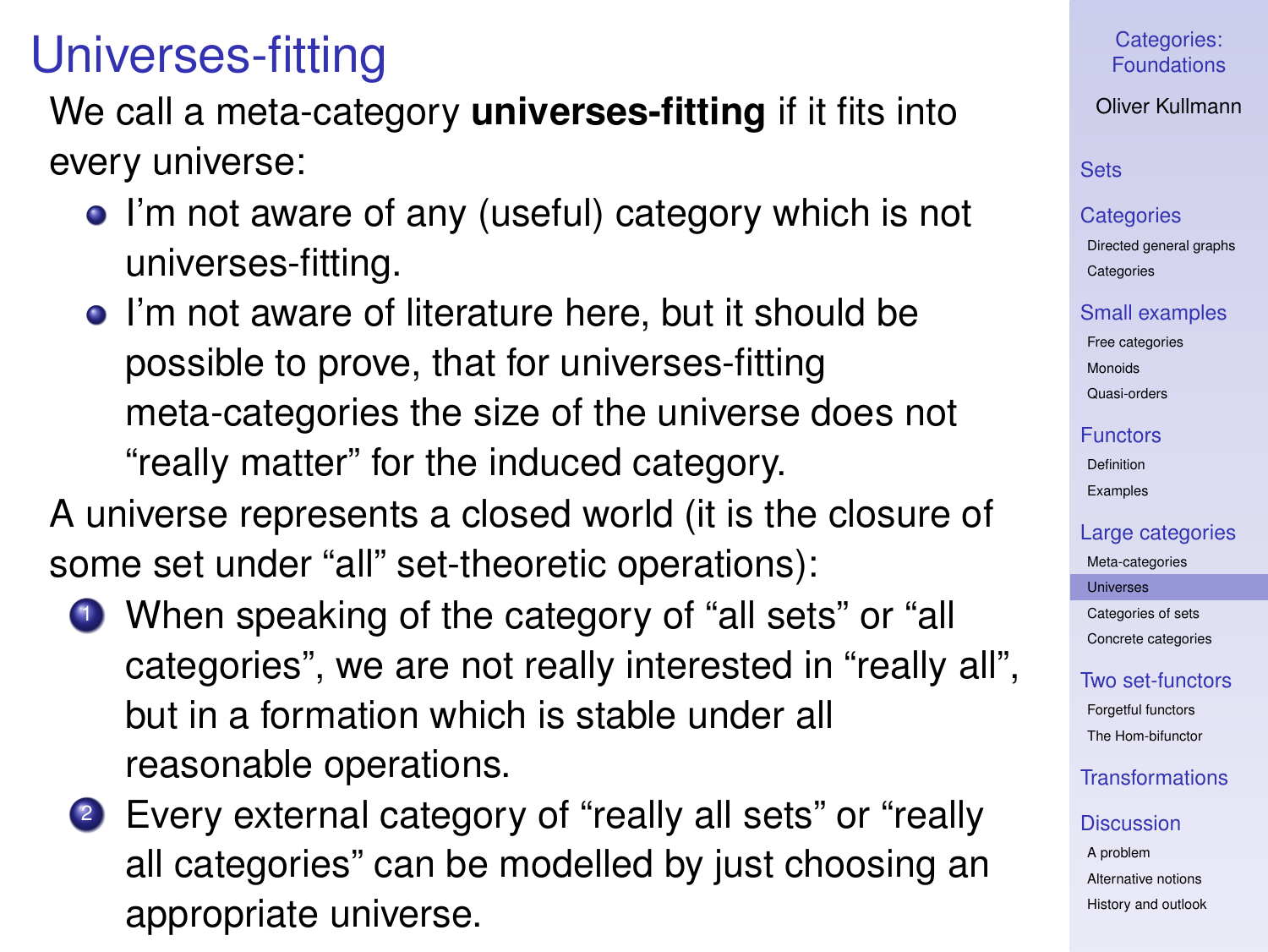## **Correspondences**

A **correspondence** is a triple (*R*,*A*,*B*), where *A*,*B* are sets (the **domain** and **codomain** of the correspondence) and  $R \subseteq A \times B$ .

Correspondences can be viewed as "partial set-valued maps" (from *A* to *B*).

For correspondences (*R*,*A*,*B*) and (*S*,*B*, *C*) we define the **composition**

 $(S, B, C) \circ (R, A, B) := (S \circ R, A, C)$ 

<span id="page-49-0"></span>(which again is a correspondence).

### Categories: [Foundations](#page-0-0)

Oliver Kullmann

## **[Sets](#page-3-0)**

#### **[Categories](#page-12-0)**

[Directed general graphs](#page-12-0) **[Categories](#page-17-0)** 

#### [Small examples](#page-20-0)

[Free categories](#page-20-0) [Monoids](#page-21-0) [Quasi-orders](#page-26-0)

[Functors](#page-31-0)

[Definition](#page-31-0) [Examples](#page-35-0)

#### [Large categories](#page-41-0)

[Meta-categories](#page-42-0)

[Universes](#page-46-0)

[Categories of sets](#page-49-0) [Concrete categories](#page-53-0)

[Two set-functors](#page-58-0)

[Forgetful functors](#page-58-0) [The Hom-bifunctor](#page-67-0)

[Transformations](#page-71-0)

#### **[Discussion](#page-76-0)**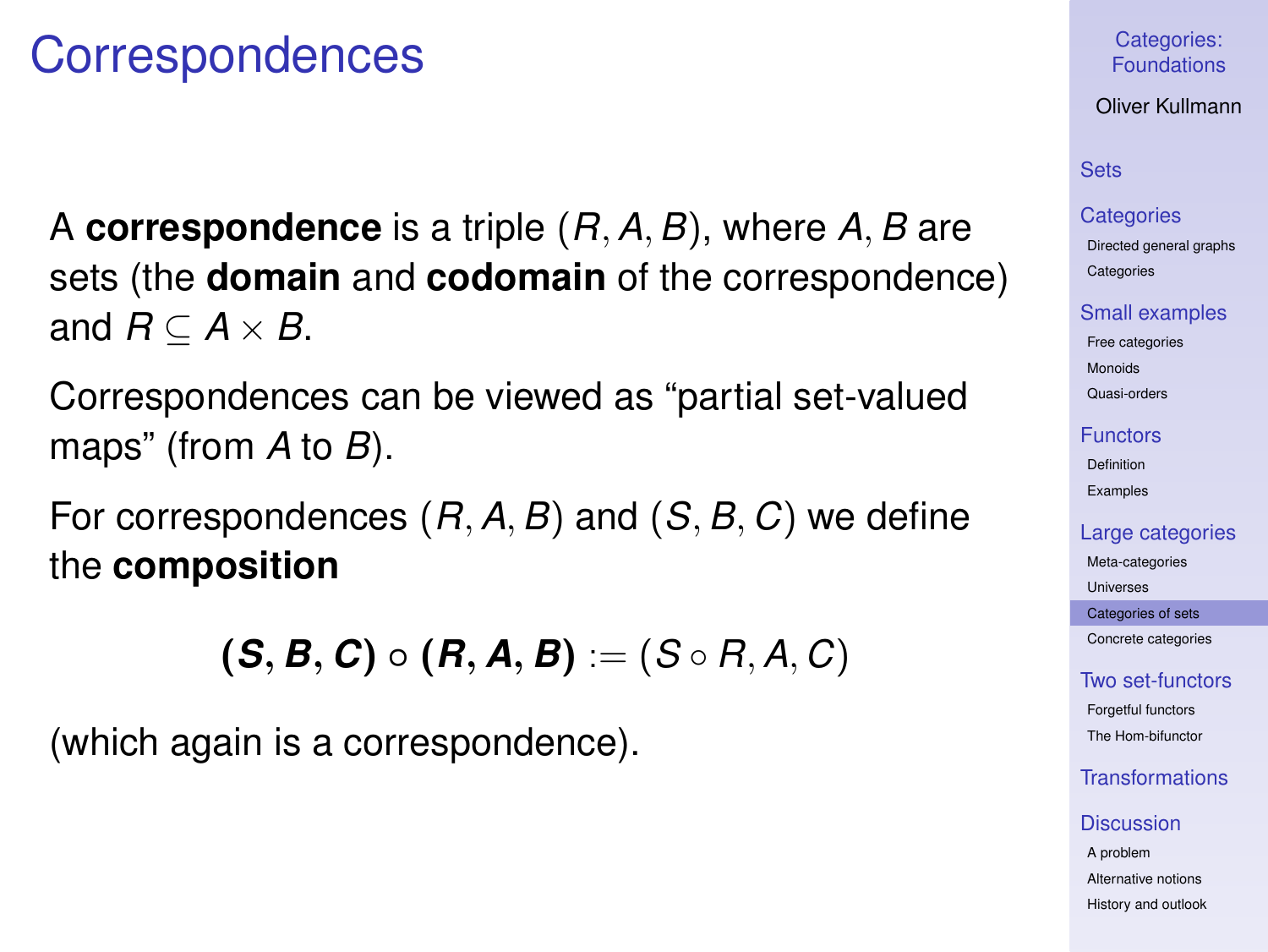## Properties of correspondences

A correspondence (*R*,*A*,*B*) is

- **left-unique** resp. **right-unique** if *R* is;
- **e** left-total resp. **right-total** if  $\text{dom}(R) = A$ resp.  $\text{cod}(R) = B$ .

## A **map (as triple)** is a left-total right-unique correspondence.

Very often there is the "bare" notion of a morphism, which does not allow to infer domain and codomain (structures(!)), and then the corresponding "triple version" simply includes domain and codomain structures.

## Categories: [Foundations](#page-0-0)

### Oliver Kullmann

## **[Sets](#page-3-0)**

#### **[Categories](#page-12-0)**

[Directed general graphs](#page-12-0) **[Categories](#page-17-0)** 

#### [Small examples](#page-20-0)

[Free categories](#page-20-0) [Monoids](#page-21-0)

[Quasi-orders](#page-26-0)

#### [Functors](#page-31-0)

[Definition](#page-31-0) [Examples](#page-35-0)

#### [Large categories](#page-41-0)

[Meta-categories](#page-42-0)

[Universes](#page-46-0)

[Categories of sets](#page-49-0) [Concrete categories](#page-53-0)

## [Two set-functors](#page-58-0)

[Forgetful functors](#page-58-0) [The Hom-bifunctor](#page-67-0)

## [Transformations](#page-71-0)

#### **[Discussion](#page-76-0)**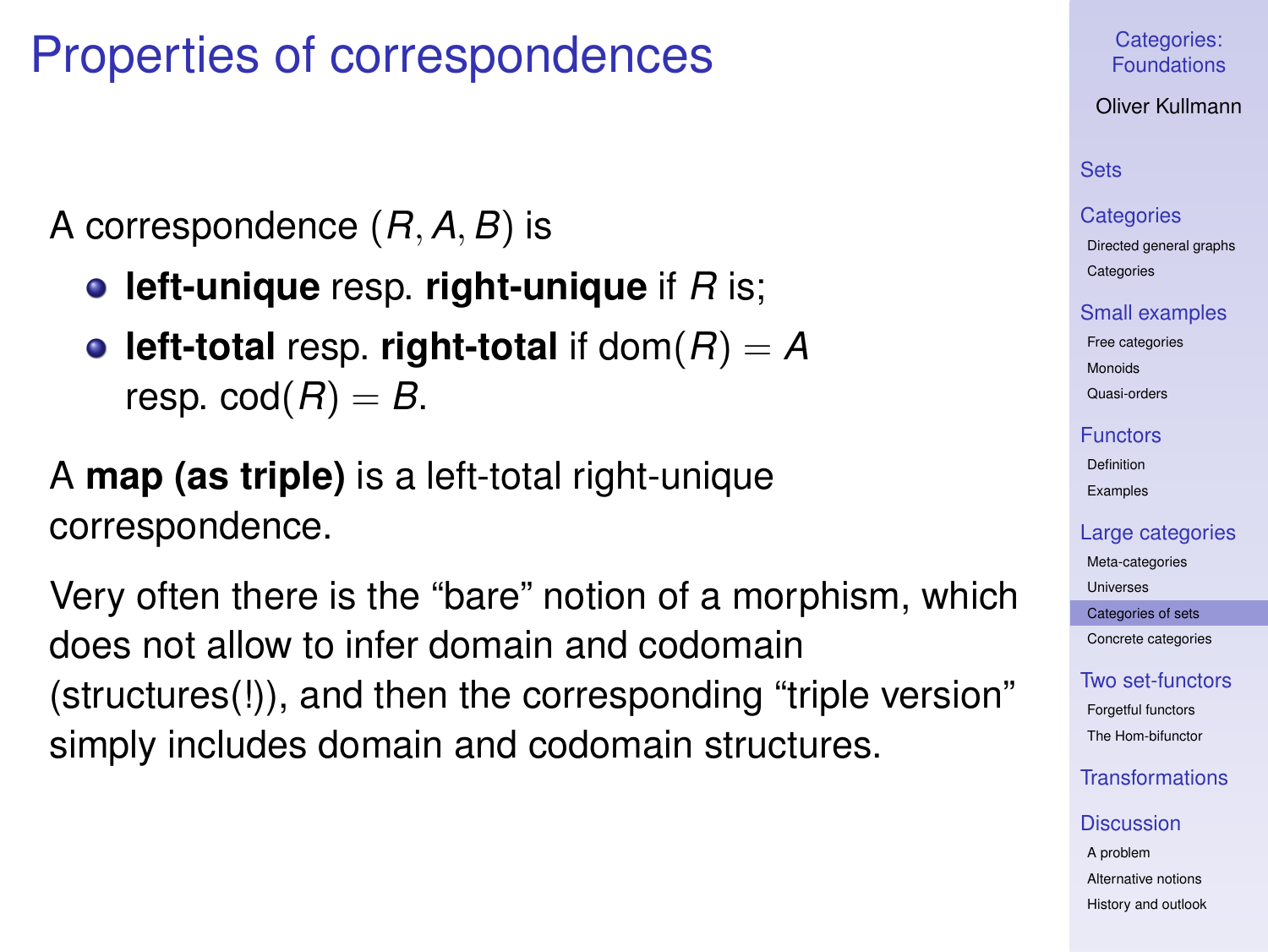## The category of correspondences

## The **meta-category of correspondences** is given by

- objects are sets;
- morphisms are correspondences;
- domains and codomains are given as defined for correspondences;
- composition is the composition of correspondences;
- the identities are the identity maps.

For any universe U the induced category of correspondences is denoted by  $\widehat{R} \mathfrak{D} \mathfrak{R}_{\mathbb{H}}$  (where typically the universe is dropped).

## Categories: [Foundations](#page-0-0)

## Oliver Kullmann

## **[Sets](#page-3-0)**

#### **[Categories](#page-12-0)**

[Directed general graphs](#page-12-0) **[Categories](#page-17-0)** 

#### [Small examples](#page-20-0)

[Free categories](#page-20-0) [Monoids](#page-21-0)

[Quasi-orders](#page-26-0)

#### [Functors](#page-31-0)

[Definition](#page-31-0) [Examples](#page-35-0)

#### [Large categories](#page-41-0)

[Meta-categories](#page-42-0)

[Universes](#page-46-0)

[Categories of sets](#page-49-0) [Concrete categories](#page-53-0)

## [Two set-functors](#page-58-0)

[Forgetful functors](#page-58-0) [The Hom-bifunctor](#page-67-0)

## [Transformations](#page-71-0)

#### **[Discussion](#page-76-0)**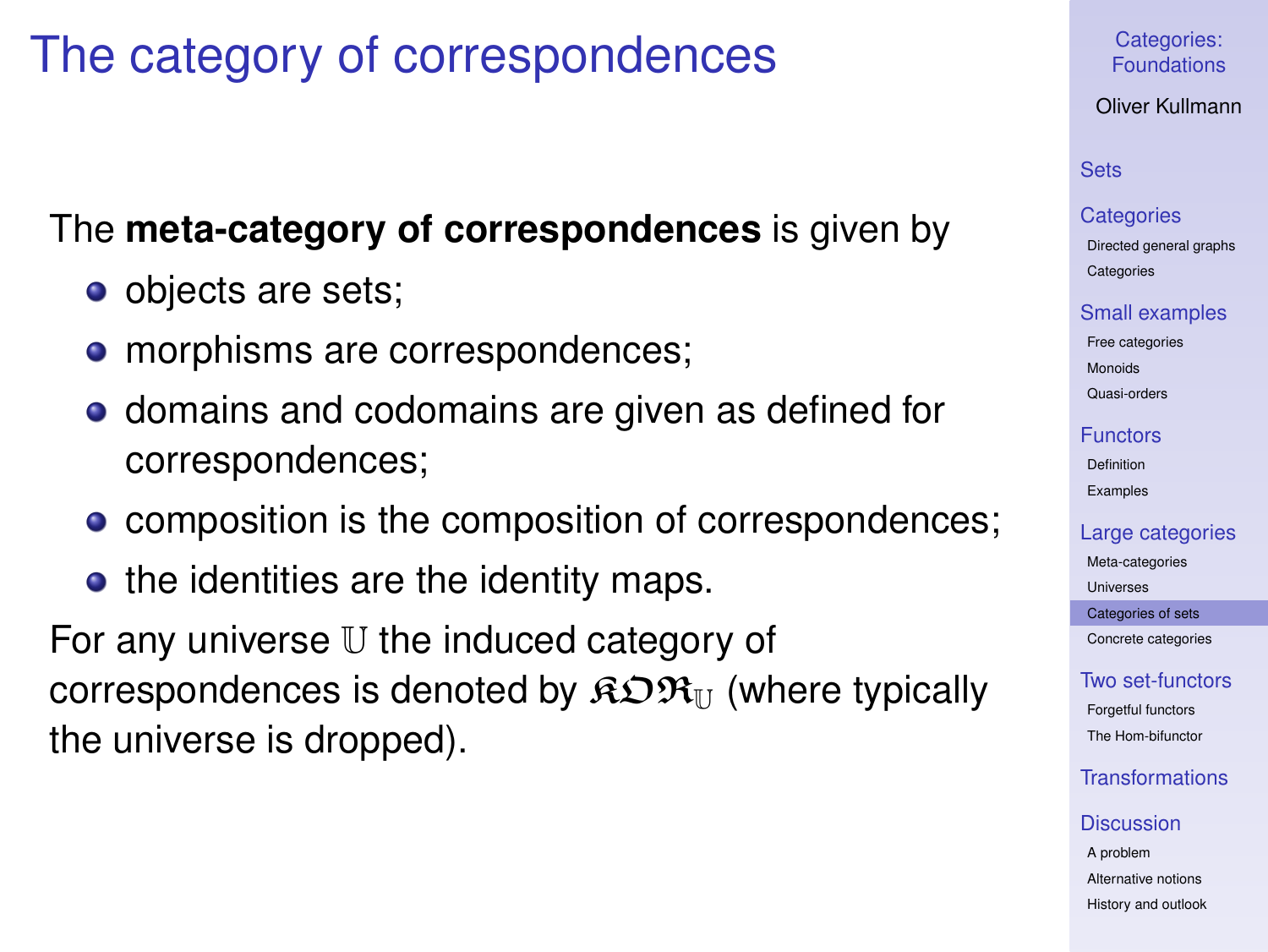# $2^4 = 16$  categories of sets

If  $\sigma$  denotes any of the 2<sup>4</sup> combinations of the properties "lu" (left-unique), "ru" (right-unique), "lt" (left-total) or "rt" (right-total), then we obtain a partial category  $\mathcal{R} \mathcal{D} \mathcal{R}_{\sigma}$  by considering only  $\sigma$ -correspondences (the proof of this is one of the many exercises). Especially:

- <sup>1</sup> KOR is the **category of partial set-valued maps**.
- **2**  $C^{\circ}$   $\mathfrak{C} \mathfrak{C} \mathfrak{T} = \mathfrak{R} \mathfrak{D} \mathfrak{R}_{\mathrm{mult}}$  is the **category of sets.**
- **3**  $RDR_{ru}$  is the **category of partial maps**.
- **4**  $\beta$   $\beta$   $\beta$   $\beta$ <sub>k</sub> is the **category of multivalued maps.**
- <sup>5</sup> KORlu,ru,lt is the **category of injective maps**.
- <sup>6</sup> KORru,lt,rt is the **category of surjective maps**.
- <sup>7</sup> KORlu,ru,lt,rt is the **category of bijective maps**.

Categories: [Foundations](#page-0-0)

Oliver Kullmann

## **[Sets](#page-3-0)**

#### **[Categories](#page-12-0)**

[Directed general graphs](#page-12-0) **[Categories](#page-17-0)** 

#### [Small examples](#page-20-0)

[Free categories](#page-20-0) [Monoids](#page-21-0) [Quasi-orders](#page-26-0)

#### [Functors](#page-31-0)

[Definition](#page-31-0) [Examples](#page-35-0)

#### [Large categories](#page-41-0)

[Meta-categories](#page-42-0)

[Universes](#page-46-0)

[Categories of sets](#page-49-0) [Concrete categories](#page-53-0)

#### [Two set-functors](#page-58-0)

[Forgetful functors](#page-58-0) [The Hom-bifunctor](#page-67-0)

## [Transformations](#page-71-0)

#### **[Discussion](#page-76-0)**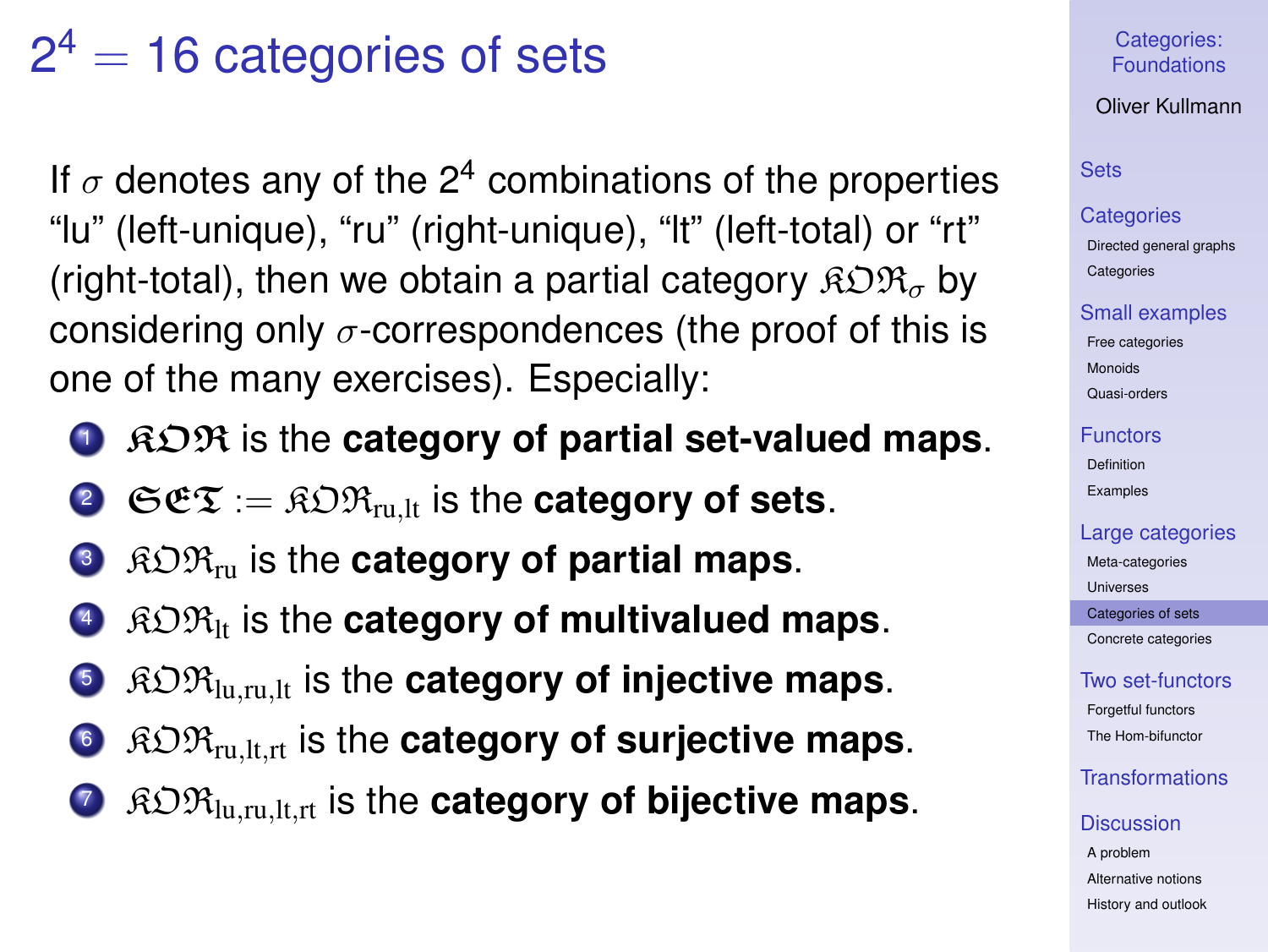## Concrete categories

Categories (or meta-categories)

- whose objects consist of "structured sets", i.e., there exists a  $k \in \mathbb{N}$  such that all objects are *k*-tuples *t* with first component a set  $t_1$ ,
- where the morphisms from *t* to *t'* are (special) maps from  $t_1$  to  $t'_1$ ,
- and where composition is composition of maps,
- and identities are the identical maps,

are called **concrete categories** (preliminary definition).

The first example of a concrete category is  $\mathfrak{S}\mathfrak{C}\mathfrak{T}$ .

<span id="page-53-0"></span>Given a concrete meta-category, when forming the induced concrete category, and the notion of morphism employed does not allow to infer domain and target objects, automatically the *triple construction* is performed.

## Categories: [Foundations](#page-0-0)

Oliver Kullmann

## **[Sets](#page-3-0)**

### **[Categories](#page-12-0)**

[Directed general graphs](#page-12-0) **[Categories](#page-17-0)** 

#### [Small examples](#page-20-0)

[Free categories](#page-20-0) [Monoids](#page-21-0) [Quasi-orders](#page-26-0)

#### [Functors](#page-31-0)

[Definition](#page-31-0) [Examples](#page-35-0)

### [Large categories](#page-41-0)

[Meta-categories](#page-42-0) **[Universes](#page-46-0)** [Categories of sets](#page-49-0) [Concrete categories](#page-53-0)

## [Two set-functors](#page-58-0) [Forgetful functors](#page-58-0)

[The Hom-bifunctor](#page-67-0)

## [Transformations](#page-71-0)

#### **[Discussion](#page-76-0)**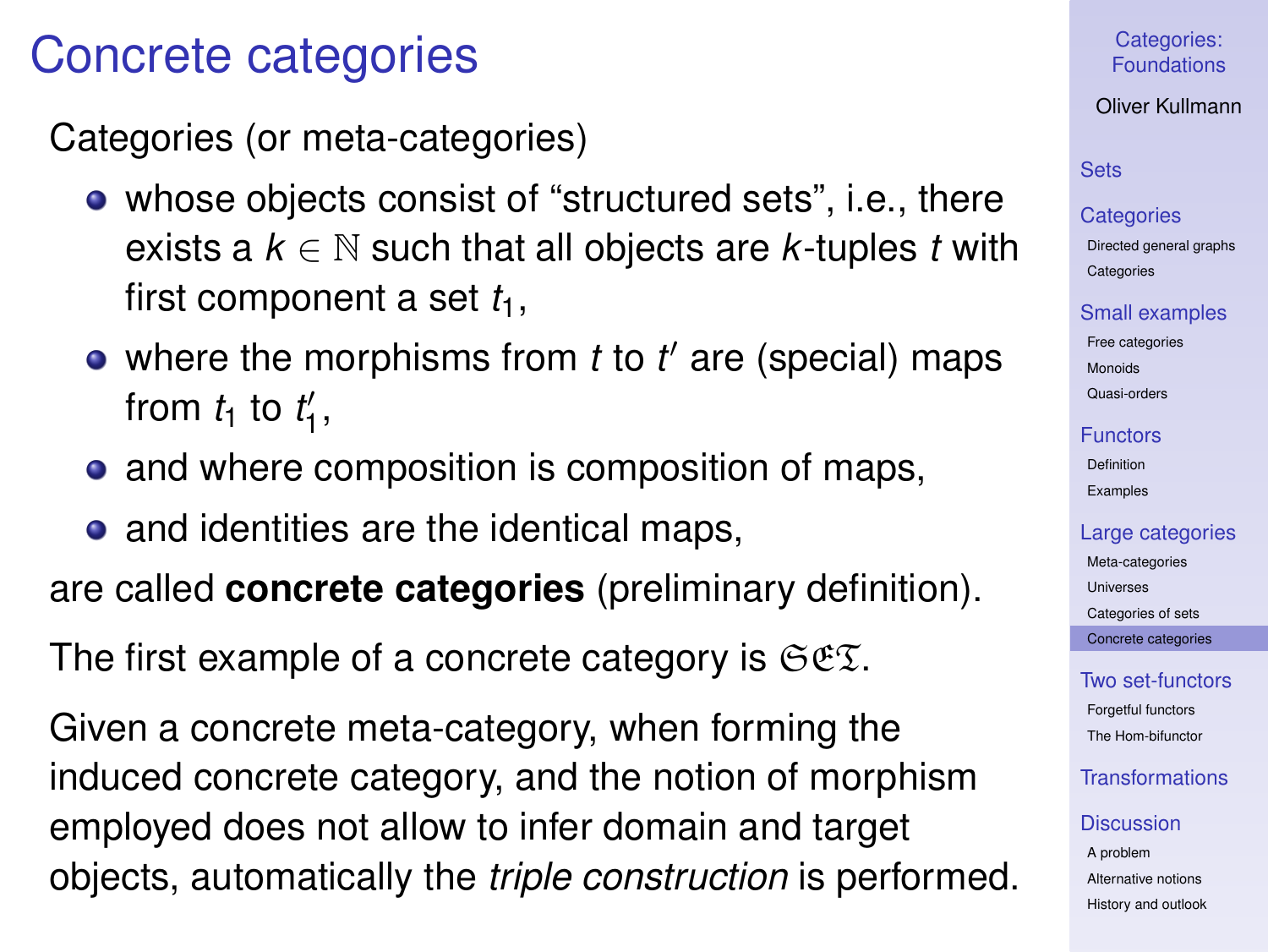## Further convention

- When defining concrete meta-categories, only the objects and the morphisms need to be mentioned.
- And the construction of (universes-fitting(!)) meta-categories as a first step is automatically implicitly performed when defining a category by notions like "all spaces".

The categories  $\mathfrak{S} \mathfrak{E} \mathfrak{T}_U$  for example are defined in this way by suppressing the universe-index (which then becomes free for other purposes), and just saying:

 $\Im \mathfrak{E}$  is the (concrete) category of all sets, where the morphisms are all maps between them.

### Categories: [Foundations](#page-0-0)

### Oliver Kullmann

## **[Sets](#page-3-0)**

### **[Categories](#page-12-0)**

[Directed general graphs](#page-12-0) **[Categories](#page-17-0)** 

#### [Small examples](#page-20-0)

[Free categories](#page-20-0) [Monoids](#page-21-0) [Quasi-orders](#page-26-0)

#### [Functors](#page-31-0)

[Definition](#page-31-0) [Examples](#page-35-0)

#### [Large categories](#page-41-0)

[Meta-categories](#page-42-0) [Universes](#page-46-0) [Categories of sets](#page-49-0) [Concrete categories](#page-53-0)

#### [Two set-functors](#page-58-0) [Forgetful functors](#page-58-0)

[The Hom-bifunctor](#page-67-0)

## [Transformations](#page-71-0)

#### **[Discussion](#page-76-0)**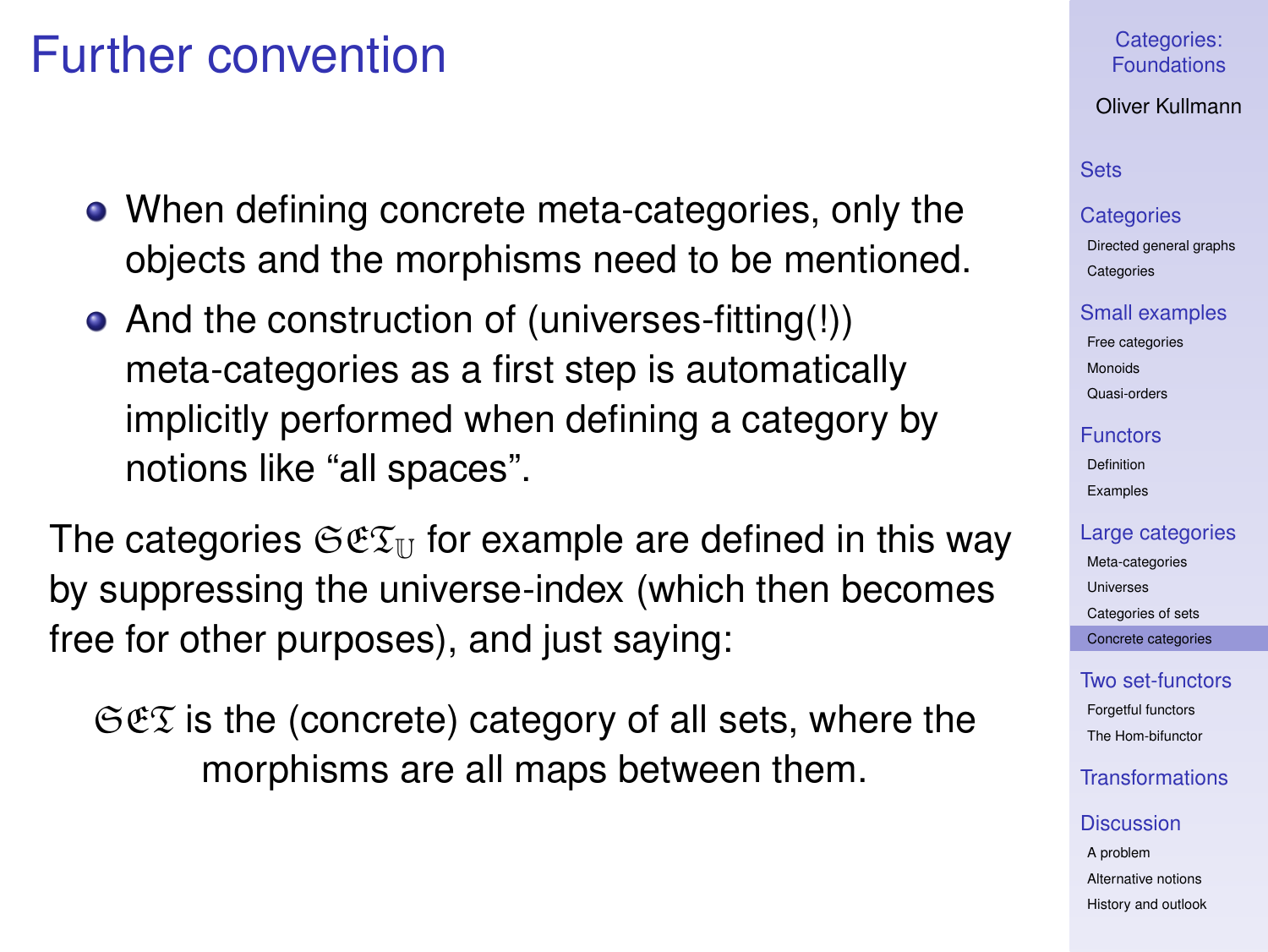## Two concrete and one "biconcrete" categories

- The concrete category  $\mathfrak{M} \mathfrak{O} \mathfrak{N}$  of monoids has as objects all monoids, while the morphisms are the monoid homomorphisms.
- The concrete category  $\mathfrak{Q} \mathfrak{R} \mathfrak{D}$  of quasi-ordered sets has as objects all quasi-ordered sets, while the morphisms are the homomorphisms of quasi-ordered sets.

The category  $\mathfrak{DSG}$  of dgg's has as objects all dgg's, morphisms are homomorphisms of dgg's, and composition of dgg's and identities are as defined.

 $\mathfrak{DSG}$  is not a concrete category, but it looks quite close to a concrete category:  $\mathfrak{DSB}$  is not a concrete category "over  $C\mathfrak{E}\mathfrak{T}$ ", but "over  $C\mathfrak{E}\mathfrak{T}^{2}$ " (as will be defined later).

Categories: [Foundations](#page-0-0)

Oliver Kullmann

## **[Sets](#page-3-0)**

#### **[Categories](#page-12-0)**

[Directed general graphs](#page-12-0) **[Categories](#page-17-0)** 

#### [Small examples](#page-20-0)

[Free categories](#page-20-0) [Monoids](#page-21-0) [Quasi-orders](#page-26-0)

#### [Functors](#page-31-0)

[Definition](#page-31-0) [Examples](#page-35-0)

#### [Large categories](#page-41-0)

[Meta-categories](#page-42-0) [Universes](#page-46-0) [Categories of sets](#page-49-0) [Concrete categories](#page-53-0)

## [Two set-functors](#page-58-0) [Forgetful functors](#page-58-0) [The Hom-bifunctor](#page-67-0)

[Transformations](#page-71-0)

#### **[Discussion](#page-76-0)**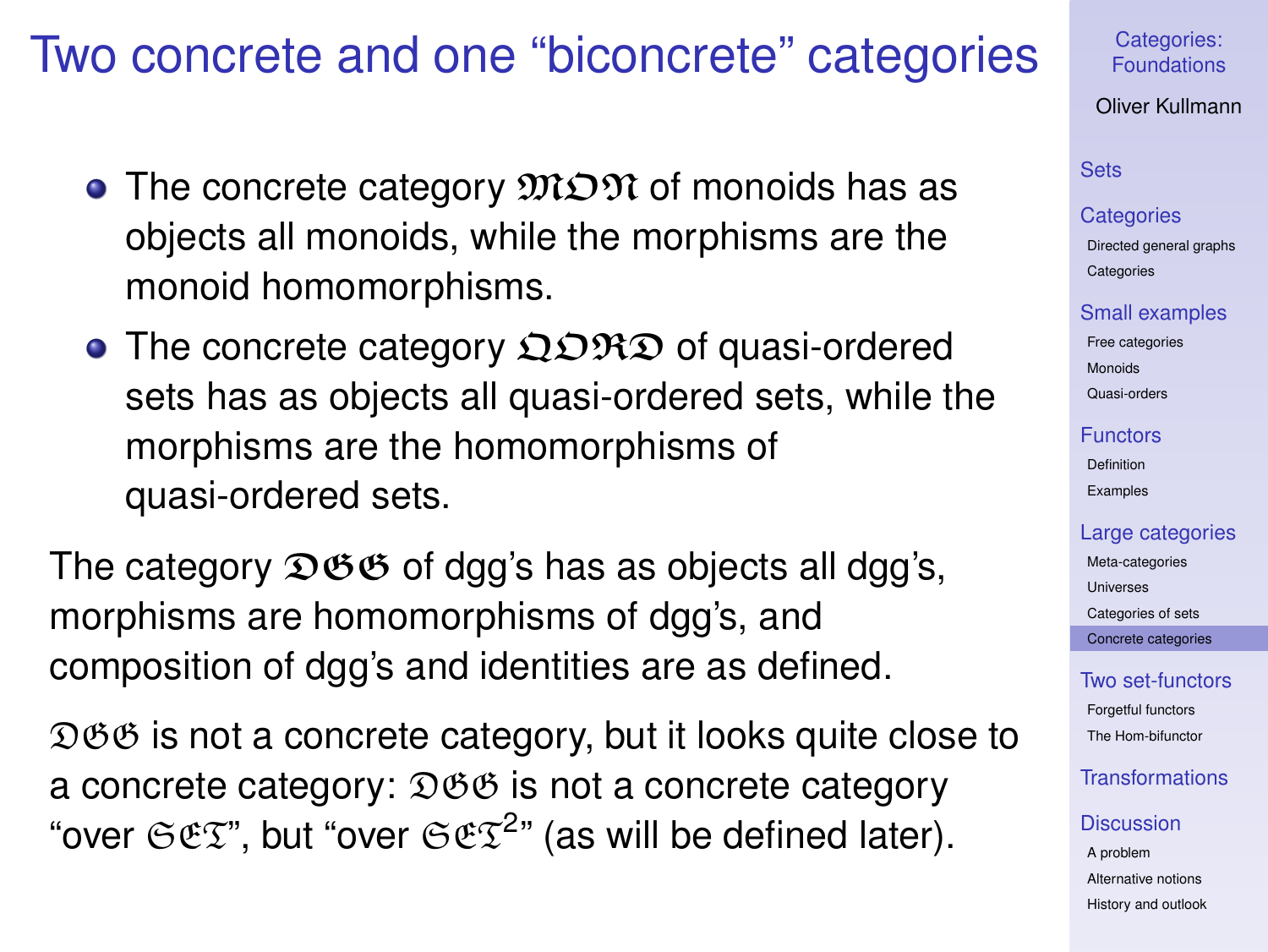## The category of categories

- The category  $\mathfrak{CAT}$  of all categories has objects all categories, morphisms are functors between categories, and composition and identities are as defined.
- Like  $\mathfrak{DSB}$ , the category  $\mathfrak{CAT}$  is not a concrete category "over  $CCFZ$ " but "over  $CCFZ$ ".

We have identified two interesting induced (full) subcategories of  $C2\sqrt{2}$ :

- $\bullet$  The full subcategory  $\mathfrak{M} \mathfrak{M}'$  of all one-object categories, which is "essentially" the same as  $MDM$ .
- **2** The full subcategory  $\Omega$  ORD<sup>'</sup> of all preordered (thin) categories, which is "essentially" the same as nord.

Categories: [Foundations](#page-0-0)

Oliver Kullmann

## **[Sets](#page-3-0)**

#### **[Categories](#page-12-0)**

[Directed general graphs](#page-12-0) **[Categories](#page-17-0)** 

#### [Small examples](#page-20-0)

[Free categories](#page-20-0) [Monoids](#page-21-0) [Quasi-orders](#page-26-0)

[Functors](#page-31-0)

[Definition](#page-31-0) [Examples](#page-35-0)

#### [Large categories](#page-41-0)

[Meta-categories](#page-42-0) [Universes](#page-46-0) [Categories of sets](#page-49-0) [Concrete categories](#page-53-0)

[Two set-functors](#page-58-0) [Forgetful functors](#page-58-0) [The Hom-bifunctor](#page-67-0)

[Transformations](#page-71-0)

#### **[Discussion](#page-76-0)**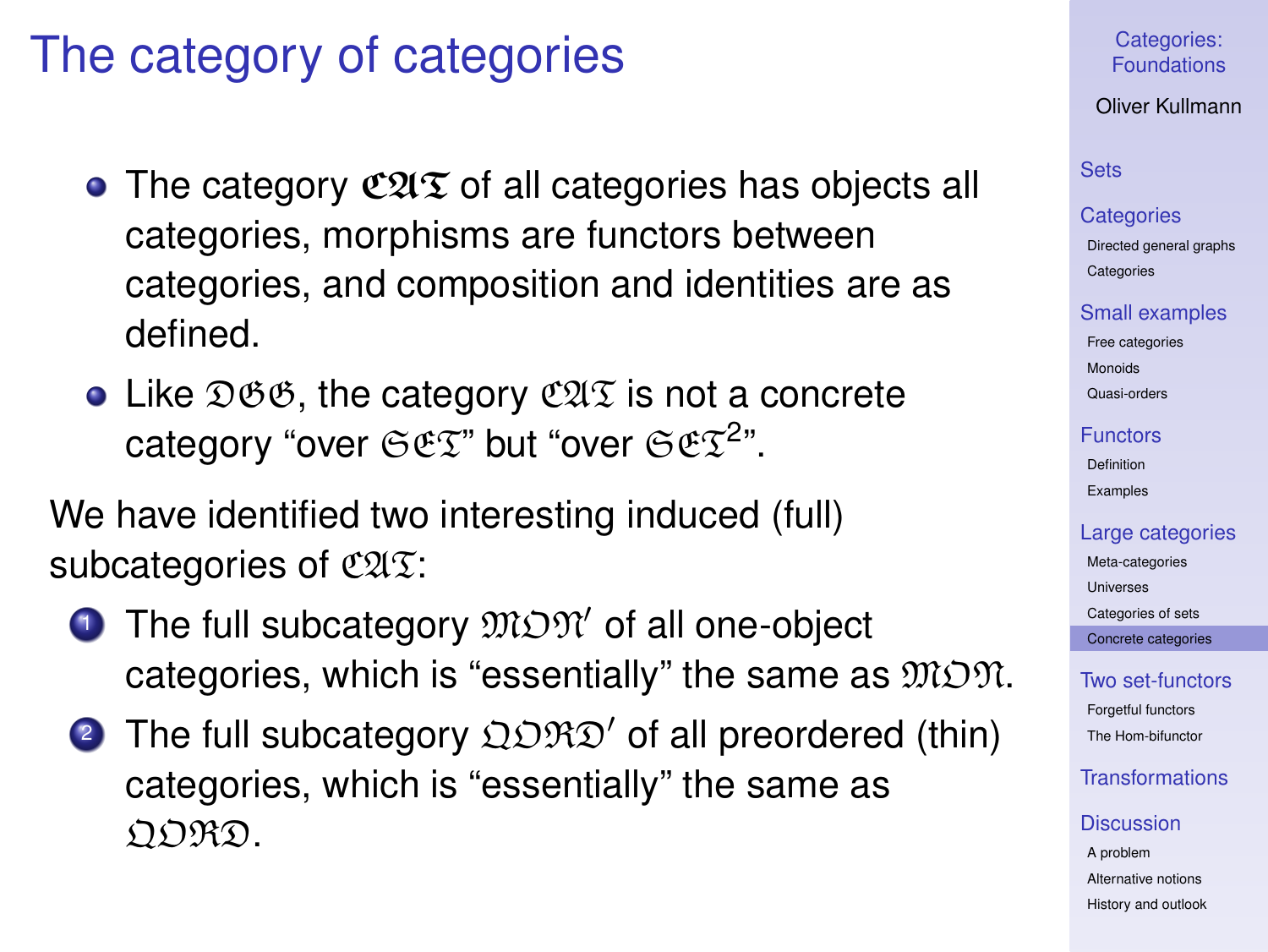## Remarks: "Essentially" ?!

I leave it as an exercise (?) to find out the exact relationship between  $\mathfrak{M} \mathfrak{M}'$  and  $\mathfrak{M} \mathfrak{M}$ , and between  $\Omega\mathfrak{DRD}'$  and  $\Omega\mathfrak{DRD}$ :

- The functor cat :  $\mathfrak{M} \mathfrak{M} \to \mathfrak{C} \mathfrak{A} \mathfrak{T}$  is "quite close" to an isomorphism (when restricting the image). For a universe U one should be able to "construct" actually an isomorphism between  $\mathfrak{M} \mathfrak{M}_\mathbb{U}$  and  $\mathfrak{M} \mathfrak{M}_\mathbb{U}$ . (As a start one could use the natural isomorphism between  $\mathfrak{M} \mathfrak{M}'$  and  $\mathfrak{M} \mathfrak{M} \times \mathfrak{cat}((\mathbb{U}, \mathbb{U}^2))$  (the latter is the "complete" preordered category over  $\mathbb{U}$ ).
- The functor cat :  $\Omega\Omega\mathfrak{R}\mathfrak{D}\to\mathfrak{C}\mathfrak{A}\mathfrak{T}$  is "quite close" to an isomorphism (image-restricted). For a universe  $\mathbb U$ one should be able to "construct" actually an isomorphism between  $\mathfrak{QDRD}^{\prime}_{\mathbb{U}}$  and  $\mathfrak{QDRD}_{\mathbb{U}}.$

## Categories: [Foundations](#page-0-0)

### Oliver Kullmann

## **[Sets](#page-3-0)**

#### **[Categories](#page-12-0)**

[Directed general graphs](#page-12-0) **[Categories](#page-17-0)** 

#### [Small examples](#page-20-0)

[Free categories](#page-20-0) [Monoids](#page-21-0) [Quasi-orders](#page-26-0)

## [Functors](#page-31-0)

[Definition](#page-31-0) [Examples](#page-35-0)

## [Large categories](#page-41-0)

[Meta-categories](#page-42-0) [Universes](#page-46-0) [Categories of sets](#page-49-0) [Concrete categories](#page-53-0)

## [Two set-functors](#page-58-0) [Forgetful functors](#page-58-0)

[The Hom-bifunctor](#page-67-0)

## [Transformations](#page-71-0)

#### **[Discussion](#page-76-0)**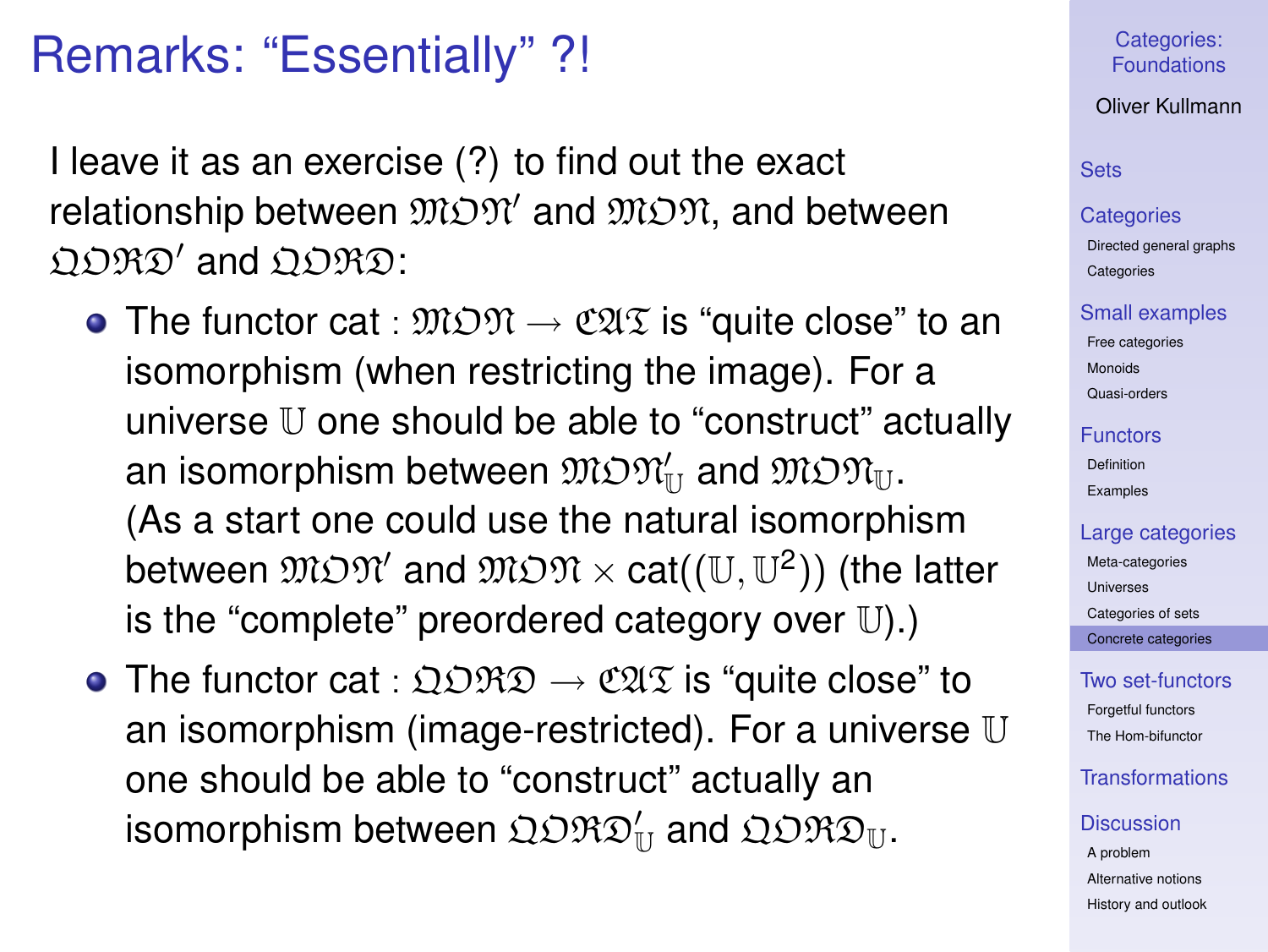## Functors we have seen so far

Among the functors we have "seen" (please check(!)), we have the following functors into the category of categories (the three basic constructions for small categories):

- **1** cat :  $\mathfrak{DSB} \rightarrow \mathfrak{C2I}\mathfrak{T}$  (the formation of free categories over a dgg).
- 2 cat :  $\mathfrak{M} \mathfrak{O} \mathfrak{N} \to \mathfrak{C} \mathfrak{A} \mathfrak{I}$  (interpreting monoids as one-object categories).
- **3** cat :  $\mathfrak{Q} \mathfrak{ORD} \to \mathfrak{C} \mathfrak{A} \mathfrak{T}$  (interpreting quasi-ordered sets as thin categories).

And we have "seen" the functors dgg :  $\mathfrak{CUT} \rightarrow \mathfrak{DOB}$  and qos : CAT → QORD which *forget some structure*.

<span id="page-58-0"></span>Now what about the functors defined on concrete categories like MON and QORD, which simply forget *all* the special structure, and uncover bare sets and maps?

## Categories: [Foundations](#page-0-0)

## Oliver Kullmann

## **[Sets](#page-3-0)**

#### **[Categories](#page-12-0)**

[Directed general graphs](#page-12-0) **[Categories](#page-17-0)** 

#### [Small examples](#page-20-0)

[Free categories](#page-20-0) [Monoids](#page-21-0) [Quasi-orders](#page-26-0)

#### [Functors](#page-31-0)

[Definition](#page-31-0) [Examples](#page-35-0)

#### [Large categories](#page-41-0)

[Meta-categories](#page-42-0) [Universes](#page-46-0) [Categories of sets](#page-49-0) [Concrete categories](#page-53-0)

## [Two set-functors](#page-58-0)

[Forgetful functors](#page-58-0) [The Hom-bifunctor](#page-67-0)

## [Transformations](#page-71-0)

#### **[Discussion](#page-76-0)**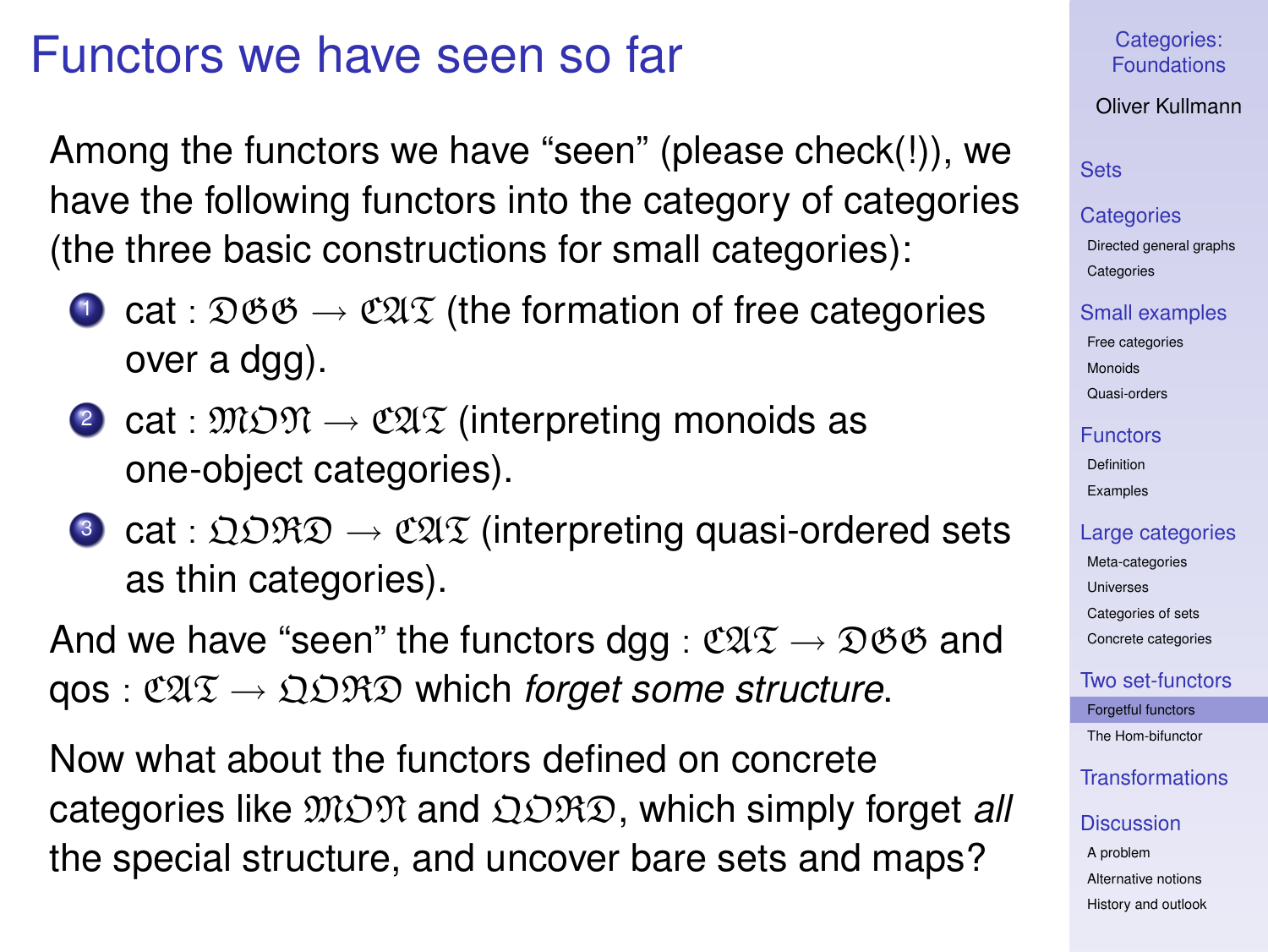## The discourse-universe

Before coming to forgetful functors, we should discuss the hidden indices in a notation like

"cat :  $\mathfrak{M} \mathfrak{M} \rightarrow \mathfrak{C} \mathfrak{A} \mathfrak{T}$ ".

since actually both categories are only defined "up to a universe":

When relating two universe-indexed categories  $\mathfrak{C}_{\text{II}}$  and  $\mathfrak{D}_{\mathbb{U}'}$ , then we assume  $\mathbb{U}=\mathbb{U}'$ , otherwise the relation between the universes should be discussed.

## Categories: [Foundations](#page-0-0)

Oliver Kullmann

## **[Sets](#page-3-0)**

#### **[Categories](#page-12-0)**

[Directed general graphs](#page-12-0) **[Categories](#page-17-0)** 

#### [Small examples](#page-20-0)

[Free categories](#page-20-0) [Monoids](#page-21-0) [Quasi-orders](#page-26-0)

#### [Functors](#page-31-0)

[Definition](#page-31-0) [Examples](#page-35-0)

#### [Large categories](#page-41-0)

[Meta-categories](#page-42-0) [Universes](#page-46-0) [Categories of sets](#page-49-0) [Concrete categories](#page-53-0)

[Two set-functors](#page-58-0)

[Forgetful functors](#page-58-0) [The Hom-bifunctor](#page-67-0)

[Transformations](#page-71-0)

#### **[Discussion](#page-76-0)**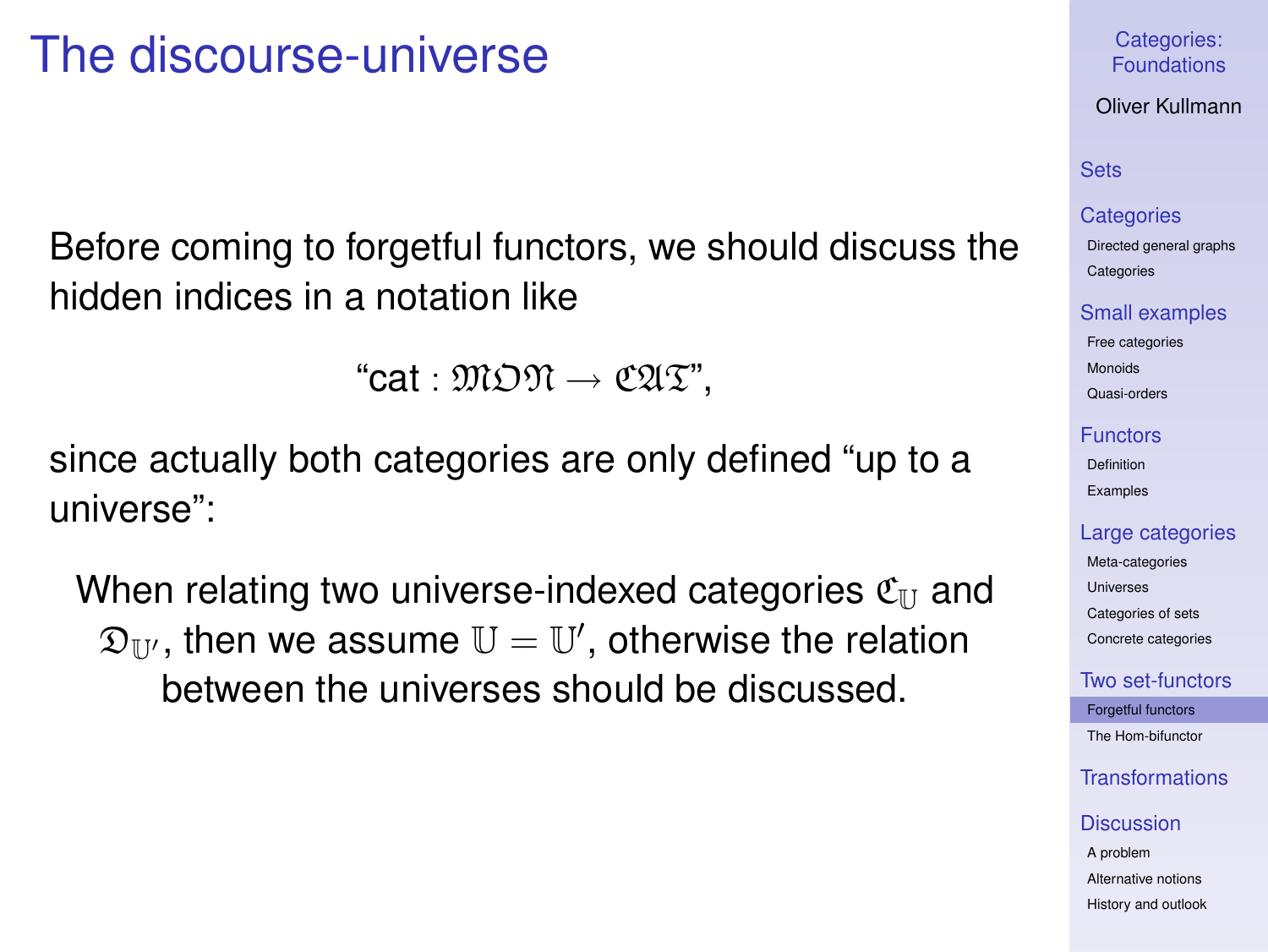## Sizing categories

- We define the universe  $\mathbb{U}(\mathfrak{C})$  of a category as the smallest universe U with  $Obj(\mathfrak{C})$ , Mor $(\mathfrak{C}) \subset \mathbb{U}$ .
- Note that, although card( $Obj(\mathfrak{C})) < card(Mor(\mathfrak{C}))$ , since  $\mathsf{id}_{\mathscr{C}} : \mathsf{Obj}(\mathfrak{C}) \to \mathsf{Mor}(\mathfrak{C})$  is injective, it could  $Obj(\mathfrak{C})$  nevertheless require a higher universe than  $Mor(\mathfrak{C})$  due to "representational excess". The two conditions  $Obj(\mathfrak{C})$ , Mor $(\mathfrak{C}) \subset \mathbb{U}$  are equivalent to the single condition  $\circ(\mathfrak{C}) \subset \mathbb{U}$ .
- For a category  $\mathfrak{C}_{\mathbb{U}}$  induced by a meta-category on a universe U we have  $\mathbb{U}(\mathfrak{C}_{\mathbb{U}})\subset \mathbb{U}$ , and normally we have equality here, but strict subsumption (in which case we actually have  $\mathbb{U}(\mathfrak{C}_{\mathbb{U}}) \in \mathbb{U}$  could occur if the meta-category is not "powerful" enough to fill the space  $U$  given to it.

## Categories: [Foundations](#page-0-0)

## Oliver Kullmann

#### **[Sets](#page-3-0)**

#### **[Categories](#page-12-0)**

[Directed general graphs](#page-12-0) **[Categories](#page-17-0)** 

#### [Small examples](#page-20-0)

[Free categories](#page-20-0) [Monoids](#page-21-0) [Quasi-orders](#page-26-0)

#### [Functors](#page-31-0)

[Definition](#page-31-0) [Examples](#page-35-0)

#### [Large categories](#page-41-0)

[Meta-categories](#page-42-0) [Universes](#page-46-0) [Categories of sets](#page-49-0) [Concrete categories](#page-53-0)

### [Two set-functors](#page-58-0)

[Forgetful functors](#page-58-0) [The Hom-bifunctor](#page-67-0)

## [Transformations](#page-71-0)

#### **[Discussion](#page-76-0)**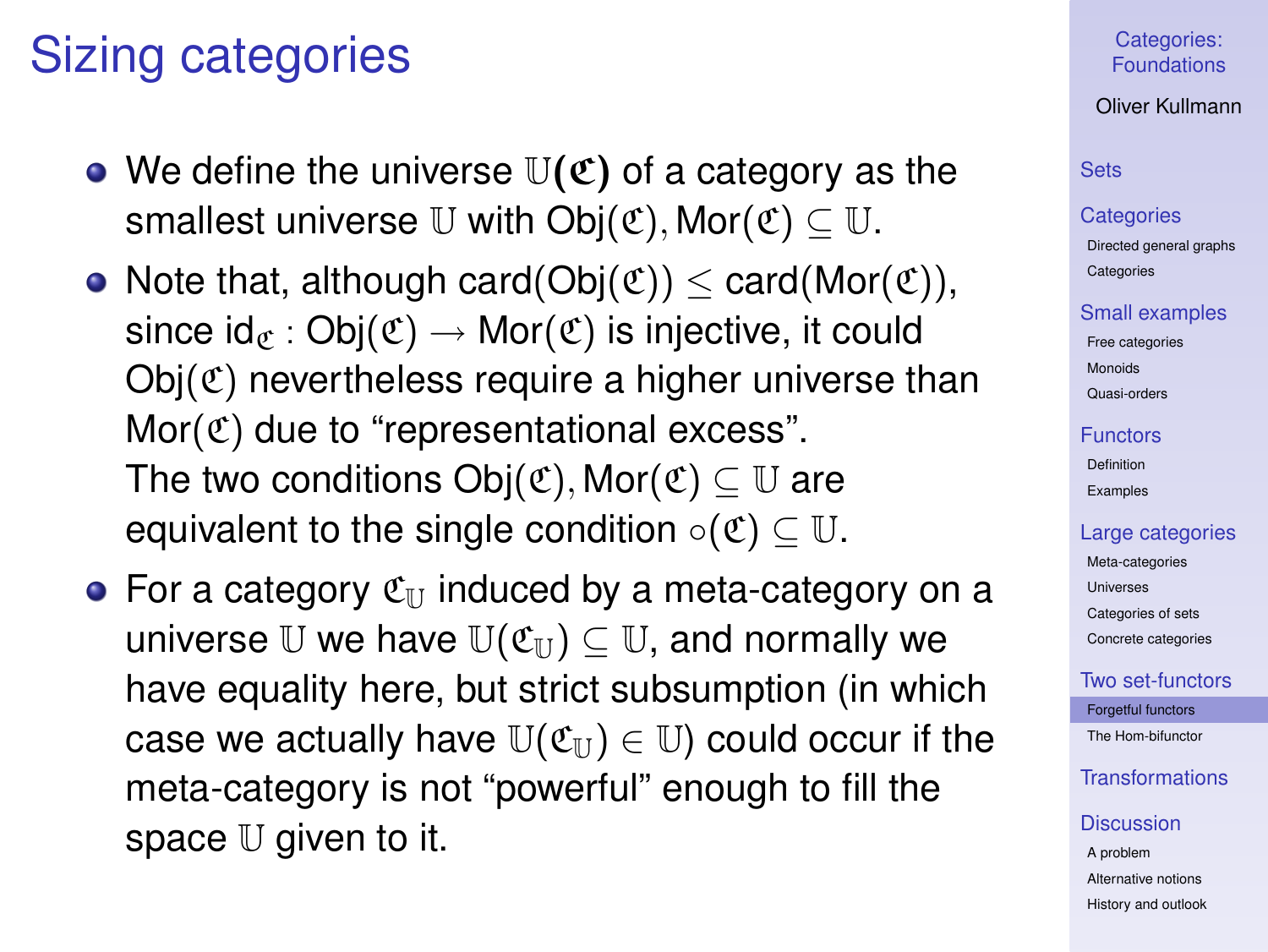# "Small" and "large" categories

A category  $\mathfrak{C}$  is called **small** if  $\mathfrak{C} \in \mathbb{U}(\mathfrak{C})$ , and **large** otherwise:

- <sup>1</sup> Note that "small" and "large" are relative notions here, so that for example a sub-category of a small category could be a large category (in its own, smaller, universe).
- 2 Also a small category can be much larger (in terms of cardinality) than a large category.
- <sup>3</sup> However, when fixing the universe of discourse, than "small" and "large" really refer to qualitative differences in size.

The distinction between small and large categories corresponds to the distinction between "sets and classes" (but at many different levels). For us, the notions "small" and "large" are mainly used to connect to other literature, and for illustrational purposes.

Categories: [Foundations](#page-0-0)

Oliver Kullmann

## **[Sets](#page-3-0)**

#### **[Categories](#page-12-0)**

[Directed general graphs](#page-12-0) **[Categories](#page-17-0)** 

#### [Small examples](#page-20-0)

[Free categories](#page-20-0) [Monoids](#page-21-0) [Quasi-orders](#page-26-0)

#### [Functors](#page-31-0)

[Definition](#page-31-0) [Examples](#page-35-0)

### [Large categories](#page-41-0)

[Meta-categories](#page-42-0) [Universes](#page-46-0) [Categories of sets](#page-49-0) [Concrete categories](#page-53-0)

### [Two set-functors](#page-58-0)

[Forgetful functors](#page-58-0) [The Hom-bifunctor](#page-67-0)

[Transformations](#page-71-0)

#### **[Discussion](#page-76-0)**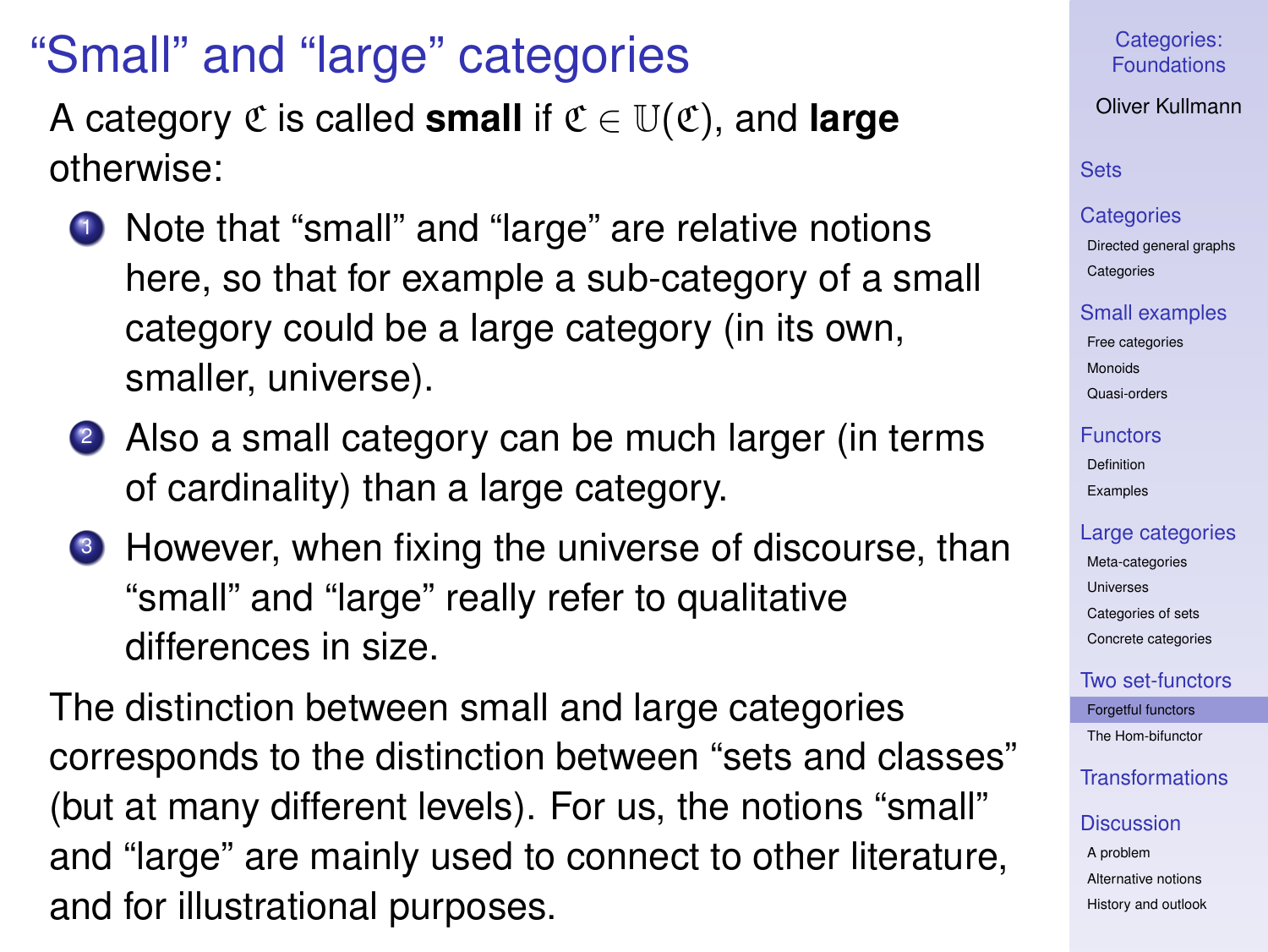## Forgetful functors

Now for a concrete category C we define the **forgetful functor**  $V : \mathfrak{C} \to \mathfrak{S} \mathfrak{C} \mathfrak{T}$ , which strips away the structure and leaves the bare sets and maps, more precisely as

 $V: \mathfrak{C} \to \mathfrak{S}\mathfrak{C}\mathfrak{T}_{\mathbb{U}(\mathfrak{C})}.$ 

Thus we get the forgetful functors  $V : \mathfrak{M} \mathfrak{O} \mathfrak{N} \to \mathfrak{S} \mathfrak{S} \mathfrak{X}$  and *V* :  $\Omega$  $\Omega$  $\mathcal{R}\Omega$  →  $\mathcal{C}\mathfrak{C}\mathfrak{T}$ . Some remarks:

- **1** There could be some "excess" in the choice of the universe for  $\mathfrak{S}\mathfrak{F}\mathfrak{T}$  in the case that the structure for a set does not fit into the same universe as the set itself. This does not occur in natural examples.
- 2 The definition of forgetful functors for concrete categories  $\mathfrak C$  overlaps with the convention for the discourse-universe in case  $\mathfrak C$  is meta-category induced: Both treatments agree in all natural cases.

Categories: [Foundations](#page-0-0)

Oliver Kullmann

### **[Sets](#page-3-0)**

**[Categories](#page-12-0)** 

[Directed general graphs](#page-12-0) **[Categories](#page-17-0)** 

#### [Small examples](#page-20-0)

[Free categories](#page-20-0) [Monoids](#page-21-0) [Quasi-orders](#page-26-0)

#### [Functors](#page-31-0)

[Definition](#page-31-0) [Examples](#page-35-0)

#### [Large categories](#page-41-0)

[Meta-categories](#page-42-0) [Universes](#page-46-0) [Categories of sets](#page-49-0) [Concrete categories](#page-53-0)

[Two set-functors](#page-58-0)

[Forgetful functors](#page-58-0) [The Hom-bifunctor](#page-67-0)

[Transformations](#page-71-0)

#### **[Discussion](#page-76-0)**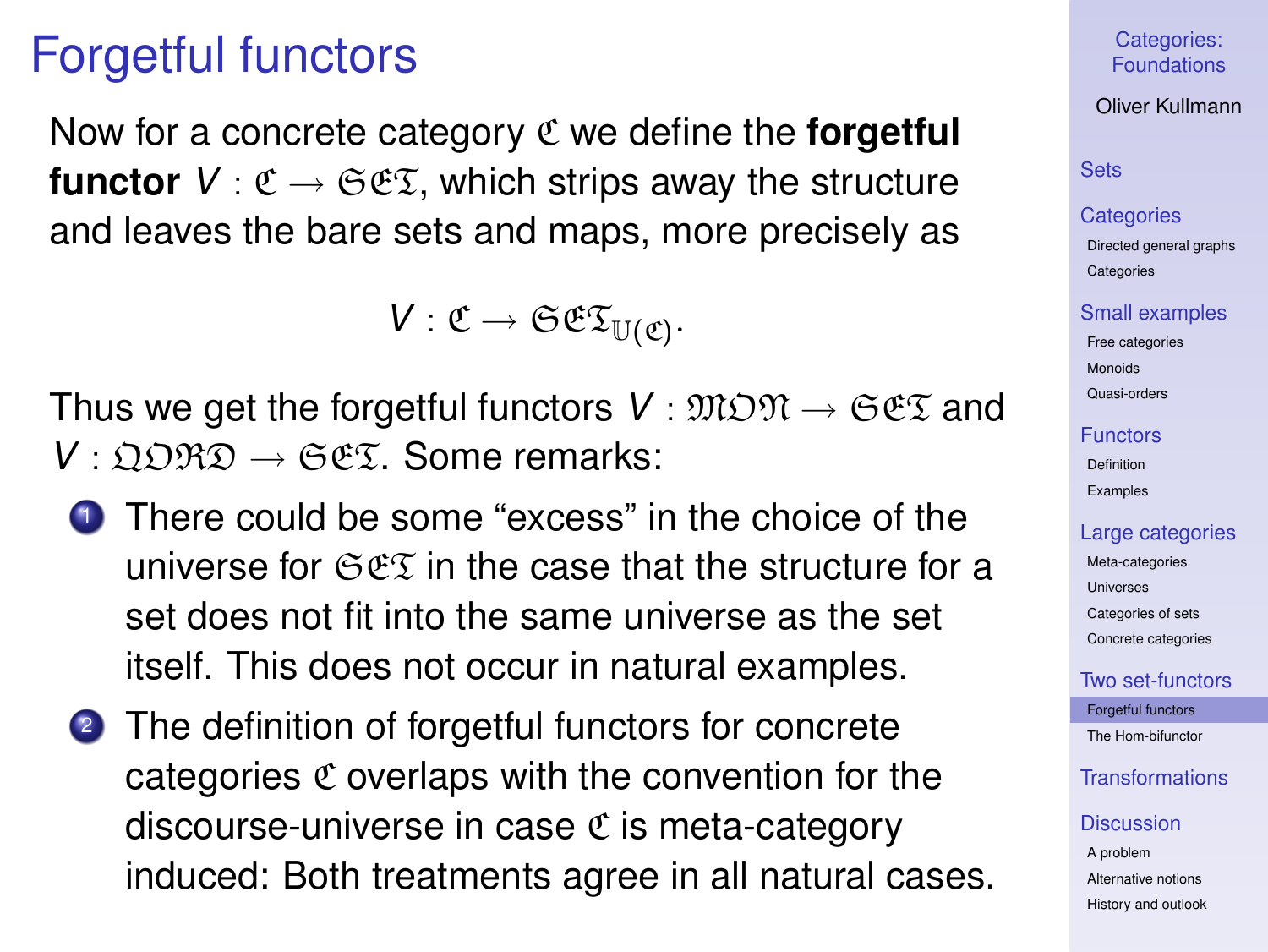## Interlude: Product categories

Given a family (C*i*)*i*∈*<sup>I</sup>* of categories, the **product category**

 $\prod$   $\mathfrak{C}_i$ *i*∈*I*

is defined as follows:

- <sup>1</sup> The object set is Q *<sup>i</sup>*∈*<sup>I</sup>* Obj(C*i*).
- <sup>2</sup> The morphism set is Q *<sup>i</sup>*∈*<sup>I</sup>* Mor(C*i*).
- <sup>3</sup> Composition of morphisms happens componentwise.
- 4 Identity morphisms are the componentwise-identities.

As for sets, the product category  $\mathfrak{C}_1 \times \cdots \times \mathfrak{C}_n$  for  $n \in \mathbb{N}$ uses tuples (instead of families) for the representation of objects and morphisms.

## Categories: [Foundations](#page-0-0)

Oliver Kullmann

**[Sets](#page-3-0)** 

#### **[Categories](#page-12-0)**

[Directed general graphs](#page-12-0) **[Categories](#page-17-0)** 

#### [Small examples](#page-20-0)

[Free categories](#page-20-0) [Monoids](#page-21-0)

[Quasi-orders](#page-26-0)

#### [Functors](#page-31-0)

[Definition](#page-31-0) [Examples](#page-35-0)

## [Large categories](#page-41-0)

[Meta-categories](#page-42-0) [Universes](#page-46-0) [Categories of sets](#page-49-0) [Concrete categories](#page-53-0)

[Two set-functors](#page-58-0)

[Forgetful functors](#page-58-0) [The Hom-bifunctor](#page-67-0)

[Transformations](#page-71-0)

#### **[Discussion](#page-76-0)**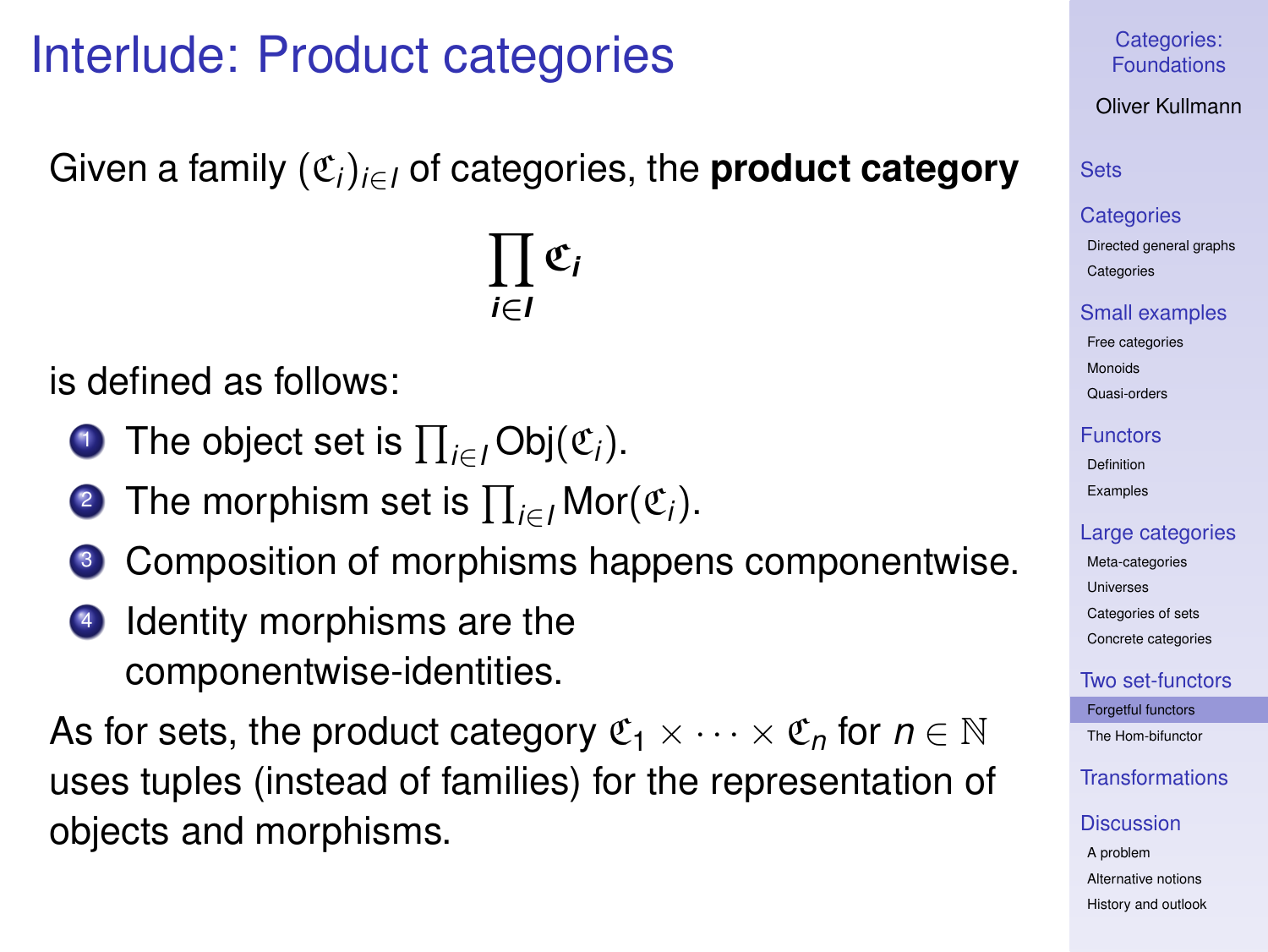## The relation between  $\mathfrak{CAT}$  and  $\mathfrak{DSB}$

As we have already remarked, we have a forgetful functor

 $V_{\Omega\beta\beta}$ :  $\mathfrak{DSB} \rightarrow \mathfrak{SET}^2$ 

(forgetting the source and target map), and in the same vein we have

 $V_{\mathfrak{CUT}}: \mathfrak{CUT} \to \mathfrak{SET}^2.$ 

Now actually the latter forgetful functor should be factorised as

$$
V_{\mathfrak{C}\mathfrak{A}\mathfrak{T}}=V_{\mathfrak{D}\mathfrak{G}\mathfrak{G}}\circ\text{dgg}_{\mathfrak{C}\mathfrak{A}\mathfrak{T}},
$$

using the forgetful functor

$$
\text{dgg}_{\mathfrak{CUT}}: \mathfrak{CUT} \to \mathfrak{DGB}
$$

which extracts the underlying dgg from a category.

Categories: [Foundations](#page-0-0)

Oliver Kullmann

## **[Sets](#page-3-0)**

#### **[Categories](#page-12-0)**

[Directed general graphs](#page-12-0) **[Categories](#page-17-0)** 

#### [Small examples](#page-20-0)

[Free categories](#page-20-0) [Monoids](#page-21-0)

[Quasi-orders](#page-26-0)

#### [Functors](#page-31-0)

[Definition](#page-31-0) [Examples](#page-35-0)

#### [Large categories](#page-41-0)

[Meta-categories](#page-42-0) [Universes](#page-46-0) [Categories of sets](#page-49-0) [Concrete categories](#page-53-0)

[Two set-functors](#page-58-0)

[Forgetful functors](#page-58-0)

[The Hom-bifunctor](#page-67-0)

[Transformations](#page-71-0)

#### **[Discussion](#page-76-0)**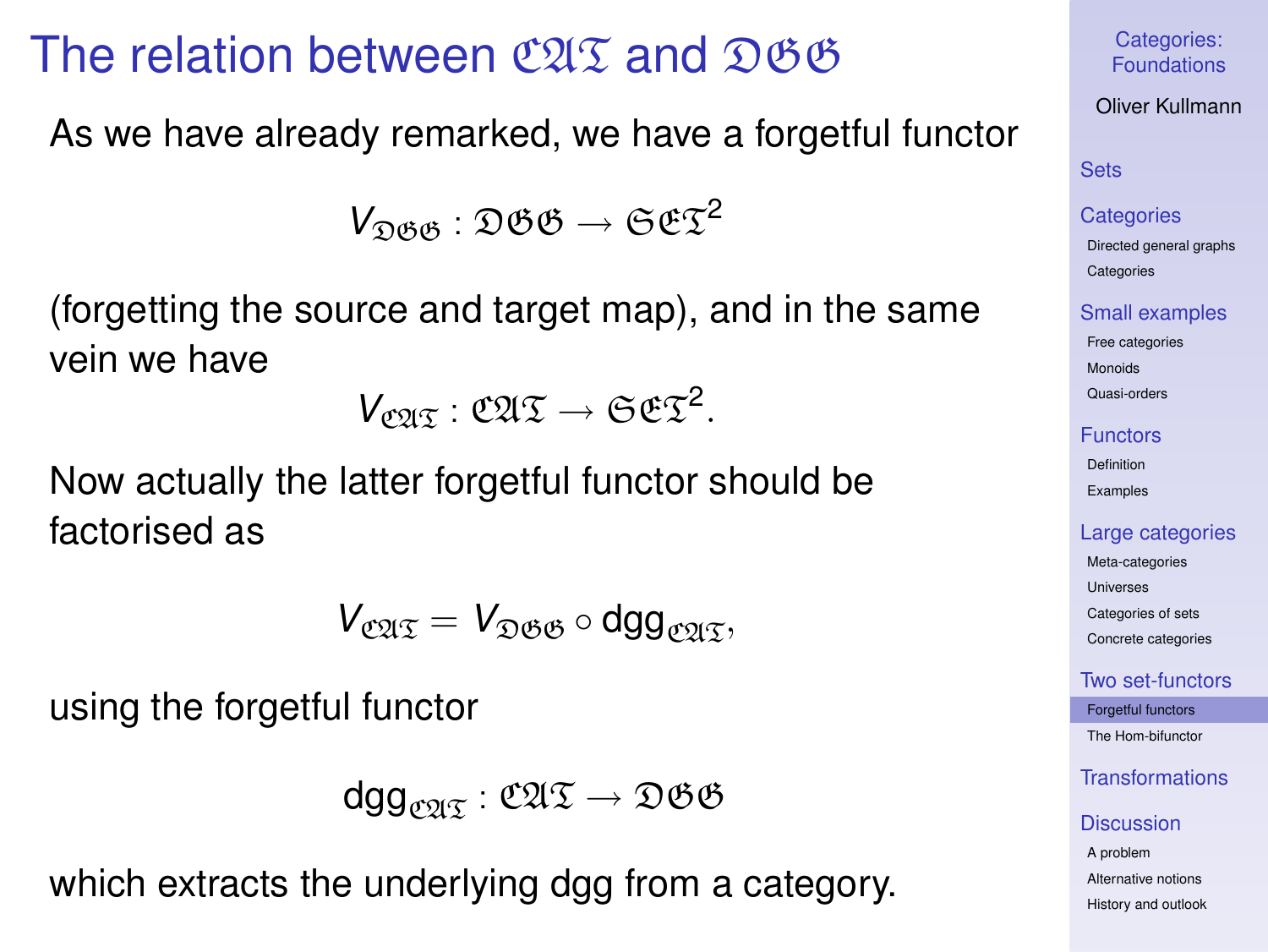## Outlook: "Adjoint pairs"

Recall the pair (cat<sub> $\Omega(\mathcal{B}, \mathcal{B})$ </sub> of reverse functors

 $cat_{\mathfrak{DSG}} : \mathfrak{DSG} \rightarrow \mathfrak{CUT}, \quad deg_{\mathfrak{CPIG}} : \mathfrak{CUT} \rightarrow \mathfrak{DSG}.$ 

The functor cat here yields the "free category of a dgg", and the pair (cat<sub> $\mathcal{D}\mathcal{B}\mathcal{B}$ </sub>, dgg<sub>c $\mathcal{D}\mathcal{A}$ </sub>) is called an "adjoint pair".

Another adjoint pair is (qos $_{\mathcal{O2}(\mathfrak{T})}$ , cat $_{\mathfrak{Q} \mathfrak{O} \mathfrak{R} \mathfrak{D}}$ ) for  $qosp_{\mathcal{O}}: \mathfrak{CUT} \to \mathfrak{QDRD}$  and  $cat_{\mathfrak{ODRO}}: \mathfrak{QDRD} \to \mathfrak{CUT}$ as considered before.

In the same spirit, formation of the free monoid *A* <sup>∗</sup> over a set *A* is "left-adjoint" to  $V : \mathfrak{M} \mathfrak{O} \mathfrak{N} \to \mathfrak{S} \mathfrak{E} \mathfrak{X}$ .

(As a (very) informal definition for now, the left-adjoint (if it exists(!)) of a forgetful functor yields "free objects", the most general way of adding structure with excess.)

### Categories: [Foundations](#page-0-0)

### Oliver Kullmann

## **[Sets](#page-3-0)**

#### **[Categories](#page-12-0)**

[Directed general graphs](#page-12-0) **[Categories](#page-17-0)** 

#### [Small examples](#page-20-0)

[Free categories](#page-20-0) [Monoids](#page-21-0) [Quasi-orders](#page-26-0)

#### [Functors](#page-31-0)

[Definition](#page-31-0) [Examples](#page-35-0)

#### [Large categories](#page-41-0)

[Meta-categories](#page-42-0) [Universes](#page-46-0) [Categories of sets](#page-49-0) [Concrete categories](#page-53-0)

#### [Two set-functors](#page-58-0)

[Forgetful functors](#page-58-0) [The Hom-bifunctor](#page-67-0)

## [Transformations](#page-71-0)

#### **[Discussion](#page-76-0)**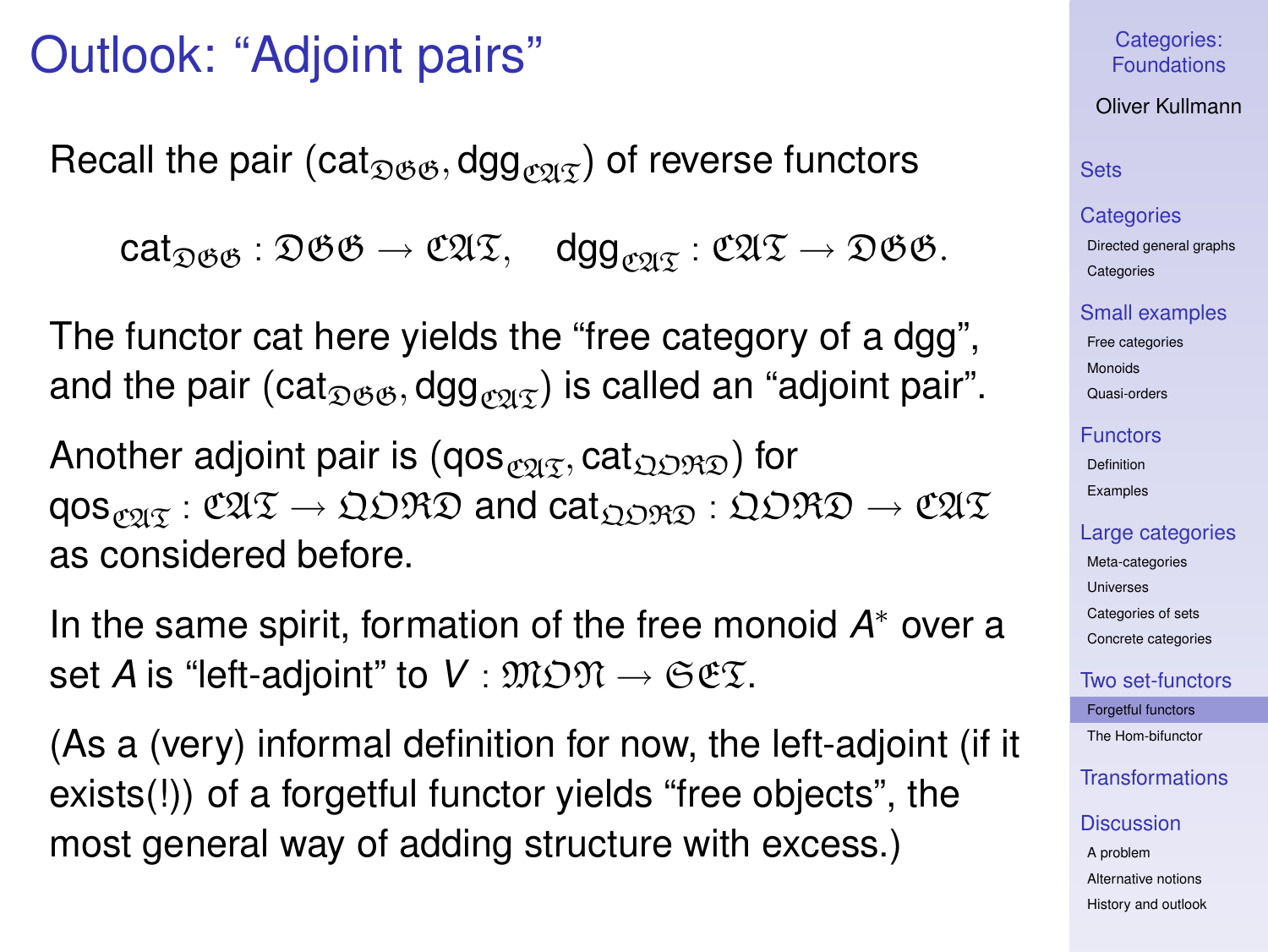## Exercises

- **1** Does the forgetful functor  $V_{\text{CPIT}}$  :  $\mathfrak{C2I} \mathfrak{T} \rightarrow \mathfrak{S} \mathfrak{C} \mathfrak{T}^2$  has a left-adjoint (the "free way" of creating a category, given a set of objects and a set of morphisms)?
- <sup>2</sup> Perhaps we should first ask for the left-adjoint of  $V_{\mathfrak{DSG}} : \mathfrak{DSG} \to \mathfrak{SET}^2$ , and then combine the construction of this "free dgg" from a pair of sets with the construction of the free category from a dgg, obtaining the free category from a pair of sets?!

One of the beautiful things about category theory is "dualisation": We can also ask about the existence of "right-adjoints" of forgetful functors! (Asking for the "cofree objects", like indiscrete spaces.)

## Categories: [Foundations](#page-0-0)

### Oliver Kullmann

## **[Sets](#page-3-0)**

#### **[Categories](#page-12-0)**

[Directed general graphs](#page-12-0) **[Categories](#page-17-0)** 

#### [Small examples](#page-20-0)

[Free categories](#page-20-0) [Monoids](#page-21-0) [Quasi-orders](#page-26-0)

#### [Functors](#page-31-0)

[Definition](#page-31-0) [Examples](#page-35-0)

#### [Large categories](#page-41-0)

[Meta-categories](#page-42-0) [Universes](#page-46-0) [Categories of sets](#page-49-0) [Concrete categories](#page-53-0)

### [Two set-functors](#page-58-0)

[Forgetful functors](#page-58-0) [The Hom-bifunctor](#page-67-0)

## [Transformations](#page-71-0)

#### **[Discussion](#page-76-0)**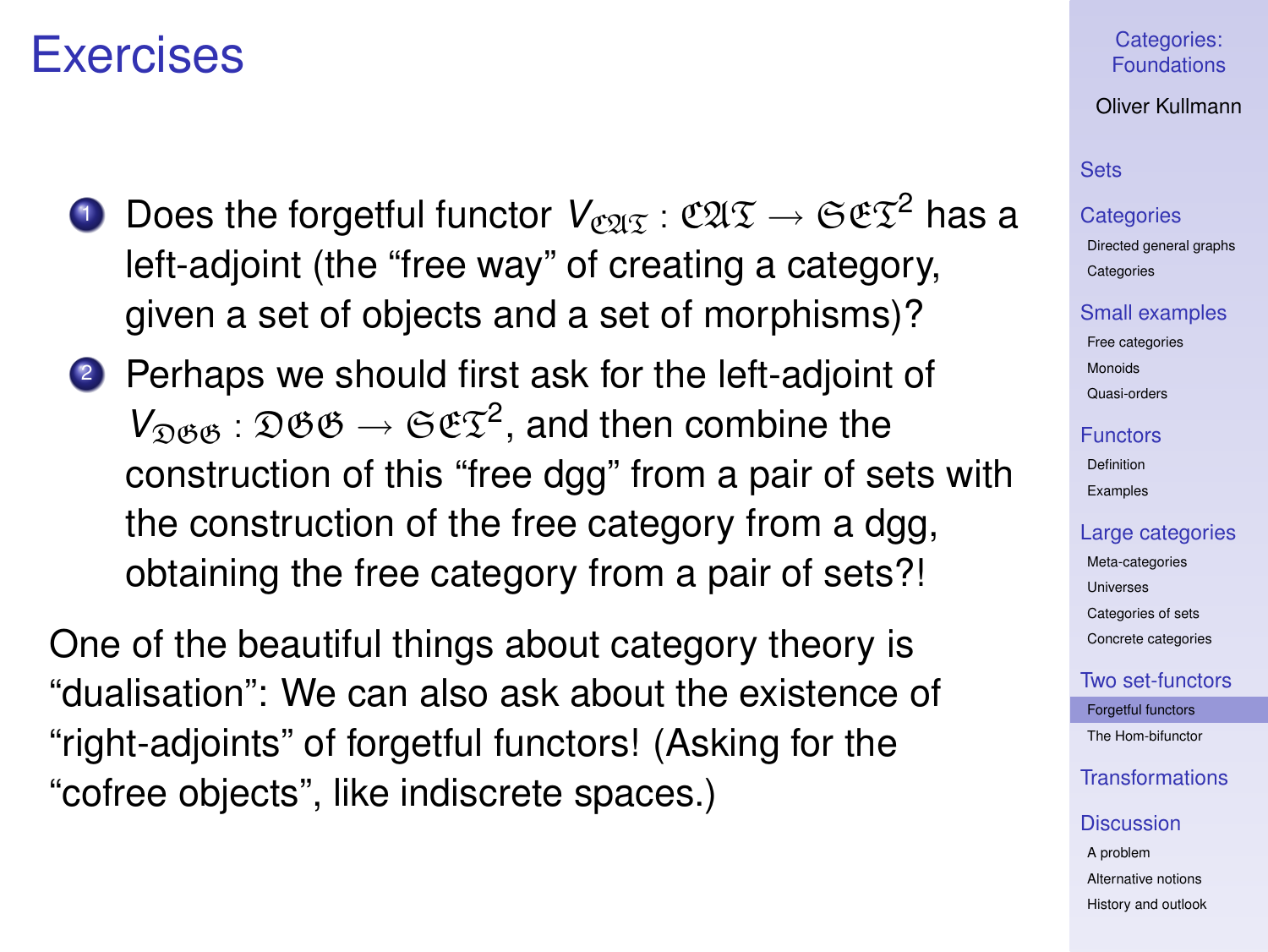## The dual category

**1** For a dgg  $G = (V, E, \alpha, \beta)$  we define the **transposed dgg** *G* <sup>t</sup> as

 $G^t := (V, E, \beta, \alpha).$ 

**2** For a category  $\mathfrak{C} = (G, \circ, id)$  we define the **dual category**  $\mathfrak{C}^{\mathfrak{t}}$  as

$$
\mathfrak{C}^t:=(G^t,\circ^t,\text{id}),
$$

where 
$$
\circ^{t}((f,g)) = \circ(g,f)
$$
.

<span id="page-67-0"></span>It is not hard to see that  $\mathfrak{C}^t$  actually is also a category (with the same object and morphisms sets and the same identities — only the arrow directions are reversed). We have

$$
(\mathfrak{C}^t)^t=\mathfrak{C}.
$$

Categories: [Foundations](#page-0-0)

Oliver Kullmann

## **[Sets](#page-3-0)**

#### **[Categories](#page-12-0)**

[Directed general graphs](#page-12-0) **[Categories](#page-17-0)** 

#### [Small examples](#page-20-0)

[Free categories](#page-20-0) [Monoids](#page-21-0)

[Quasi-orders](#page-26-0)

#### [Functors](#page-31-0)

[Definition](#page-31-0) [Examples](#page-35-0)

#### [Large categories](#page-41-0)

[Meta-categories](#page-42-0) [Universes](#page-46-0) [Categories of sets](#page-49-0) [Concrete categories](#page-53-0)

## [Two set-functors](#page-58-0)

[Forgetful functors](#page-58-0) [The Hom-bifunctor](#page-67-0)

[Transformations](#page-71-0)

#### **[Discussion](#page-76-0)**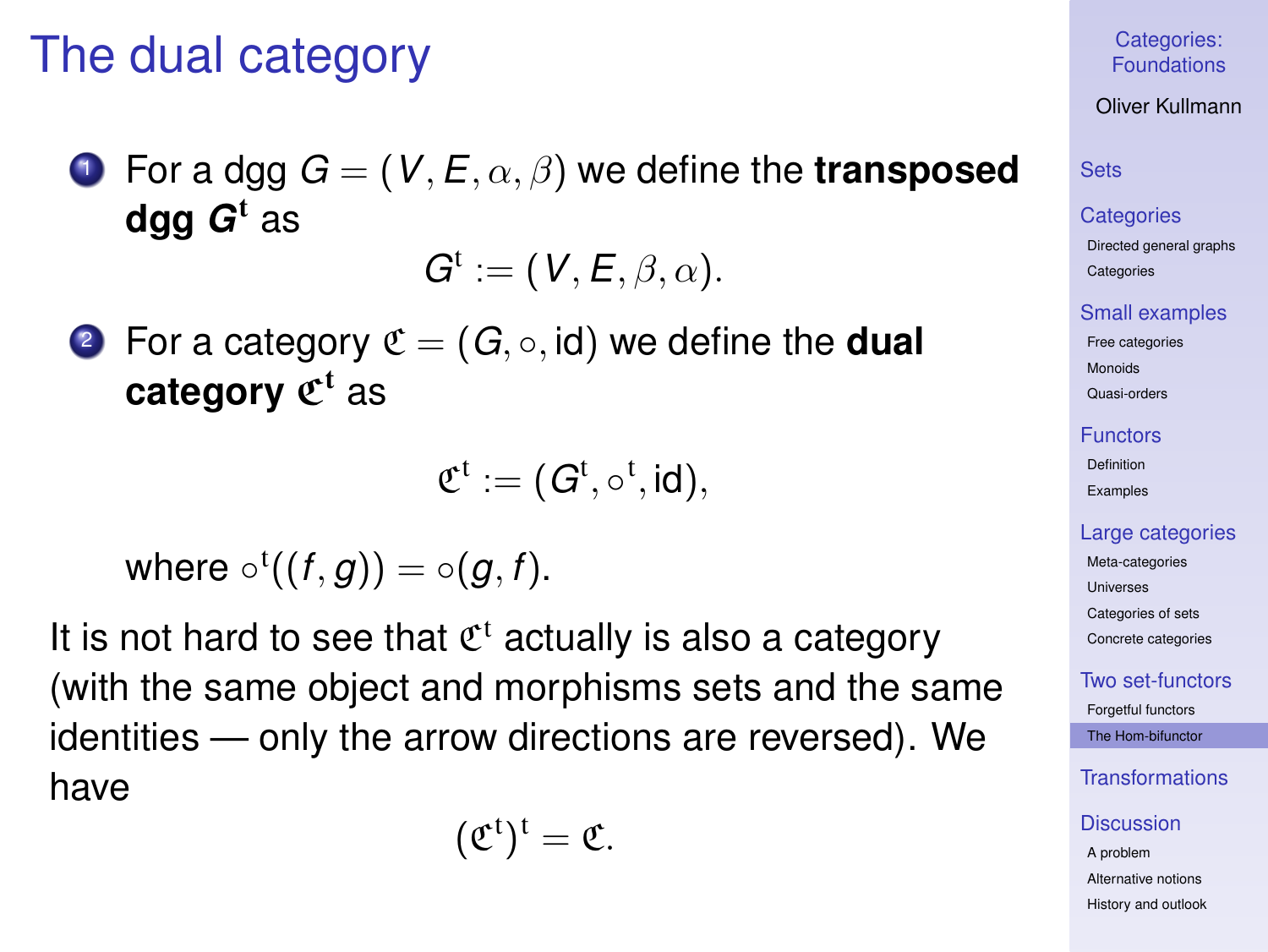## Remark on categories of correspondences

Given a correspondency-type  $\sigma,$  we define the "dual"  $\sigma^{\rm t}$ by flipping "left" and "right".

Now the category  $\mathfrak{K} \mathfrak{O} \mathfrak{R}^{\mathfrak{t}}_{\sigma}$  is isomorphic to the category  $RDR_{\sigma t}$ , using the identity on the object set, and formation of the inverse correspondence on the morphism set:

$$
(R, A, B)^{-1} := (R^{-1}, B, A)
$$
  

$$
R^{-1} := \{(y, x) : (x, y) \in R\}.
$$

#### Categories: [Foundations](#page-0-0)

Oliver Kullmann

## **[Sets](#page-3-0)**

#### **[Categories](#page-12-0)**

[Directed general graphs](#page-12-0) **[Categories](#page-17-0)** 

#### [Small examples](#page-20-0)

[Free categories](#page-20-0) [Monoids](#page-21-0) [Quasi-orders](#page-26-0)

#### [Functors](#page-31-0)

[Definition](#page-31-0) [Examples](#page-35-0)

### [Large categories](#page-41-0)

[Meta-categories](#page-42-0) [Universes](#page-46-0) [Categories of sets](#page-49-0) [Concrete categories](#page-53-0)

[Two set-functors](#page-58-0)

[Forgetful functors](#page-58-0) [The Hom-bifunctor](#page-67-0)

[Transformations](#page-71-0)

#### **[Discussion](#page-76-0)**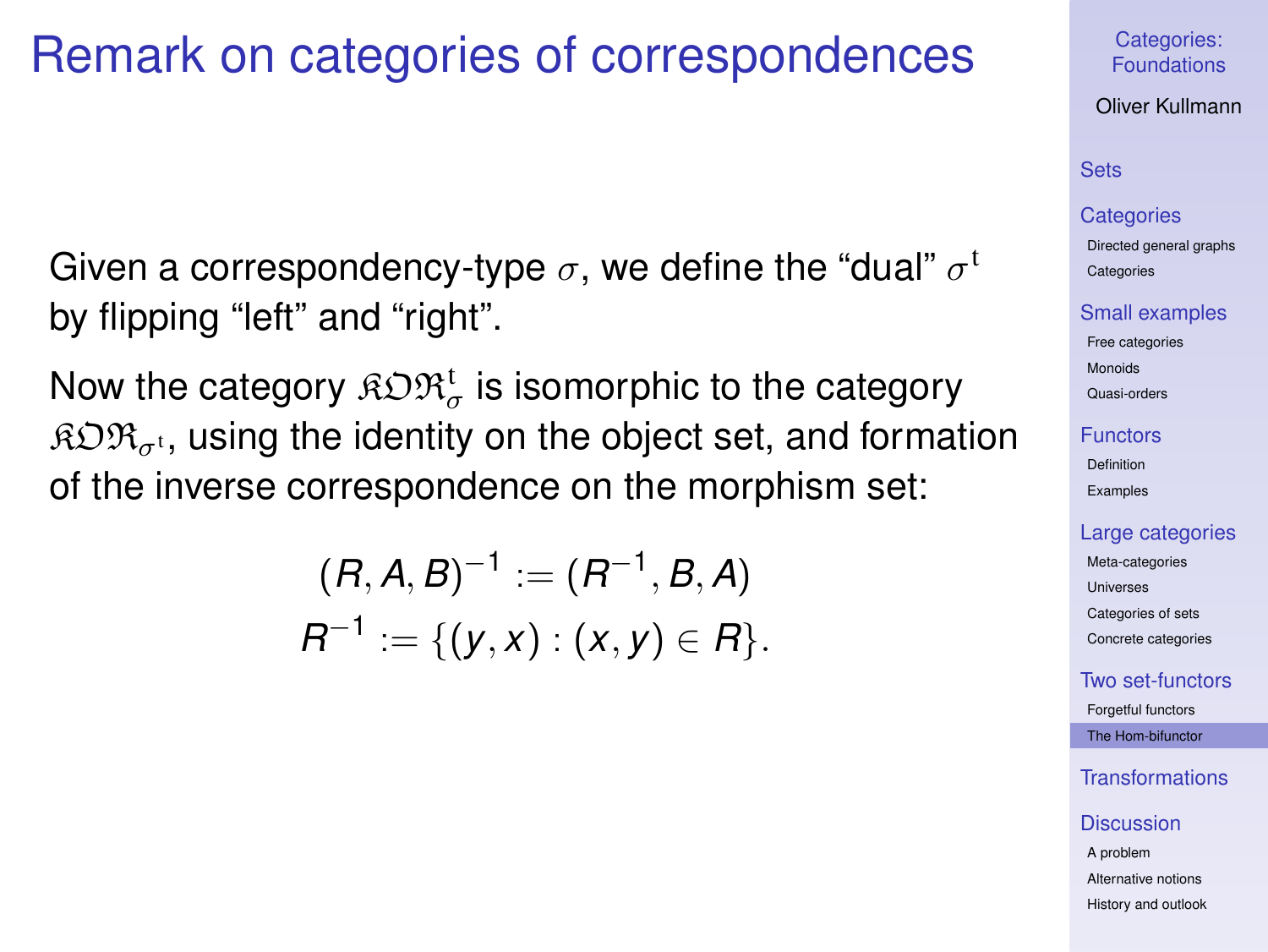## Contravariant functors

Considering functors in the simple sense (not as triples), for arbitrary categories  $\mathfrak{C}, \mathfrak{D}$  we have the equivalences

> $\mathcal{F}: \mathfrak{C} \to \mathfrak{D} \Leftrightarrow \mathcal{F}: \mathfrak{C}^{\mathfrak{t}} \to \mathfrak{D}^{\mathfrak{t}}$  $F: \mathfrak{C}^{\mathfrak{t}} \to \mathfrak{D} \Leftrightarrow F: \mathfrak{C} \to \mathfrak{D}^{\mathfrak{t}}.$

In the first case *F* is called a **covariant functor**, in the second case a **contravariant functor**.

(We also see that duality of categories yields an automorphism of the category of all categories.)

### Categories: [Foundations](#page-0-0)

Oliver Kullmann

## **[Sets](#page-3-0)**

#### **[Categories](#page-12-0)**

[Directed general graphs](#page-12-0) **[Categories](#page-17-0)** 

#### [Small examples](#page-20-0)

[Free categories](#page-20-0) [Monoids](#page-21-0) [Quasi-orders](#page-26-0)

#### [Functors](#page-31-0)

[Definition](#page-31-0) [Examples](#page-35-0)

### [Large categories](#page-41-0)

[Meta-categories](#page-42-0) [Universes](#page-46-0) [Categories of sets](#page-49-0) [Concrete categories](#page-53-0)

## [Two set-functors](#page-58-0)

[Forgetful functors](#page-58-0) [The Hom-bifunctor](#page-67-0)

## [Transformations](#page-71-0)

#### **[Discussion](#page-76-0)**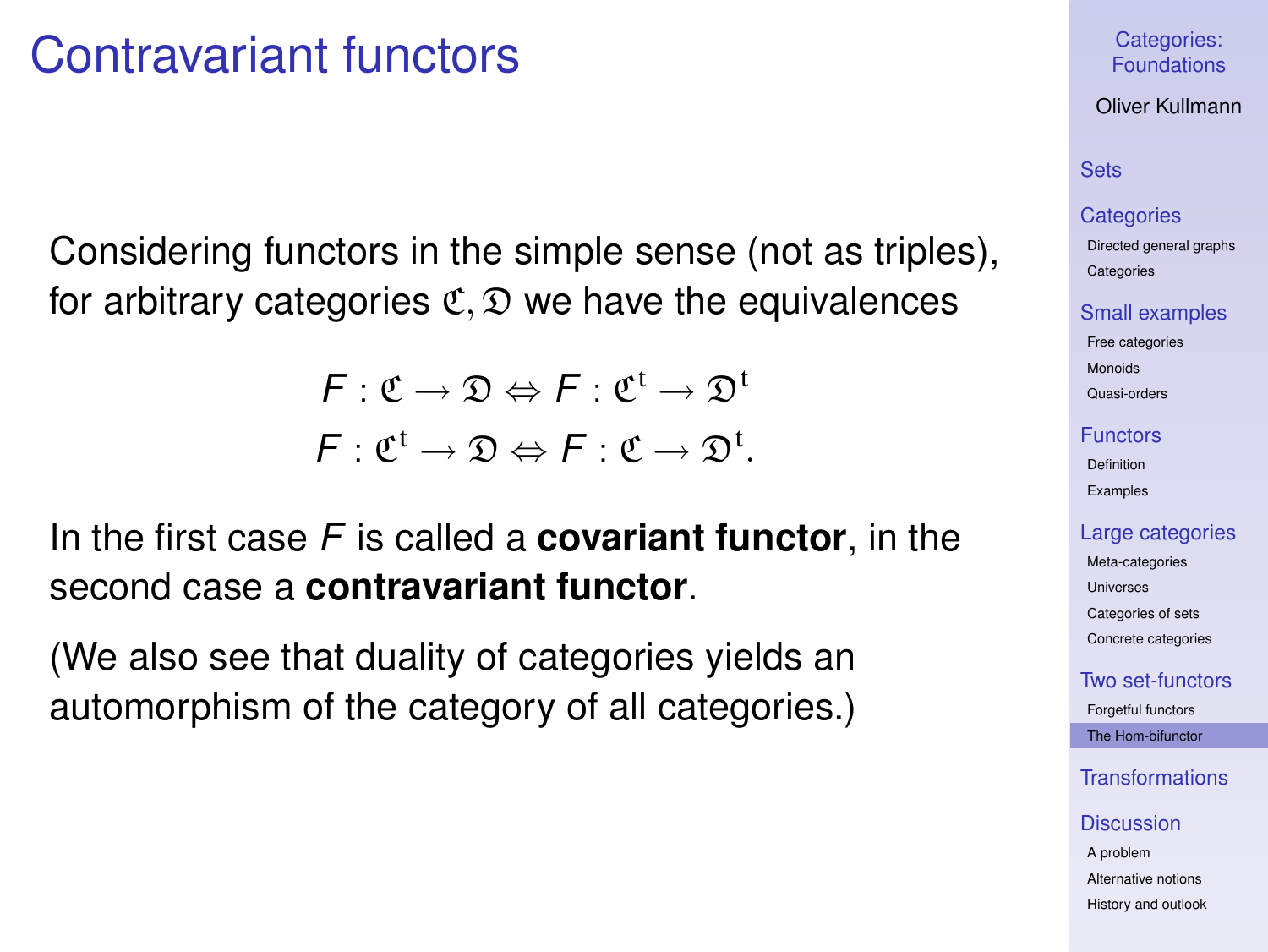## The Hom-functor in two arguments

For a category  $\mathfrak{C}$  let **Mor**<sub> $\mathfrak{C}(-, -)$  be the map with domain</sub> Obj $({\mathfrak C})^2$  given by

 $Mor_{\mathfrak{C}}(X, Y) := \{f \in Mor(\mathfrak{C}) : dom(f) = X \wedge cod(f) = Y\}$ 

(one also find the notation " $\mathfrak{C}(X, Y) := \mathsf{Mor}_{\mathfrak{C}}(X, Y)$ ", but in this way we cannot easily refer to the whole map).

If the range of Mor<sub>c</sub> is a subset of  $\mathbb{U}(\mathfrak{C})$ , then let  $\mathbb{U} := \mathbb{U}(\mathfrak{C})$ , while otherwise let U be the universe of  $\mathbb{U}(\mathfrak{C})$ . Now we have functor

 $\mathsf{Mor}_\mathfrak{C}(-,-): \mathfrak{C}^{\mathfrak{t}} \times \mathfrak{C} \to \mathfrak{S}\mathfrak{C}\mathfrak{T}_\mathbb{U}.$ 

Exercise (and Talk 2) to specify the morphism map of this "bi-hom-functor".

Categories: [Foundations](#page-0-0)

Oliver Kullmann

## **[Sets](#page-3-0)**

#### **[Categories](#page-12-0)**

[Directed general graphs](#page-12-0) **[Categories](#page-17-0)** 

### [Small examples](#page-20-0)

[Free categories](#page-20-0) [Monoids](#page-21-0) [Quasi-orders](#page-26-0)

#### [Functors](#page-31-0)

[Definition](#page-31-0) [Examples](#page-35-0)

### [Large categories](#page-41-0)

[Meta-categories](#page-42-0) [Universes](#page-46-0) [Categories of sets](#page-49-0) [Concrete categories](#page-53-0)

[Two set-functors](#page-58-0) [Forgetful functors](#page-58-0)

[The Hom-bifunctor](#page-67-0)

[Transformations](#page-71-0)

#### **[Discussion](#page-76-0)**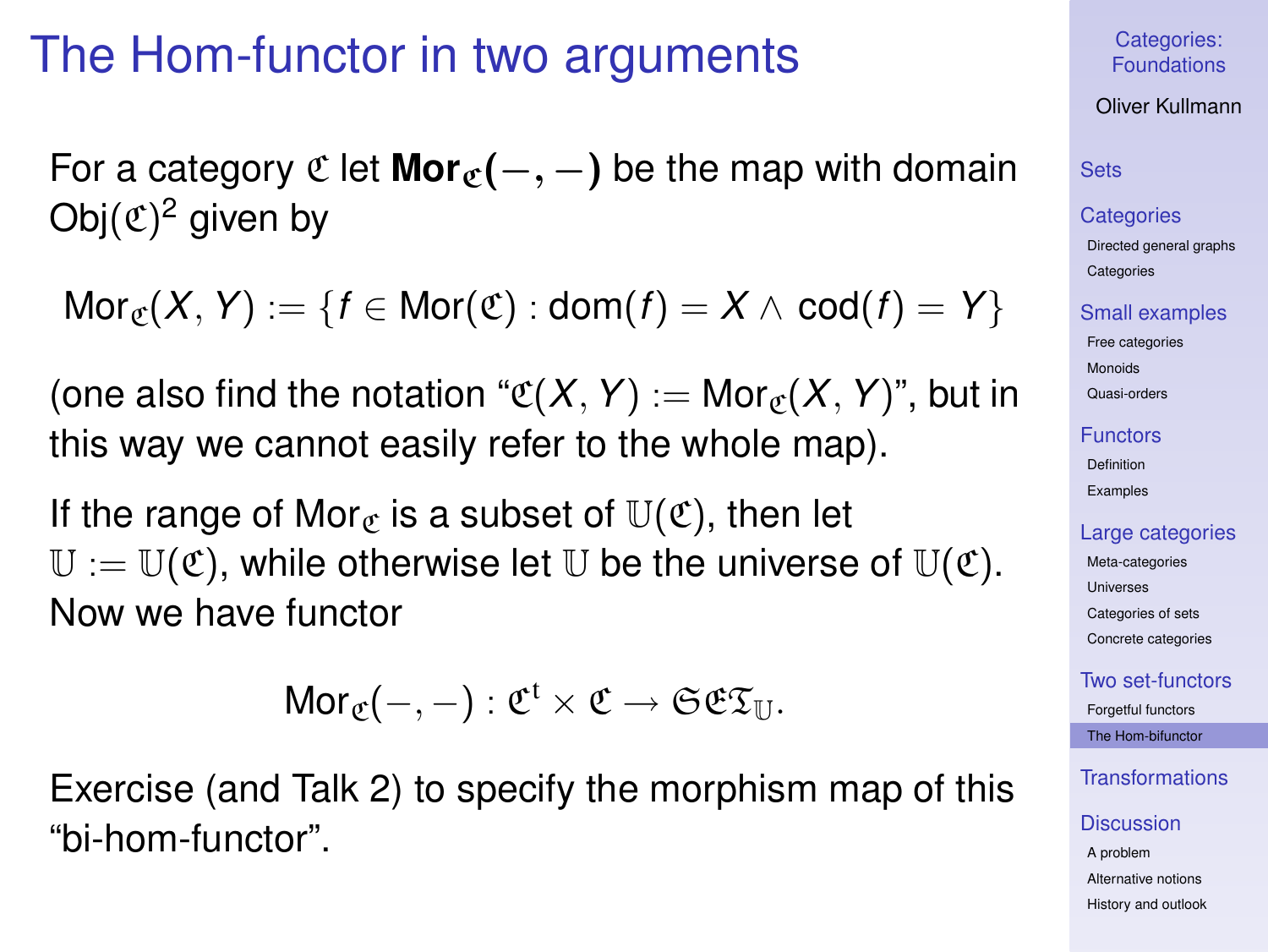## Definition of a natural transformation

Given categories  $\mathfrak{C}, \mathfrak{D}$  and functors  $F, G : \mathfrak{C} \to \mathfrak{D}$ , a **natural transformation**  $\eta$  :  $F \rightarrow G$  is a family  $\eta = (\eta_{\mathsf{X}})_{\mathsf{X} \in \mathsf{Obj}(\mathfrak{C})}$  in Mor $(\mathfrak{D})$  (in other words, a map  $\eta : \mathsf{Obj}(\mathfrak{C}) \to \mathsf{Mor}(\mathfrak{D})$ , but using family-notation) with  $\eta_X$ :  $F(X) \to G(X)$  such that for all objects A, B in C and morphisms  $f : A \rightarrow B$  we have

$$
\eta_B\circ F(f)=G(f)\circ \eta_A.
$$

In other words, the diagrams



<span id="page-71-0"></span>commute.

Categories: [Foundations](#page-0-0)

Oliver Kullmann

### **[Sets](#page-3-0)**

#### **[Categories](#page-12-0)**

[Directed general graphs](#page-12-0) **[Categories](#page-17-0)** 

#### [Small examples](#page-20-0)

[Free categories](#page-20-0) [Monoids](#page-21-0) [Quasi-orders](#page-26-0)

#### [Functors](#page-31-0)

[Definition](#page-31-0) [Examples](#page-35-0)

#### [Large categories](#page-41-0)

[Meta-categories](#page-42-0) [Universes](#page-46-0) [Categories of sets](#page-49-0) [Concrete categories](#page-53-0)

#### [Two set-functors](#page-58-0)

[Forgetful functors](#page-58-0) [The Hom-bifunctor](#page-67-0)

## [Transformations](#page-71-0)

#### **[Discussion](#page-76-0)**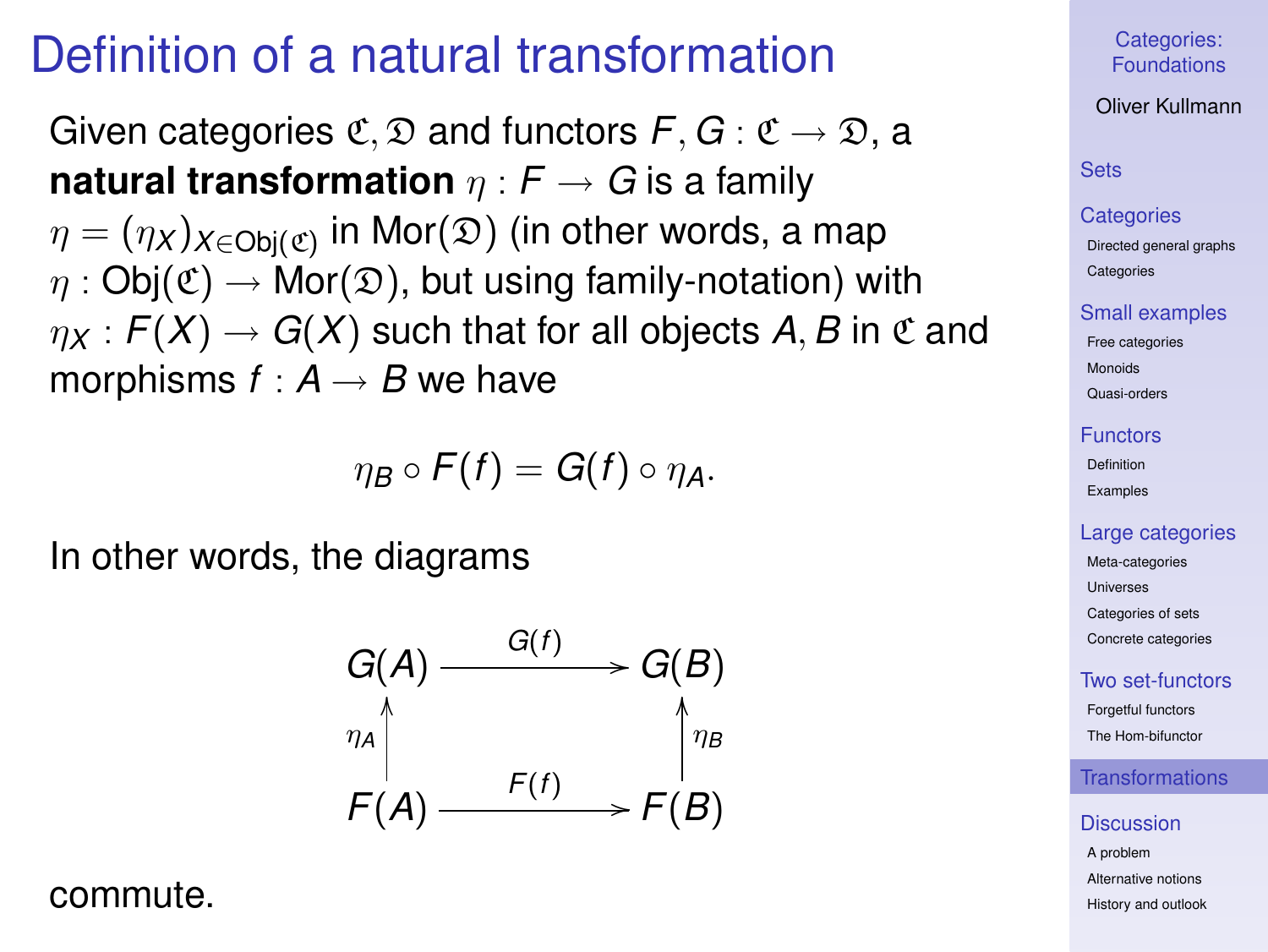# Remark: Commutative diagrams

- **1** A **diagram** in a category  $\mathfrak C$  is a dgg-homomorphism  $D: G \to \text{dgg}(\mathfrak{C})$  for some dgg *G*. The dgg *G* is called here the "diagram scheme".
- <sup>2</sup> Because of freeness, there is exactly one extension

 $D'$ : cat(*G*)  $\rightarrow$  C.

(This is essentially the same as lifting a dgg-homomorphism  $f:G\to G'$  to a functor  $\mathsf{cat}(f) : \mathsf{cat}(G) \to \mathsf{cat}(G')$ .)

**I** Now *D* is **commutative** iff *D'* is constant on every morphism set Mor $_{cat(G)}(u, w)$  in cat(*G*).

Categories: [Foundations](#page-0-0)

Oliver Kullmann

# **[Sets](#page-3-0)**

### **[Categories](#page-12-0)**

[Directed general graphs](#page-12-0) **[Categories](#page-17-0)** 

### [Small examples](#page-20-0)

[Free categories](#page-20-0) [Monoids](#page-21-0) [Quasi-orders](#page-26-0)

#### [Functors](#page-31-0)

[Definition](#page-31-0) [Examples](#page-35-0)

## [Large categories](#page-41-0)

[Meta-categories](#page-42-0) [Universes](#page-46-0) [Categories of sets](#page-49-0) [Concrete categories](#page-53-0)

## [Two set-functors](#page-58-0)

[Forgetful functors](#page-58-0) [The Hom-bifunctor](#page-67-0)

# **[Transformations](#page-71-0)**

#### **[Discussion](#page-76-0)**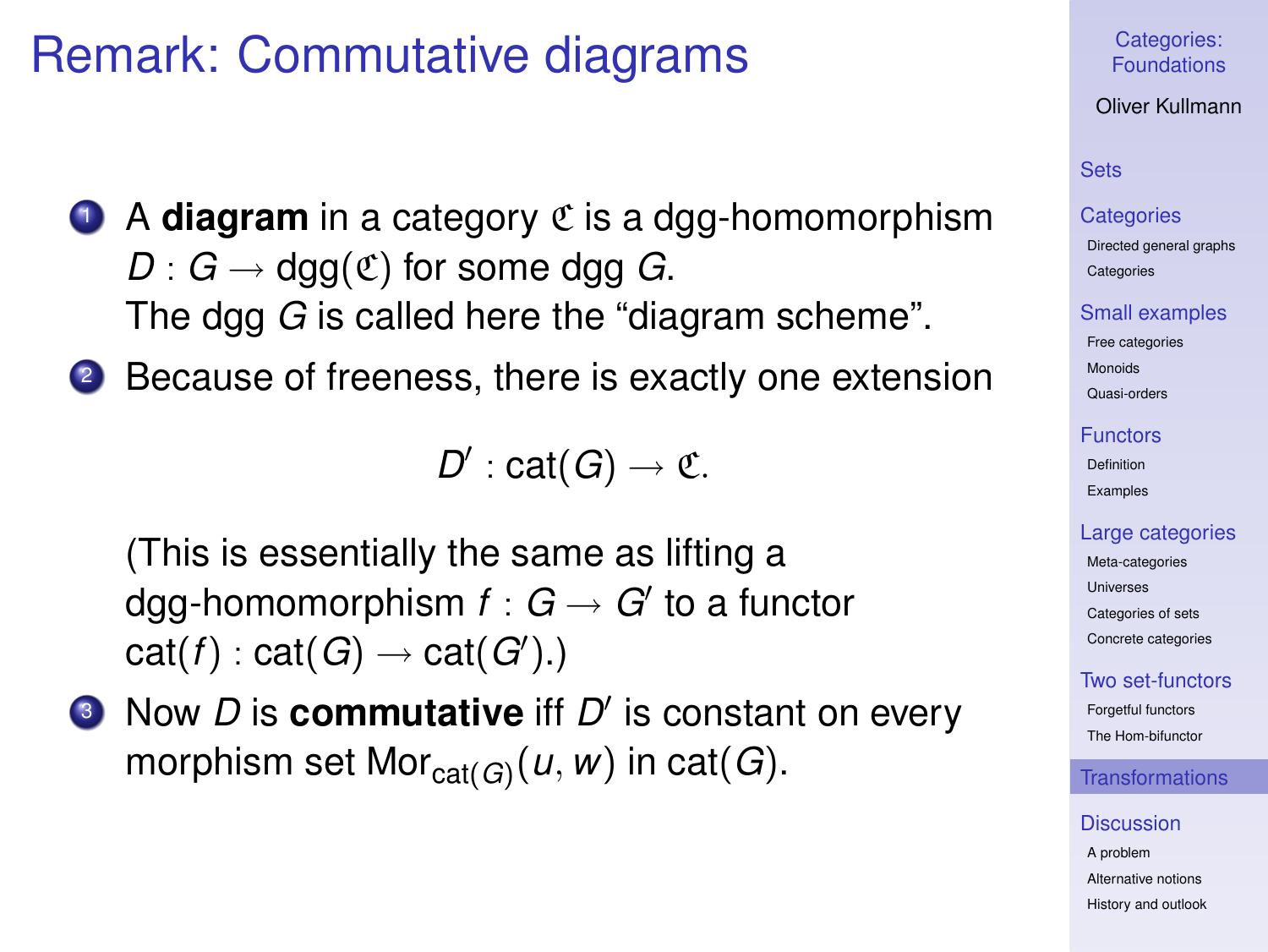# Remark: Commutativity and preorder

<sup>1</sup> A functor *F* : C → D induces a **congruence relation** ∼*<sup>F</sup>* on C via

$$
\begin{aligned} f\sim_{\digamma} g:\Longleftrightarrow\\ \mathsf{dom}(f)=\mathsf{dom}(g)\wedge\mathsf{cod}(f)=\mathsf{cod}(g)\wedge\\ \qquad\qquad\digamma(f)=\digamma(g) \end{aligned}
$$

for morphisms  $f, g \in \text{Mor}(\text{Obj}(\mathfrak{C}))$ .

- 2 For every congruence relation  $\sim$  on a category  $\mathfrak C$  we obtain the **quotient category** C/∼ in the usual way (keeping all objects, while replacing morphisms by equivalence classes of morphisms).
- **3** Now a diagram  $D: G \to \text{dgg}(\mathfrak{C})$  is commutative iff cat(*G*)/∼*D*<sup>0</sup> is a preordered category.

## Categories: [Foundations](#page-0-0)

Oliver Kullmann

# **[Sets](#page-3-0)**

## **[Categories](#page-12-0)**

[Directed general graphs](#page-12-0) **[Categories](#page-17-0)** 

### [Small examples](#page-20-0)

[Free categories](#page-20-0) [Monoids](#page-21-0)

[Quasi-orders](#page-26-0)

### [Functors](#page-31-0)

[Definition](#page-31-0) [Examples](#page-35-0)

## [Large categories](#page-41-0)

[Meta-categories](#page-42-0) [Universes](#page-46-0) [Categories of sets](#page-49-0) [Concrete categories](#page-53-0)

## [Two set-functors](#page-58-0)

[Forgetful functors](#page-58-0) [The Hom-bifunctor](#page-67-0)

# [Transformations](#page-71-0)

### **[Discussion](#page-76-0)**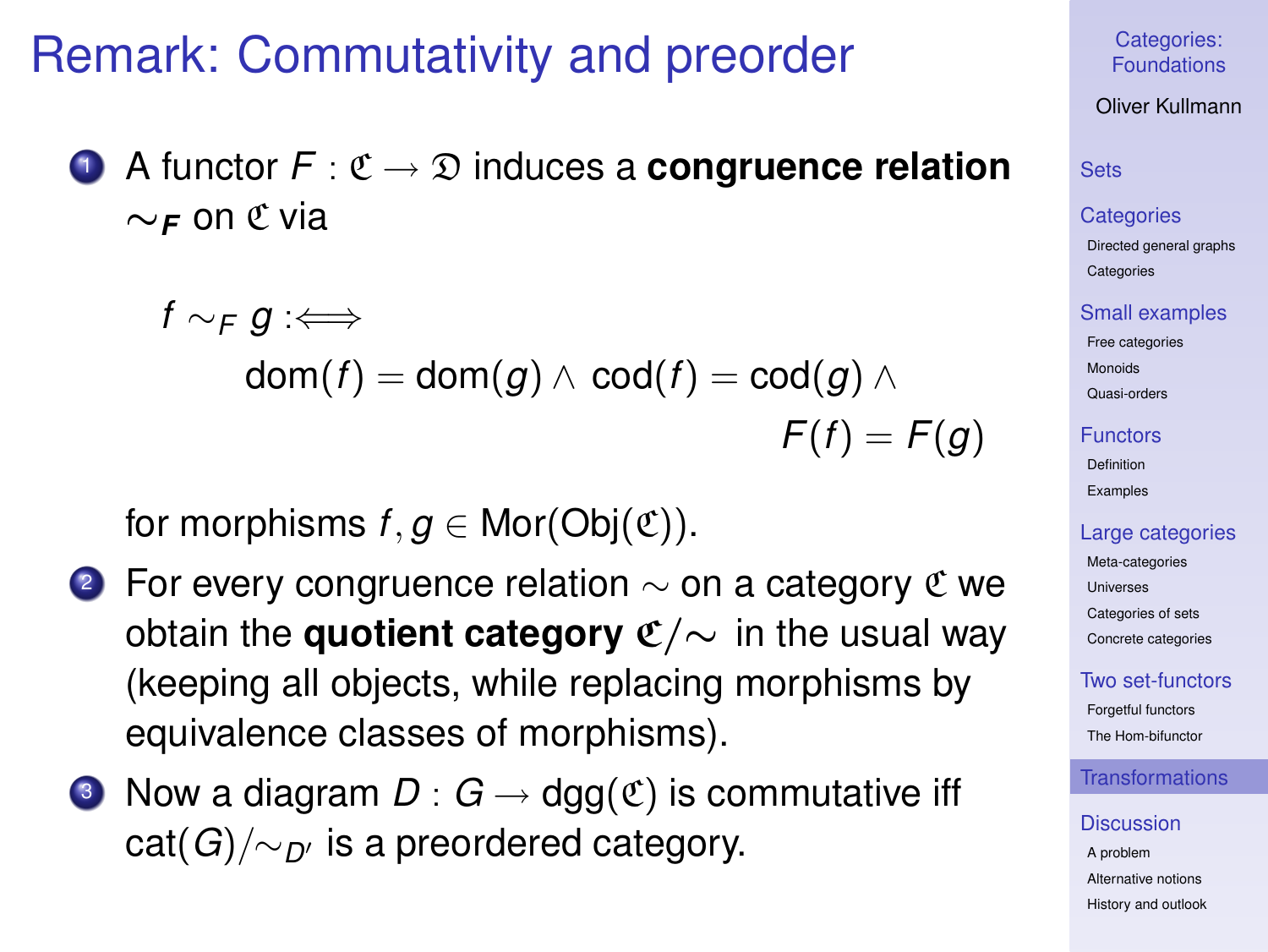# Categories of functors

- For every functor  $F : \mathfrak{C} \to \mathfrak{D}$  we have the identity transformation id $_{\digamma}: \digamma \rightarrow \digamma$  given by  $(\mathsf{id}_{\digamma(X)})_{X \in \mathsf{Obj}(\mathfrak{C})}.$
- **2** Consider functors  $F$ ,  $G$ ,  $H$  :  $\mathfrak{C} \rightarrow \mathfrak{D}$ . For natural transformations  $\eta : F \to G$  and  $\zeta : G \to H$  the composition

$$
\zeta \circ \eta : \mathsf{F} \to \mathsf{H}
$$

is given by

 $({\zeta \circ \eta})_X := {\zeta_X \circ \eta_X}.$ 

Thus for categories C, D we obtain the **functor category**

 $\mathfrak{FUPl}(\mathfrak{C},\mathfrak{D}),$ 

which has as objects the functors from  $\mathfrak C$  to  $\mathfrak D$ , and as morphisms the natural transformations between functors (together with the above composition of natural transformation and the identity transformations).

# Categories: [Foundations](#page-0-0)

# Oliver Kullmann

# **[Sets](#page-3-0)**

## **[Categories](#page-12-0)**

[Directed general graphs](#page-12-0) **[Categories](#page-17-0)** 

### [Small examples](#page-20-0)

[Free categories](#page-20-0) [Monoids](#page-21-0) [Quasi-orders](#page-26-0)

#### [Functors](#page-31-0)

[Definition](#page-31-0) [Examples](#page-35-0)

## [Large categories](#page-41-0)

[Meta-categories](#page-42-0) [Universes](#page-46-0) [Categories of sets](#page-49-0) [Concrete categories](#page-53-0)

# [Two set-functors](#page-58-0)

[Forgetful functors](#page-58-0) [The Hom-bifunctor](#page-67-0)

# **[Transformations](#page-71-0)**

#### **[Discussion](#page-76-0)**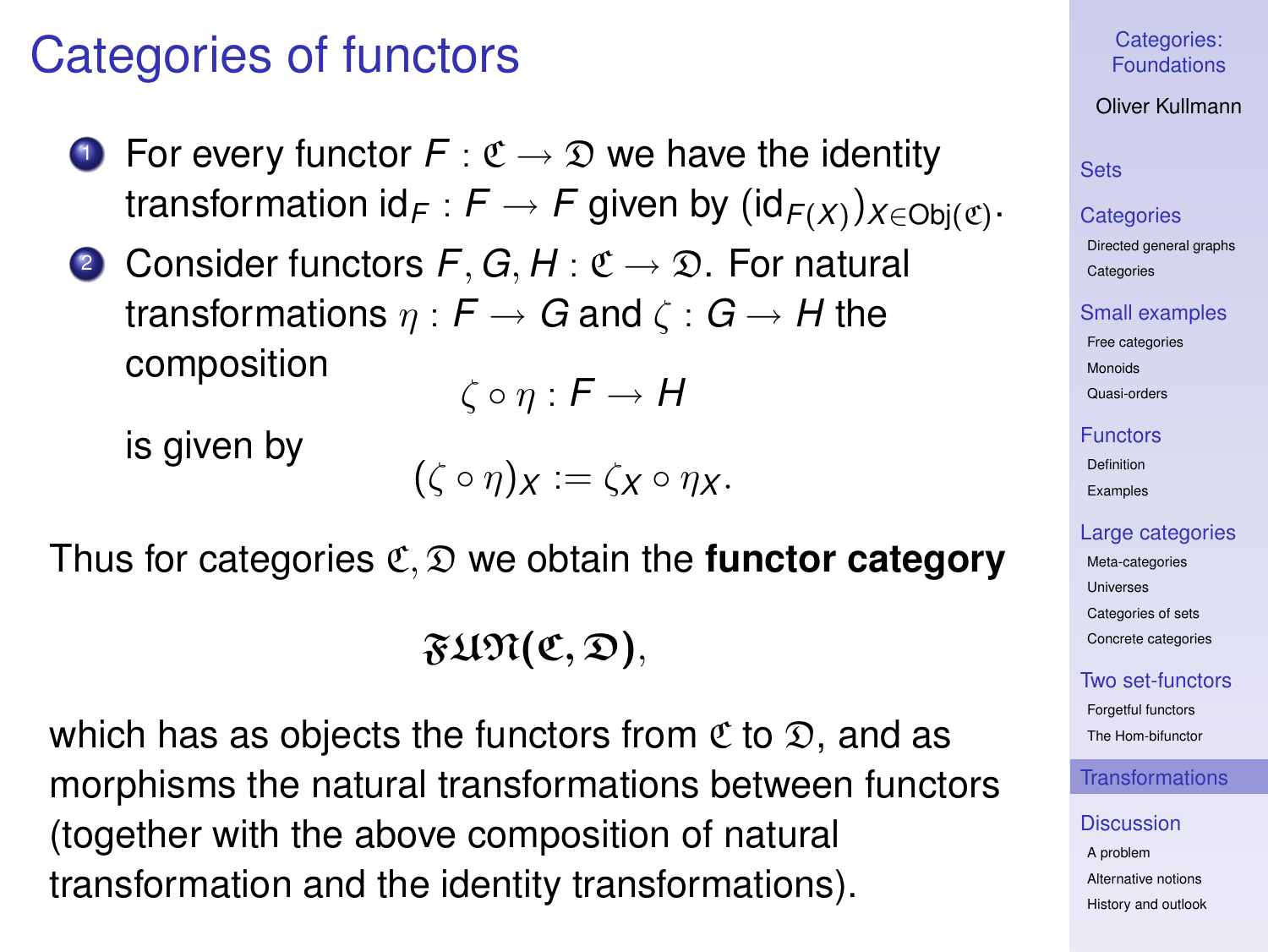# Entry exam into the world of categories

# $\mathfrak{FU} \mathfrak{N}: \mathfrak{C}\mathfrak{A} \mathfrak{T}^{\mathfrak{t}} \times \mathfrak{C}\mathfrak{A} \mathfrak{T} \to \mathfrak{C}\mathfrak{A} \mathfrak{T}.$

Provide the missing definitions, and prove that we have a functor. Categories: [Foundations](#page-0-0)

Oliver Kullmann

## **[Sets](#page-3-0)**

## **[Categories](#page-12-0)**

[Directed general graphs](#page-12-0) **[Categories](#page-17-0)** 

#### [Small examples](#page-20-0)

[Free categories](#page-20-0) [Monoids](#page-21-0)

[Quasi-orders](#page-26-0)

#### [Functors](#page-31-0)

[Definition](#page-31-0) [Examples](#page-35-0)

#### [Large categories](#page-41-0)

[Meta-categories](#page-42-0) [Universes](#page-46-0) [Categories of sets](#page-49-0) [Concrete categories](#page-53-0)

## [Two set-functors](#page-58-0)

[Forgetful functors](#page-58-0) [The Hom-bifunctor](#page-67-0)

## [Transformations](#page-71-0)

#### **[Discussion](#page-76-0)**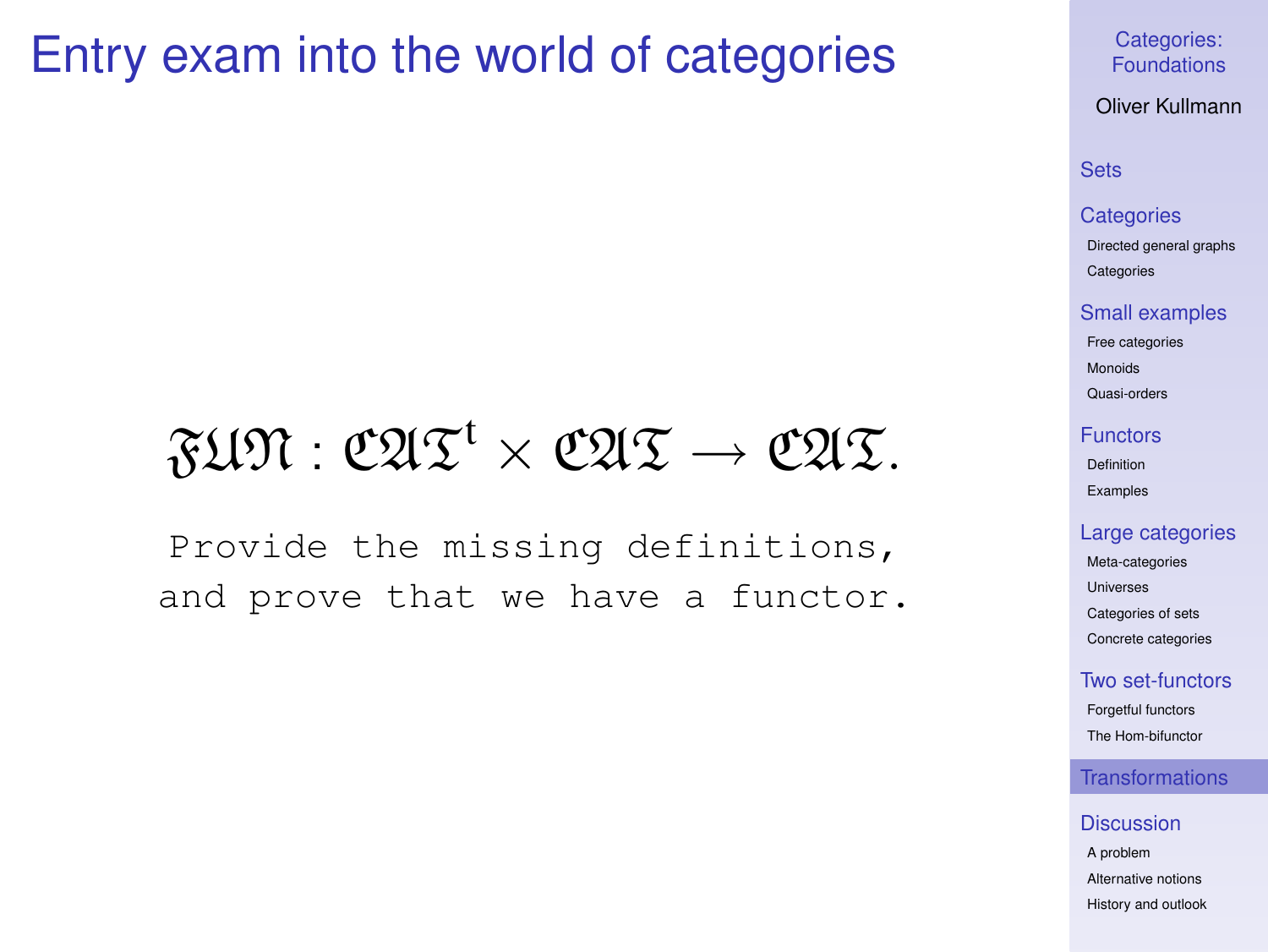# The size of index sets

In a formulation like

"Let  $(A_i)_{i \in I}$  be a family of objects in the category  $\mathfrak{C}$ .",

the set *I* is just an *arbitrary* set. If we don't want arbitrary sets, we have to explicitely say so (for example, we speak of "finite families").

However, there are situations where we implicitly assume a certain natural restriction on the size of the index sets:

- "The category of sets has all products." (Somehow asserting, that for families  $(X_i)_{i\in I}$  in  $\mathfrak{S}\mathfrak{C}\mathfrak{T}$  also  $\prod_{i\in I}X_i$ is an object of  $\mathfrak{SE}(\mathfrak{X})$
- "The category of categories has all products." (Somehow asserting, that for families (C*i*)*i*∈*<sup>I</sup>* in CAT also  $\prod_{i \in I} \mathfrak{C}_i$  is an object of  $\mathfrak{CAL}$ .)

<span id="page-76-0"></span>For arbitrary *I*, these statements are *always false*.

## Categories: [Foundations](#page-0-0)

# Oliver Kullmann

# **[Sets](#page-3-0)**

## **[Categories](#page-12-0)**

[Directed general graphs](#page-12-0) **[Categories](#page-17-0)** 

## [Small examples](#page-20-0)

[Free categories](#page-20-0) [Monoids](#page-21-0) [Quasi-orders](#page-26-0)

#### [Functors](#page-31-0)

[Definition](#page-31-0) [Examples](#page-35-0)

# [Large categories](#page-41-0)

[Meta-categories](#page-42-0) [Universes](#page-46-0) [Categories of sets](#page-49-0) [Concrete categories](#page-53-0)

# [Two set-functors](#page-58-0)

[Forgetful functors](#page-58-0) [The Hom-bifunctor](#page-67-0)

# [Transformations](#page-71-0)

### **[Discussion](#page-76-0)**

#### [A problem](#page-76-0)

[Alternative notions](#page-83-0) [History and outlook](#page-96-0)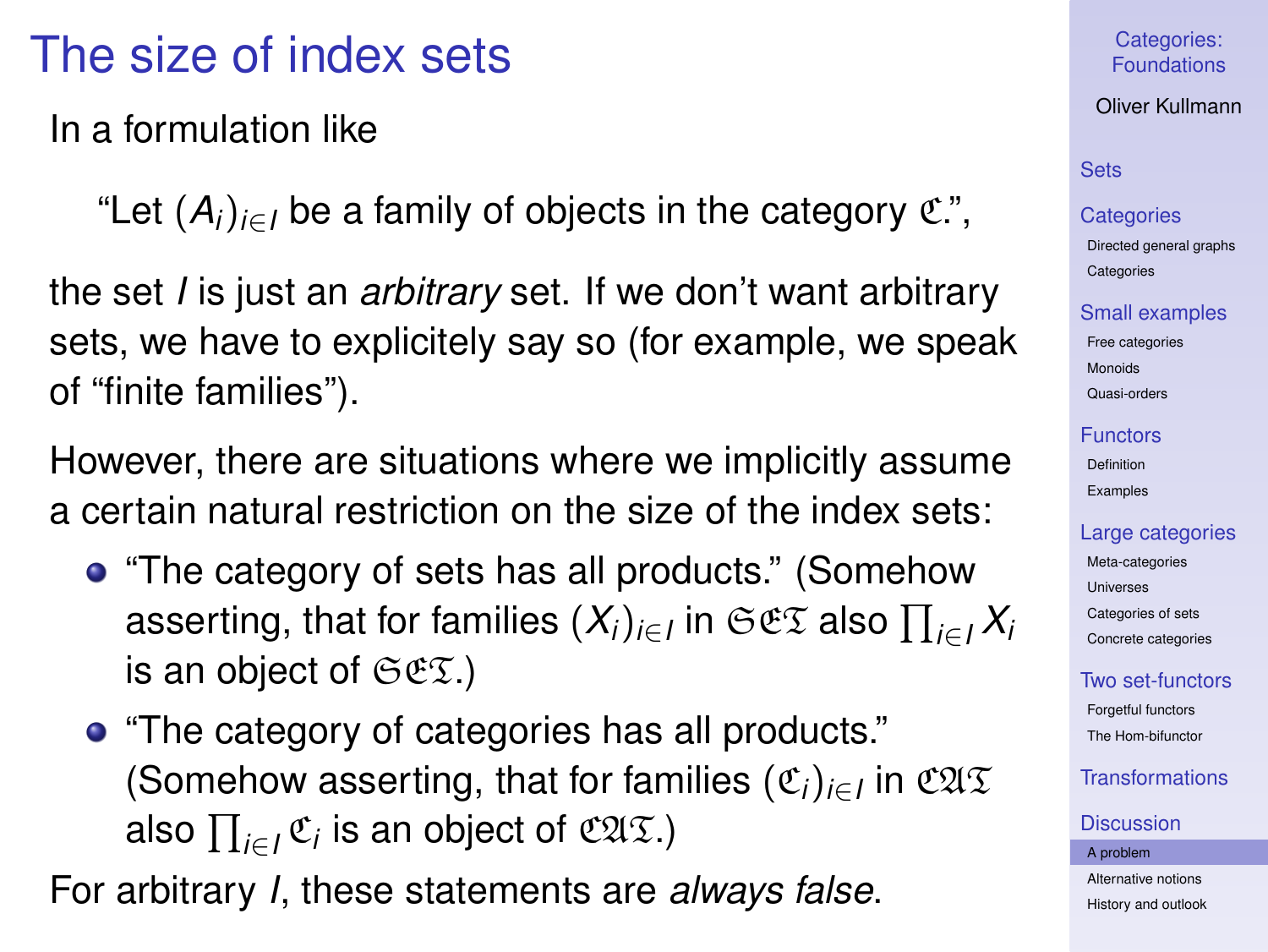# The "normal size" of index sets

The problem is, that the size of *I* has to be bounded (*I* represents the arity of infinitary operations as  $\prod_{i\in I}X_i$ ).

For a category C, a **"normal" index set** (if we somehow assume such a notion) is an index set of the same cardinality as some element of  $\mathbb{U}(\mathfrak{C})$ , the universe of  $\mathfrak{C}$ .

Actually, in most situations it is sufficient to consider  $I \in \mathbb{U}(\mathfrak{C})$  (like in statements of the form "all products") exist") — recall the literal meaning of "universe".

 $U(\mathfrak{C})$  can be called the **indexing universe** of  $\mathfrak{C}$ .

However, there is an important exception, when we go to

"higher-order spaces" aka functor categories

(one of the strong points of category theory!).

Categories: [Foundations](#page-0-0)

Oliver Kullmann

**[Sets](#page-3-0)** 

**[Categories](#page-12-0)** 

[Directed general graphs](#page-12-0) **[Categories](#page-17-0)** 

### [Small examples](#page-20-0)

[Free categories](#page-20-0) [Monoids](#page-21-0) [Quasi-orders](#page-26-0)

[Functors](#page-31-0)

[Definition](#page-31-0) [Examples](#page-35-0)

## [Large categories](#page-41-0)

[Meta-categories](#page-42-0) **[Universes](#page-46-0)** [Categories of sets](#page-49-0) [Concrete categories](#page-53-0)

[Two set-functors](#page-58-0)

[Forgetful functors](#page-58-0) [The Hom-bifunctor](#page-67-0)

[Transformations](#page-71-0)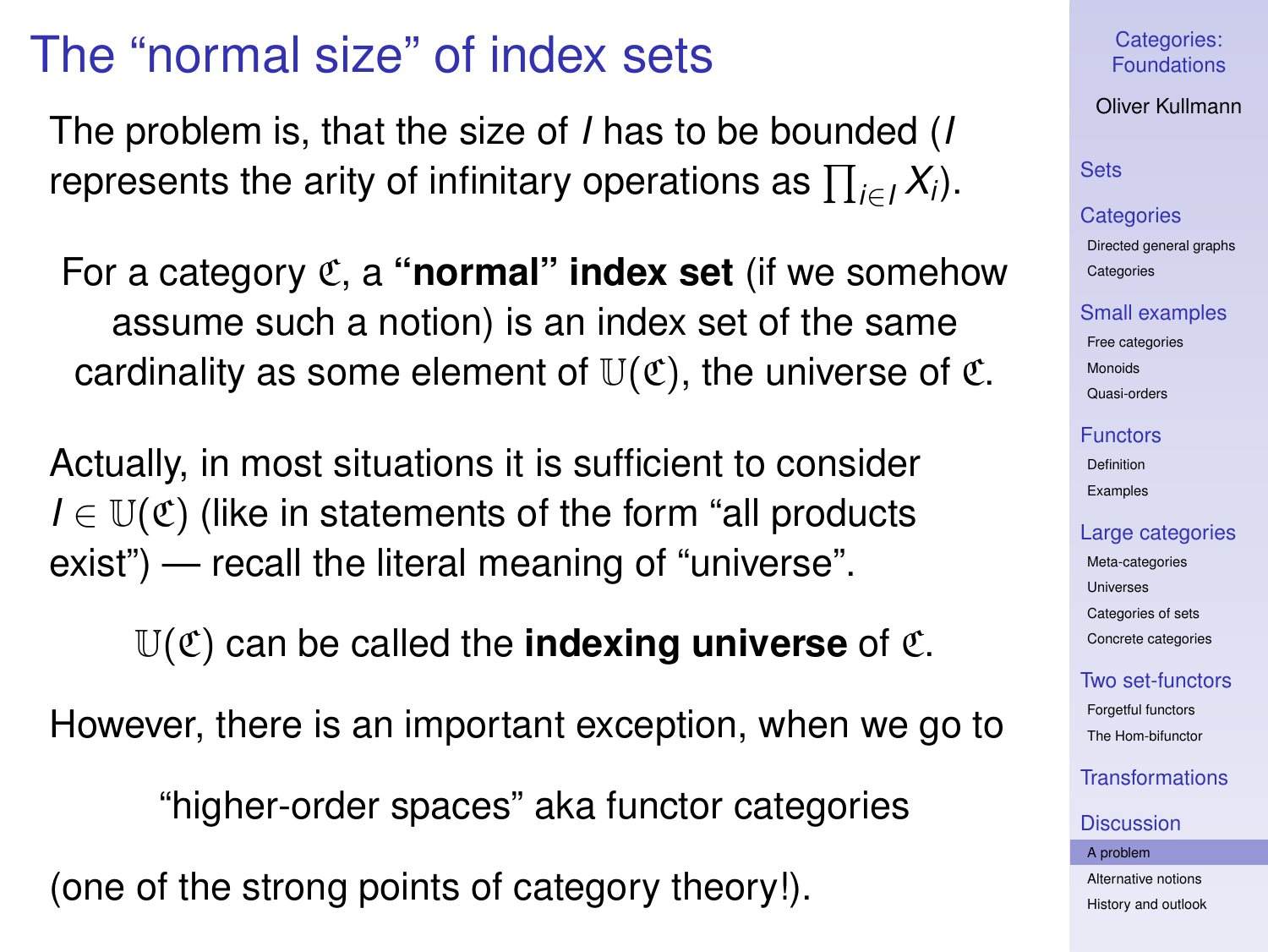# A typical examples: "Weak presheaves"

Consider a small category  $\mathfrak C$  and the category

 $\mathfrak{FUN}(\mathfrak{C}^\mathfrak{t}, \mathfrak{S}\mathfrak{C}\mathfrak{T})$ 

of set-valued contravariant functors (if  $\mathfrak C$  carries some appropriate extra structure, called a "coverage" (or, in older texts, a "Grothendiek pretopology"), then these functors are called "presheaves on  $\mathfrak{C}$ ").

According to the general convention, there is a universe U such that  $\mathfrak{C} \in \mathbb{U}$  and  $\mathfrak{S} \mathfrak{C} \mathfrak{T} = \mathfrak{S} \mathfrak{C} \mathfrak{T}_{\mathbb{U}}$ . Now where do the "presheaves" live?!

"Presheaves" *F* should be small objects (i.e.,  $F \in \mathbb{U}$ ) however, according to the triple construction, they are not! (Since  $F = (F_0, \mathfrak{C}, \mathfrak{S} \mathfrak{C} \mathfrak{T})$ !)

The universe of  $\mathfrak{FUM}(\mathfrak{C}^{\mathfrak{t}},\mathfrak{SES})$  is the universe  $\mathbb{U}'$ containing  $\mathbb{U}$  — which is far too big.

Categories: [Foundations](#page-0-0)

Oliver Kullmann

# **[Sets](#page-3-0)**

## **[Categories](#page-12-0)**

[Directed general graphs](#page-12-0) **[Categories](#page-17-0)** 

## [Small examples](#page-20-0)

[Free categories](#page-20-0) [Monoids](#page-21-0) [Quasi-orders](#page-26-0)

### [Functors](#page-31-0)

[Definition](#page-31-0) [Examples](#page-35-0)

## [Large categories](#page-41-0)

[Meta-categories](#page-42-0) [Universes](#page-46-0) [Categories of sets](#page-49-0) [Concrete categories](#page-53-0)

## [Two set-functors](#page-58-0)

[Forgetful functors](#page-58-0) [The Hom-bifunctor](#page-67-0)

# [Transformations](#page-71-0)

### **[Discussion](#page-76-0)**

#### [A problem](#page-76-0)

[Alternative notions](#page-83-0) [History and outlook](#page-96-0)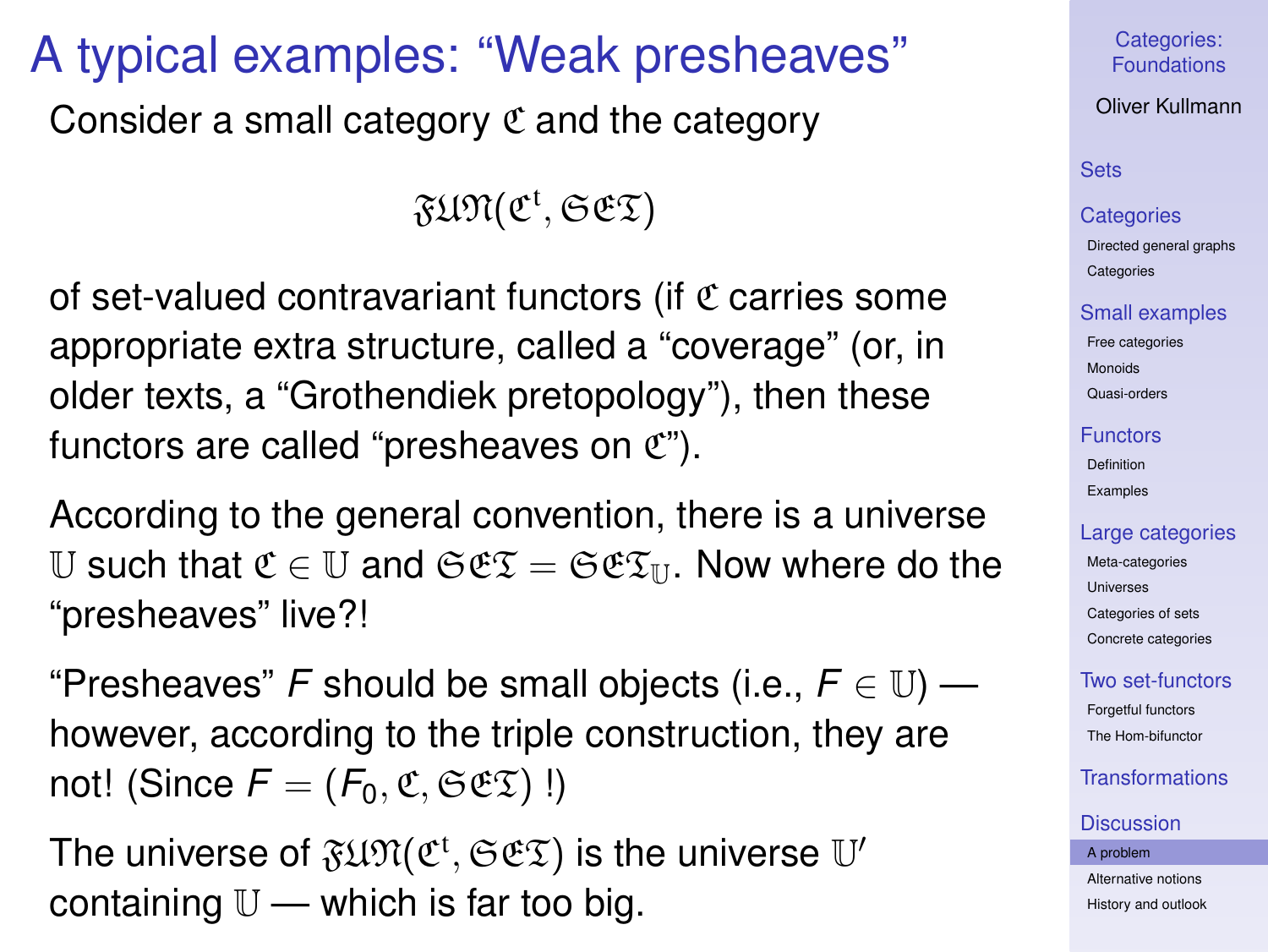# A general rule for this exception

So in this case the "indexing category" of  $\mathfrak{F}\mathfrak{U}\mathfrak{N}(\mathfrak{C}^{\mathfrak{t}},\mathfrak{S}\mathfrak{C}\mathfrak{T})$ is again U.

In general, for categories  $\mathfrak{C}, \mathfrak{D}$ :

- **1** If both  $\mathfrak{C}, \mathfrak{D}$  are small (w.r.t. the same universe this is always assumed in such contexts), then also  $F(X, \mathcal{D})$  is small, so there is no problem here.
- 2 If  $\mathfrak C$  is small and  $\mathfrak D$  is large, then the "indexing" category" of  $\mathfrak{FUPM}(\mathfrak{C}, \mathfrak{D})$  is the current discourse-universe.

And thus  $\mathfrak{FUPM}(\mathfrak{C}, \mathfrak{D})$  is considered as just a large category (not "super-large"), which can be justified by removing (in thoughts) the superfluous labels " $\mathfrak{D}$ " of the functors (as triples).

(The whole problem consists just in "lazy formulations" like "all products" (or "all limits"), and one just needs to be a bit more precise here.)

Categories: [Foundations](#page-0-0)

Oliver Kullmann

## **[Sets](#page-3-0)**

#### **[Categories](#page-12-0)**

[Directed general graphs](#page-12-0) **[Categories](#page-17-0)** 

## [Small examples](#page-20-0)

[Free categories](#page-20-0) [Monoids](#page-21-0) [Quasi-orders](#page-26-0)

#### [Functors](#page-31-0)

[Definition](#page-31-0) [Examples](#page-35-0)

## [Large categories](#page-41-0)

[Meta-categories](#page-42-0) **[Universes](#page-46-0)** [Categories of sets](#page-49-0) [Concrete categories](#page-53-0)

## [Two set-functors](#page-58-0)

[Forgetful functors](#page-58-0) [The Hom-bifunctor](#page-67-0)

# [Transformations](#page-71-0)

#### **[Discussion](#page-76-0)**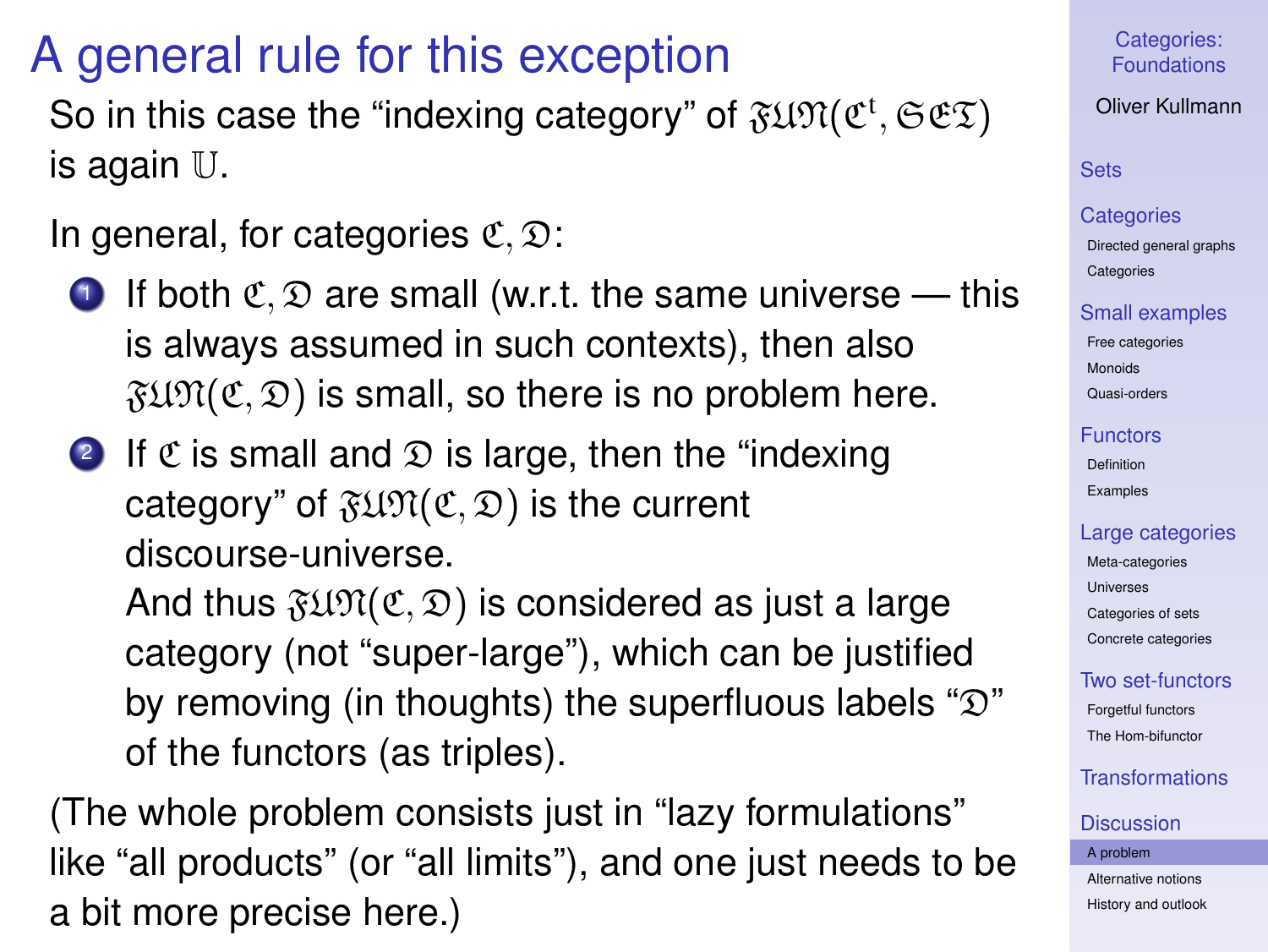# Remark: Other reactions

The cause of the (small) problem here was the triple construction  $(F, \mathfrak{C}, \mathfrak{D})$  for functors, which created a large object even for small C. In the literature one finds two alternative treatments:

• Abandon the triple construction: Instead of having "independent morphisms" one can have a framework ("categories as morphism-sets") where morphisms can only be accessed having domain and codomain at hand, and then the triple construction is no longer needed (set-theoretical ("naked") maps then for example are the morphisms of the category of sets).

## Categories: [Foundations](#page-0-0)

## Oliver Kullmann

# **[Sets](#page-3-0)**

#### **[Categories](#page-12-0)**

[Directed general graphs](#page-12-0) **[Categories](#page-17-0)** 

### [Small examples](#page-20-0)

[Free categories](#page-20-0) [Monoids](#page-21-0) [Quasi-orders](#page-26-0)

#### [Functors](#page-31-0)

[Definition](#page-31-0) [Examples](#page-35-0)

### [Large categories](#page-41-0)

[Meta-categories](#page-42-0) [Universes](#page-46-0) [Categories of sets](#page-49-0) [Concrete categories](#page-53-0)

## [Two set-functors](#page-58-0)

[Forgetful functors](#page-58-0) [The Hom-bifunctor](#page-67-0)

# [Transformations](#page-71-0)

#### **[Discussion](#page-76-0)**

#### [A problem](#page-76-0)

[Alternative notions](#page-83-0) [History and outlook](#page-96-0)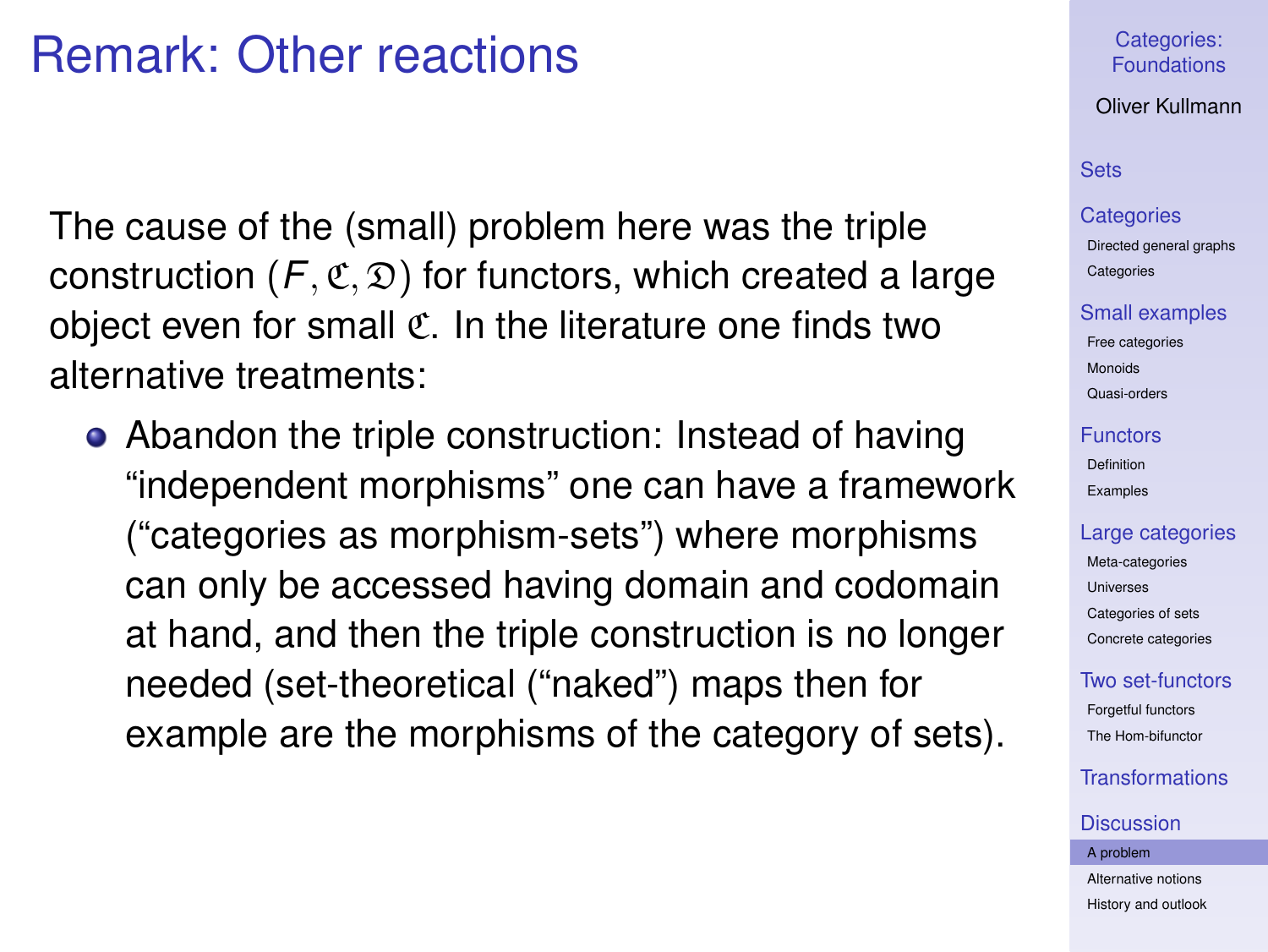# Remark: Other reactions (continued)

• Ignore the object names: Extend the notion of "large" categories", and only ask for the morphism set to be a subset of the current universe. Every such "enlarged category" is isomorphic to a normal large category, and triples got harmless (they are just names, finally).

The second approach creates other trouble elsewhere, and has (apparently) not been further pursued in the literature, while the former has some advantages (and followers).

## Categories: [Foundations](#page-0-0)

Oliver Kullmann

# **[Sets](#page-3-0)**

## **[Categories](#page-12-0)**

[Directed general graphs](#page-12-0) **[Categories](#page-17-0)** 

#### [Small examples](#page-20-0)

[Free categories](#page-20-0) [Monoids](#page-21-0) [Quasi-orders](#page-26-0)

### [Functors](#page-31-0)

[Definition](#page-31-0) [Examples](#page-35-0)

## [Large categories](#page-41-0)

[Meta-categories](#page-42-0) [Universes](#page-46-0) [Categories of sets](#page-49-0) [Concrete categories](#page-53-0)

## [Two set-functors](#page-58-0)

[Forgetful functors](#page-58-0) [The Hom-bifunctor](#page-67-0)

# [Transformations](#page-71-0)

#### **[Discussion](#page-76-0)**

[A problem](#page-76-0)

[Alternative notions](#page-83-0) [History and outlook](#page-96-0)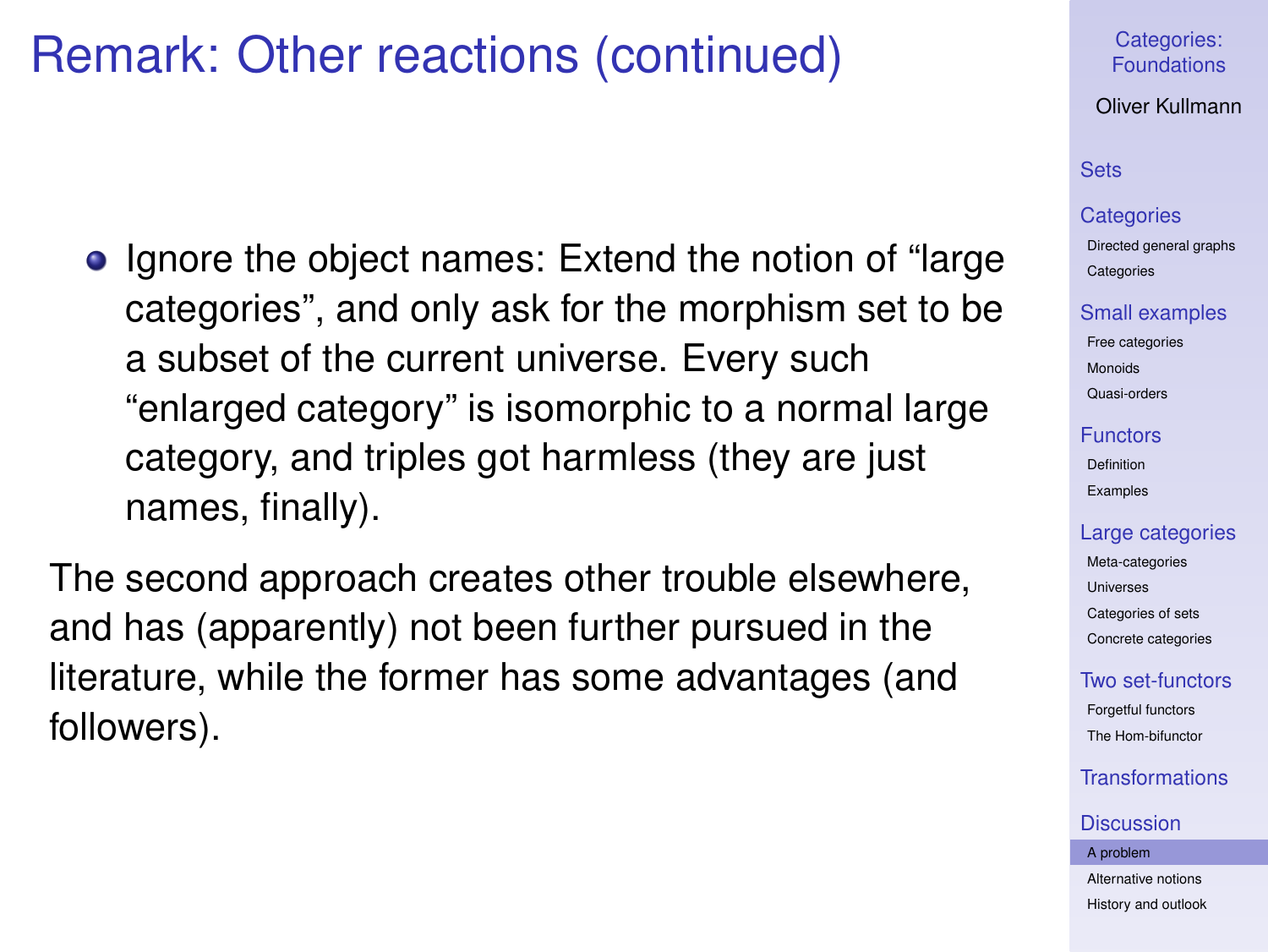# Further remark: "Small" and "large"

Traditionally, the distinction between small and large sets was the main tool to handle categories like the "category of categories" (sometimes "small" is called "set", and "large" is called "class"). This method has some disadvantages:

- In order to keep things small certain hacks are used.
- At most places, the distinction is useless, but the distinction is floating around nevertheless.

In our ("modern") framework the distinction between "small" and "large" is largely irrelevant:

> We localised the problem by the use of "indexing universes".

I think it's better to mention problems explicitely, than to trust some kind of "semi-automatic" solution which causes more trouble than it solves.

Categories: [Foundations](#page-0-0)

Oliver Kullmann

## **[Sets](#page-3-0)**

#### **[Categories](#page-12-0)**

[Directed general graphs](#page-12-0) **[Categories](#page-17-0)** 

## [Small examples](#page-20-0)

[Free categories](#page-20-0) [Monoids](#page-21-0) [Quasi-orders](#page-26-0)

### [Functors](#page-31-0)

[Definition](#page-31-0) [Examples](#page-35-0)

## [Large categories](#page-41-0)

[Meta-categories](#page-42-0) [Universes](#page-46-0) [Categories of sets](#page-49-0) [Concrete categories](#page-53-0)

# [Two set-functors](#page-58-0)

[Forgetful functors](#page-58-0) [The Hom-bifunctor](#page-67-0)

# [Transformations](#page-71-0)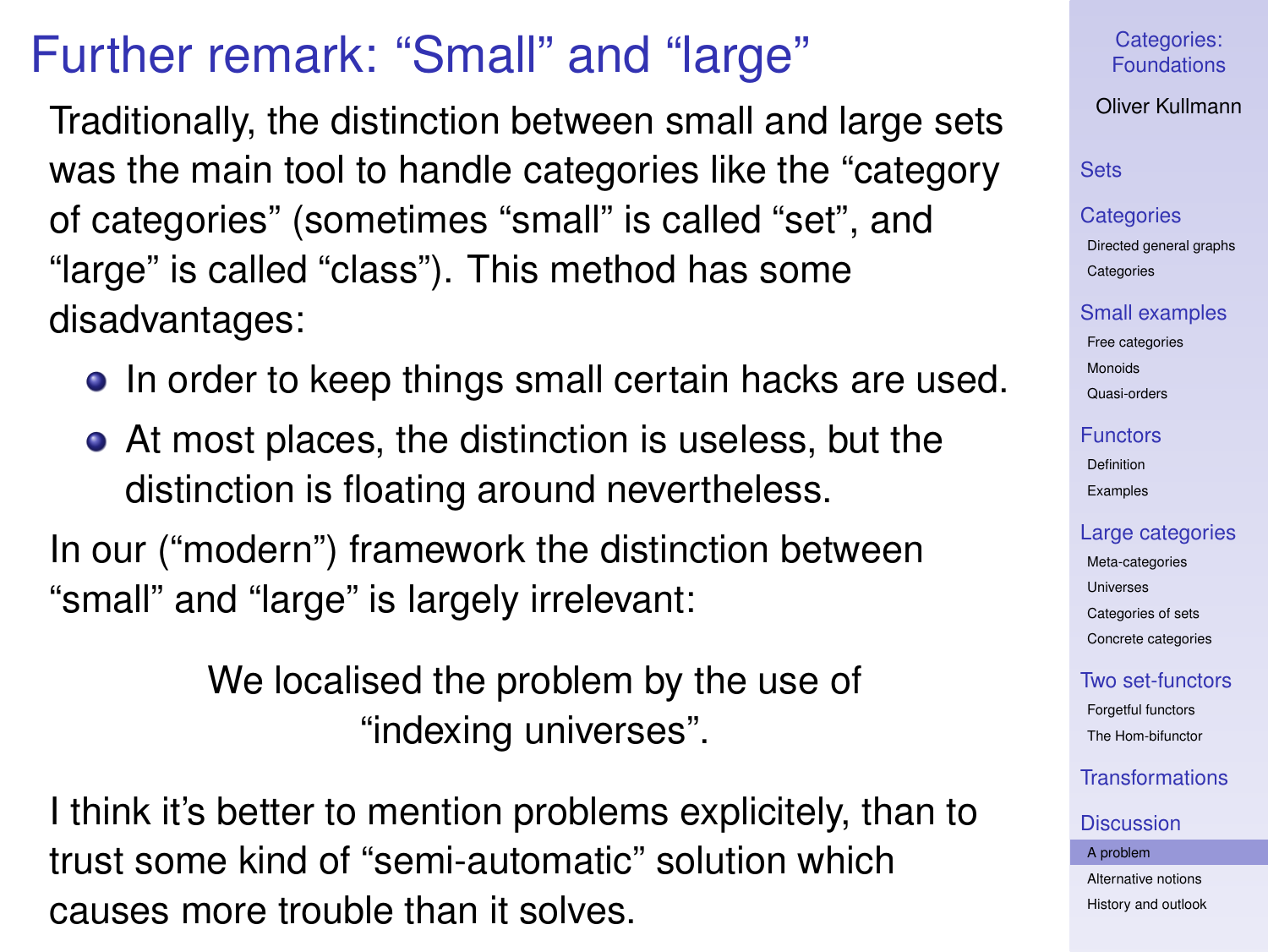# Variations on the notion of a category

The main variations on the notion of a category occur (to the best of my knowledge) among the following (mainly orthogonal) dimensions:

- Different foundations are used (instead of ZFCU):
	- (i) Other (weaker) set-theories are used.
	- (ii) Or set-theory is avoided.
- II Different basic structures are used (instead of dgg's):
	- The morphism-sets Mor $(X, Y)$  are taken as basic.
	- (ii) Or objects are dropped.

<span id="page-83-0"></span>We will now discuss these variations, and argue that for our purpose (category theory as a mathematical theory like algebra or topology) the chosen foundations fits best. Categories: [Foundations](#page-0-0)

Oliver Kullmann

# **[Sets](#page-3-0)**

## **[Categories](#page-12-0)**

[Directed general graphs](#page-12-0) **[Categories](#page-17-0)** 

## [Small examples](#page-20-0)

[Free categories](#page-20-0) [Monoids](#page-21-0) [Quasi-orders](#page-26-0)

## [Functors](#page-31-0)

[Definition](#page-31-0) [Examples](#page-35-0)

# [Large categories](#page-41-0)

[Meta-categories](#page-42-0) **[Universes](#page-46-0)** [Categories of sets](#page-49-0) [Concrete categories](#page-53-0)

# [Two set-functors](#page-58-0)

[Forgetful functors](#page-58-0) [The Hom-bifunctor](#page-67-0)

[Transformations](#page-71-0)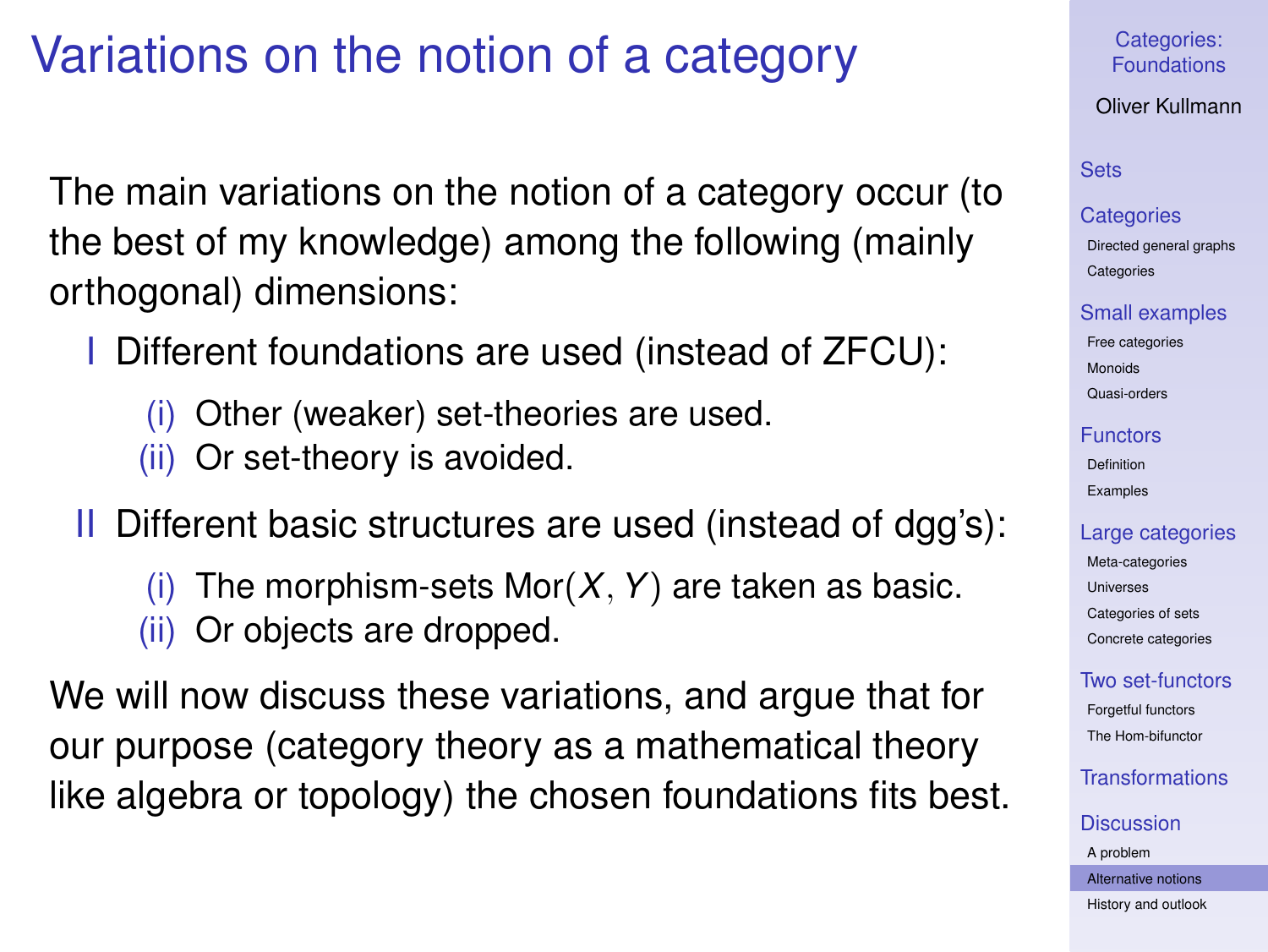# The basic foundational issue

The basic problem is how to handle large categories like the category of "all sets".

We use meta-categories for this purpose:

- **1** This is sufficient for us, since meta-categories are only devices to fill universes.
- <sup>2</sup> Without universes, meta-categories would not be suitable, since we want categories to be "first class citizens", that is, objects of the theory, and not meta-constructions.

(And not meta-meta-...-constructions(!)).

How to handle large categories in set theories without universes?

Categories: [Foundations](#page-0-0)

Oliver Kullmann

## **[Sets](#page-3-0)**

## **[Categories](#page-12-0)**

[Directed general graphs](#page-12-0) **[Categories](#page-17-0)** 

### [Small examples](#page-20-0)

[Free categories](#page-20-0) [Monoids](#page-21-0) [Quasi-orders](#page-26-0)

## [Functors](#page-31-0)

[Definition](#page-31-0) [Examples](#page-35-0)

## [Large categories](#page-41-0)

[Meta-categories](#page-42-0) [Universes](#page-46-0) [Categories of sets](#page-49-0) [Concrete categories](#page-53-0)

# [Two set-functors](#page-58-0)

[Forgetful functors](#page-58-0) [The Hom-bifunctor](#page-67-0)

# [Transformations](#page-71-0)

#### **[Discussion](#page-76-0)**

[A problem](#page-76-0)

[Alternative notions](#page-83-0)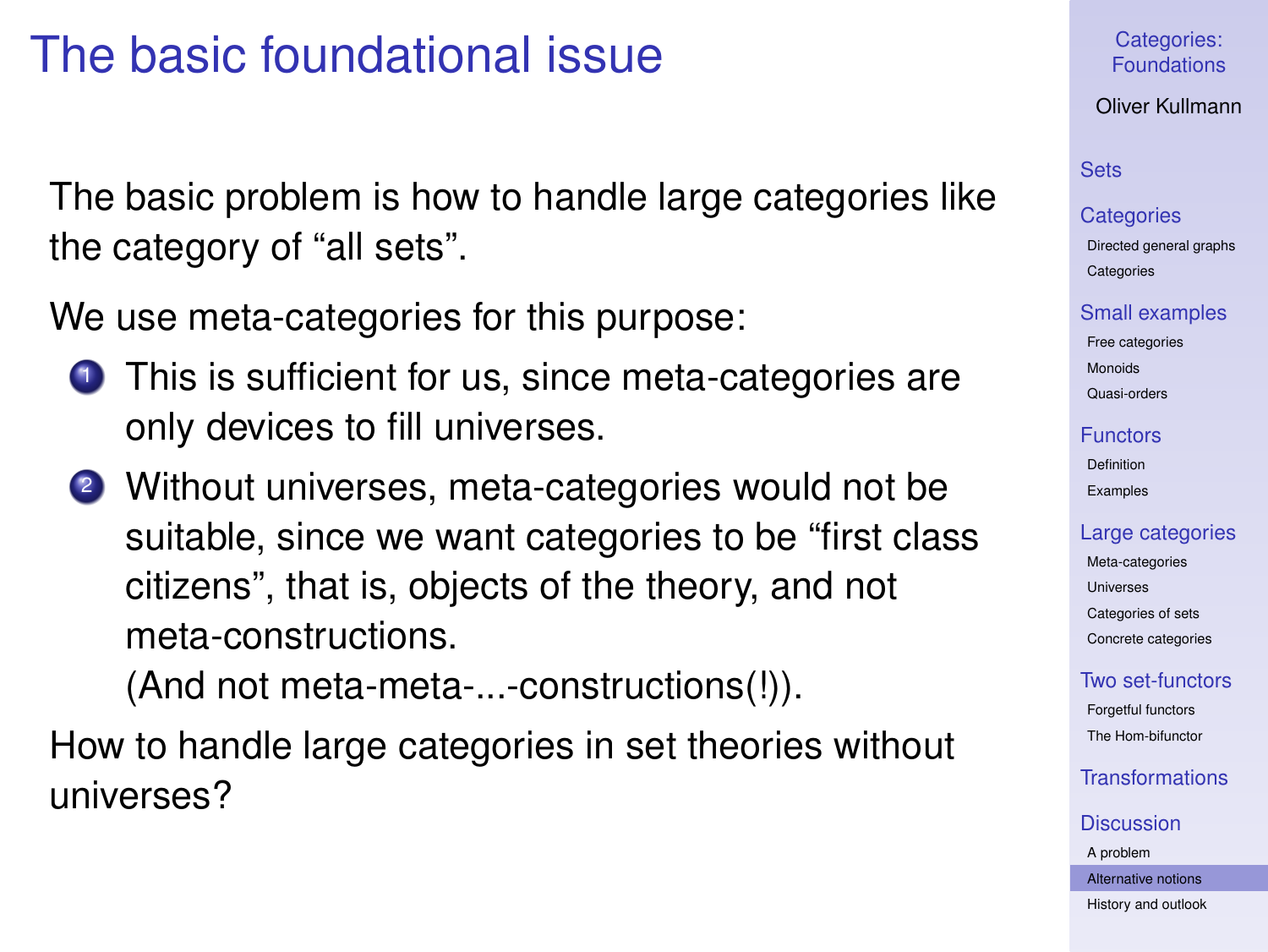# Using weaker set-theories

- In ZFC there is no handle.
- <sup>2</sup> Some (older) texts uses "set theory with classes", which adds the notion of "(proper) classes" to set theory. However, this is just a hack: One can build the category of sets, and the category of "small categories", but these large categories now do not participate anymore in the "higher theory":

One of the revolutionary changes enabled by set theory is the possibility to go to more and more abstract spaces, on higher and higher levels — *ad infinitum* ! We should not go back to earlier stages of strictly separated "class societies".

(On top of classes one can stack super-classes ("conglomerates") and so on — all we get in this way is just a poor-mans version of ZFCU.)

# Categories: [Foundations](#page-0-0)

## Oliver Kullmann

## **[Sets](#page-3-0)**

### **[Categories](#page-12-0)**

[Directed general graphs](#page-12-0) **[Categories](#page-17-0)** 

## [Small examples](#page-20-0)

[Free categories](#page-20-0) [Monoids](#page-21-0) [Quasi-orders](#page-26-0)

### [Functors](#page-31-0)

[Definition](#page-31-0) [Examples](#page-35-0)

## [Large categories](#page-41-0)

[Meta-categories](#page-42-0) [Universes](#page-46-0) [Categories of sets](#page-49-0) [Concrete categories](#page-53-0)

# [Two set-functors](#page-58-0)

[Forgetful functors](#page-58-0) [The Hom-bifunctor](#page-67-0)

# [Transformations](#page-71-0)

### **[Discussion](#page-76-0)**

[A problem](#page-76-0) [Alternative notions](#page-83-0)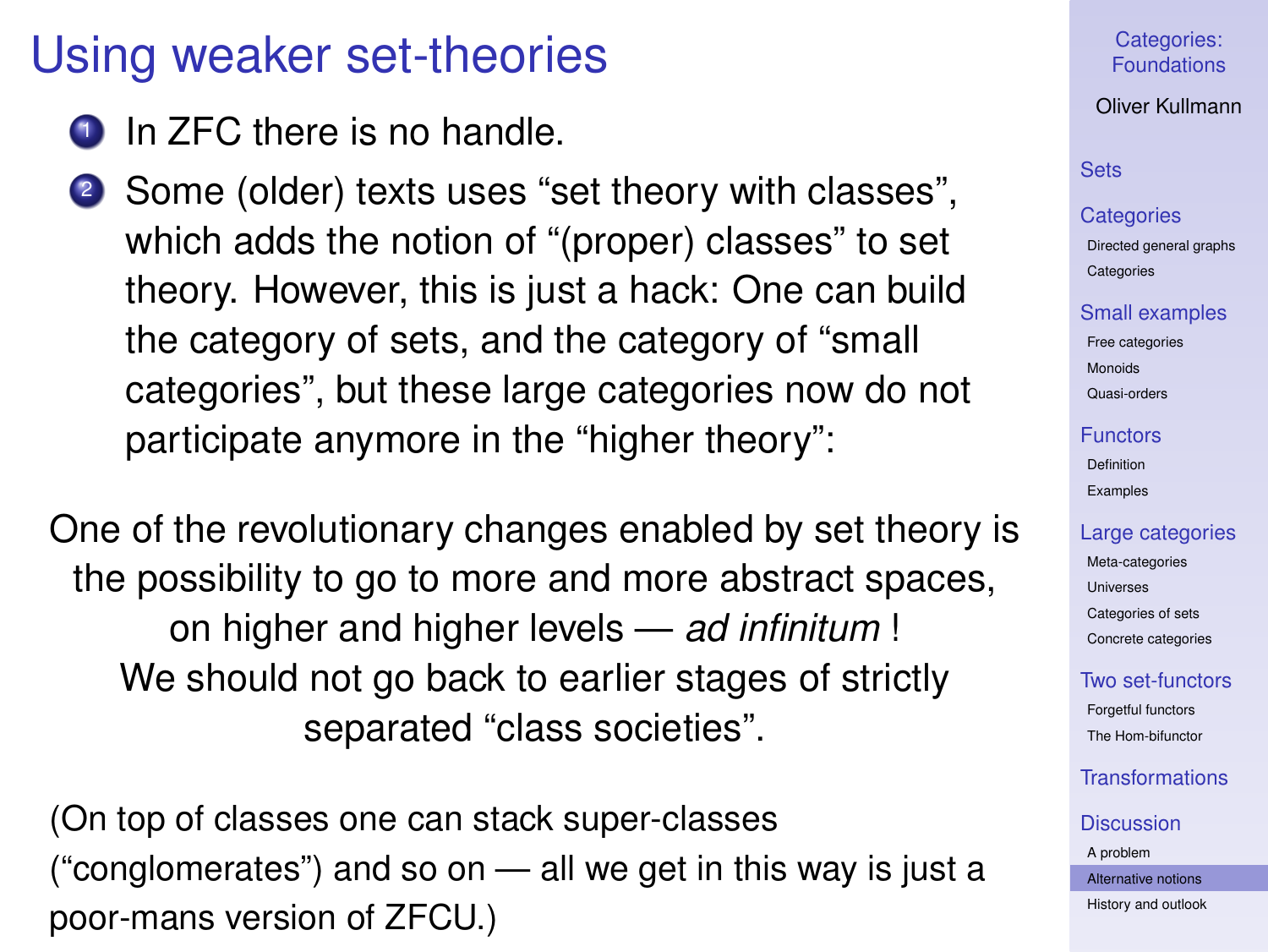# Parameterising the logic

- A defensible quest is to search for minimal logical theories allowing to do category theory.
- This however is true for every mathematical subject, and it can get very complicated (and messy), and is furthermore a specialist's topic.
- For the general theory, we should go as far out as possible, without "foundational stinginess".
- Though some parts of category has been found intrinsically (?) linked with intuitionistic logic.

## Categories: [Foundations](#page-0-0)

## Oliver Kullmann

# **[Sets](#page-3-0)**

#### **[Categories](#page-12-0)**

[Directed general graphs](#page-12-0) **[Categories](#page-17-0)** 

#### [Small examples](#page-20-0)

[Free categories](#page-20-0) [Monoids](#page-21-0) [Quasi-orders](#page-26-0)

## [Functors](#page-31-0)

[Definition](#page-31-0) [Examples](#page-35-0)

## [Large categories](#page-41-0)

[Meta-categories](#page-42-0) [Universes](#page-46-0) [Categories of sets](#page-49-0) [Concrete categories](#page-53-0)

## [Two set-functors](#page-58-0)

[Forgetful functors](#page-58-0) [The Hom-bifunctor](#page-67-0)

# [Transformations](#page-71-0)

#### **[Discussion](#page-76-0)**

[A problem](#page-76-0)

[Alternative notions](#page-83-0)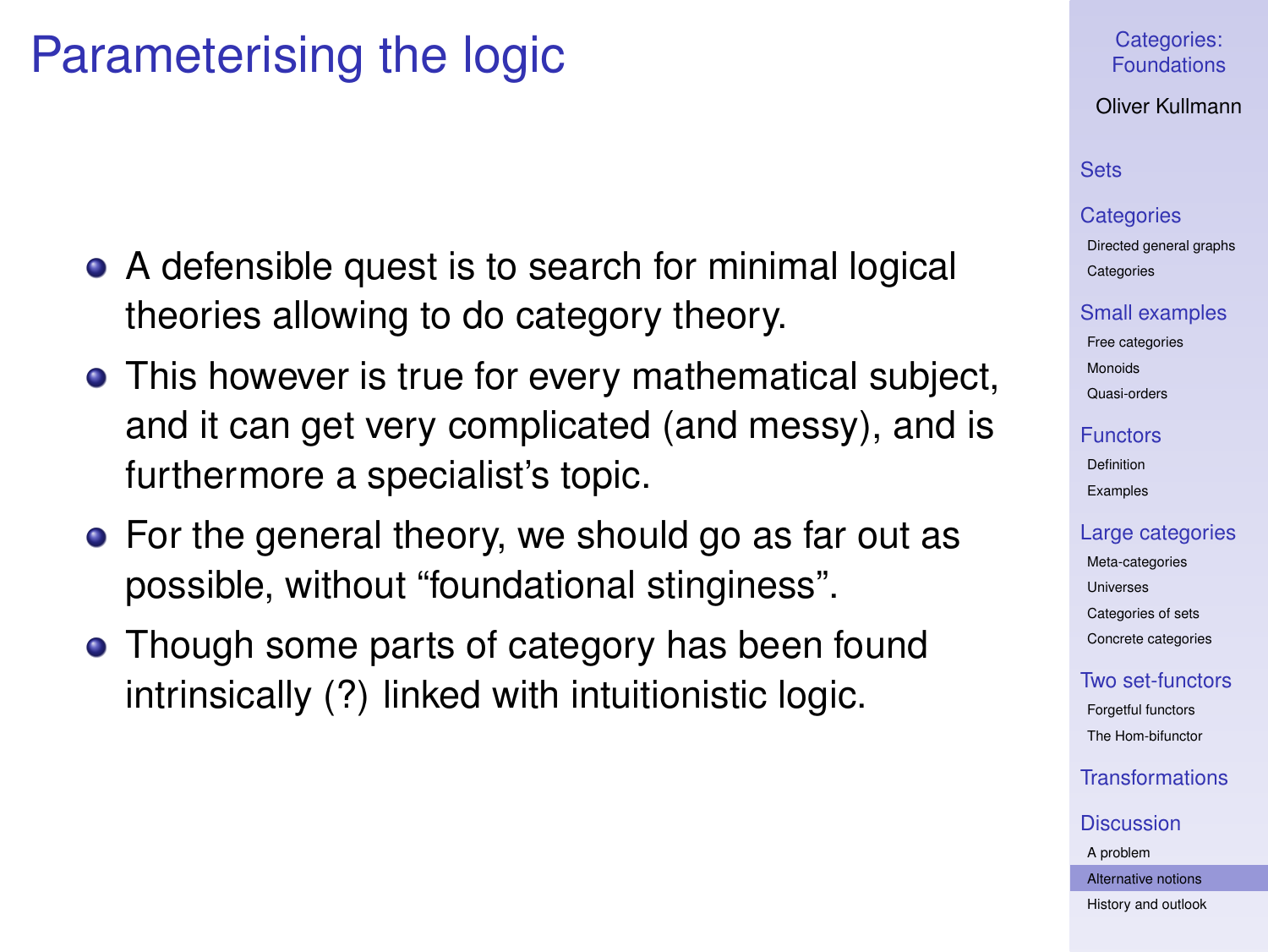# Comment: Not a tuple

Often categories are not "packed" into tuples, but a category is "somehow" an associations of several things:

- **1** This reflects the wish to keep even large categories "within the universe".
- 2 For a consistent set-theoretical treatment like ours, there is no need for such fuzziness.
- <sup>3</sup> We treat categories as *any other mathematical object*:
	- **1** The importance of small categories (as combinatorial objects, related to graph theory and constraint satisfaction) is on the rise.
	- 2 Yet for example "large groups" (of universe size) are only considered in set theory and model theory, but I expect also this to become more important over time.

So the "traditional dichotomy", that categories are large and mathematical objects are small, is (slowly) melting down.

Categories: [Foundations](#page-0-0)

Oliver Kullmann

**[Sets](#page-3-0)** 

#### **[Categories](#page-12-0)**

[Directed general graphs](#page-12-0) **[Categories](#page-17-0)** 

### [Small examples](#page-20-0)

[Free categories](#page-20-0) [Monoids](#page-21-0) [Quasi-orders](#page-26-0)

### [Functors](#page-31-0)

[Definition](#page-31-0) [Examples](#page-35-0)

## [Large categories](#page-41-0)

[Meta-categories](#page-42-0) **[Universes](#page-46-0)** [Categories of sets](#page-49-0) [Concrete categories](#page-53-0)

# [Two set-functors](#page-58-0)

[Forgetful functors](#page-58-0) [The Hom-bifunctor](#page-67-0)

[Transformations](#page-71-0)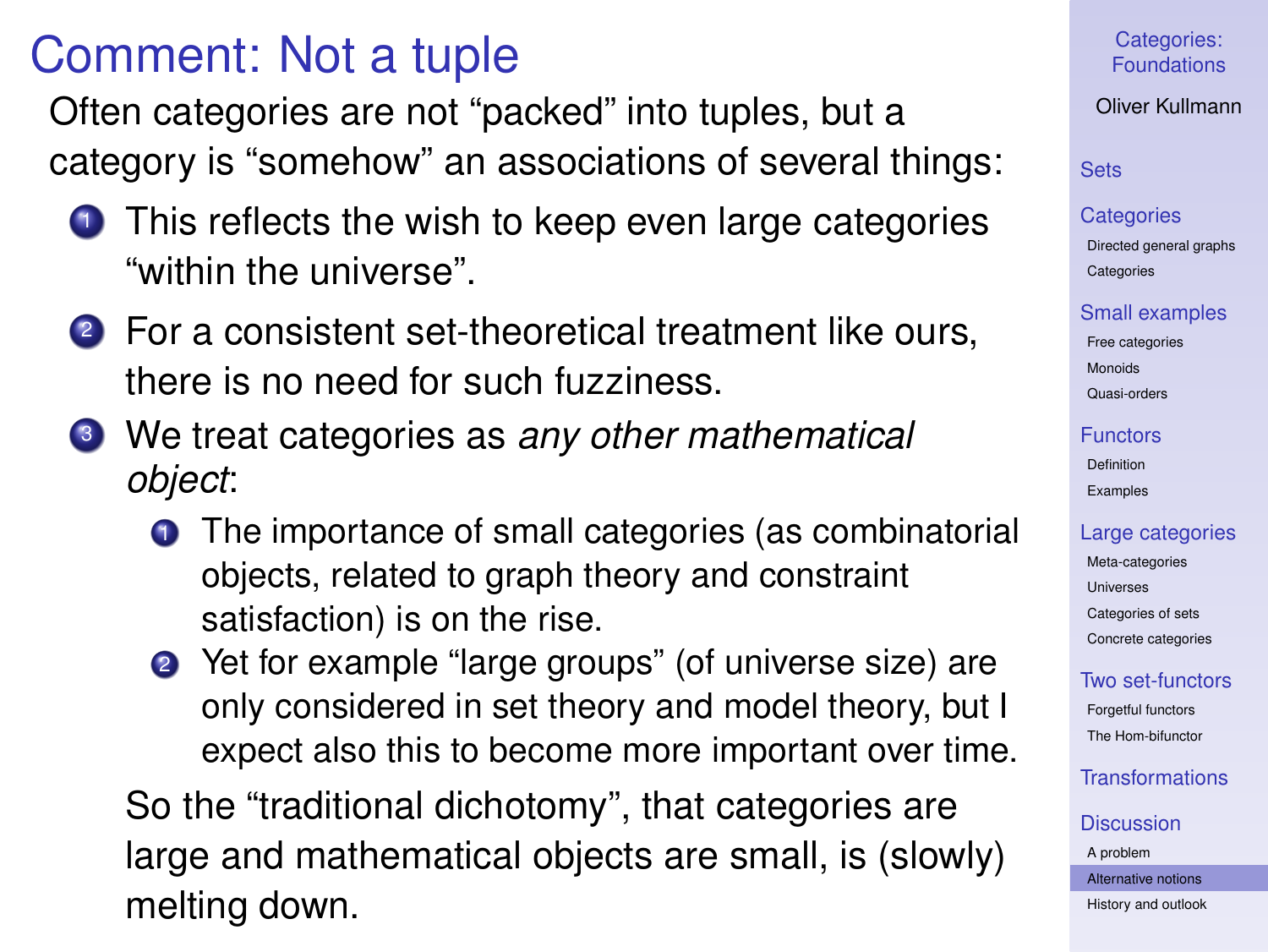# Starting with the morphism-sets

We have based the notion of a category on the notion of a directed general graph. A (popular) alternative starts with the morphism sets  $Mor_{\mathcal{C}}(X, Y)$ :

A "category via morphism-sets" is a quadruple

$$
(\textit{O},(\textit{Mor}(X,Y))_{(X,Y)\in O^{2}},(\circ_{X,Y,Z})_{(X,Y,Z)\in O^{3}},(\textit{id}_{X})_{X\in O}):
$$

- **1** *O* is a set (the set of objects);
- <sup>2</sup> (Mor(*X*,*Y*))(*X*,*Y*)∈*O*<sup>2</sup> is a family of sets (the family of morphism sets);
- $\bullet$  ( $\circ$ *X,Y,Z*) $(X, Y, Z) \in \mathcal{O}^3$  is a family of maps  $\circ$ *x*  $\circ$  *z* : Mor(*X*, *Y*)  $\times$  Mor(*Y*, *Z*)  $\rightarrow$  Mor(*X*, *Z*) (the composition of morphisms);
- $\triangleleft$  (id<sub>*X*</sub>) $_{X \in O}$  is a family of morphisms id $_X \in \text{Mor}(X, X)$ (the identity morphisms);

such that the composition of morphisms is associative and the identities are neutral elements.

## Categories: [Foundations](#page-0-0)

# Oliver Kullmann

## **[Sets](#page-3-0)**

#### **[Categories](#page-12-0)**

[Directed general graphs](#page-12-0) **[Categories](#page-17-0)** 

## [Small examples](#page-20-0)

[Free categories](#page-20-0) [Monoids](#page-21-0) [Quasi-orders](#page-26-0)

### [Functors](#page-31-0)

[Definition](#page-31-0) [Examples](#page-35-0)

## [Large categories](#page-41-0)

[Meta-categories](#page-42-0) **[Universes](#page-46-0)** [Categories of sets](#page-49-0) [Concrete categories](#page-53-0)

# [Two set-functors](#page-58-0)

[Forgetful functors](#page-58-0) [The Hom-bifunctor](#page-67-0)

# [Transformations](#page-71-0)

## **[Discussion](#page-76-0)**

[A problem](#page-76-0)

#### [Alternative notions](#page-83-0)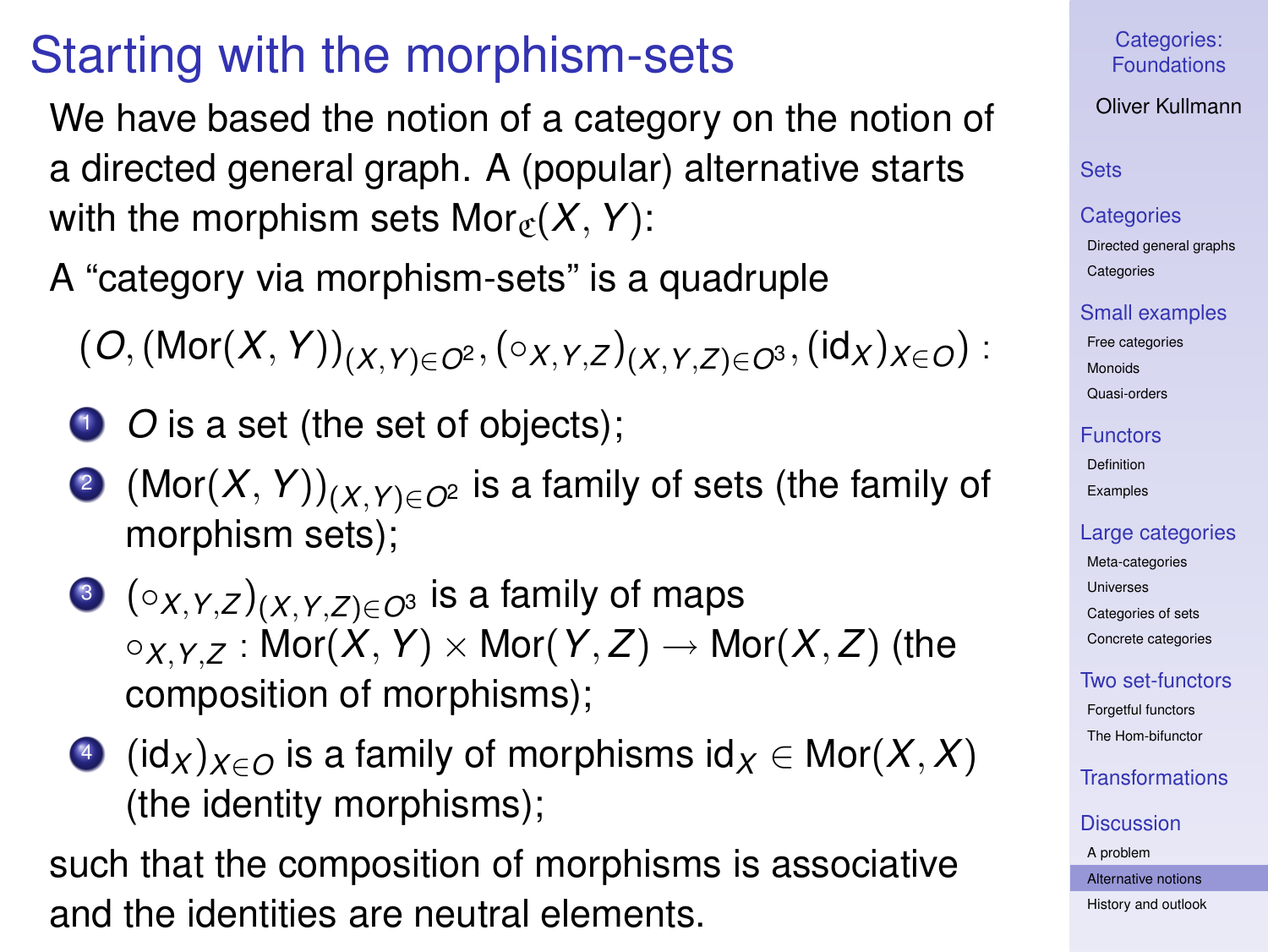# **Encodings**

- $\bullet$  From a category  $\mathfrak C$  we obtain a "category via morphism-sets"  $M(\mathfrak{C})$  by just using the morphism-sets Mor<sub> $g(X, Y)$ </sub> and the restrictions of the composition of morphisms.
- From a "category via morphism-sets"  $\mathfrak C$  we obtain a category  $m(\mathfrak{C})$  by using O as the object set,

$$
\bigcup_{(X,Y)\in O^2}M(X,Y)\times\{X\}\times\{Y\}
$$

as the morphism set (employing the triple construction), defining domain and codomain as the second resp. third component of a morphism (as triple), and combining all single "local" composition maps into one "global" composition.

Categories: [Foundations](#page-0-0)

Oliver Kullmann

# **[Sets](#page-3-0)**

#### **[Categories](#page-12-0)**

[Directed general graphs](#page-12-0) **[Categories](#page-17-0)** 

### [Small examples](#page-20-0)

[Free categories](#page-20-0) [Monoids](#page-21-0) [Quasi-orders](#page-26-0)

#### [Functors](#page-31-0)

[Definition](#page-31-0) [Examples](#page-35-0)

### [Large categories](#page-41-0)

[Meta-categories](#page-42-0) [Universes](#page-46-0) [Categories of sets](#page-49-0) [Concrete categories](#page-53-0)

## [Two set-functors](#page-58-0)

[Forgetful functors](#page-58-0) [The Hom-bifunctor](#page-67-0)

# [Transformations](#page-71-0)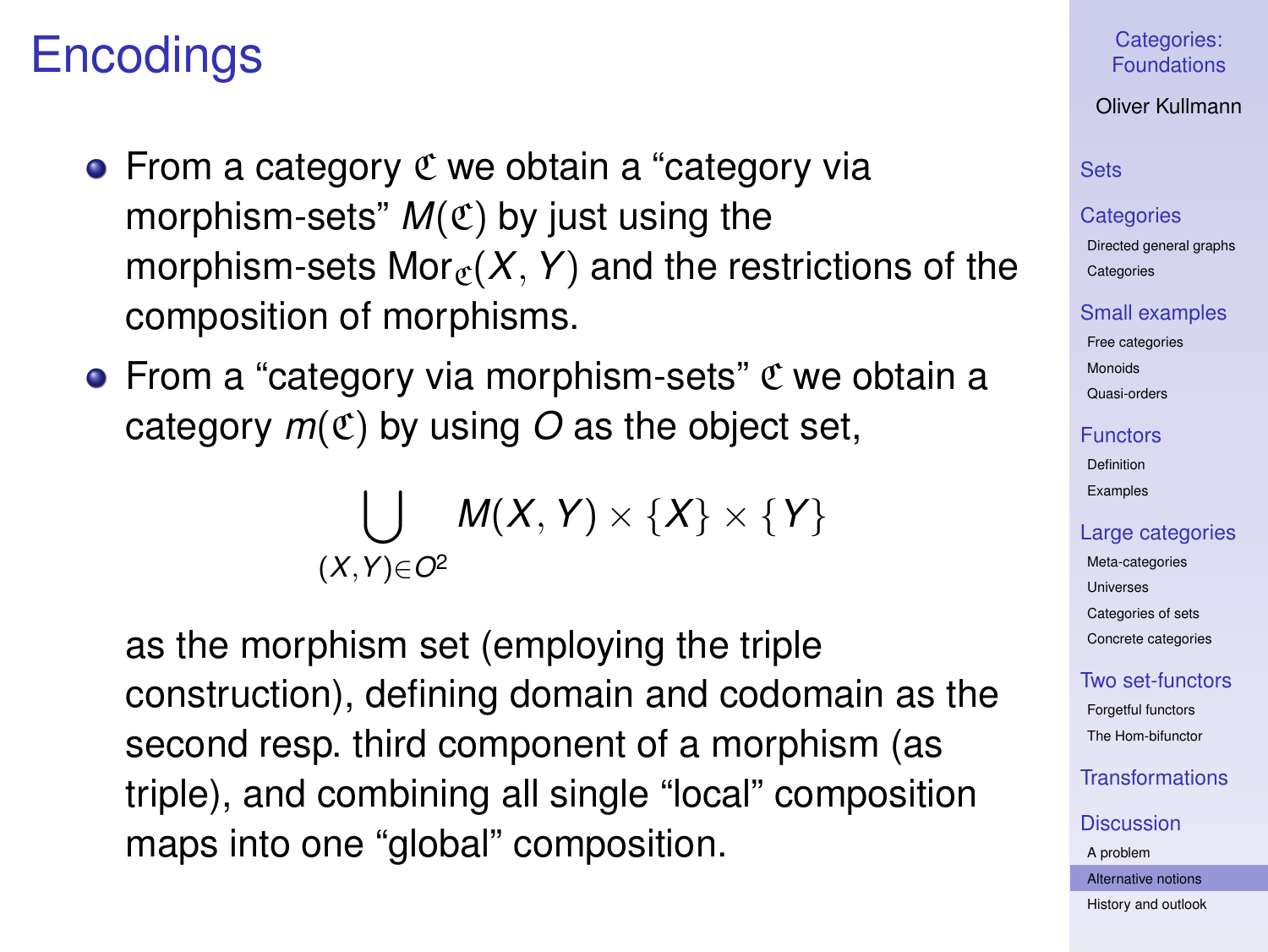# **Cryptomorphisms**

The maps *M* and *m* translate the notion of category from one "language" into another (in the combinatorial world, where often no suitable notion of morphism is available, such maps are called "cryptomorphisms").

From a categorical point of view, let  $\mathfrak{CIX}'$  be the category of "categories via morphism-sets":

- $\bullet \quad M : \mathfrak{C2I} \mathfrak{T} \rightarrow \mathfrak{C2I} \mathfrak{T}'$  and  $m : \mathfrak{C2I} \mathfrak{T}' \rightarrow \mathfrak{C2I} \mathfrak{T}$  are "full embeddings" (full functors, which are injective on the morphisms (and objects)).
- <sup>2</sup> However, *M* and *m* are not isomorphisms, and the categories  $\mathfrak{CAT}$  and  $\mathfrak{CAT}'$  are only isomorphic via global maps which know about the universe (at least I assume so — left as exercise).

Categories: [Foundations](#page-0-0)

Oliver Kullmann

## **[Sets](#page-3-0)**

#### **[Categories](#page-12-0)**

[Directed general graphs](#page-12-0) **[Categories](#page-17-0)** 

#### [Small examples](#page-20-0)

[Free categories](#page-20-0) [Monoids](#page-21-0) [Quasi-orders](#page-26-0)

## [Functors](#page-31-0)

[Definition](#page-31-0) [Examples](#page-35-0)

## [Large categories](#page-41-0)

[Meta-categories](#page-42-0) [Universes](#page-46-0) [Categories of sets](#page-49-0) [Concrete categories](#page-53-0)

# [Two set-functors](#page-58-0)

[Forgetful functors](#page-58-0) [The Hom-bifunctor](#page-67-0)

[Transformations](#page-71-0)

## **[Discussion](#page-76-0)**

[A problem](#page-76-0)

[Alternative notions](#page-83-0)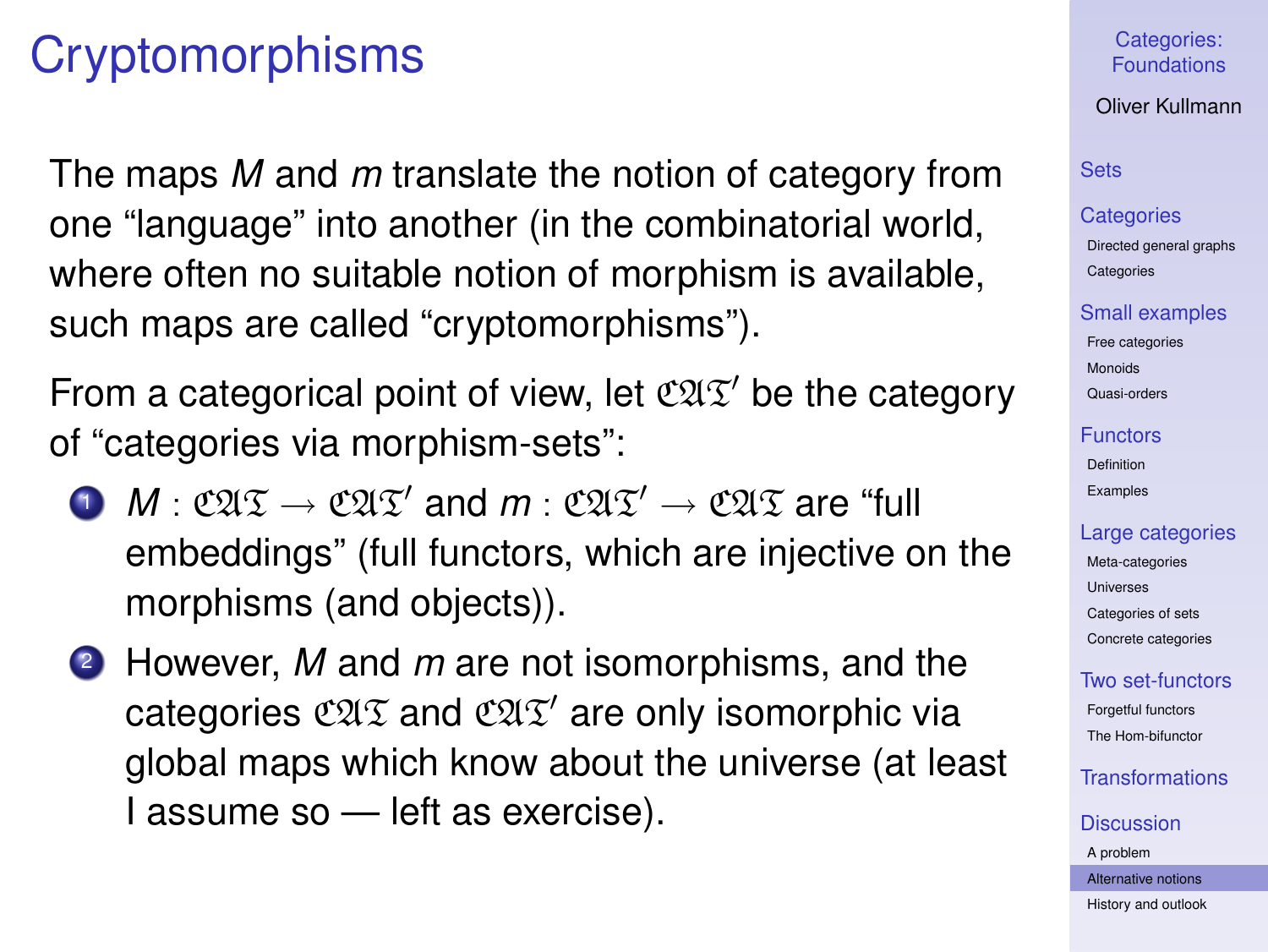# Disjoint morphism sets

Now for a category  $\mathfrak C$  and  $(X, Y), (X', Y') \in \mathrm{Obj}(\mathfrak C)^2$  we actually have

$$
(X,Y)\neq (X',Y')\Rightarrow \text{Mor}_{\mathfrak{C}}(X,Y)\cap \text{Mor}_{\mathfrak{C}}(X',Y')=\emptyset,
$$

since otherwise from the morphisms (alone(!)) domain and codomain could not be recovered.

If thus we also demand disjointness for "categories via morphism-sets", we obtain "categories via disjoint morphism-sets":

- <sup>1</sup> Now for the cryptomorphism *m* we do not need to employ the triple construction anymore, and *M* and *m* become inverse to each other.
- **2** Thus, using  $\mathfrak{CAT}''$  for the category of "categories via disjoint morphism-sets", we now have inverse isomorphisms M and m between  $\mathfrak{CAT}$  and  $\mathfrak{CAT}''$ .

Categories: [Foundations](#page-0-0)

Oliver Kullmann

# **[Sets](#page-3-0)**

## **[Categories](#page-12-0)**

[Directed general graphs](#page-12-0) **[Categories](#page-17-0)** 

### [Small examples](#page-20-0)

[Free categories](#page-20-0) [Monoids](#page-21-0) [Quasi-orders](#page-26-0)

### [Functors](#page-31-0)

[Definition](#page-31-0) [Examples](#page-35-0)

## [Large categories](#page-41-0)

[Meta-categories](#page-42-0) [Universes](#page-46-0) [Categories of sets](#page-49-0) [Concrete categories](#page-53-0)

# [Two set-functors](#page-58-0)

[Forgetful functors](#page-58-0) [The Hom-bifunctor](#page-67-0)

**[Transformations](#page-71-0)** 

### **[Discussion](#page-76-0)**

[A problem](#page-76-0) [Alternative notions](#page-83-0)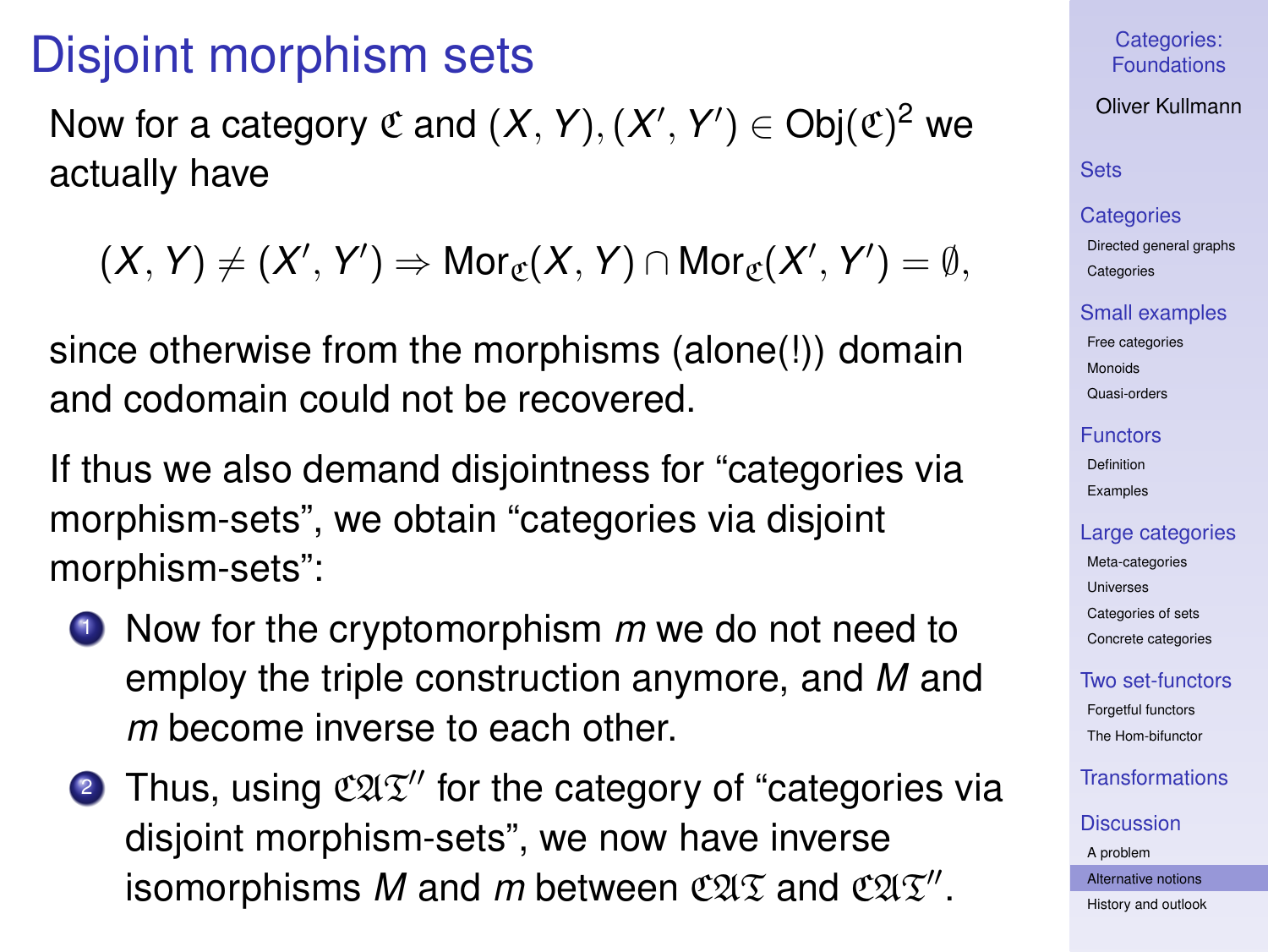# Disjoint or not?!

- "Categories via disjoint morphism-sets" have an easier "global structure" than without the disjointness-condition (they directly relate to directed general graphs).
- However, for "categories via morphisms-sets" we do never need to employ the triple constructions, and this makes it somewhat easier to handle morphisms (and functors) — that is, without hand waving.

Most texts which base the notion of categories on morphism-sets use the disjointness condition, however Borceaux in his "Handbook of categorical algebra" does not (avoiding in this way the little problem with functor categories).

## Categories: [Foundations](#page-0-0)

## Oliver Kullmann

# **[Sets](#page-3-0)**

## **[Categories](#page-12-0)**

[Directed general graphs](#page-12-0) **[Categories](#page-17-0)** 

## [Small examples](#page-20-0)

[Free categories](#page-20-0) [Monoids](#page-21-0) [Quasi-orders](#page-26-0)

#### [Functors](#page-31-0)

[Definition](#page-31-0) [Examples](#page-35-0)

## [Large categories](#page-41-0)

[Meta-categories](#page-42-0) [Universes](#page-46-0) [Categories of sets](#page-49-0) [Concrete categories](#page-53-0)

# [Two set-functors](#page-58-0)

[Forgetful functors](#page-58-0) [The Hom-bifunctor](#page-67-0)

# **[Transformations](#page-71-0)**

# **[Discussion](#page-76-0)**

[A problem](#page-76-0)

[Alternative notions](#page-83-0)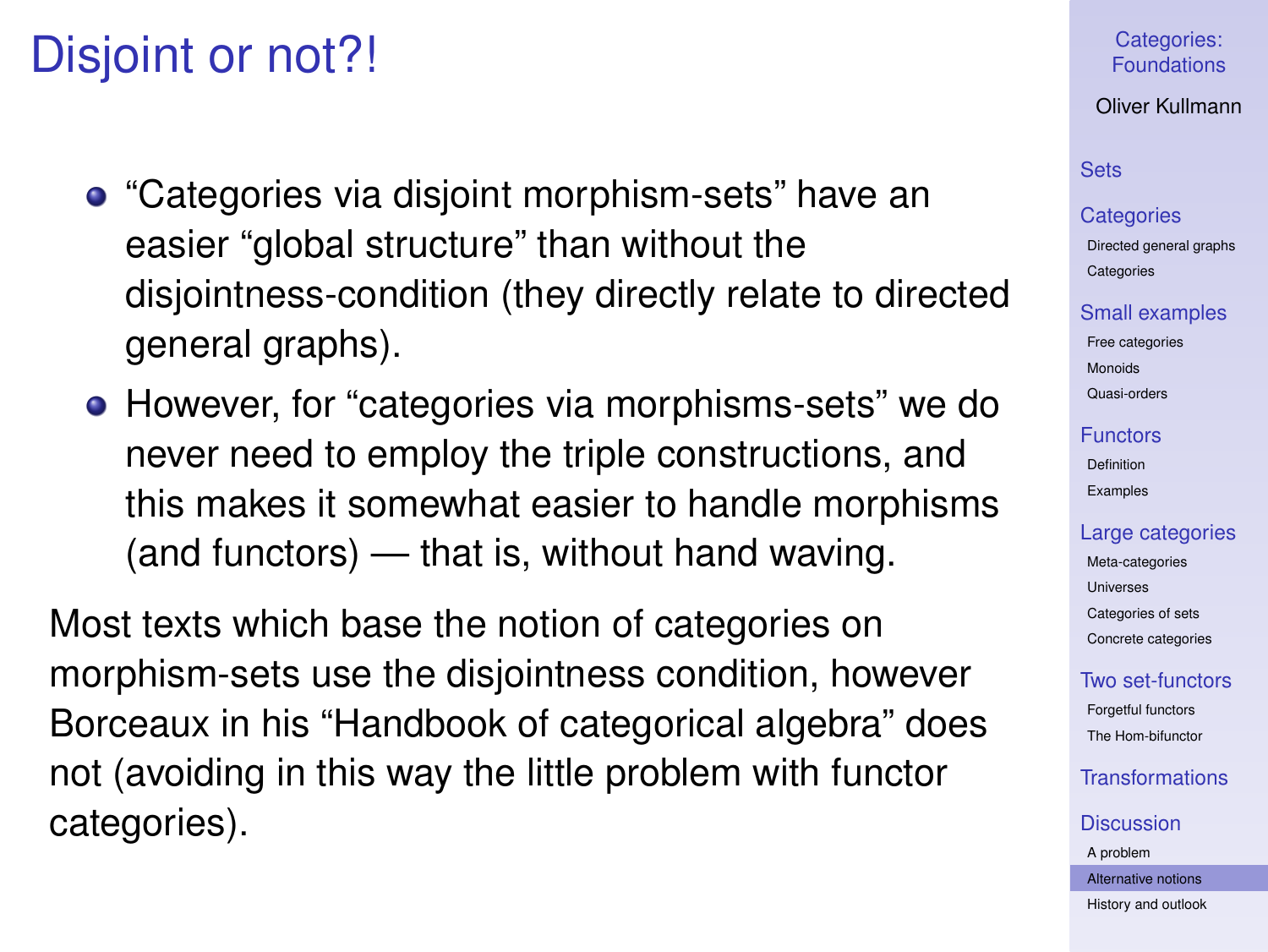# Small morphism sets

Recall our definition of the Hom-bifunctor

 $\mathsf{Mor}_\mathfrak{C}(-_1,-_2) : \mathfrak{C}^\mathfrak{t} \times \mathfrak{C} \to \mathfrak{S}\mathfrak{C}\mathfrak{T}$ 

Possibly the morphism sets Mor(*X*,*Y*) are large here. Now often for "categories via (disjoint) morphism-sets" the morphism-sets are required to be small:

- This requirement does not pose big problems,
- however it is unnecessary,
- and also somewhat unnatural from the point of view of "categories as dgg's".

# Categories: [Foundations](#page-0-0)

## Oliver Kullmann

# **[Sets](#page-3-0)**

### **[Categories](#page-12-0)**

[Directed general graphs](#page-12-0) **[Categories](#page-17-0)** 

### [Small examples](#page-20-0)

[Free categories](#page-20-0) [Monoids](#page-21-0) [Quasi-orders](#page-26-0)

### [Functors](#page-31-0)

[Definition](#page-31-0) [Examples](#page-35-0)

## [Large categories](#page-41-0)

[Meta-categories](#page-42-0) [Universes](#page-46-0) [Categories of sets](#page-49-0) [Concrete categories](#page-53-0)

# [Two set-functors](#page-58-0)

[Forgetful functors](#page-58-0) [The Hom-bifunctor](#page-67-0)

# [Transformations](#page-71-0)

#### **[Discussion](#page-76-0)**

[A problem](#page-76-0)

[Alternative notions](#page-83-0)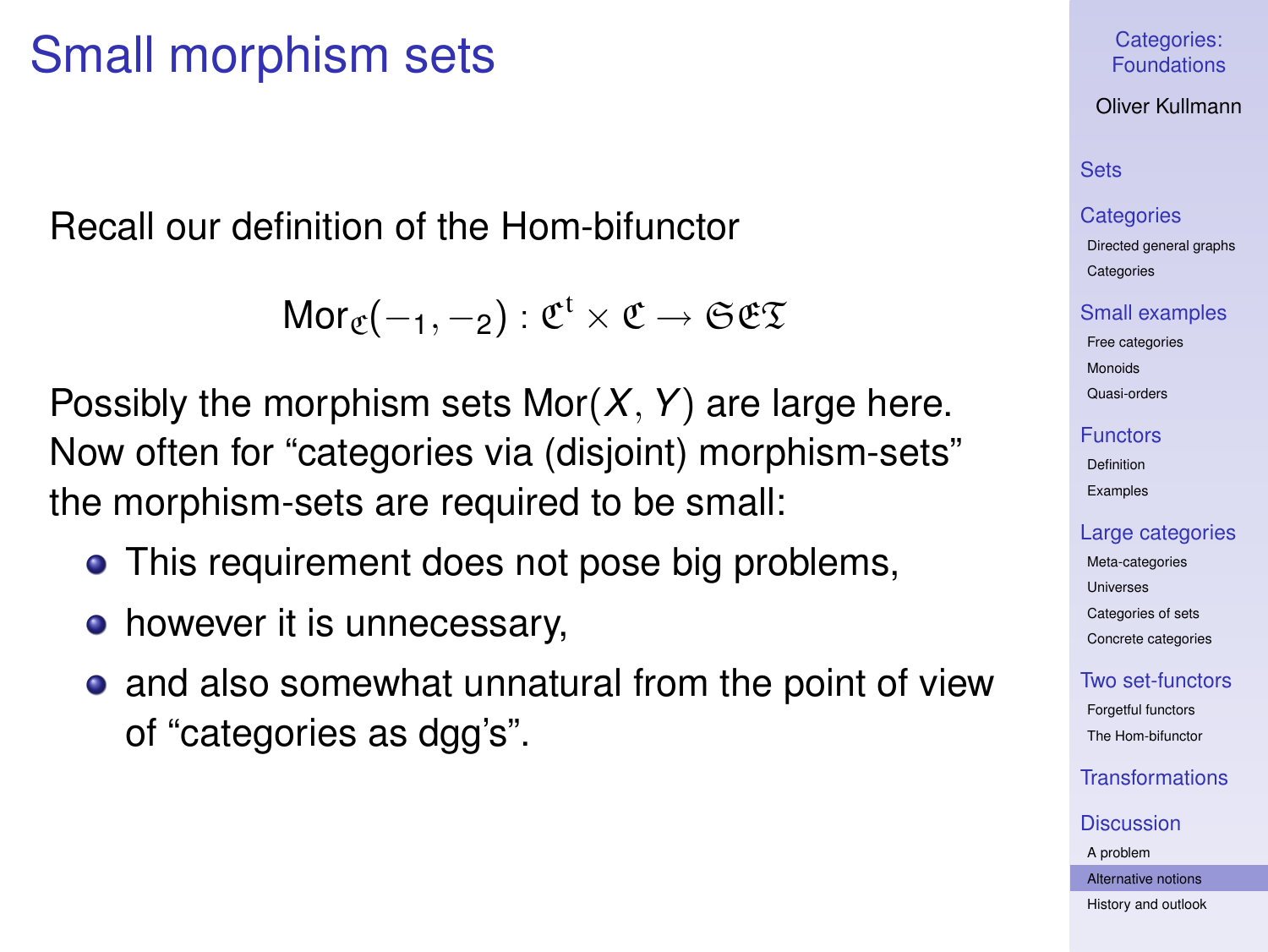# Partial monoids

Ideologically speaking, the morphisms in a category are more important than the objects (which can be recovered from the identity morphisms). So there arises the wish to define "object-free" categories.

It is possible to define a category just as some form of "partial monoid", a triple

 $(M, \circ)$ 

such that ◦ is a partial operation on *M* which is associative in the appropriate sense, and such that each element  $f \in M$  has neutral elements "from the left and right".

## Categories: [Foundations](#page-0-0)

## Oliver Kullmann

# **[Sets](#page-3-0)**

## **[Categories](#page-12-0)**

[Directed general graphs](#page-12-0) **[Categories](#page-17-0)** 

### [Small examples](#page-20-0)

[Free categories](#page-20-0) [Monoids](#page-21-0) [Quasi-orders](#page-26-0)

#### [Functors](#page-31-0)

[Definition](#page-31-0) [Examples](#page-35-0)

## [Large categories](#page-41-0)

[Meta-categories](#page-42-0) [Universes](#page-46-0) [Categories of sets](#page-49-0) [Concrete categories](#page-53-0)

# [Two set-functors](#page-58-0)

[Forgetful functors](#page-58-0) [The Hom-bifunctor](#page-67-0)

# [Transformations](#page-71-0)

#### **[Discussion](#page-76-0)**

[A problem](#page-76-0)

[Alternative notions](#page-83-0)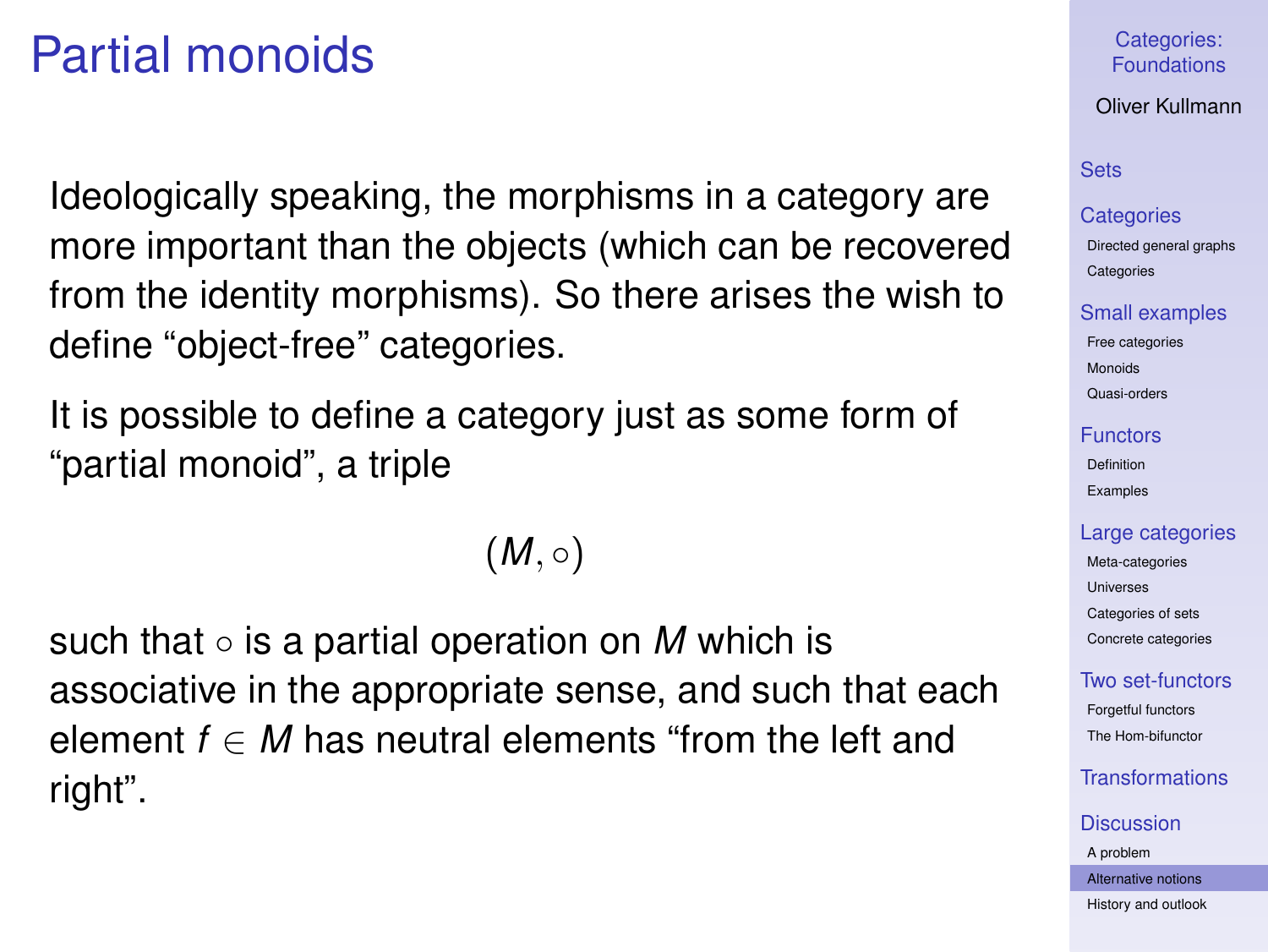# Recovering the objects

- $\bullet$  It is a simple exercise to show that in a category for each object there is exactly one endomorphism which is left- and right-neutral regarding composition.
- 2 In the same vein, for a category as a partial monoid  $(M, \circ)$  for every  $f \in M$  there are unique neutral elements  $f_X, f_Y$  "from the left and right".
- **3** These special morphisms then identify the objects.

Categories as partial monoids are not used (at least not to my knowledge) — however for the field of partial semigroups the notions transferred/borrowed from category theory seem to be quite valuable.

Categories: [Foundations](#page-0-0)

Oliver Kullmann

# **[Sets](#page-3-0)**

#### **[Categories](#page-12-0)**

[Directed general graphs](#page-12-0) **[Categories](#page-17-0)** 

### [Small examples](#page-20-0)

[Free categories](#page-20-0) [Monoids](#page-21-0) [Quasi-orders](#page-26-0)

#### [Functors](#page-31-0)

[Definition](#page-31-0) [Examples](#page-35-0)

## [Large categories](#page-41-0)

[Meta-categories](#page-42-0) [Universes](#page-46-0) [Categories of sets](#page-49-0) [Concrete categories](#page-53-0)

## [Two set-functors](#page-58-0)

[Forgetful functors](#page-58-0) [The Hom-bifunctor](#page-67-0)

[Transformations](#page-71-0)

#### **[Discussion](#page-76-0)**

[A problem](#page-76-0)

[Alternative notions](#page-83-0)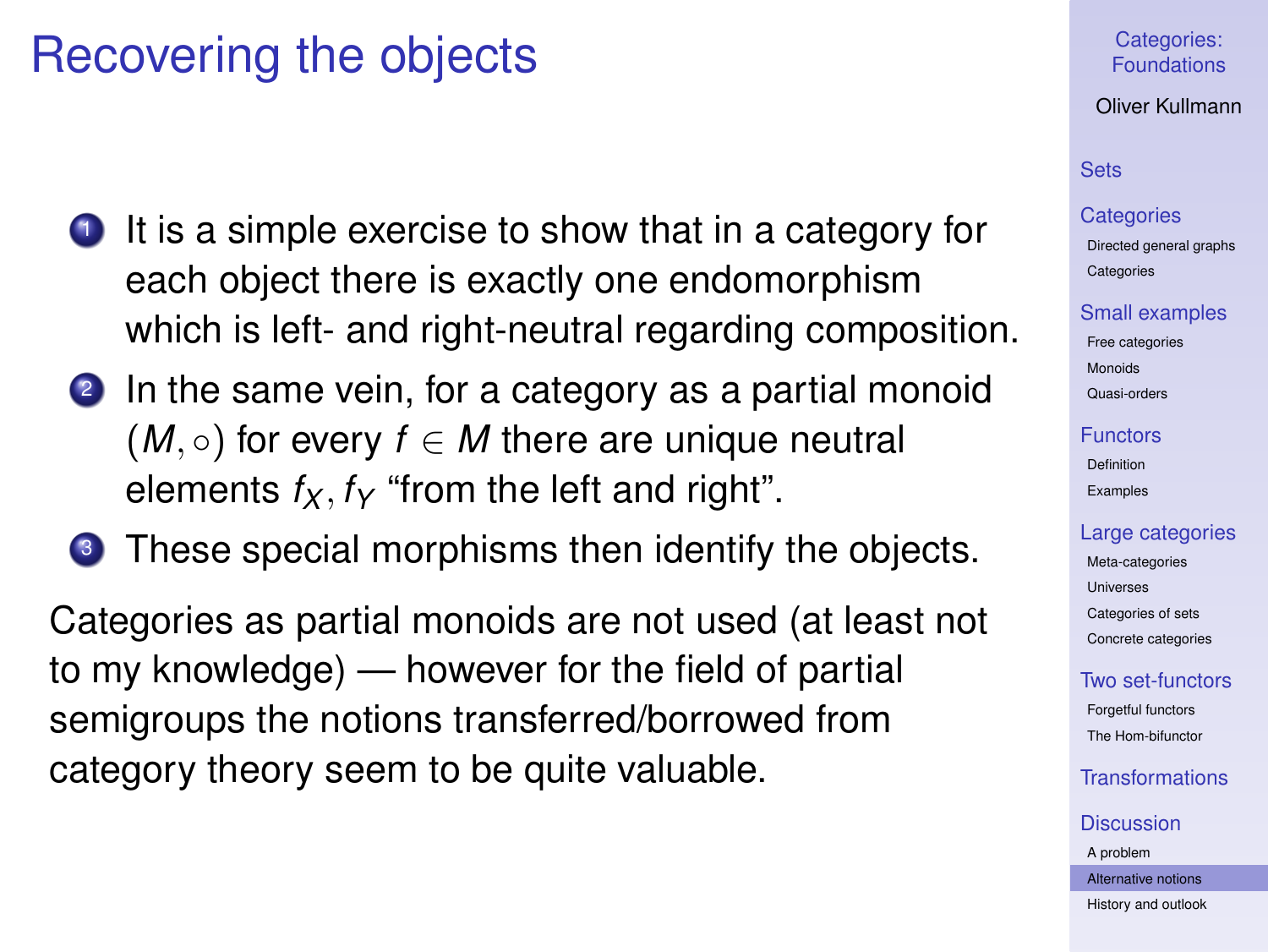# <span id="page-96-0"></span>The origins of category theory

## Categories: [Foundations](#page-0-0)

## Oliver Kullmann

## **[Sets](#page-3-0)**

## **[Categories](#page-12-0)**

[Directed general graphs](#page-12-0) [Categories](#page-17-0)

### [Small examples](#page-20-0)

[Free categories](#page-20-0) [Monoids](#page-21-0)

[Quasi-orders](#page-26-0)

#### **[Functors](#page-31-0)**

[Definition](#page-31-0) [Examples](#page-35-0)

## [Large categories](#page-41-0)

[Meta-categories](#page-42-0) [Universes](#page-46-0) [Categories of sets](#page-49-0) [Concrete categories](#page-53-0)

## [Two set-functors](#page-58-0)

[Forgetful functors](#page-58-0) [The Hom-bifunctor](#page-67-0)

# [Transformations](#page-71-0)

#### **[Discussion](#page-76-0)**

[A problem](#page-76-0) [Alternative notions](#page-83-0)